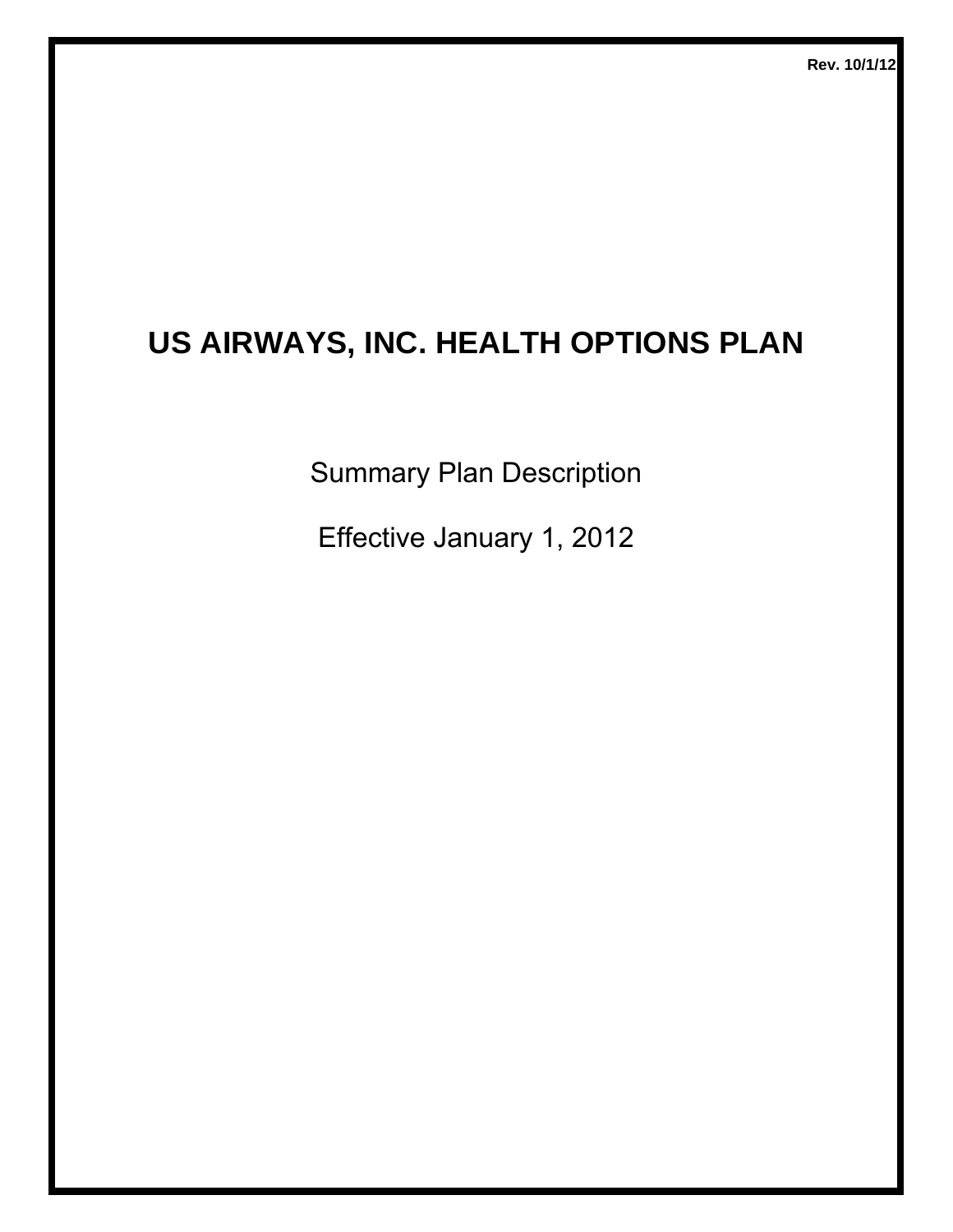### **SUMMARY PLAN DESCRIPTION**

This document summarizes the main provisions of the US Airways, Inc. Health Options Plan (Plan), effective as of January 1, 2012, and serves as the Summary Plan Description (SPD) for medical, prescription drug, behavioral health and chemical dependency benefits under the Plan. In this SPD you will find descriptions of those benefits as they apply to eligible employees and their eligible Dependents.

This SPD provides a comprehensive overview of the benefits available under the Plan, as well as limitations, exclusions, deductible and coinsurance requirements. Additional Plan details are contained in the legal Plan document. If there is any difference between the information in this SPD and the legal Plan document, the legal Plan document will govern. US Airways, Inc. (US Airways or the Company) sponsors the Plan and reserves the right to amend or terminate the Plan at any time. You will be notified of any changes that affect your benefits, as required by federal law.

This is not an insured benefit plan. The benefits described in this SPD are funded by US Airways, who is responsible for their payment. Anthem Blue Cross Blue Shield (Anthem) has been designated by US Airways to provide administrative services for the medical, behavioral health and chemical dependency benefits under the Plan, including claims processing, care management, and other services, and to arrange for a network of health care providers whose services are covered by the Plan. CVS Caremark, Inc. (CVS) has been designated by US Airways to provide administrative services for the prescription drug coverage under the Plan.

Terms used to describe your benefits are generally defined when the term is first introduced. There is also a "Definitions" Section at the end of this SPD that defines certain additional terms and how they apply to the benefits described in this SPD.

Please read this SPD carefully and share it with your family members who are eligible for coverage or for whom you've elected coverage. If you have any questions about the benefits information contained in this SPD, contact Benefits US Customer Service at 1-888-860-6178.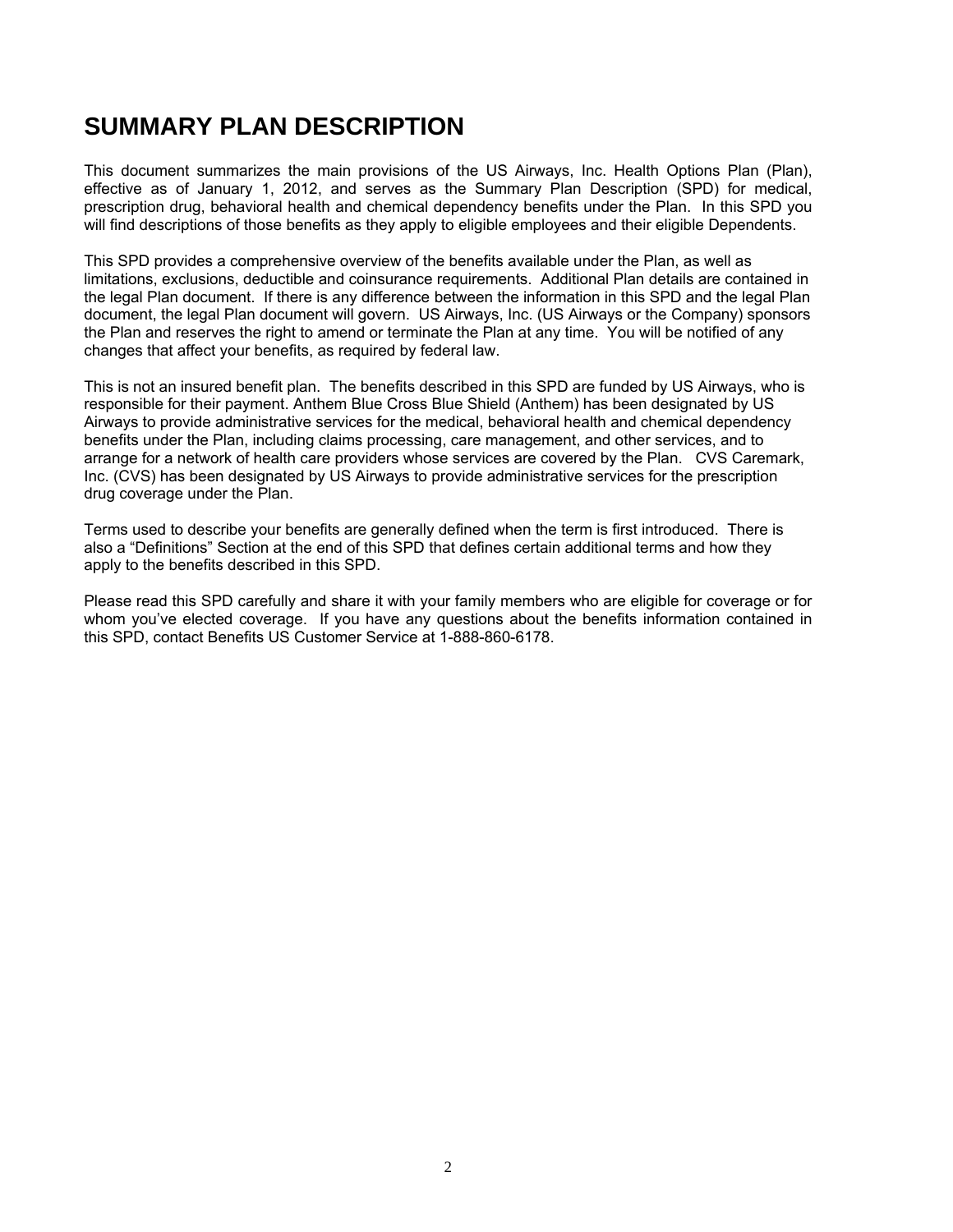#### **TABLE OF CONTENTS**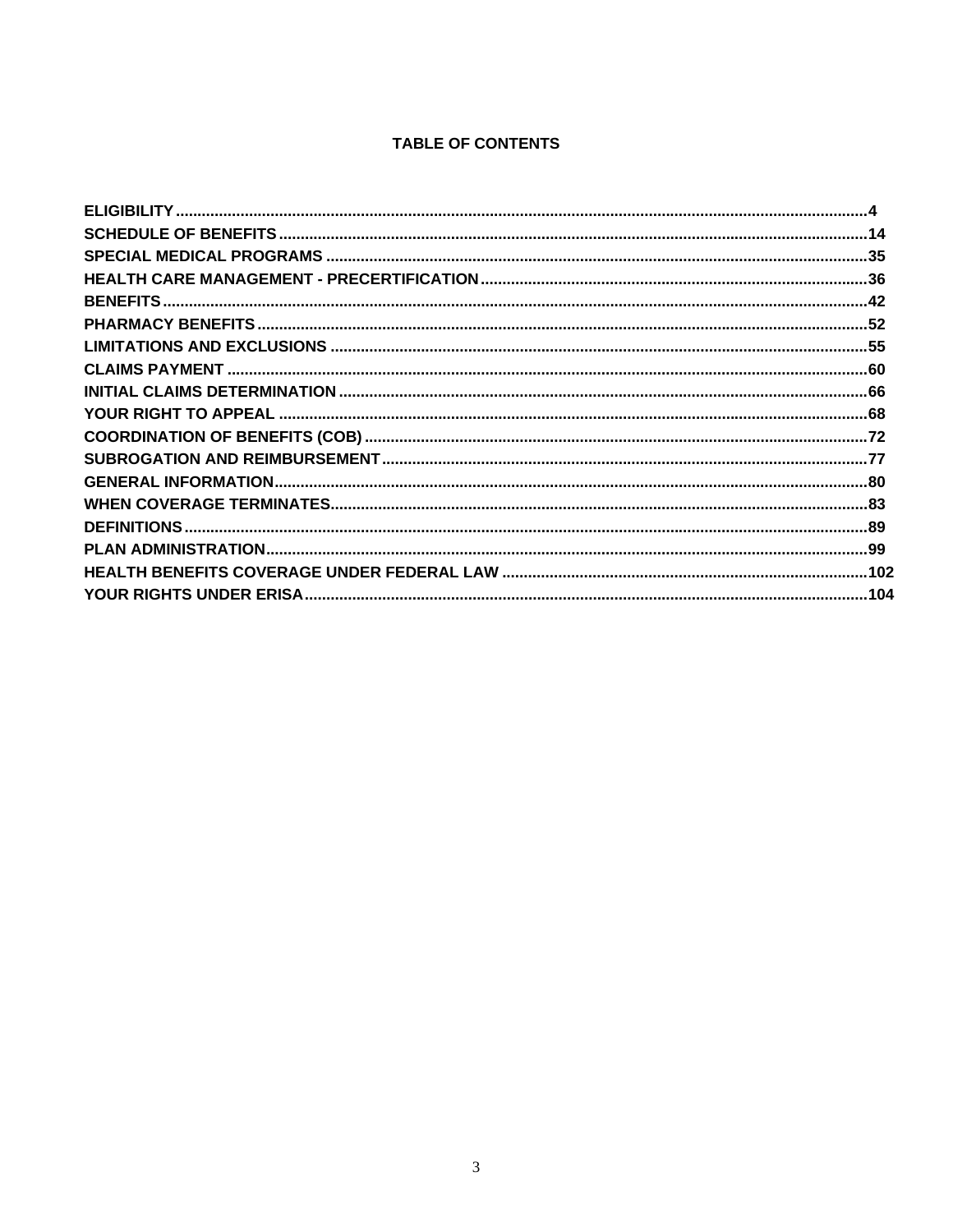### **ELIGIBILITY**

# **Eligibility for You**

You are eligible to participate in the Plan if you are an active full-time or part-time employee of the Company with a work base in the United States, but excluding any temporary, on-call or seasonal employees. For new hires, the date participation in the Plan begins differs based on your work group. *(See the "When Coverage Begins" Section of this SPD for more information.)* 

Please note: For purposes of eligibility, "employees" are individuals who are classified by the Company as employees under Section 3121(d) of the Internal Revenue Code. In the event the classification of an individual who is excluded from eligibility under the preceding sentence is determined to be erroneous or is retroactively revised by a court, administrative agency or other administrative body, the individual shall nonetheless continue to be excluded from the Plan and shall be ineligible for benefits for all periods prior to the date that it is determined that its classification of the individual is erroneous or should be revised.

Former employees of the Company are considered eligible for coverage under the Plan solely for purposes of electing and receiving continuation coverage pursuant to the Consolidated Omnibus Budget Reconciliation Act of 1985 (COBRA). Generally, such coverage is only available to former employees of the Company who were covered under the Plan as active employees the day before their separation from service with the Company. (*See the "When Coverage Terminates" Section of this SPD for information about COBRA.*)

#### **Eligibility During a Leave of Absence or Furlough**

If you take a Company-approved leave of absence, you may continue, start or stop participation in the Plan, at the beginning of the leave of absence and also upon your return from the leave of absence provided you are still eligible to participate in the Plan at that time. If you make no changes to the medical elections in place for you (and your Dependents) before a leave of absence begins, those elections will remain in place until the earliest of (a) the date you make an election change due to a change in status event *(see the "Making Changes During the Year" Section of this SPD for more information on change in status events)*, (b) the date you stop making any required premium payments, or (c) the date you (or your Dependents) are no longer eligible for coverage under the Plan. If you waive medical coverage at the beginning of or during a leave of absence or furlough, you will not be able to re-enroll for medical coverage until you return to active status or retire.

During a leave of absence or furlough, you may participate in annual enrollment for the limited purpose of reducing your level of coverage or waiving coverage. You may not enroll additional Dependents for coverage under the Plan unless you experience a change in status event *(see the "Making Changes During the Year" Section of this SPD for more information on change in status events)*.

If you go on furlough, you are eligible to continue your participation in your Company-sponsored medical coverage according to the terms specified in your collective bargaining agreement. Please see the collective bargaining agreement applicable to you for more details. You can obtain a copy of your collective bargaining agreement by contacting your local management or union representative.

### **Eligibility for Your Dependents**

You may elect coverage for your eligible Dependents under the Plan, provided you enroll them and supply the necessary documentation to verify eligibility. Eligible Dependents include:

 Your Spouse (or domestic partner) *(see the "Domestic Partners" Section of this SPD for eligibility requirements)*;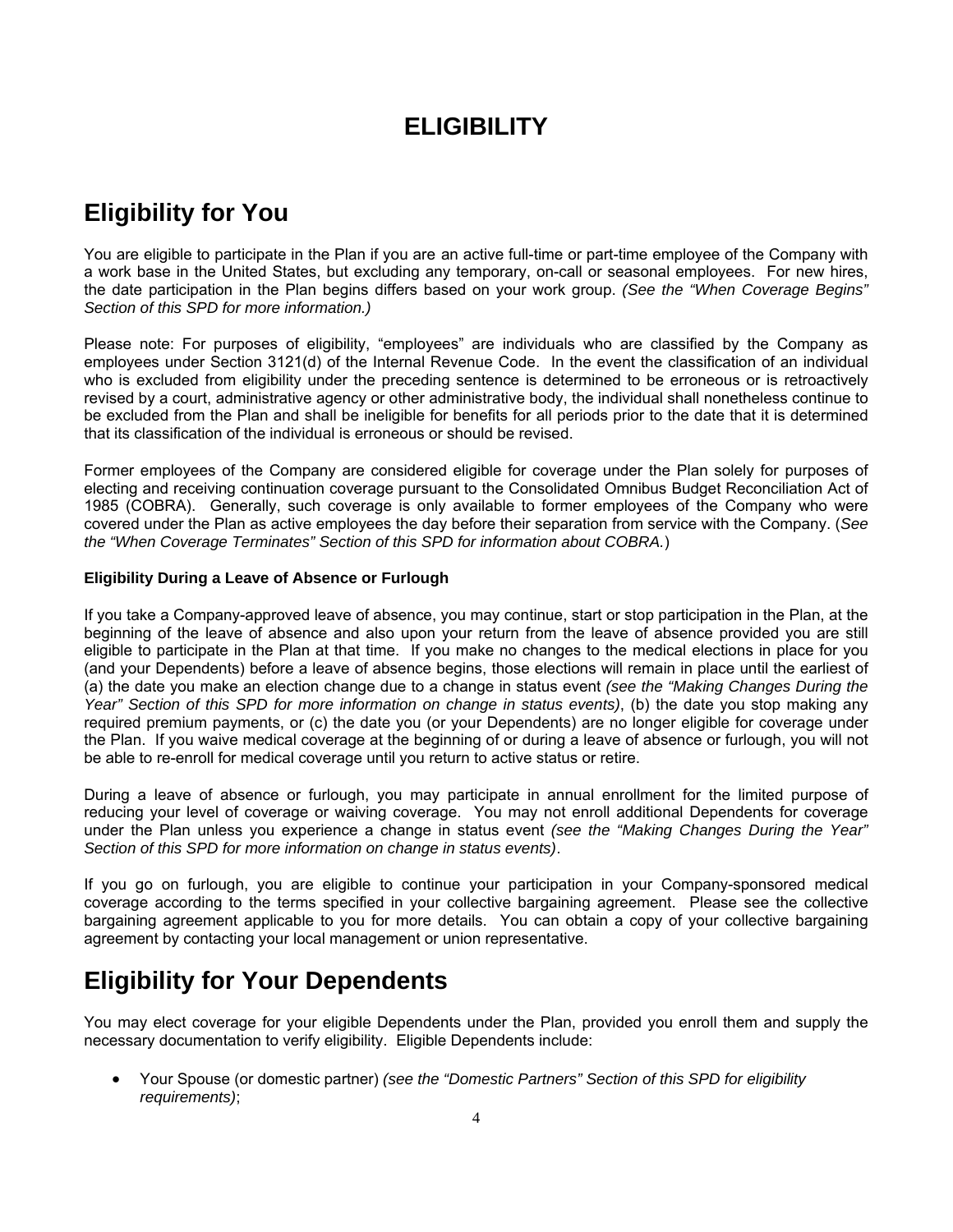- Your children who are age 26 and under at any time in a calendar year;
- The children of your domestic partner who are age 26 and under at any time in a calendar year, even if you do not elect coverage for your domestic partner; and
- The unmarried children of you or your domestic partner following the calendar year in which they attain age 26 who are not self-supporting because of a permanent physical, or mental disability and are dependent upon you, as defined by the Internal Revenue Code for income tax purposes, provided that such child was physically or mentally disabled and covered by the Plan on the day before the end of the calendar year in which they attained age 26. Any child who satisfies these conditions will continue to be eligible for coverage as long as the disability remains. The Plan Administrator may require documentation that confirms such child's ongoing disability. "Disability" for dependent eligibility purposes will have the meaning used by the Internal Revenue Service for income tax purposes.

Children, for purposes of determining those dependents who are your "eligible dependent children" under the Plan, include:

- Your biological child, legally adopted child for whom you have permanent legal guardianship, a child placed with you for adoption, or your stepchild;
- Your domestic partner's biological child, legally adopted child for whom your domestic partner has legal guardianship, a child placed with your domestic partner for adoption, or stepchild of your domestic partner.

#### **Supporting Documentation for Eligible Dependent Children**

The Company will require you to provide supporting documentation for eligible Dependent children and for other Dependents. This information includes verification of relationship. If you fail to provide this information at the time Dependents are added, they will not be eligible to receive coverage under the Plan. Receipt of Identification Cards issued by Anthem does not guarantee coverage. When your Dependent children are no longer eligible to participate in the Plan, you must notify the Benefits US Customer Service.

Coverage for a verified domestic partner or children who are not "tax dependents" (or otherwise able to receive tax-free coverage up to age 26) under the Internal Revenue Code will result in taxable income for you. If your domestic partner or your domestic partner's children satisfy the requirements to be considered your tax dependents, you may submit a signed "Dependent Certification Form" to the Benefits Department to certify dependent status and avoid this taxable income. This form must be submitted each year by no later than December 1<sup>st</sup> if you wish to avoid this taxable income. For further information regarding these issues, please see the Section of this SPD entitled "*Paying for Coverage for Domestic Partners and Their Children*." You may also wish to consult your tax advisor to determine how these IRS rules will impact your personal situation.

#### **Domestic Partners**

For purposes of the Plan, a domestic partner is an individual who meets all of the requirements outlined in this Section. Eligibility for your domestic partner and your domestic partner's children ends on the date a domestic partner no longer meets these requirements.

A domestic partner is your partner of the same gender who is:

- At least 18 years old;
- Not married to anyone other than yourself, and has dissolved any prior marriages through death or divorce;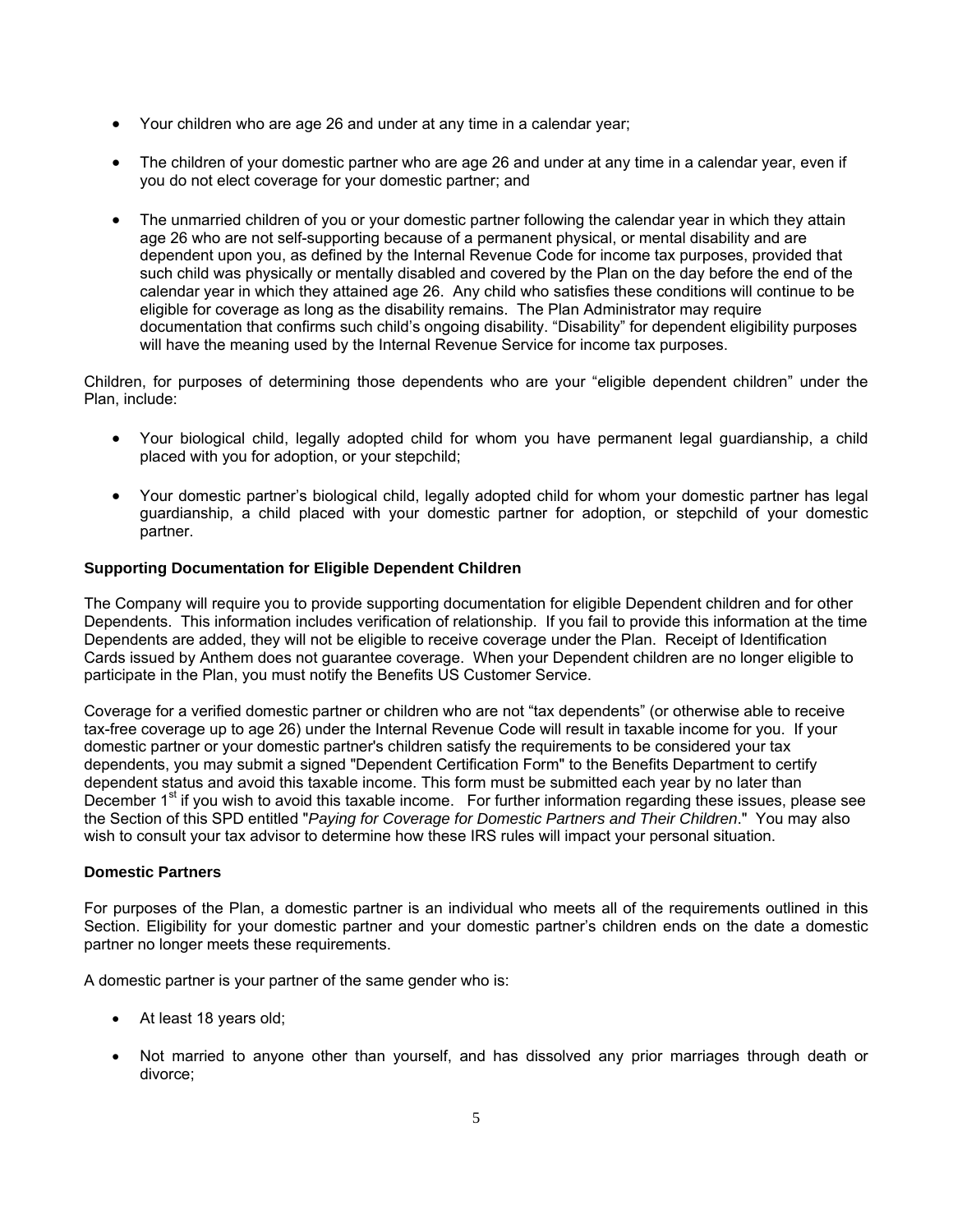- Not related to you by a degree of closeness that would prohibit legal marriage in the state(s) or domicile where you and your domestic partner reside;
- Your sole domestic partner for at least the last six months and is responsible for your common welfare and financial obligation, just as you are responsible for his or hers; and
- One who currently shares a household with you that is the primary residence for both of you and who has done so for the last six months (although you may live apart for reasons of education, health care, work, or military service).

You must demonstrate a valid domestic partnership to the Company in order to elect coverage for your domestic partner or your domestic partner's children. To do so, you must submit documentation that satisfies one of the following categories:

- A marriage certificate from a state or locality that allows or allowed same gendered marriage (provided such marriage has not subsequently been dissolved by the parties);
- Proof of domestic partner registration in a state or locality that allows for registration of domestic partner relationships (provided such registration has not subsequently been dissolved by the parties);
- An executed *Affidavit of Domestic Partnership* (which may be made available to you by the Company); or
- Two items, one from List A and one from List B below, with respect to both partners, one dated within two months of your eligibility date for the Plan and one dated at least 6 months prior to your eligibility date for the Plan:

| List A |                                                                                                                    | <b>List B</b> |                                                                                                                                    |
|--------|--------------------------------------------------------------------------------------------------------------------|---------------|------------------------------------------------------------------------------------------------------------------------------------|
|        | A joint mortgage, lease, or deed                                                                                   |               | Joint bank account, joint credit cards, or<br>other evidence of joint financial<br>responsibility                                  |
|        | Designation of the domestic partner to act<br>on each other's behalf for all purposes<br>under a power of attorney |               | Designation of the domestic partner as<br>primary beneficiary for life insurance,<br>retirement benefits, or a legal will or trust |

You and your eligible domestic partner must be aware of and understand the nature of the domestic partnership registration with the Company.

#### **Confidentiality of Supporting Documentation for Domestic Partners**

The Company will maintain the confidentiality of these documents, except as required to administer the benefits provided to eligible domestic partners, and except as required by law or in connection with legal proceedings involving the Plan.

#### **If You and Your Spouse (or Domestic Partner) Both Work for the Company**

In the case where you and your Spouse (or domestic partner) are both employed by the Company, provided you meet all other eligibility requirements, you may participate in the Plan in one of the following ways:

- You and your Spouse (or domestic partner) may each elect coverage separately; or
- One of you can elect employee coverage and enroll the other as a Dependent (if a Spouse) or a domestic partner.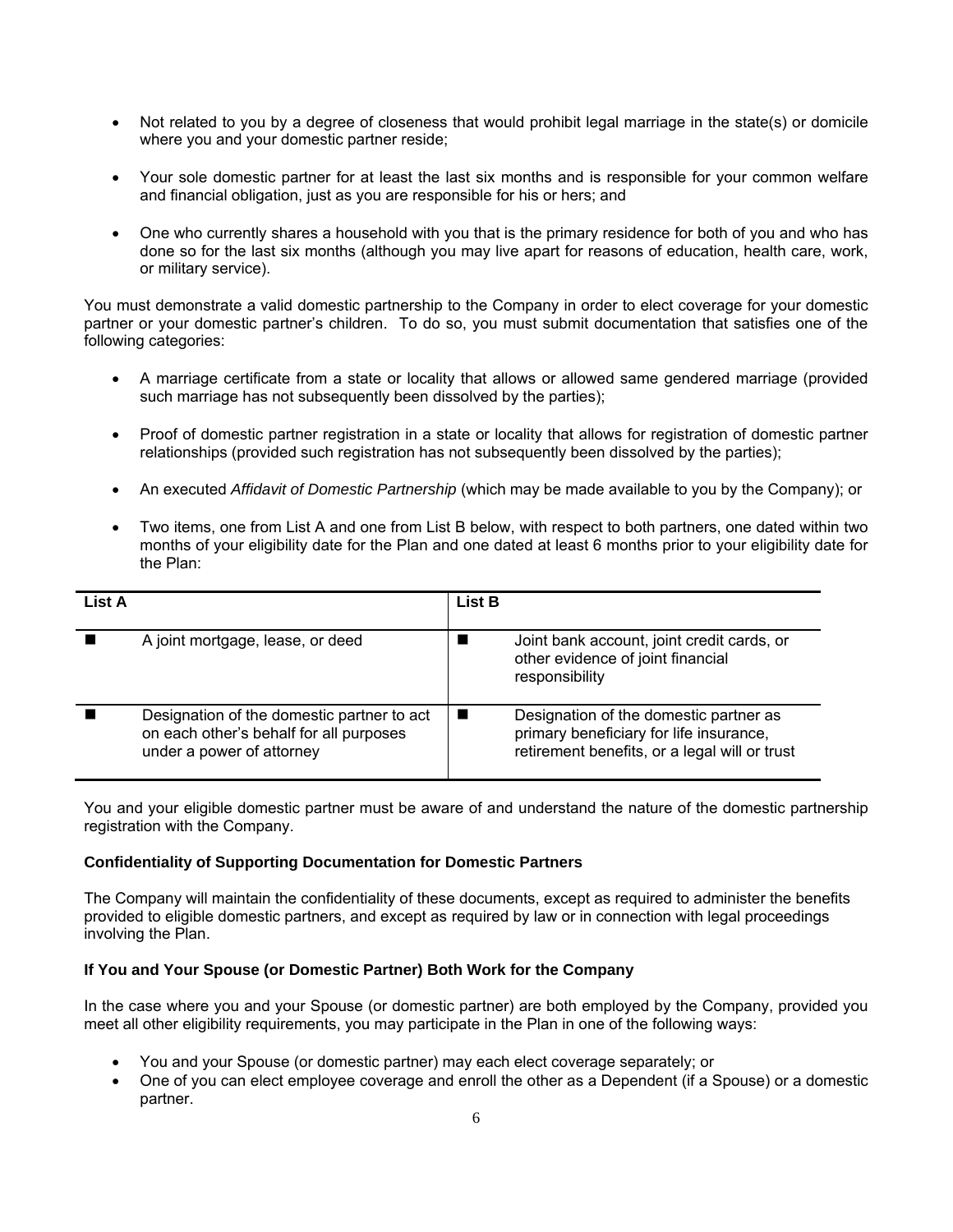If you both elect separate coverage, you may either enroll your eligible children as Dependents under your coverage, or enroll them under your Spouse's (or domestic partner's) coverage. You may not, however, enroll them under both your coverage and your Spouse's (or domestic partner's) coverage.

Unless you submit a signed "Dependent Certification Form" to the Benefits Department to certify that your domestic partner and/or your domestic partner's children satisfy the requirements to be considered your tax dependents, domestic partners and their children for whom you elect coverage will not be recognized under this Plan as dependents eligible for tax-free coverage. Therefore, if you elect coverage for them, premiums allocated for their coverage must be paid on an after-tax basis and the value of the Company-paid portion of their coverage will be taxable income to you. Please keep this in mind when making decisions about enrolling domestic partners and their children under your coverage where both you and your domestic partner work for the Company.

### **When Coverage Begins**

#### **Annual Enrollment**

You may elect coverage or make changes to your existing elections during the annual enrollment period, provided coverage remains available under this Plan and you continue to be eligible. New elections and any changes made during annual enrollment will be effective on the January  $1<sup>st</sup>$  immediately following the annual enrollment period and remain in effect through December 31<sup>st</sup>. Aside from this annual enrollment period, Internal Revenue Service rules specify that you can only make changes to your elections during the year if you experience a change in status event. *(See the "Making Changes During the Year" Section of this SPD for further details.)*

During the annual enrollment period, you may make changes to your Plan elections. For example, you may:

- Add or drop medical coverage; or
- Increase or reduce the number of eligible Dependents you enroll for medical coverage (however, you must provide the required documentation to verify their eligibility for coverage as your Dependent).

During a leave of absence or furlough, you may participate in annual enrollment for the limited purpose of reducing your level of coverage or waiving coverage. Unless you make such changes during the annual enrollment period, coverage under the Plan will continue based on your existing elections. You may not enroll additional Dependents for coverage under the Plan unless you experience a change in status event *(see the "Making Changes During the Year" Section of this SPD for more information on change in status events)*.

#### **New Employee**

For most workgroups, except as noted in the next paragraph, employees are eligible to participate in the Plan as of their date of hire. For new hires that are not PHX based pilots and flight attendants, coverage for you and any eligible Dependents you elect to enroll in the Plan will begin on the later of the effective date of the Plan (January 1, 2012) or your date of hire. You have 31 days from your date of hire to enroll in the Plan.

PHX based pilots and flight attendants are eligible to participate in the Plan 90 days following their date of hire. For new hires that are PHX based pilots and flight attendants, coverage for you and any eligible Dependents you elect to enroll in the Plan will begin on the later of the effective date of the Plan (January 1, 2012) or the first of the month following 90 days from your date of hire. You have 31 days from your eligibility date (e.g., the first of the month following 90 days from your date of hire) to enroll in the Plan.

Your initial coverage election will remain in effect as long as you are eligible for coverage under the Plan, or until you make a change to your coverage election during annual enrollment or as the result of a change in status event. If, after you are hired, you do not enroll within 31 days of the date you become eligible to participate in the Plan, you cannot enroll in the Plan until the next annual enrollment or if you experience a change of status event. *(See the "Making Changes During the Year" Section of this SPD for more information on change in status events.)*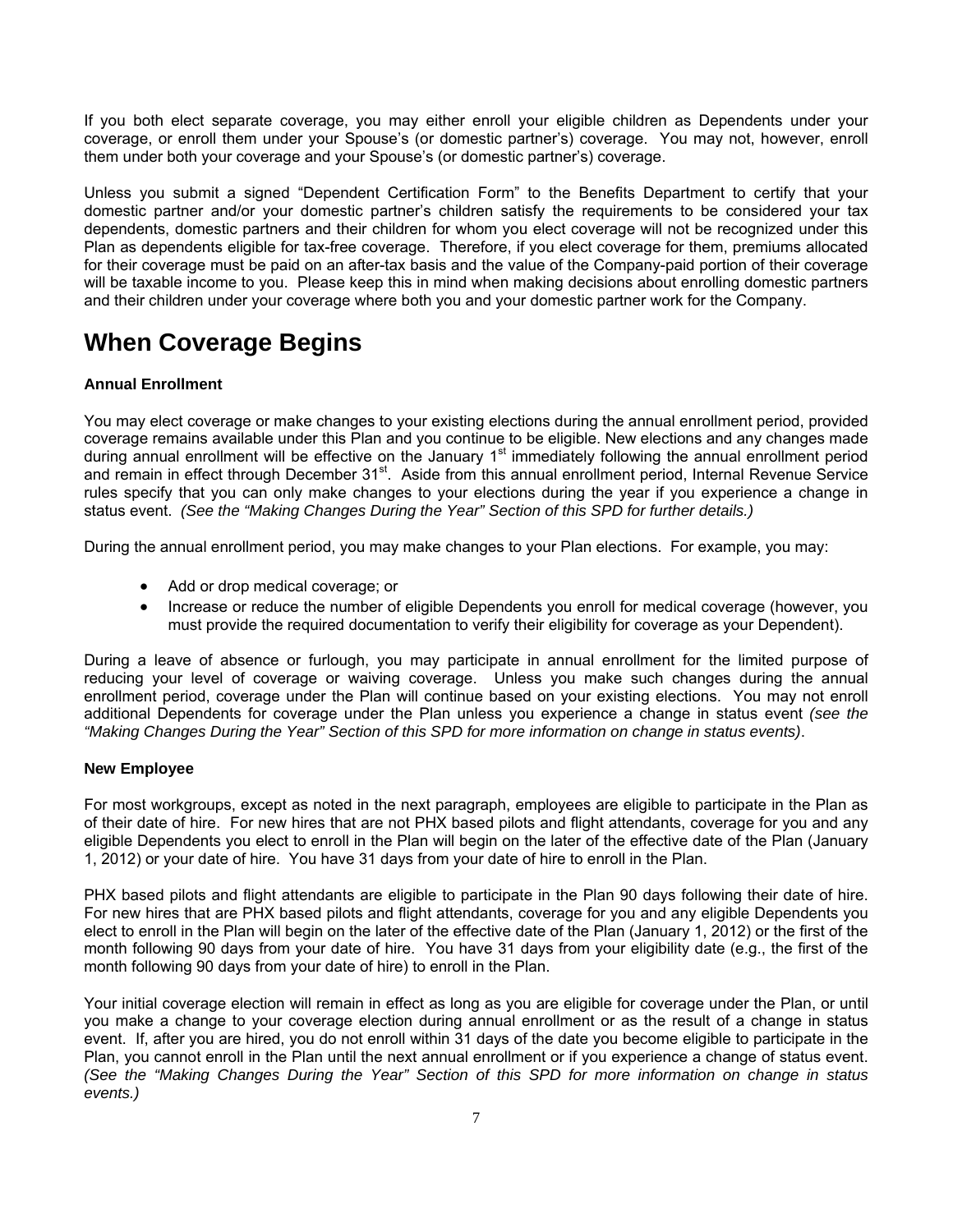#### **Coverage Levels**

When you enroll in the Plan, you may choose from one of the following medical coverage levels for you and/or your verified eligible Dependents:

- Employee only;
- **Employee and Spouse (or domestic partner);**
- Employee and child or children with no Spouse or domestic partner; or
- Employee and family, which includes you, your Spouse (or domestic partner) and your eligible Dependent children.

#### **If You Do Not Enroll for Coverage**

If you do not enroll in the Plan when you first become eligible, or during the annual enrollment period, you will **not receive coverage under the Plan**. You will not be eligible to enroll in the Plan until the next annual enrollment period, unless you experience a change in status event. *(See the "Making Changes During the Year" Section of this SPD for more information on change in status events.)*

# **Paying for Coverage**

You share in the cost of your medical coverage with the Company. In general, the Company determines your portion of the contribution costs prior to the beginning of each Plan Year (the 12-month period, beginning each January  $1<sup>st</sup>$ ), based on an evaluation of expected medical administrative and claim expenses for the upcoming year.

Each year before the annual enrollment period, you'll have access to information about the options and coverage levels available to you, and the associated costs through the Benefits US Customer Service website at www.ebenefitsUS.com

If you are an active employee, you will pay for the medical coverage that you elect, by payroll deduction on a pretax basis, that is, before Federal—and, in most cases, state—income taxes and Social Security (FICA) taxes are withheld. The amount of your monthly contributions for coverage under the Plan is based on a group rate — that is, it is based on the cost of providing medical coverage to all participants.

If you are on an unpaid Company approved leave of absence or furlough, your payment will be made to a third party administrator on an after-tax basis.

If you cover your domestic partner under the Plan, different tax treatment may apply. *(See the "Paying for Coverage for Domestic Partners and Their Children" in the next Section for more information.)*

#### **Paying for Coverage for Domestic Partners and Their Children**

Except as noted below, the payroll contributions for your domestic partner's coverage and for his/her eligible Dependent child(ren)'s coverage are deducted on an after-tax basis. Additionally, you must pay taxes on the value of the Company-paid portion of their coverage. The value of the Company-paid portion of such coverage will be added to your income on your pay stubs and W-2, and is subject to ordinary Federal, state, local, FICA and other applicable payroll taxes.

The above rules will not apply if:

 Your domestic partner and/or your domestic partner's children satisfy the requirements to be considered your tax dependents under the Internal Revenue Code, and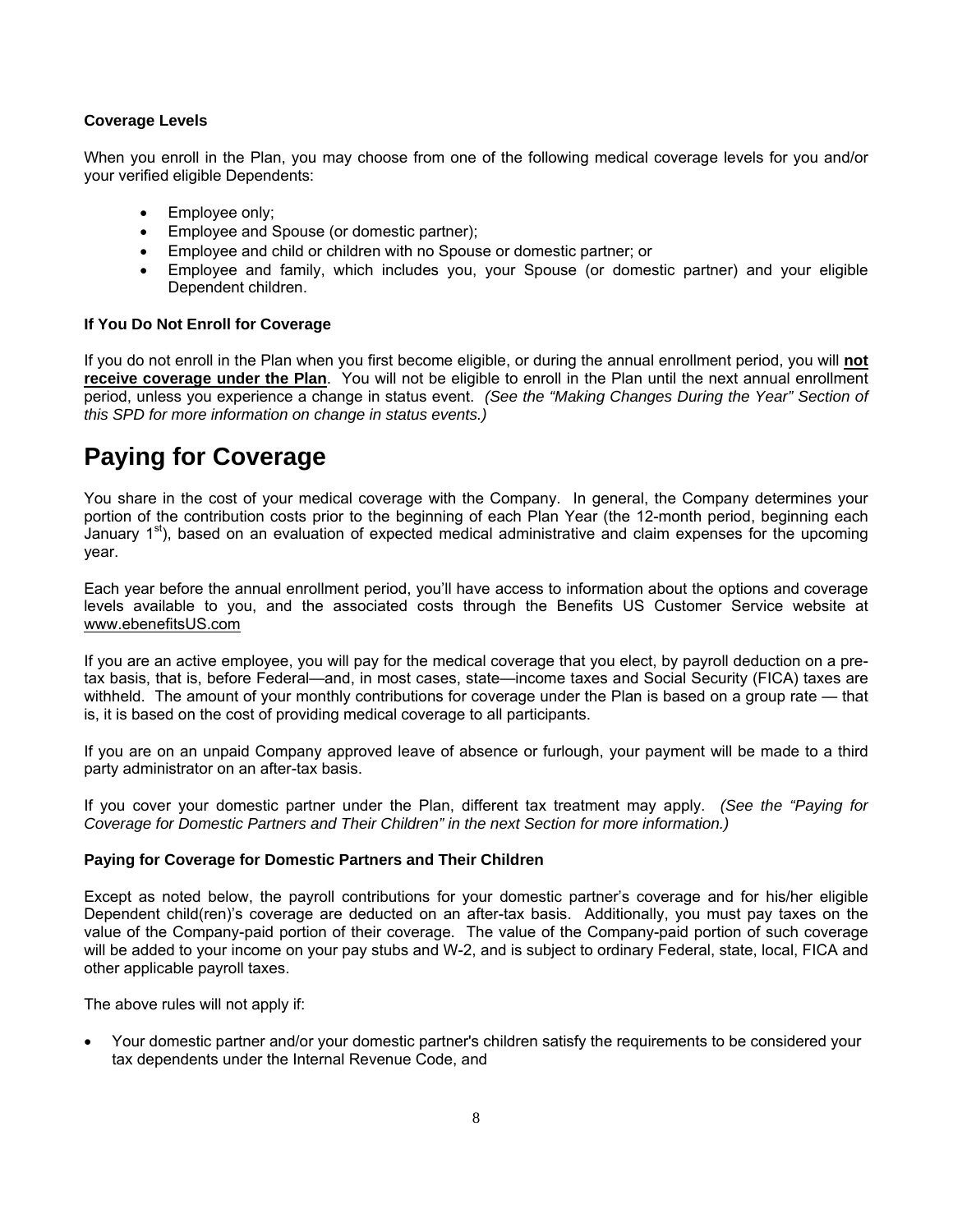You submit a signed Dependent Certification Form to the Benefits Department to certify dependent status no later than December 1<sup>st</sup> for each year for which you elect coverage for your domestic partner and/or your domestic partner's children.

The "Dependent Certification Form," which describes the requirements that must be satisfied in order for your domestic partner and/or your domestic partner's children to be considered your tax dependents, is available on the Benefits US Customer Service website at www.eBenefitsUS.com or the US Airways' employee website at http://wings.usairways.com. If you do not submit the Dependent Certification Form to the Benefits Department on or before December 1<sup>st</sup> for each year for which you elect coverage for your domestic partner and/or your domestic partner's children your domestic partner and your domestic partner's children will not be treated as tax dependents for that year, and coverage will be taxed as described above in the first paragraph of this Section.

### **Making Changes During the Year Due to a Change in Status**

The Internal Revenue Service rules governing payroll deductions on a pre-tax basis prohibit you from making changes to your elections under the Plan during the Plan Year unless one of the following change in status events occurs. If you experience a change in status event, you may make a coverage change that is consistent with your change in status. Change in status events include:

A change in your legal marital status (e.g., marriage, divorce, death of spouse, or annulment);

#### *Note: legal separation does not constitute a change in status event*

- A change in the number of your Dependents (e.g., through the birth, adoption, placement for adoption, or death of a Dependent);
- A change in your, your Spouse's (or domestic partner's), or your Dependent's employment status, including termination or commencement of employment, a strike or lockout, furlough, commencement of (or return from) an unpaid leave of absence, or a change from full-time to part-time status, or vice versa. A change in employment status that does not affect the number of hours you work does not constitute a change in status event;
- Your Dependent meets (or fails to meet) the Plan's dependent eligibility rules; and
- A change in your, your Spouse's (or domestic partner's) or Dependent's place of residence that would prevent access to the Plan's medical network service areas.

You may also be permitted to make changes to your election(s) under the Plan in the event of:

- An eligible employee or Dependent who is not enrolled under the Plan and declined coverage because of coverage under a group health plan or individual coverage loses such coverage;
- A judgment, decree, or order, including a Qualified Medical Child Support Order (QMCSO), resulting from a divorce, annulment or change in legal custody that affects the provision of medical coverage of your Dependent child, or foster child;
- Entitlement (or loss of entitlement) to Medicare or Medicaid benefits. If you, your Spouse (or domestic partner) or your Dependent becomes entitled to Medicare or Medicaid benefits, you may drop or reduce coverage for that individual. Also, if you, your Spouse (or your domestic partner) or Dependent loses entitlement to Medicare or Medicaid benefits, you may commence or increase medical coverage for that individual under the Plan; and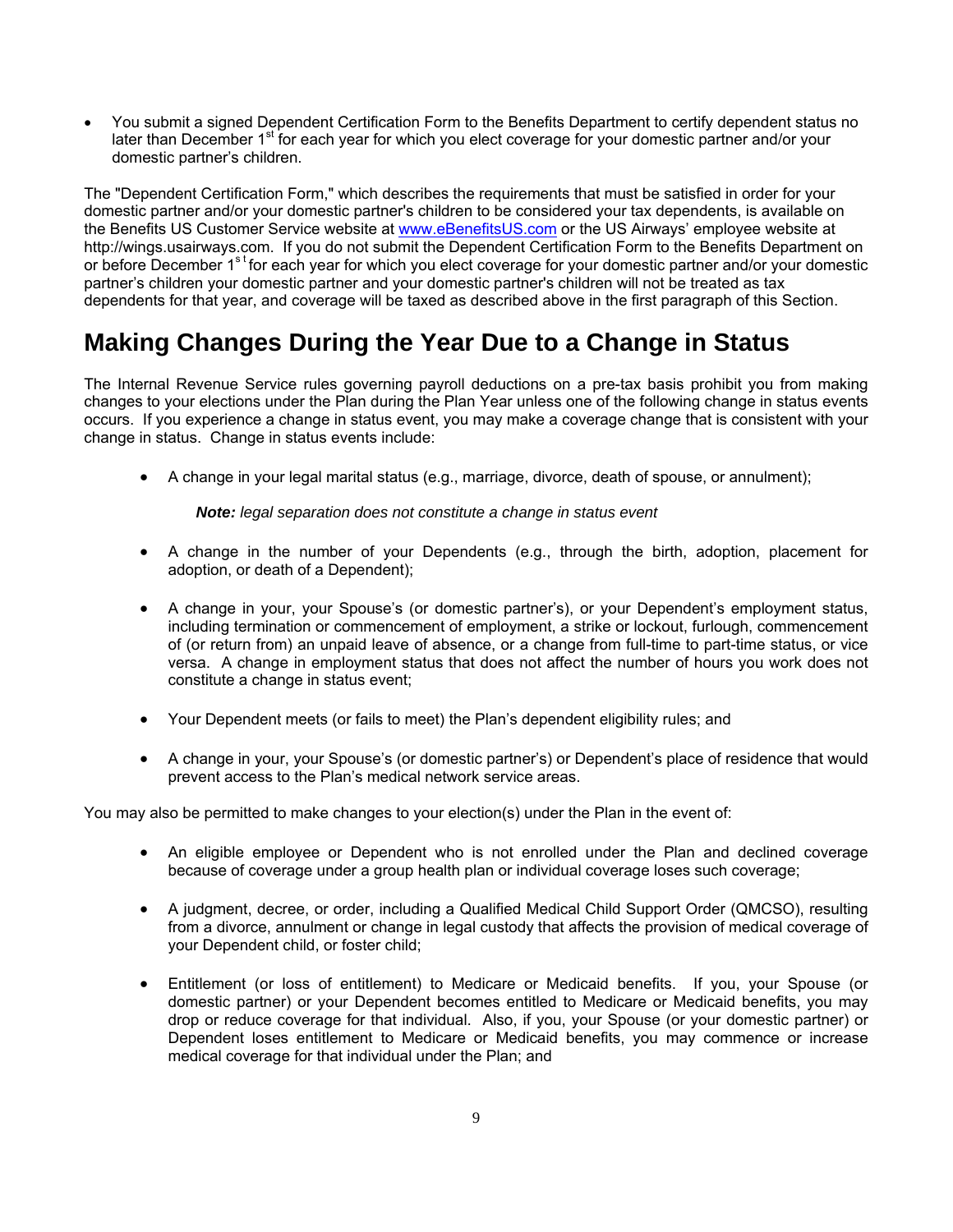A significant reduction of coverage for you or your Spouse (or domestic partner) or Dependent that results in the complete loss of coverage, e.g. loss of coverage due to the elimination of a benefit option or due to an overall lifetime or annual limit.

#### **An Overview of Change in Status Events**

The following table provides a detailed look at various circumstances that may be considered change in status events under the Plan, as well as what changes to medical elections may be permitted, according to Internal Revenue Service regulations. For further information regarding change of status events, please refer to your Flexible Benefit Plan Summary Plan Description.

| What you May do                                                                                        |                                                                                                                                                                                                                                                          |
|--------------------------------------------------------------------------------------------------------|----------------------------------------------------------------------------------------------------------------------------------------------------------------------------------------------------------------------------------------------------------|
| In the Event of :                                                                                      | Medical                                                                                                                                                                                                                                                  |
| An address change that<br>results in a change into or out<br>of your coverage under the<br>PPO network | May change coverage option and coverage level. Change<br>$\bullet$<br>must be made within 31 days                                                                                                                                                        |
| Marriage                                                                                               | May enroll or drop coverage for self, Spouse and Dependents<br>$\bullet$<br>within 31 days.<br>May change coverage option. Documentation is required.                                                                                                    |
| <b>Divorce</b>                                                                                         | Must drop Spouse within 31 days.<br>$\bullet$<br>May enroll or drop coverage for self and/or Dependents<br>$\bullet$<br>within 31 days. COBRA coverage is available for dropped<br>Dependents.<br>May change coverage option. Documentation is required. |
| <b>Birth of a Child</b>                                                                                | May enroll or drop coverage for self, Spouse and Dependents<br>$\bullet$<br>within 31 days.<br>May change coverage option. Documentation is required.<br>$\bullet$                                                                                       |
| Adoption/Placement for<br>Adoption or Permanent Legal<br>Guardianship                                  | May enroll or drop coverage for self, Spouse and Dependents<br>$\bullet$<br>within 31 days.<br>May change coverage option. Documentation is required.<br>$\bullet$                                                                                       |
| Spouse Gains<br>Employment/Coverage                                                                    | May drop self and Dependents from coverage within 31 days.<br>$\bullet$<br>May decrease coverage option. Documentation is required.                                                                                                                      |
| Spouse Loses<br>Employment/Coverage                                                                    | May elect, waive or change coverage level or coverage<br>$\bullet$<br>option within 31 days.<br>May add Spouse and Dependents. Documentation is<br>$\bullet$<br>required.                                                                                |
| Death of Spouse or<br>Dependent                                                                        | May elect, waive or change coverage level or coverage<br>$\bullet$<br>option within 31 days.<br>May add or drop Dependents. Documentation is required.                                                                                                   |
| Change in employment Status<br>- Full-time to Part-time or<br>Part-time to Full-time                   | May enroll or drop coverage for, Spouse and Dependents<br>$\bullet$<br>within 31 days.<br>May not change enrollment for self.<br>May change coverage option and level.                                                                                   |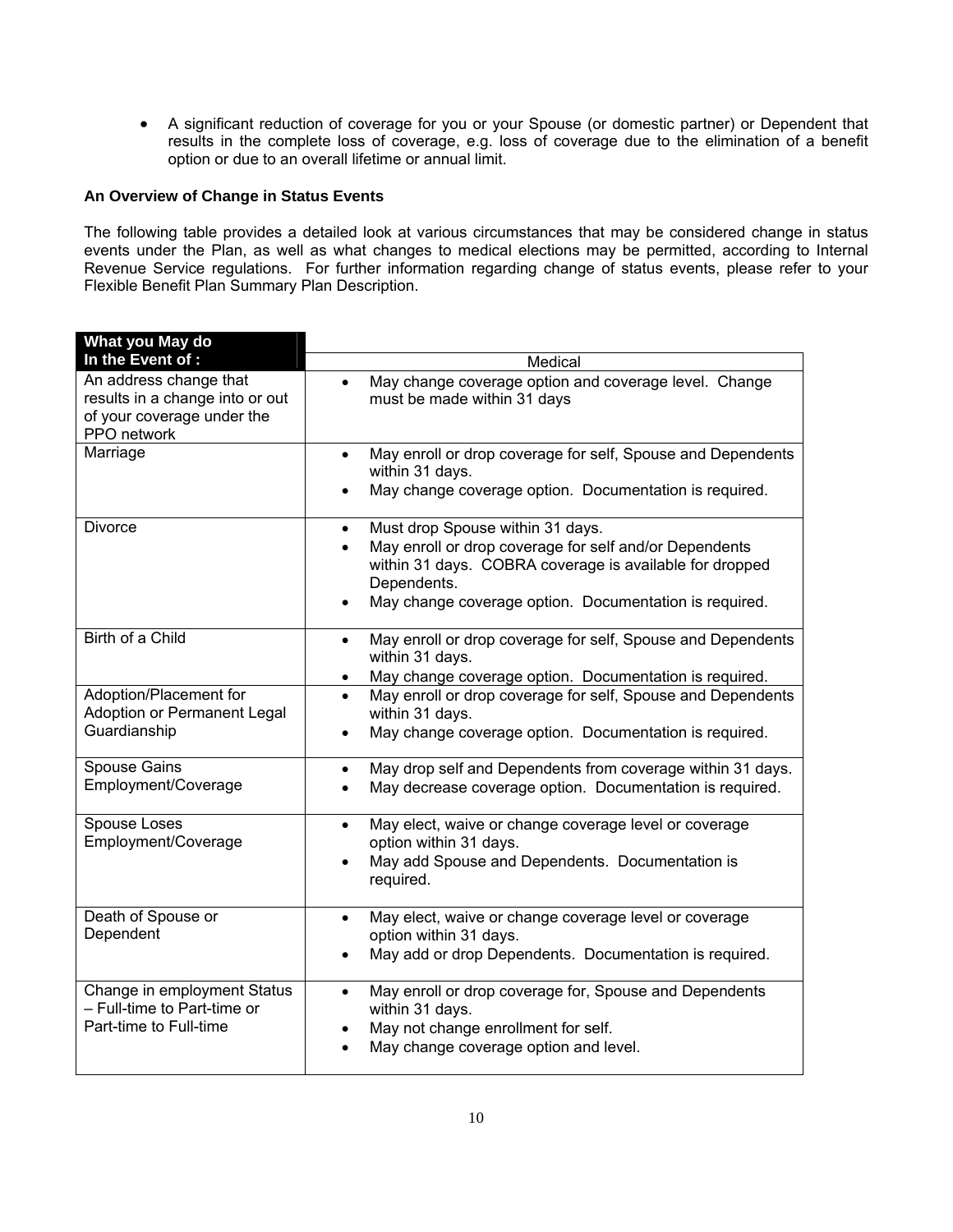| What you May do                  |                                                                                                                                                                                                                                                                                                                        |
|----------------------------------|------------------------------------------------------------------------------------------------------------------------------------------------------------------------------------------------------------------------------------------------------------------------------------------------------------------------|
| In the Event of :                | Medical                                                                                                                                                                                                                                                                                                                |
| Going on Leave/Furlough          | May add or delete Spouse, Dependent(s), and/or yourself<br>within 31 days.<br>May change coverage option and level.<br>$\bullet$                                                                                                                                                                                       |
| Returning from<br>Leave/Furlough | May add or delete Spouse, Dependent(s), and/or yourself<br>within 31 days.<br>May change coverage level and option. If return from leave<br>$\bullet$<br>is same year you went on leave, and no election changes are<br>made within 31 days, elections will continue at same option<br>and level as before your leave. |
| Rehire                           | May add or delete Spouse, Dependent(s), and/or yourself<br>within 31 days.<br>May change coverage level and option. If rehired in the<br>$\bullet$<br>same year you terminated and no election changes are made<br>within 31 days, elections will continue at same option and<br>level as before your leave.           |

#### **Special Enrollment Periods**

Pursuant to the Health Insurance Portability and Accountability Act of 1996 ("HIPAA"), you will be able to enroll yourself, your Spouse or your Dependents in this Plan if any of three special enrollment periods apply, as described below.

#### *Special Enrollment for Loss of Coverage*

A special enrollment period applies if you or a Dependent did not enroll during the annual enrollment period or initial enrollment period (for newly hired employees), provided that you request enrollment within 31 days after your other coverage ends, and the following requirements are satisfied:

- you or your Dependent had existing health coverage (also known as creditable coverage) under another plan at the time of the initial enrollment period or annual enrollment period.
- Coverage under the prior plan ended because of any of the following:
	- Loss of eligibility (including without limitation, divorce or death).
	- The prior employer or policyholder stopped paying the contribution.
	- In the case of COBRA continuation coverage, the coverage ended.

Coverage will become effective as of the first day following the loss of coverage.

Failure to notify the Company of your loss of coverage within 31 days of the loss will prevent you from enrolling in the Plan and/or making any changes to your coverage elections until the next annual enrollment period.

#### *Special Enrollment for Addition of a Dependent*

A special enrollment period applies if you add a Dependent due to marriage, birth, adoption, or placement for adoption, provided that you request enrollment within 31 days after the marriage, birth, adoption, or placement for adoption. Coverage added due to marriage, birth, adoption or placement for adoption will become effective as of the date of the event.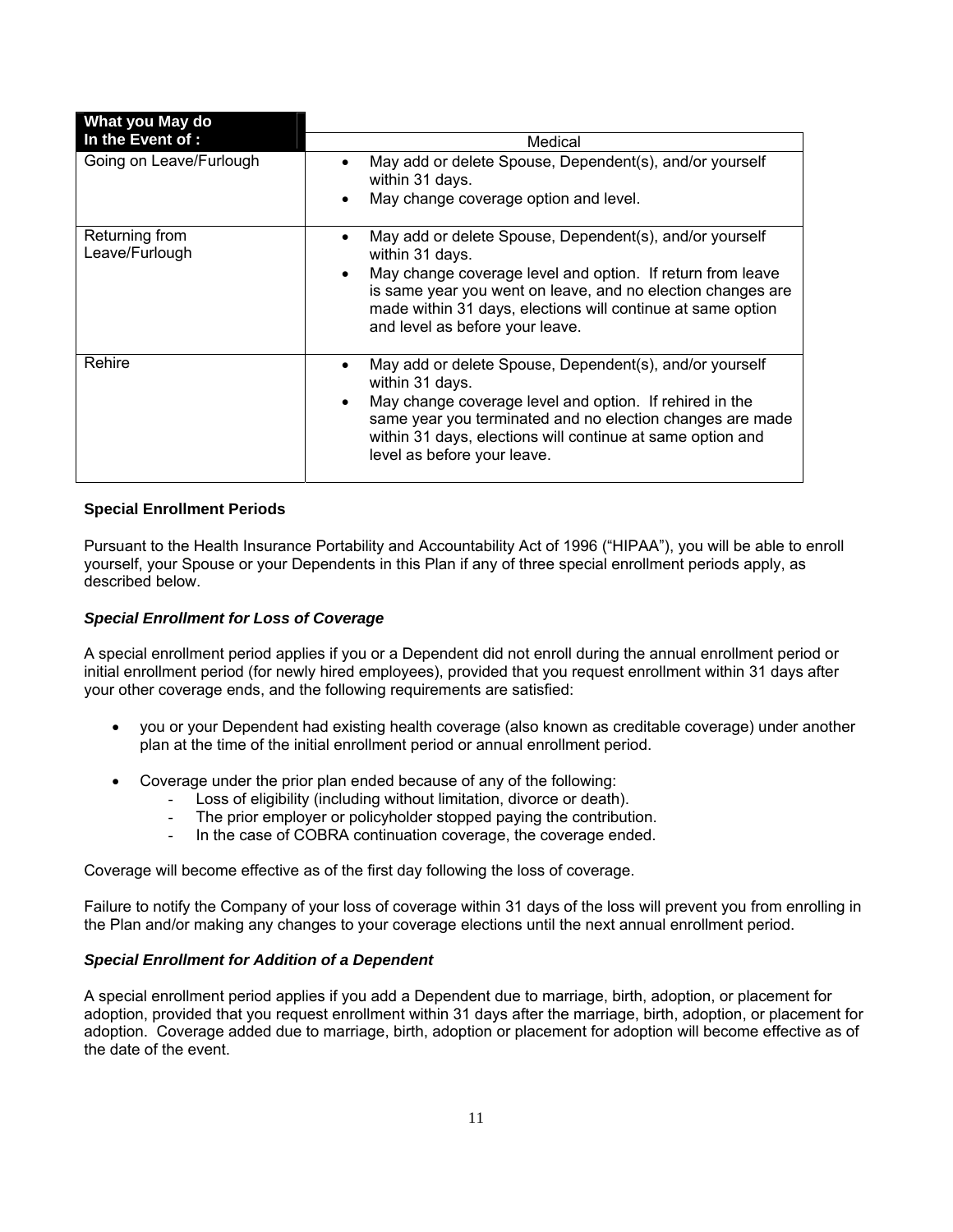Failure to notify the Company of your marriage, birth, adoption, or placement for adoption within 31 days of the event will prevent you from enrolling in the Plan and/or making any changes to your coverage elections until the next annual enrollment period.

#### *Special Enrollment for Medicaid and CHIP*

The Children's Health Insurance Program Reauthorization Act of 2009 ("CHIPRA") requires that the Plan must permit you and your Dependent(s) to enroll (or disenroll) in the Plan following the occurrence of either of the following events:

- *Loss of coverage under Medicaid or a state child health plan*: If you or your Dependent(s) lose coverage under Medicaid or a state child health plan, you may request to enroll yourself and/or your Dependent(s) in the Plan not later than 60 days after the date coverage ends under Medicaid or the state child health plan.
- *Gaining eligibility for coverage under Medicaid or a state child health plan*: If you and/or your Dependent(s) become eligible for financial assistance (such as a premium subsidy) from Medicaid or a state child health plan, you may request to enroll yourself and/or your child(ren) under the Plan, provided that your request is made no later than 60 days after the date that Medicaid or the state child health plan determines that you and/ or your Dependent(s) are eligible for such financial assistance. If you and/or Dependent(s) are currently enrolled in the Plan, you have the option of terminating the enrollment of you and/or your child(ren) in the Plan and enroll in Medicaid or a state child health plan. Please note that, once you terminate your enrollment in the Plan, your children's enrollment will also be terminated.

Coverage will become effective as of the first day following the loss of coverage or the date of gain in eligibility.

Failure to notify the Company of your loss or gain of eligibility for coverage under Medicaid or a state children's health plan within 60 days will prevent you from enrolling in the Plan and/or making any changes to your coverage elections until the next annual enrollment period.

#### **How to Make Changes to Your Elections**

If you have a change in status, you may be eligible to make certain changes to your election that are consistent with this status change. For example, in the event you get married, you would be eligible to elect coverage for your new Spouse. To change your elections under the Plan, log on to Benefits US at www.eBenefitsUS.com or call Customer Service at 1-888-860-6178. When you log on to the Benefits US home page, click on the "Add Life Status Change Event" link to create your status change event and make your election changes.

*IMPORTANT! You must notify Benefits US of a change in status event within 31 days of the event if you want to change your benefit elections. This rule does not apply to Special Enrollment for Medicaid and CHIP, for which you have 60 days from the date of the event to notify Benefits US of the loss or gain of coverage under Medicaid or a state child health plan. Otherwise, you must wait until the next annual enrollment period or another change in status event to make any changes to your elections under the Plan.* 

### **When Coverage Ends**

In general, your Plan coverage will end for you and your Dependents:

- The end of the month in which your employment ends;
- When you stop making required contributions;
- When you or your Dependents are no longer eligible to participate in the Plan (for instance, due to a change in your employment status); or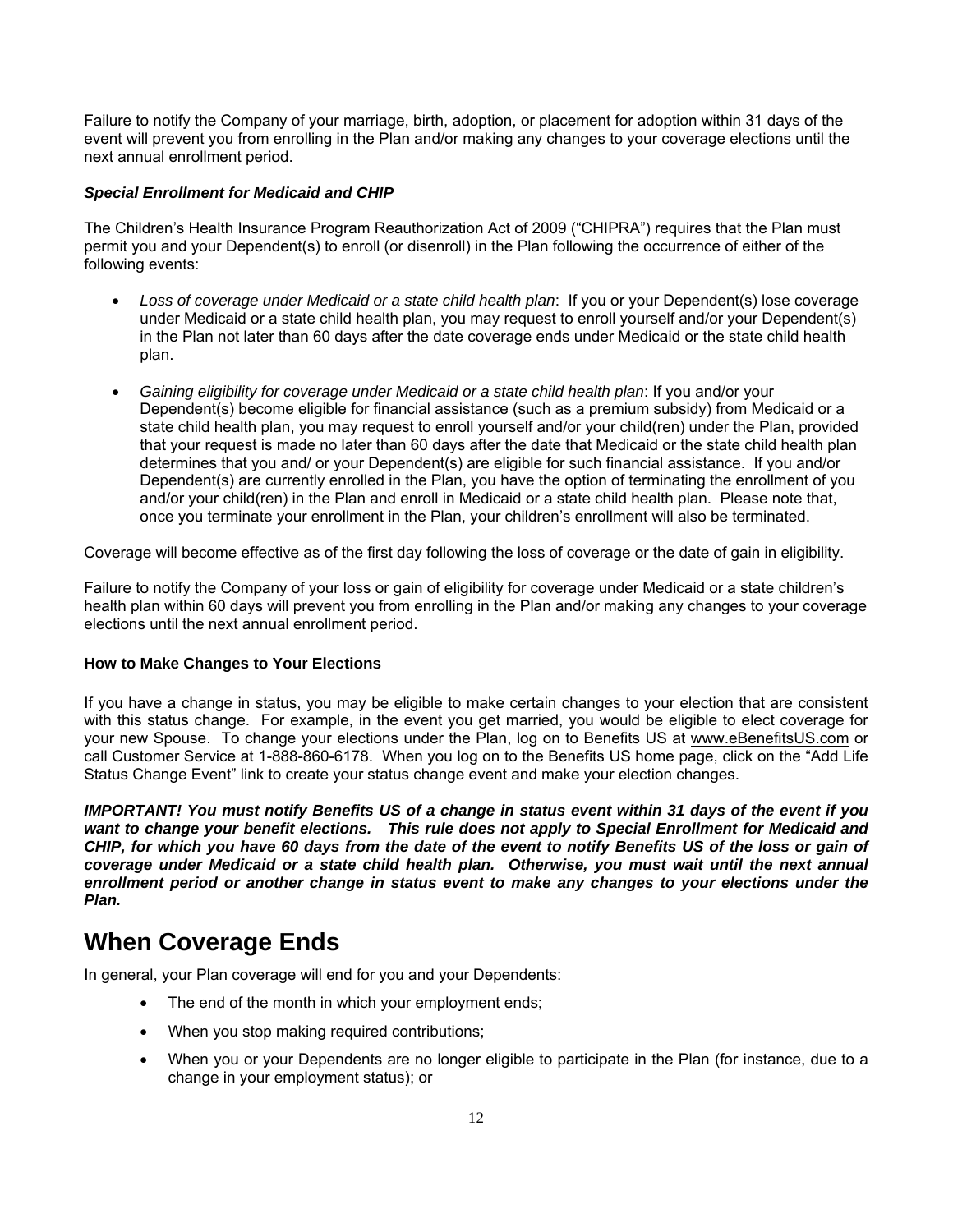When the Plan is terminated.

You may be able to continue your Plan coverage under the provisions of the Consolidated Omnibus Budget Reconciliation Act (COBRA). (*See the "COBRA Continuation of Coverage" Section of this SPD for further details.*) You may also be able to continue coverage if you are on an approved Family and Medical Leave Act (FMLA) leave or are on military leave. (*See the "COBRA Continuation of Coverage" Section of this SPD for further details*.)

### **Resuming Participation**

#### **If You Are Rehired or If You Return from a Leave of Absence or Furlough**

If your employment with the Company is terminated, or if you waived coverage during or when you started an approved leave of absence or a furlough, you will again become eligible to participate in the Plan on the date you are rehired, recalled or returned to work.

If you are rehired, recalled, or returned to work and resume participation in the Plan in a later Plan Year than the Plan year in which you terminated, took leave, or were furloughed, you must make new benefit elections for you and your eligible Dependents at the time you are rehired, recalled or returned to work by re-enrolling in the Plan.

If you are rehired, recalled, or returned to work during the same Plan Year in which you terminated, took leave, or were furloughed, your prior enrollment election will be reinstated for the balance of the Plan Year, although you can make changes within 31 days of the date of your rehire or return to work. For example, if your employment terminated during March and you were rehired in October, the benefit elections that were in place in March immediately prior to your termination would be reinstated in October.

#### **If You Go To Work for Another Employer**

The Health Insurance Portability and Accountability Act of 1996 (HIPAA) defines the circumstances under which eligibility for medical coverage may be limited based on a pre-existing medical condition.

If you leave the Company and go to work for another employer whose medical plan includes a pre-existing condition exclusion from coverage, the HIPAA "prior creditable coverage" provisions may help exempt you from any such exclusion.

When you leave the Company, you and your covered Dependents will automatically receive a certificate of creditable coverage from the Company. This certificate will document that you (and any of your eligible, enrolled Dependents) had medical coverage under the Plan.

If your new employer's medical plan includes a pre-existing condition clause, you can use your certificate(s) of creditable coverage to shorten or eliminate any applicable waiting period for full medical benefits under the new employer's plan.

You can request a certificate of creditable coverage by calling the appropriate medical carrier.

*Please note: A certificate of creditable coverage will not be effective to shorten or eliminate any applicable waiting period under a pre-existing condition clause of a new employer if there is a lapse of 63 days or more between the period of creditable coverage under this plan and your enrollment in your new employer's health plan.*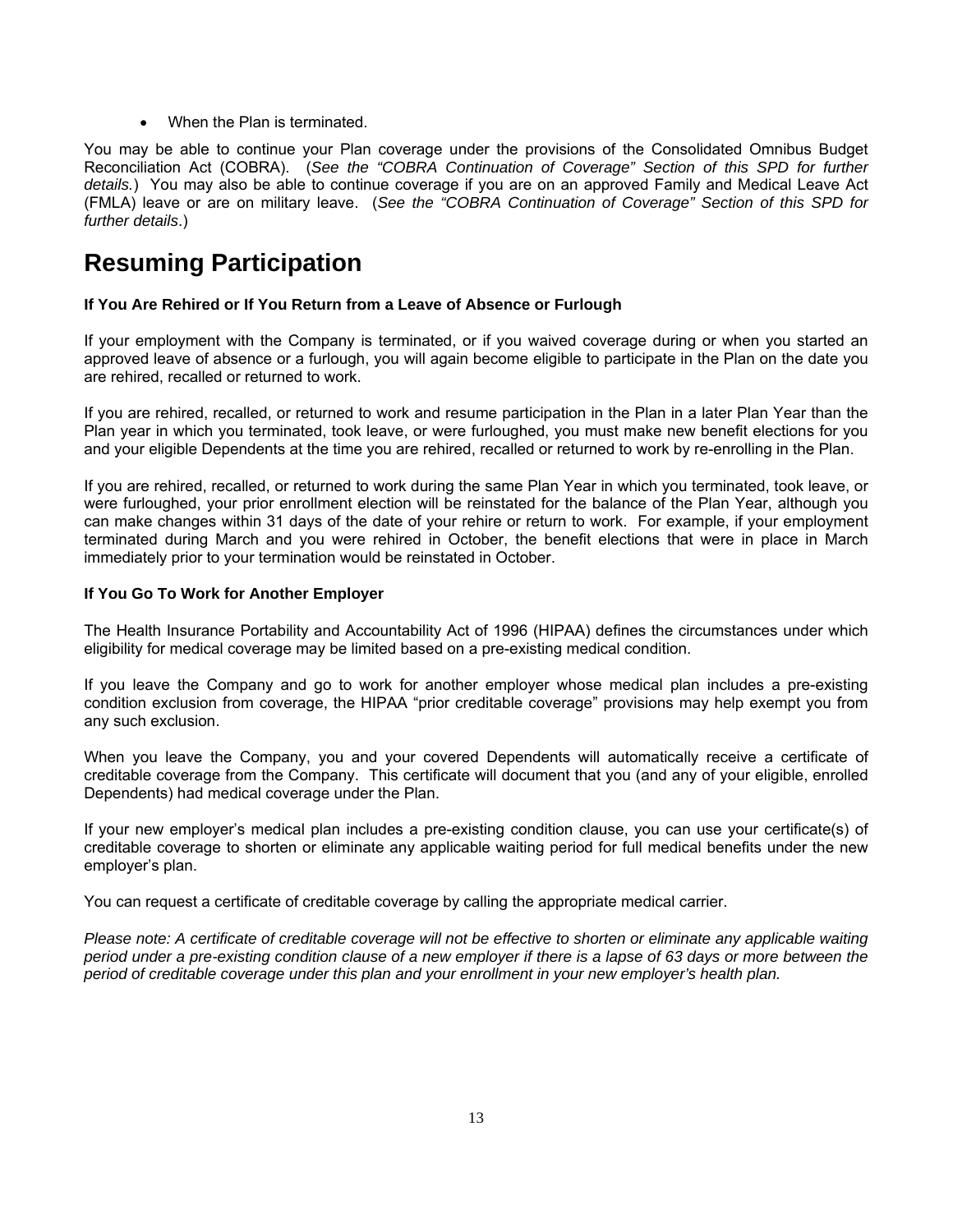# **SCHEDULE OF BENEFITS**

### **The Health Options Plan – In Brief**

The Plan is a high deductible health plan (HDHP) that is sponsored by the Company for which you and the Company share the cost. The Plan is designed to comply with specific requirements under federal law to make the Plan a "qualified" HDHP, allowing you to contribute to your own health savings account (HSA). Together, the Plan and HSA provide you and your family flexibility and control in choosing health care services and making decisions regarding how your health care dollars are spent.

The Plan is made available by the Company on a self-funded basis and helps to protect you and your family in case you have significant health care expenses. The Plan is subject to the Employee Retirement Income Security Act of 1974 (ERISA) and is a qualified HDHP under the Internal Revenue Code, which means that, as a participant in the Plan, you are considered an HSA-eligible individual who is able contribute to your own HSA.

The Plan covers 100% of preventive care for nationally recommended services without cost sharing as long as you receive your preventive care from an In-Network Provider. For other expenses (including non-Network preventive care expenses), coverage is available after you met your Deductible. Once you have met your Deductible, the Plan will reimburse a percentage of the cost for Covered Services. You will be responsible for covering the remainder of the expense of Covered Services, up to an annual Out-of-Pocket Maximum. After the Out-of-Pocket Maximum amount has been met, the Plan will cover 100% of Covered Services for the remainder of the Plan Year as specified elsewhere in this SPD.

**Note: Capitalized terms such as Covered Services, Medical Necessity, and Out-of-Pocket Maximum are defined in the "Definitions" Section.** 

# **The Health Savings Account**

An HSA is a tax-favored medical savings account available only to participants in a qualified HDHP.

The Company intends for any employee's HSA to be exempt from ERISA by complying with the terms of the Department of Labor Field Assistance Bulletin Nos. 2004-01 and 2006-02. An employee's HSA is not part of the Plan and is not established on behalf of an employee or maintained by the Company. Instead, an HSA is an account that you independently open through ACS/BNY Mellon Bank (i.e., the custodian) to which you can contribute pre-tax or after-tax dollars. As explained in "*Contributions to your HSA*" below, the Company will also contribute to an HSA that you open through ACS/BNY Mellon Bank if you are an active employee.

You can use the money in your HSA on a tax-free basis to pay for any qualified medical expenses, including your annual Deductible if you choose. Furthermore, unused dollars roll over from year to year and therefore can be saved and accumulate through retirement. If you use the money in your HSA to pay for any expenses that are not qualified medical expenses, the distribution is subject to income tax, and may be subject to a 20% penalty.

While all domestic employees of the Company are eligible to enroll in the Plan, certain individuals are not eligible to open a HSA. You are not eligible to open a HSA if you fall into any of the following categories:

- **You are enrolled in another medical plan (e.g., your Spouse's plan), unless it is a qualified high deductible health plan (enrollment in a non-high deductible dental or vision plan is permitted);**
- **You are enrolled in Medicare;**
- **You are eligible to be claimed as a dependent on another individual's tax return;**
- **You are not a U.S. resident, or are a resident of American Samoa;**
- **You are a veteran and have received veterans' benefits within the last three months; or**
- **You are an active member of the military.**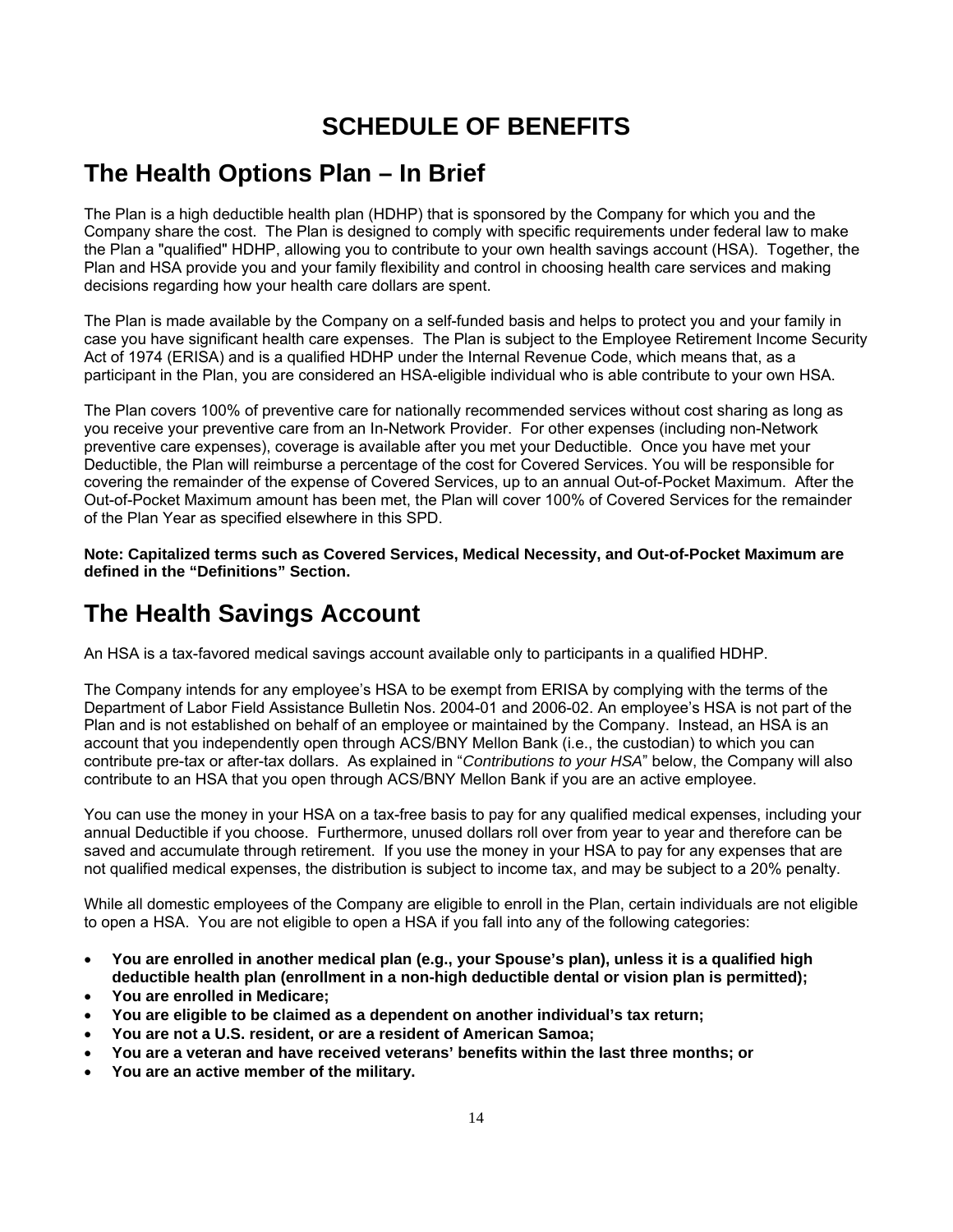In addition, please note the following about HSAs:

- The Internal Revenue Service does not consider a domestic partner to be a spouse under federal tax law, regardless of state law exceptions. Therefore, you can't withdraw funds tax free to pay for your domestic partner's qualified expenses, unless he or she satisfies the definition of a qualified tax dependent under the Internal Revenue Code.
- In accordance with the requirements of the Patient Protection and Affordable Care Act (commonly known as Health Care Reform), you will be permitted to cover your child under the Plan through the end of the calendar year in which they attain age 26. However, distributions from your HSA for medical expenses incurred by your adult child may not be tax-fee in all circumstances. In order for such distributions to be taxfree, your adult child must satisfy the definition of dependent (either "qualifying child" or "qualifying relative") under the Internal Revenue Code. If you provide over half the support for your child for the calendar year, your child may meet the definition of qualifying relative. However, you should contact your tax advisor for further information regarding this definition and the tax consequences of using your HSA to pay for your child's medical expenses.
- You must remain enrolled in the Plan for 12 consecutive months or you cannot make a full-year contribution to the HSA. If you do make a full-year contribution to the HSA, a portion of the HSA contributions may be subject to tax and penalty.
- Most states consider HSA contributions and earnings to be non-taxable with the exception of Alabama, California and New Jersey, which do tax HSA contributions and earnings. New Hampshire and Tennessee do not tax contributions but do consider earnings on HSA funds to be taxable.

# **Contributions to your HSA**

#### **Your overall contribution limit is indexed for inflation each year by the Internal Revenue Service.**

For 2012, contributions to your HSA are as described below:

| <b>Contributions to your HSA</b>             | <b>Total Possible</b><br><b>Employee</b><br><b>Contributions</b> | Company<br><b>Contribution</b><br>(Active<br><b>Employees Only)</b> | <b>Overall Limit</b> |
|----------------------------------------------|------------------------------------------------------------------|---------------------------------------------------------------------|----------------------|
| <b>Employee Only Coverage</b>                | \$2,600                                                          | \$500                                                               | \$3.100              |
| Employee + Spouse/Child(ren)/Family Coverage | \$5,250                                                          | \$1,000                                                             | \$6,250              |

*Note: The above "overall limit" applies to all combined contributions from any source, except rollover funds*.

For 2013, contributions to your HSA are as described below:

| <b>Contributions to your HSA</b>             | <b>Total Possible</b>                   | Company                | <b>Overall Limit</b> |
|----------------------------------------------|-----------------------------------------|------------------------|----------------------|
|                                              | <b>Employee</b><br><b>Contributions</b> | <b>Contribution</b>    |                      |
|                                              |                                         | (Active                |                      |
|                                              |                                         | <b>Employees Only)</b> |                      |
| <b>Employee Only Coverage</b>                | \$2.750                                 | \$500                  | \$3,250              |
| Employee + Spouse/Child(ren)/Family Coverage | \$5,450                                 | \$1,000                | \$6,450              |

#### **IMPORTANT INFORMATION ABOUT COMPANY CONTRIBUTIONS TO YOUR HSA:**

- For any Plan Year in which you participate in the Plan, failure to open an HSA within 60 days after the later of (i) January 1<sup>st</sup> or (ii) the date of you become a participant in the Plan, will result in forfeiture of the Company contributions that would have been made to your HSA for that Plan Year.
- The Company will pro-rate its contributions based on the number of months you are enrolled in the Plan during the year. For example, if you join the Company in June and elect Employee Only coverage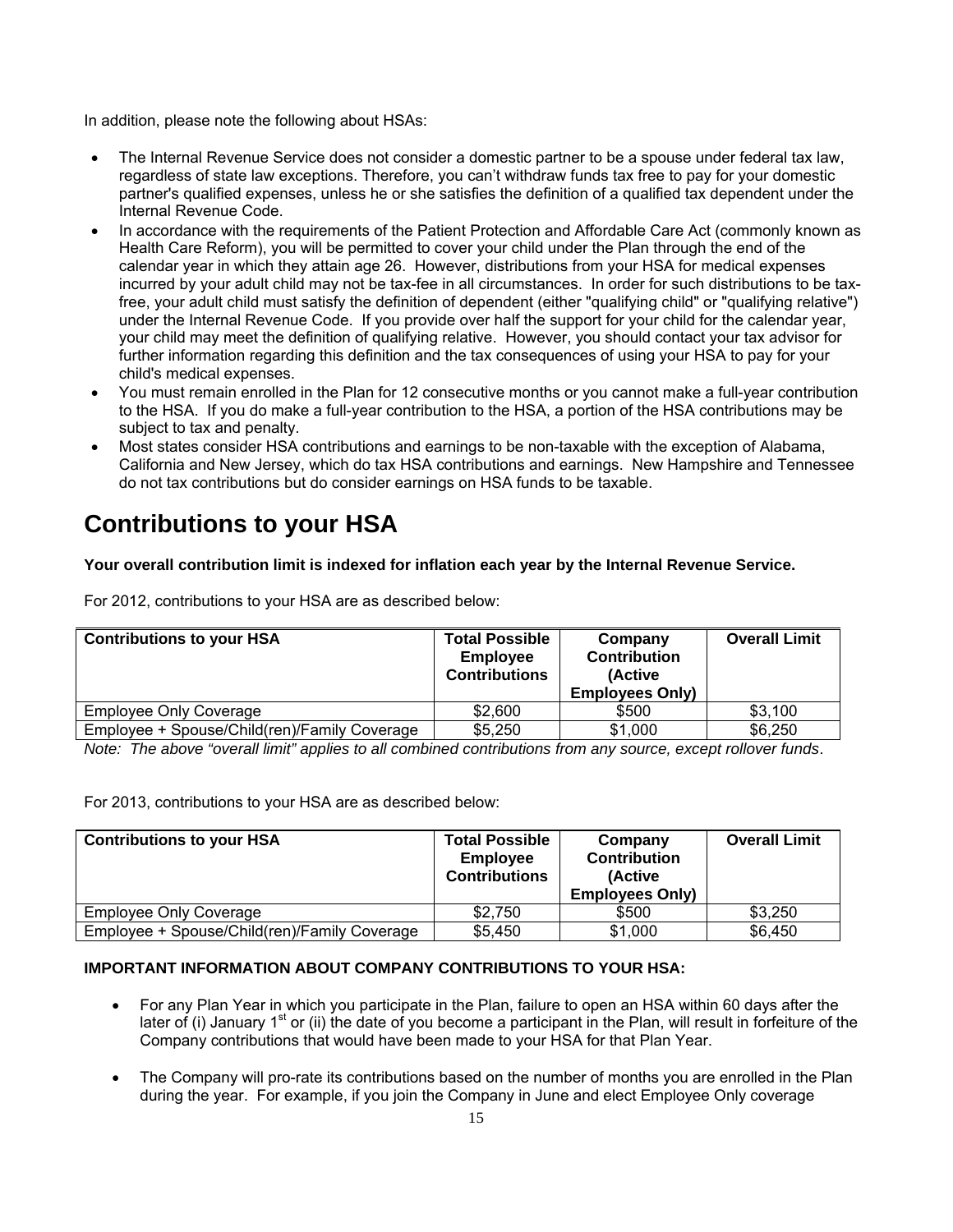effective  $7/1$ , the Company will contribute  $\frac{1}{2}$  the total annual amount it contributes for active employees (i.e., for 2012 or 2013, \$500 x 50% or \$250.)

- The Company will only make contributions for active employees. No contributions will be made for you if you are not considered an active employee because you are retired, laid off/on furlough or on leave for disability.
- The Company reserves the right to change the level of Company contribution at any time.

### **Financial Tools**

The Plan offers online financial tools to help you keep track of your health care dollars. Plus, you can track your claims for Covered Services. You can review what you've spent on health care, view your balance, or look up the status of a particular claim any time of the day.

### **Choice of Providers**

The Plan offers discounts through partnerships with Providers throughout the nation. You have automatic access to Provider directories, free of charge, by accessing the member site at www.anthem.com, or by contacting the Anthem Customer Service Department at the phone number listed on your Identification Card.

With the Plan, you have the flexibility to see any licensed health care provider you choose. The Doctors Plus Directory can help you locate a Provider near you. The level of your health coverage under the Plan depends on whether you use Providers who offer In-Network discounts or Providers who do not offer In-Network discounts.

Your health Plan is a Preferred Provider Organization (PPO). To receive maximum benefits at the lowest Out-of-Pocket expense under a PPO, Covered Services must be provided by an In-Network Provider. Benefits for Covered Services are based on the Maximum Allowable Amount, which is the maximum amount the Plan will pay for a given service. When you use an Out-of-Network Provider, you are responsible for any balance due between the Out-of-Network Provider's charge and the Maximum Allowable Amount in addition to any Coinsurance, Deductibles, and non-covered charges. This means that your Out-of-Pocket expenses will be higher when you use Out-of-Network Providers.

Providers are compensated using a variety of payment arrangements, including fee for service, per diem, discounted fees, and global reimbursement.

**All Covered Services must be Medically Necessary, and coverage or certification of services that are not Medically Necessary may be denied.** 

### BlueCard® PPO Program

Nationwide, Blue Cross and Blue Shield plans have established Preferred Provider Organization (PPO) networks of physicians, hospitals, and other healthcare providers. As a PPO Member, you have access to these networks through the BlueCard PPO Program. The suitcase logo on your I.D. card indicates that you are a Member of the BlueCard PPO Program. Visit www.anthem.com, and select the "PPO/EPO" network; or call the Customer Service number on your Identification Card to locate participating providers.

The BlueCard program helps reduce your costs when you access covered Out-of-Network care throughout the United States (to receive In-Network benefits, you must use a provider in the BlueCard PPO program). Simply show your Identification Card with the PPO in a suitcase logo, and you will benefit from discounts that these BlueCard providers have agreed to extend to their local Blue Cross and/or Blue Shield plan. Be sure to verify that the provider participates in the BlueCard Program. To do so, visit www.anthem.com and select the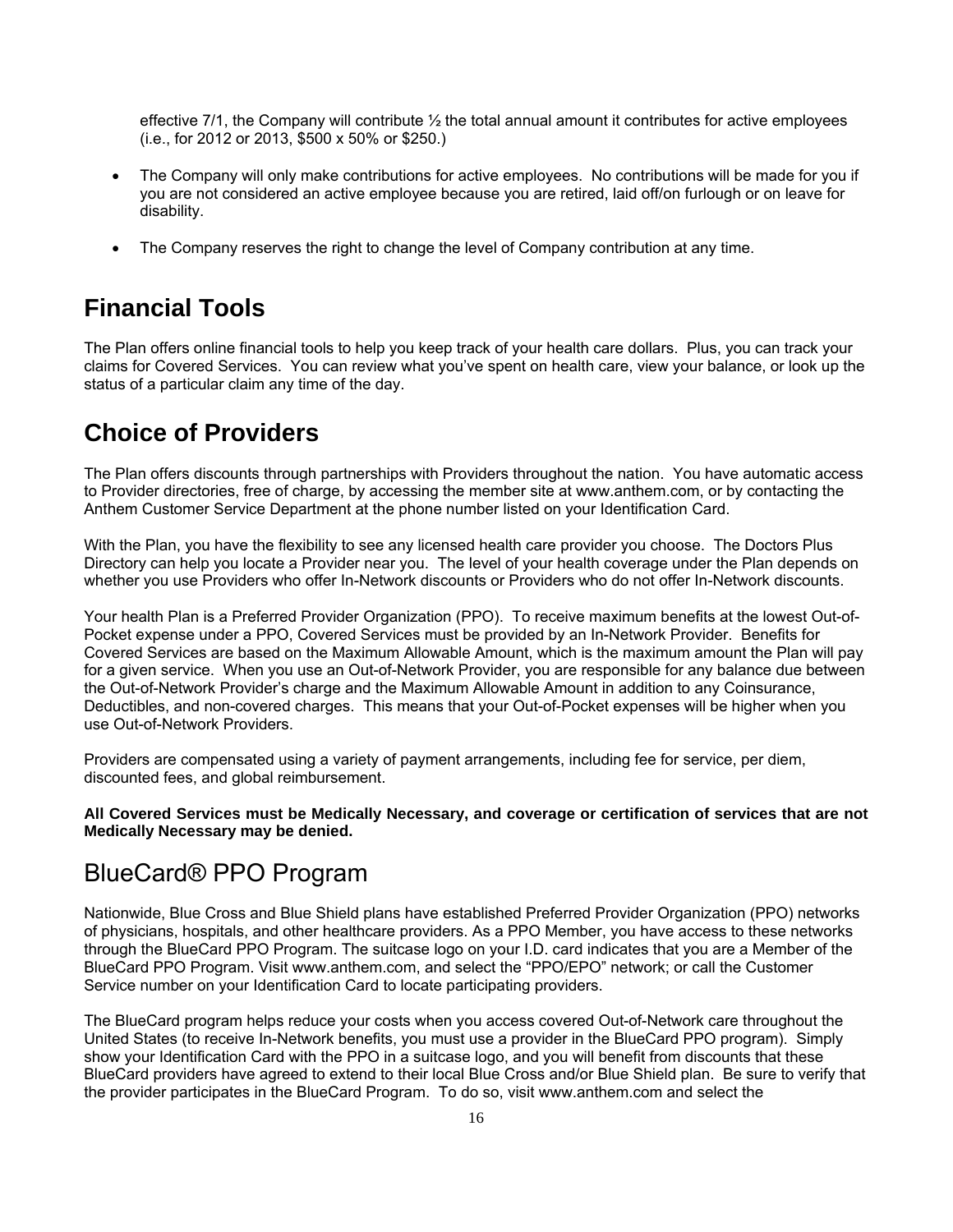"Traditional/Indemnity" network. Services rendered by these providers will be considered Out-of-Network, but will generally cost less than services provided by other Out-of-Network Providers.

# **BlueCard Worldwide**

The BlueCard Worldwide program provides coverage through an international network of hospitals, doctors and other healthcare providers if you need emergency services when traveling outside the United States. With this program, you will receive care from licensed healthcare professionals. The program also assures that at least one staff member at the Hospital will speak English, or the program will provide translation assistance. To find participating providers, visit **www.bcbs.com** and click on "Healthcare Anywhere." In order to access the international directory of providers, you will need to enter your Anthem identification number that is located on the front of your Identification Card.

### **Calendar Year Deductible**

Before the Plan begins to pay benefits, you must meet any Deductible required. You must satisfy one Deductible for each type of coverage as explained in the table below.

| <b>Deductible</b>     | <b>In-Network</b> | <b>Out-of-Network</b> |
|-----------------------|-------------------|-----------------------|
| Employee Only         | \$1.250           | \$2,500               |
| Employee + Spouse     | \$2.500           | \$5,000               |
| Employee + Child(ren) | \$2,500           | \$5,000               |
| Employee + Family     | \$2.500           | \$5,000               |

#### **Your Calendar Year Deductible Responsibility**

The In-Network and Out-of-Network amounts can be satisfied by a family member or a combination of family members.

Deductible amounts accumulate separately for In-Network and Out-of-Network.

### **Coinsurance: The Plan Pays/You Pay**

Once you satisfy the Deductible under the Plan, the Plan pays the following percentage of Covered Services for In-Network benefits and the following percentage of Maximum Allowed Amount for Out-of-Network expenses:

| <b>Coinsurance Health Coverage</b>     | <b>In-Network</b> | <b>Out-of-Network</b> |
|----------------------------------------|-------------------|-----------------------|
| The Plan Pays                          | 80%               | 60%                   |
| <b>Your Coinsurance Responsibility</b> | 20%               | 40%                   |

#### **Additional Protection:**

For your protection, the total amount you spend for Out-of-Pocket is limited.

The Plan's Out-of-Pocket Maximum is the most that you will pay toward covered health expenses in a Plan Year. Once you reach the Out-of-Pocket Maximum under the Plan, the Plan pays 100% of Covered Services for Providers who offer discounts and 100% of Maximum Allowed Amount charges for Providers who do not offer discounts.

**Note: The Out-of-Pocket Maximum includes all Deductibles and/or Coinsurance you incur in a Plan Year.**  The In-Network and Out-of-Network amounts can be satisfied by a family member or a combination of family members. Once the Out-of-Pocket Limit is satisfied, no additional Coinsurance will be required for the remainder of the Plan Year.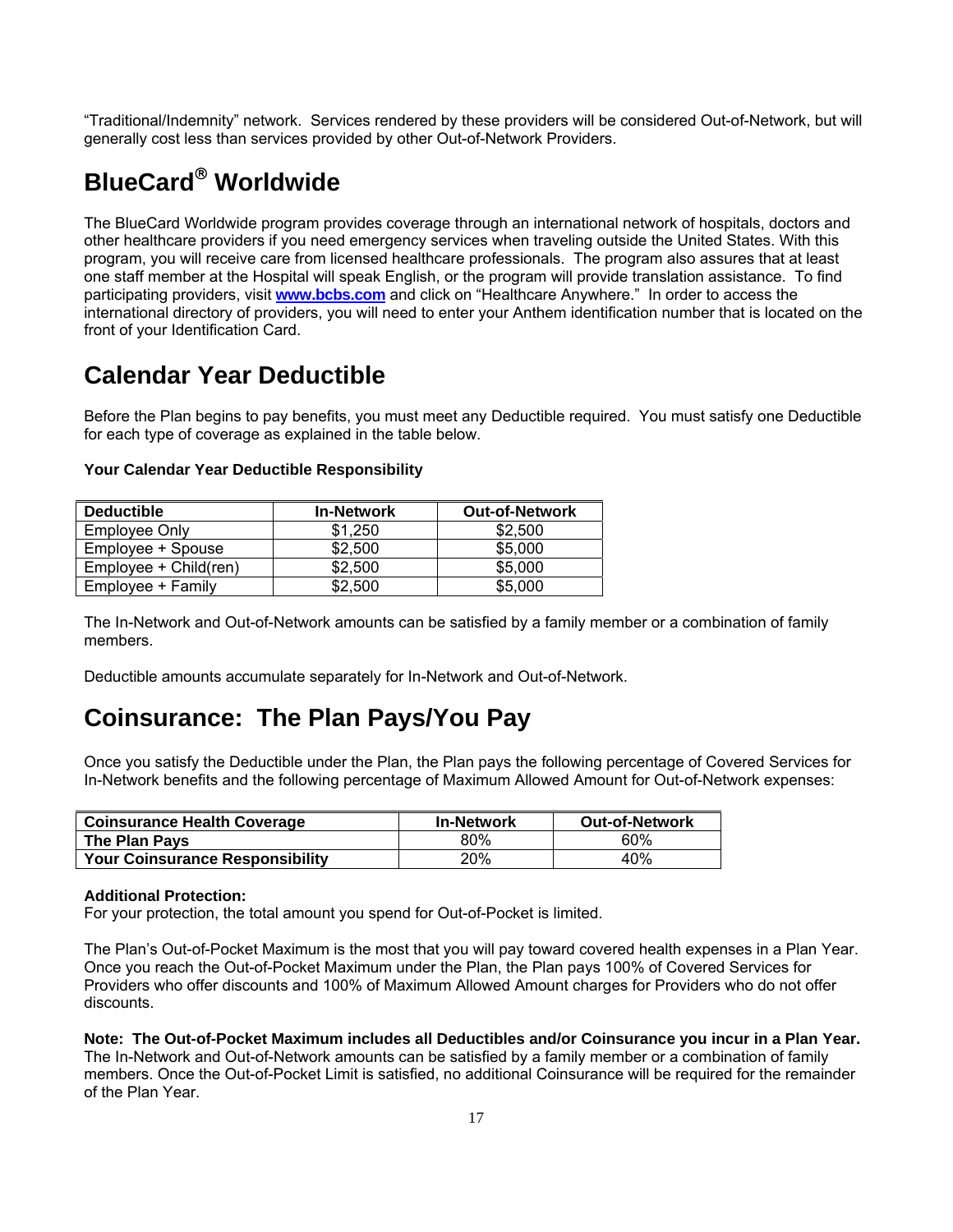# **Out-of-Pocket Maximum**

| <b>Annual Out-of-Pocket Maximum</b> | <b>In-Network</b> | <b>Out-of-Network</b> |
|-------------------------------------|-------------------|-----------------------|
| Employee Only                       | \$4,000           | \$8,000               |
| Employee + Spouse                   | \$8,000           | \$16,000              |
| Employee + Child(ren)               | \$8,000           | \$16,000              |
| Employee + Family                   | \$8,000           | \$16,000              |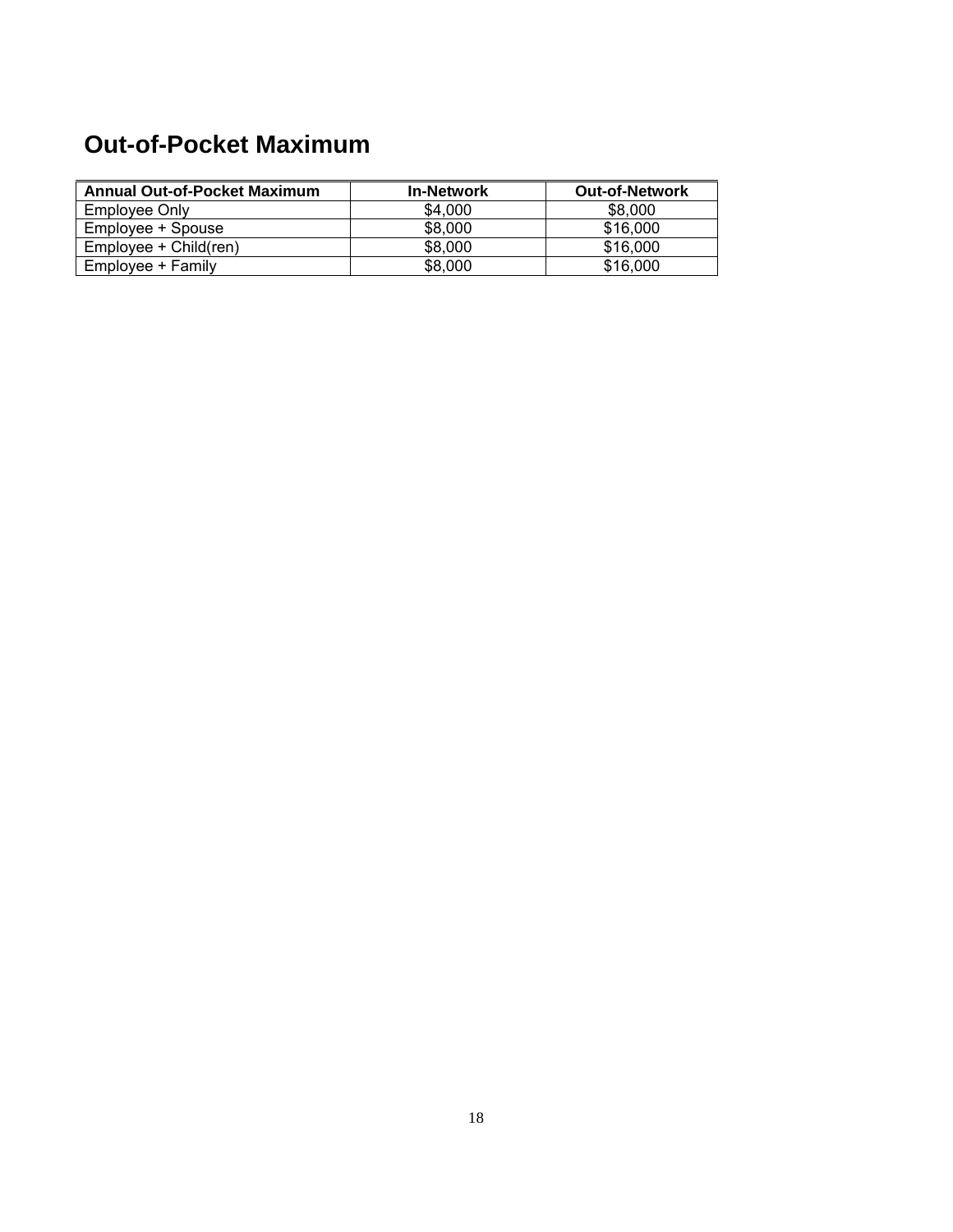| <b>Plan Benefits</b>                                                                                                                                                                                                                                                                                                                                                                                                                                                                                                                                        | <b>In-Network</b>                                            | <b>Out-of-Network</b>                                        |  |
|-------------------------------------------------------------------------------------------------------------------------------------------------------------------------------------------------------------------------------------------------------------------------------------------------------------------------------------------------------------------------------------------------------------------------------------------------------------------------------------------------------------------------------------------------------------|--------------------------------------------------------------|--------------------------------------------------------------|--|
| Note: All dollar and visit limits are combined In-Network and Out-of-Network, unless otherwise<br>noted. Any benefits with combined visit limits will count services on the same date of services as<br>1 visit, unless otherwise noted.                                                                                                                                                                                                                                                                                                                    |                                                              |                                                              |  |
| <b>Allergy Care</b> (Testing and Treatment)                                                                                                                                                                                                                                                                                                                                                                                                                                                                                                                 | Deductible/80%                                               | Deductible/60%                                               |  |
| <b>Behavioral Health / Substance Abuse Care</b>                                                                                                                                                                                                                                                                                                                                                                                                                                                                                                             | Deductible/80%                                               | Deductible/60%                                               |  |
| <b>Inpatient Facility and Professional</b><br>Pre-certification required<br>$\bullet$<br>Detox is covered<br>$\bullet$<br>Residential Treatment is not covered<br>$\bullet$<br>Developmental delay is not covered<br>$\bullet$<br><b>Outpatient Facility and Professional</b><br>Includes intensive outpatient therapy (IOP) and partial<br>$\bullet$<br>hospitalization (PHP)<br><b>Treatment for ADD/ADHD</b><br>$\bullet$<br>ABA Therapy not covered<br>$\bullet$                                                                                        |                                                              |                                                              |  |
| Coverage for the treatment of Behavioral Health and Substance Abuse Care conditions is<br>provided in compliance with federal law.                                                                                                                                                                                                                                                                                                                                                                                                                          |                                                              |                                                              |  |
| Dental / Oral Surgery / TMJ Services                                                                                                                                                                                                                                                                                                                                                                                                                                                                                                                        |                                                              |                                                              |  |
| <b>Dental</b><br>Accidental Injury to sound and natural teeth (limited to<br>$\bullet$<br>treatment completed within 12 months of the injury)<br>Dental implants needed as the result of an accident are<br>$\bullet$<br>covered to a max of \$15,000 per lifetime. Treatment must<br>begin within 12 months from date of accident.                                                                                                                                                                                                                         | Deductible/80%                                               | Deductible/60%                                               |  |
| <b>TMJ Treatment</b><br>Covered for surgical and non-surgical medical treatment.<br>$\bullet$<br>Appliances are not covered.<br>$\bullet$<br>TMJ surgery requires precertification.<br>$\bullet$                                                                                                                                                                                                                                                                                                                                                            | Covered at the<br>benefit level of<br>the services<br>billed | Covered at the<br>benefit level of<br>the services<br>billed |  |
| <b>Oral Surgery</b><br>Removal of impacted teeth not covered<br>$\bullet$<br>Dental anesthesia covered if related to a payable oral<br>$\bullet$<br>surgery procedure.                                                                                                                                                                                                                                                                                                                                                                                      | Covered at<br>surgical level                                 | Covered at<br>surgical level                                 |  |
| Diagnostic Physician's Services - Non-routine<br>Outpatient, Office or Independent Lab                                                                                                                                                                                                                                                                                                                                                                                                                                                                      | Deductible/80%                                               | Deductible/60%                                               |  |
| Note: Professional Pathology, Anesthesiology and Radiology (PAR) services rendered by non-<br>participating professional providers are covered at the In-Network deductible and coinsurance.<br>Diagnostic services are defined as any claim for services performed to diagnose an illness or injury.<br>Mammography and Colorectal/Sigmoidoscopy procedures: The first procedure per calendar year will<br>be covered in full regardless of diagnosis billed. The subsequent claim will process at the non-routine<br>level for professional and facility. |                                                              |                                                              |  |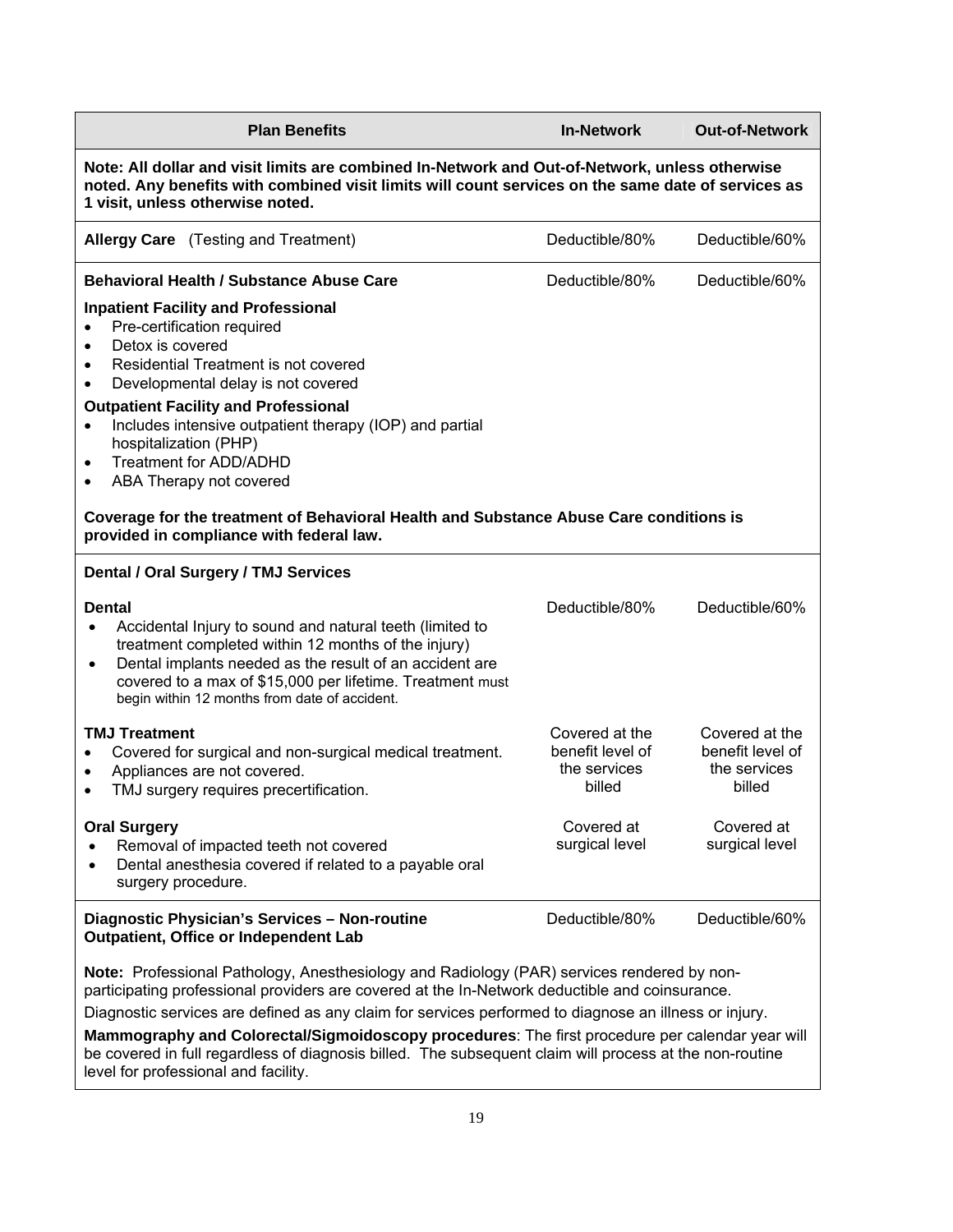| <b>Plan Benefits</b>                                                                                                                                                                                                                                                                                                                                                                                                                                                                                                                                                                                                                                                                                                                                                                                               | <b>In-Network</b> | <b>Out-of-Network</b> |  |
|--------------------------------------------------------------------------------------------------------------------------------------------------------------------------------------------------------------------------------------------------------------------------------------------------------------------------------------------------------------------------------------------------------------------------------------------------------------------------------------------------------------------------------------------------------------------------------------------------------------------------------------------------------------------------------------------------------------------------------------------------------------------------------------------------------------------|-------------------|-----------------------|--|
| <b>Emergency Care, Urgent Care, and Ambulance Services</b>                                                                                                                                                                                                                                                                                                                                                                                                                                                                                                                                                                                                                                                                                                                                                         |                   |                       |  |
| Emergency room use for a medical emergency<br><b>Facility</b><br><b>Emergency Room Physician</b><br>$\bullet$                                                                                                                                                                                                                                                                                                                                                                                                                                                                                                                                                                                                                                                                                                      | Deductible/80%    | (See Note)            |  |
| Non-emergency use of the emergency room<br><b>Facility</b><br>$\bullet$<br><b>Emergency Room Physician</b><br>$\bullet$                                                                                                                                                                                                                                                                                                                                                                                                                                                                                                                                                                                                                                                                                            | Deductible/80%    | Deductible/60%        |  |
| <b>Urgent Care clinic visit</b>                                                                                                                                                                                                                                                                                                                                                                                                                                                                                                                                                                                                                                                                                                                                                                                    | Deductible/80%    | Deductible/60%        |  |
| Ambulance services (Medically Necessary) Land/Air                                                                                                                                                                                                                                                                                                                                                                                                                                                                                                                                                                                                                                                                                                                                                                  | Deductible/80%    | (See Note)            |  |
| Note: Care received Out-of-Network for a medical emergency will be provided at the In-Network level of<br>benefits if the following conditions apply: A Medical Emergency is a condition of recent onset and<br>sufficient severity, including but not limited to severe pain, that would lead a prudent layperson,<br>possessing an average knowledge of medicine and health, to believe that his or her condition, sickness,<br>or Injury is of such a nature that failure to obtain immediate medical care could place his or her life in<br>danger or serious harm. Care may also be approved as an Authorized Service. If an Out-of-Network<br>Provider is used, however, you are responsible to pay the difference between the Maximum<br>Allowed Amount and the amount the Out-of-Network Provider charges. |                   |                       |  |
| <b>Home Health Care Services</b><br>Limited to a maximum of 120 days per calendar year<br>$\bullet$<br>combined In-Network and Out-of-Network<br>Home Infusion Therapy is covered and counts toward the<br>$\bullet$<br>visit maximum.                                                                                                                                                                                                                                                                                                                                                                                                                                                                                                                                                                             | Deductible/80%    | Deductible/60%        |  |
| <b>Hospice Care Services</b>                                                                                                                                                                                                                                                                                                                                                                                                                                                                                                                                                                                                                                                                                                                                                                                       | Deductible/80%    | Deductible/60%        |  |
| Medical, social, psychological and spiritual care provided for the terminally ill in the appropriate setting<br>using an interdisciplinary team of professionals. To be eligible for Hospice benefits, the patient must have<br>a life expectancy of six months or less, as certified by the attending Physician.                                                                                                                                                                                                                                                                                                                                                                                                                                                                                                  |                   |                       |  |
| <b>Hospital Inpatient Services - Pre-certification Required</b><br>Accidental Injury / General Illness / Inpatient Surgery / Maternity<br>and Newborn Care                                                                                                                                                                                                                                                                                                                                                                                                                                                                                                                                                                                                                                                         |                   |                       |  |
| Room and board (Semiprivate or ICU/CCU)<br>٠<br><b>Hospital services and supplies</b><br>٠                                                                                                                                                                                                                                                                                                                                                                                                                                                                                                                                                                                                                                                                                                                         | Deductible/80%    | Deductible/60%        |  |
| <b>Physician Services:</b><br>٠                                                                                                                                                                                                                                                                                                                                                                                                                                                                                                                                                                                                                                                                                                                                                                                    | Deductible/80%    | Deductible/60%        |  |
| <b>Surgeon:</b> Cosmetic/Reconstructive Surgery is subject to<br>Medical Necessity<br>*Assistant Surgeon: covered only if surgery is<br>covered<br>*Anesthesiologist<br>*Radiologist / *Pathologist / Other Diagnostic and<br><b>X-ray and Lab Tests</b>                                                                                                                                                                                                                                                                                                                                                                                                                                                                                                                                                           |                   |                       |  |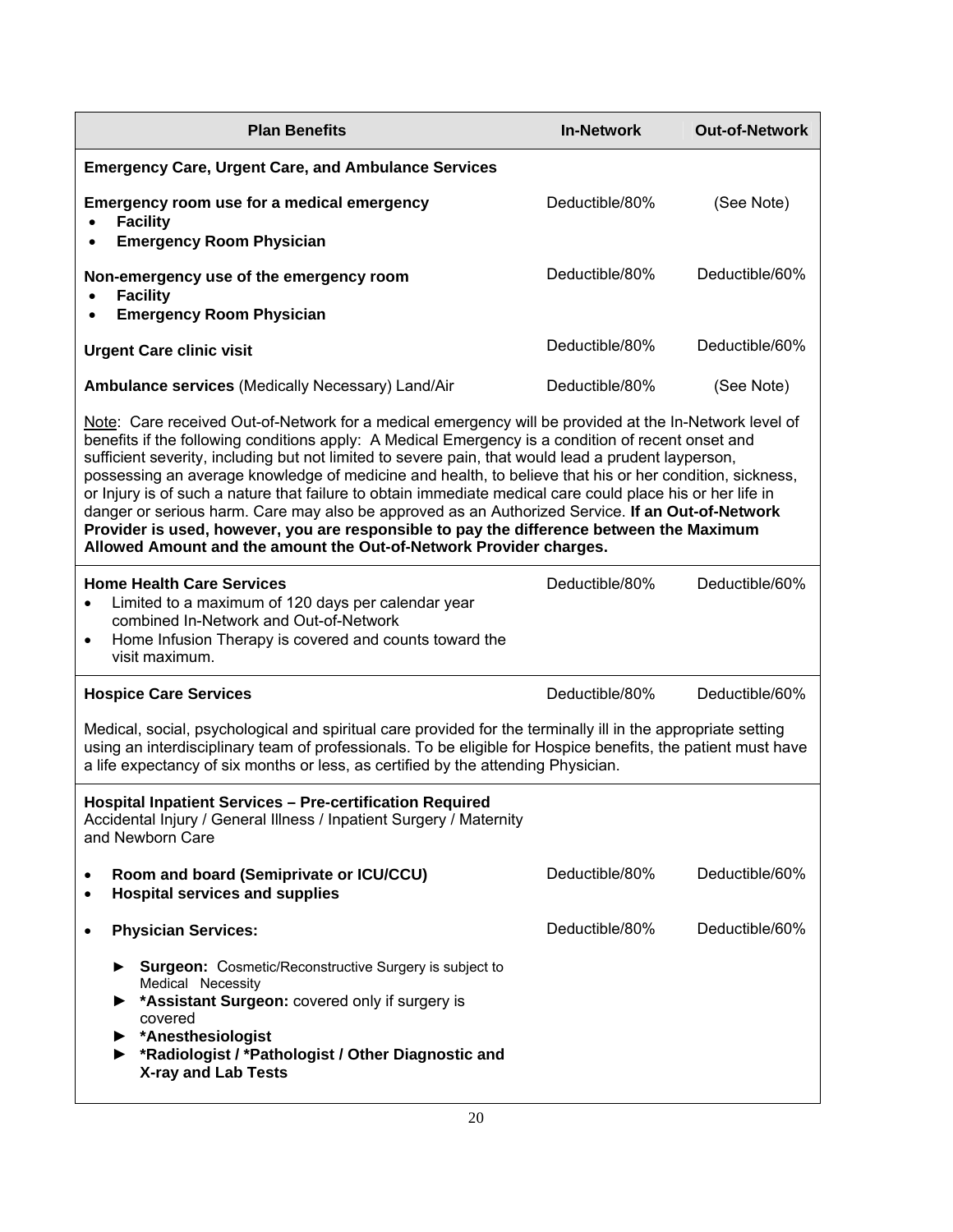| <b>Plan Benefits</b>                                                                                                                                                                                                                                                                                                                                         | <b>In-Network</b>                                            | <b>Out-of-Network</b>                                        |
|--------------------------------------------------------------------------------------------------------------------------------------------------------------------------------------------------------------------------------------------------------------------------------------------------------------------------------------------------------------|--------------------------------------------------------------|--------------------------------------------------------------|
| <b>Hospital Inpatient Services continued</b>                                                                                                                                                                                                                                                                                                                 |                                                              |                                                              |
| <b>Inpatient Physical Medicine Rehab</b><br>$\bullet$<br>Limited to 60 days per calendar year combined In-<br>Network and Out-of-Network                                                                                                                                                                                                                     | Deductible/80%                                               | Deductible/60%                                               |
| <b>Inpatient Medical Care</b><br>$\bullet$<br>General Medical Care / Consultations / Second<br>Opinion / Intensive Care / Monitoring / Maternity<br>Newborn Care (see note below)<br>Bariatric surgery is covered<br>▶                                                                                                                                       | Deductible/80%                                               | Deductible/60%                                               |
| <b>Inpatient Therapies</b><br>▶ Chemotherapy / Radiation Therapy / Dialysis/<br>Hemodialysis / Infusion Therapy / Physical /<br>Occupational / Speech / Respiratory                                                                                                                                                                                          | Deductible/80%                                               | Deductible/60%                                               |
| *Anesthesiologist, radiologist, pathologist and assistant surgeon charges are always paid at the In-<br>Network level of benefits (Coinsurance) when providing inpatient services.<br>Note: For well newborn, no separate deductible is applied, the deductible is applied to the mother's claim<br>only.                                                    |                                                              |                                                              |
| <b>Maternity Care &amp; Other Reproductive Services</b>                                                                                                                                                                                                                                                                                                      |                                                              |                                                              |
| <b>Maternity Care - Professional:</b><br>Includes Abortion (Therapeutic or Elective, surgical and<br>non-surgical)<br>Dependent daughter maternity is covered.<br>٠<br>Screening for gestational diabetes covered at 100% when<br>$\bullet$<br>performed in-network (Effective January 1, 2013)                                                              | Deductible/80%                                               | Deductible/60%                                               |
| <b>Newborn Services - Professional:</b><br>* Well Newborn - Deductible does not apply                                                                                                                                                                                                                                                                        | *Deductible/80%                                              | *Deductible/60%                                              |
| Note: Newborn stays in the Hospital after the mother is discharged, as well as any stays exceeding<br>$\bullet$<br>48 hours for a vaginal delivery or 96 hours for a cesarean section, must be pre-certified                                                                                                                                                 |                                                              |                                                              |
| <b>Infertility Services</b><br>Covered for diagnosis and treatment of an underlying<br>medical condition.<br>Non-covered services include but are not limited to: in-<br>$\bullet$<br>vitro fertilization, gamete intrafallopian transfer (GIFT),<br>zygote intrafallopian transfer (ZIFT), artificial<br>insemination, reversal of voluntary sterilization. | Covered at the<br>benefit level of<br>the services<br>billed | Covered at the<br>benefit level of<br>the services<br>billed |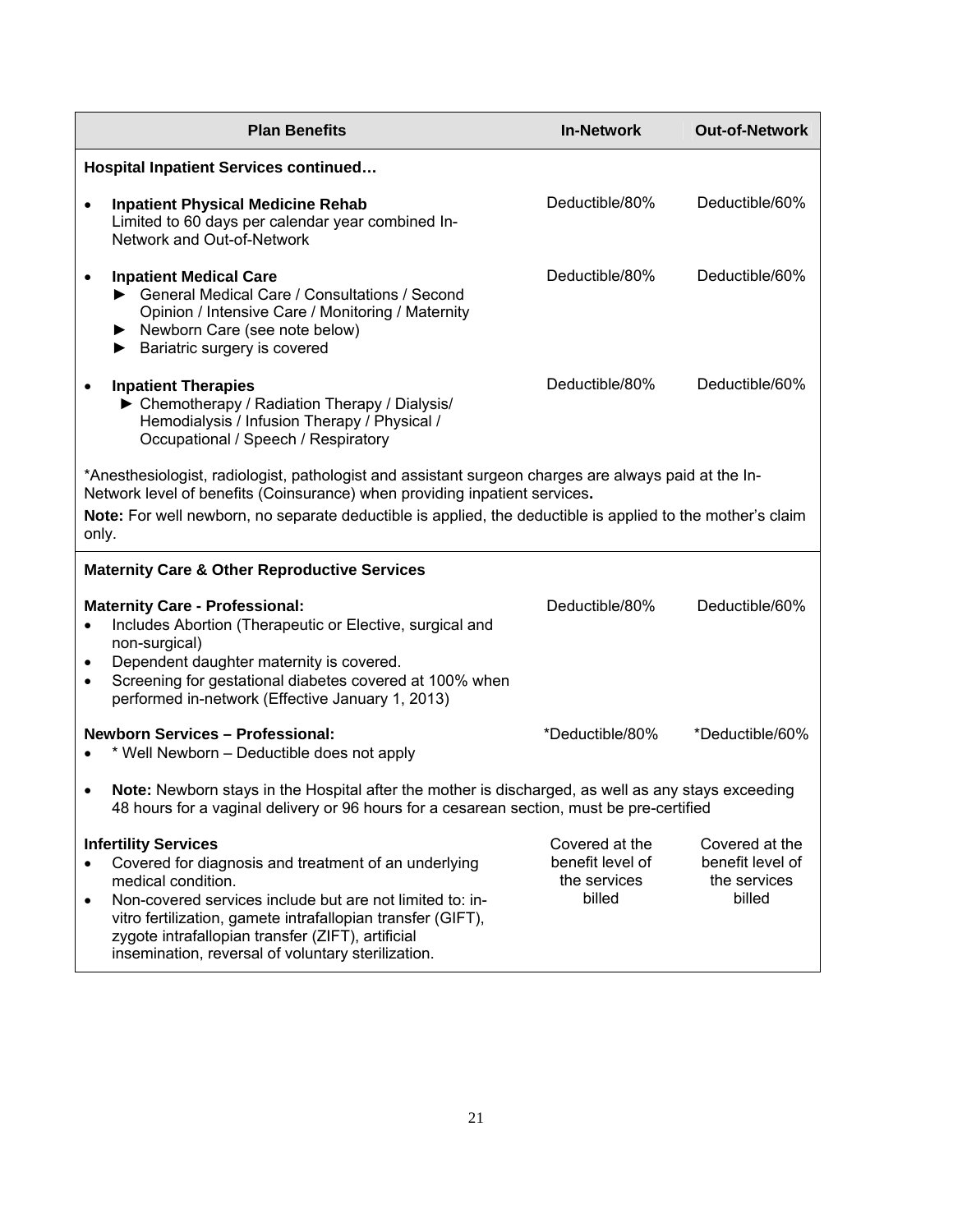| Maternity Care & Other Reproductive Services continued                              |                                                                                                                                                                                                                                                                                                                                                                     |                                                              |                                                              |
|-------------------------------------------------------------------------------------|---------------------------------------------------------------------------------------------------------------------------------------------------------------------------------------------------------------------------------------------------------------------------------------------------------------------------------------------------------------------|--------------------------------------------------------------|--------------------------------------------------------------|
| $\bullet$<br>٠<br>$\bullet$                                                         | <b>Sterilization Services</b><br>Vasectomy<br>Reversals are not covered<br>Sterilization services for women, including tubal ligation,<br>will be covered at 100% when performed in-network<br>(Effective January 1, 2013; prior to January 1, 2013, only<br>tubal ligation is covered at the benefit level of the services<br>billed).                             | Covered at the<br>benefit level of<br>the services<br>billed | Covered at the<br>benefit level of<br>the services<br>billed |
|                                                                                     | <b>Medical Supplies and Equipment</b>                                                                                                                                                                                                                                                                                                                               |                                                              |                                                              |
| $\bullet$                                                                           | Durable Medical Equipment (DME) Purchase & Rental<br>Includes medical supplies                                                                                                                                                                                                                                                                                      | Deductible/80%                                               | Deductible/60%                                               |
| $\bullet$                                                                           | The cost associated with breast pump rental and supplies<br>will be covered at 100% when obtained from an in-<br>network provider. Benefit will be limited to one per year.<br>(Effective January 1, 2013)                                                                                                                                                          |                                                              |                                                              |
| $\bullet$                                                                           | Diabetic supplies that may be obtained through the pharmacy, are not covered under Medical<br>(Insulin, needles, test strips, etc)                                                                                                                                                                                                                                  |                                                              |                                                              |
| $\bullet$<br>$\bullet$<br>$\bullet$<br>$\bullet$                                    | Prosthetic Appliances (external) / Orthotics<br>Includes initial pair of glasses or contact lenses after<br>cataract surgery.<br>Wigs and Toupees are limited to \$1000 per lifetime,<br>combined In-Network and Out-of-Network<br>Includes Foot Orthotics, 1 per calendar year based on<br>Medical Necessity.<br>Includes Cranial Bands.                           | Deductible/80%                                               | Deductible/60%                                               |
| $\bullet$<br>$\bullet$                                                              | <b>Nutritional Counseling for Diabetics and Non-Diabetics</b><br>Limited to 6 per calendar year combined In-Network and<br>Out-of-Network; Visits are combined with diabetic and<br>non-diabetic counseling<br>Nutritional Counseling for obesity (screening and dietitian<br>visit only) is covered under Preventive Services at 100%<br>for In-Network providers. | Deductible/80%                                               | Deductible/60%                                               |
| <b>Outpatient Hospital / Ambulatory Surgical Center</b><br><b>Facility Services</b> |                                                                                                                                                                                                                                                                                                                                                                     |                                                              |                                                              |
|                                                                                     | <b>Outpatient Facility / Ambulatory Surgical Center</b>                                                                                                                                                                                                                                                                                                             | Deductible/80%                                               | Deductible/60%                                               |
| $\bullet$                                                                           | <b>Outpatient Physician services (surgeon, assistant</b><br>surgeon, anesthesiologist, radiologist, pathologist, etc.)<br>(See Note)                                                                                                                                                                                                                                | Deductible/80%                                               | Deductible/60%                                               |
|                                                                                     | Bariatric surgery is covered<br>▶<br><b>Consultations / Second Opinion</b>                                                                                                                                                                                                                                                                                          | Deductible/80%                                               | Deductible/60%                                               |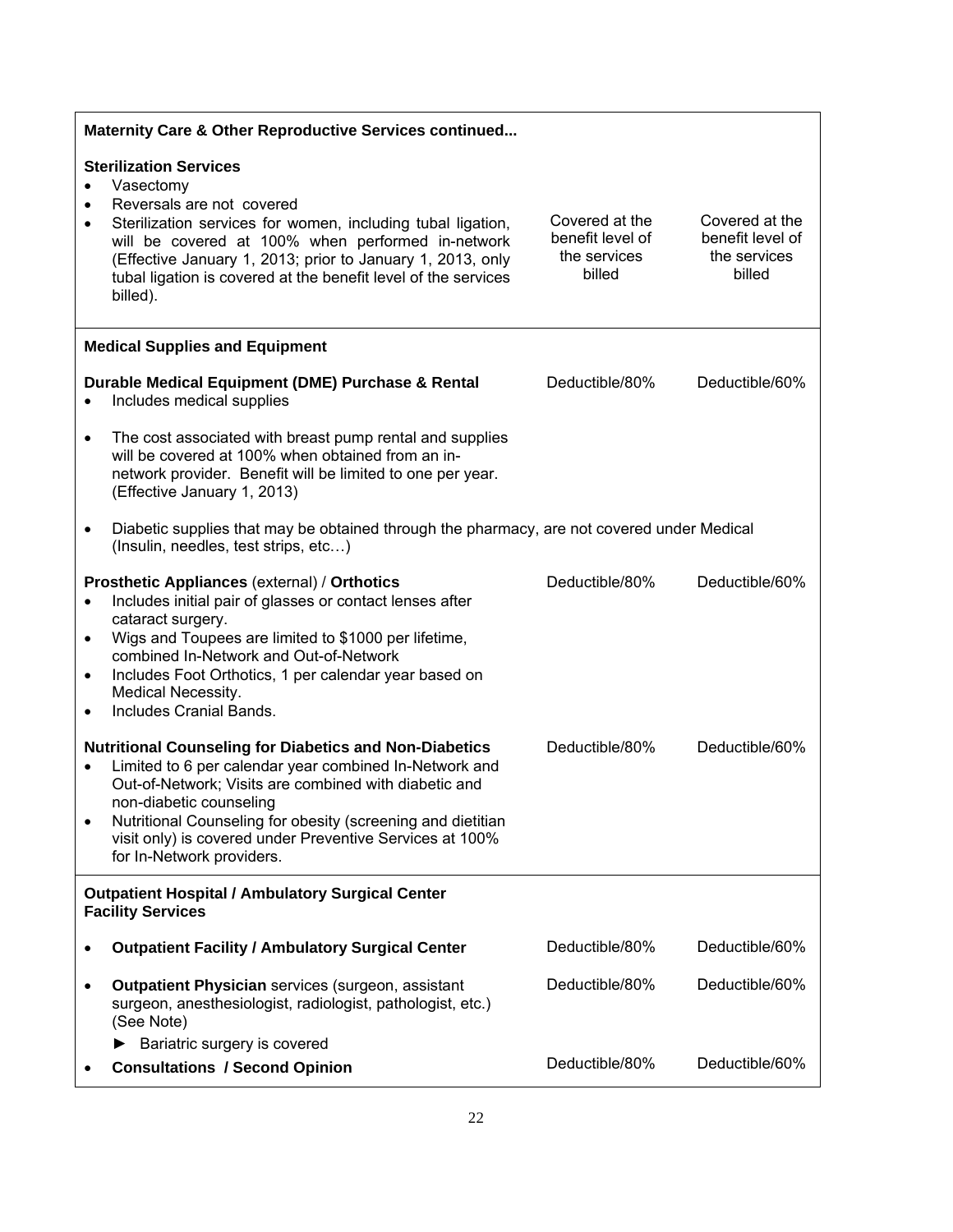#### **Outpatient Hospital / Ambulatory Surgical Center Facility Services continued...**

 **Note:** Professional Pathology, Anesthesiology and Radiology (PAR) services and assistant surgeon services rendered by non-par professional providers are covered at the In-Network deductible and coinsurance.

| <b>Physician Services (Home and Office Visits)</b><br>Home and office visits<br>Covered services include:<br><b>Consultations and Second Opinions</b><br>Non-routine hearing and vision examinations<br>$\bullet$<br>Acupuncture - subject to medical policy<br>$\bullet$<br>Blood processing and storage<br>$\bullet$<br>Non-covered services include:<br>Routine foot care<br>Hearing Aid services (Hardware - Hearing Aids) | Deductible/80%                                                                                           | Deductible/60%                                               |
|--------------------------------------------------------------------------------------------------------------------------------------------------------------------------------------------------------------------------------------------------------------------------------------------------------------------------------------------------------------------------------------------------------------------------------|----------------------------------------------------------------------------------------------------------|--------------------------------------------------------------|
| <b>Pre-surgical and Pre-admission Testing</b>                                                                                                                                                                                                                                                                                                                                                                                  | Deductible/80%                                                                                           | Deductible/60%                                               |
| <b>Office Surgery</b><br>Bariatric surgery is covered                                                                                                                                                                                                                                                                                                                                                                          | Deductible/80%                                                                                           | Deductible/60%                                               |
| <b>Prescription Injectables / Prescription Drugs Dispensed</b><br>Deductible/80%<br>in the Physician's Office                                                                                                                                                                                                                                                                                                                  |                                                                                                          | Deductible/60%                                               |
| <b>Contraceptives</b><br>IUDs, injections for Depo-Provera, diaphragm fittings, and<br>any other FDA approved birth control devices are covered.<br>Covered for birth control as well as medical conditions.                                                                                                                                                                                                                   | Deductible/80%<br>(Prior to January 1,<br>2013)<br>No Deductible/<br>100% (Effective<br>January 1, 2013) | Covered at the<br>benefit level of<br>the services<br>billed |
| <b>Preventive Services</b>                                                                                                                                                                                                                                                                                                                                                                                                     | No Deductible<br>100%                                                                                    | Deductible/60%                                               |
| Preventive Services are defined as any claim submitted with a "well" diagnosis.<br>Mammography and Colorectal/Sigmoidoscopy procedures: The first procedure per calendar year will<br>be covered in full regardless of diagnosis billed. Subsequent procedures will be subject to HCR and if<br>procedure falls outside of HCR, the subsequent claim will process at the non-routine level for professional<br>and facility.   |                                                                                                          |                                                              |
| <b>Skilled Nursing Facility</b>                                                                                                                                                                                                                                                                                                                                                                                                | Deductible/80%                                                                                           | Deductible/60%                                               |
| Limited to 90 days per calendar year combined In-<br>Network and Out-of-Network                                                                                                                                                                                                                                                                                                                                                |                                                                                                          |                                                              |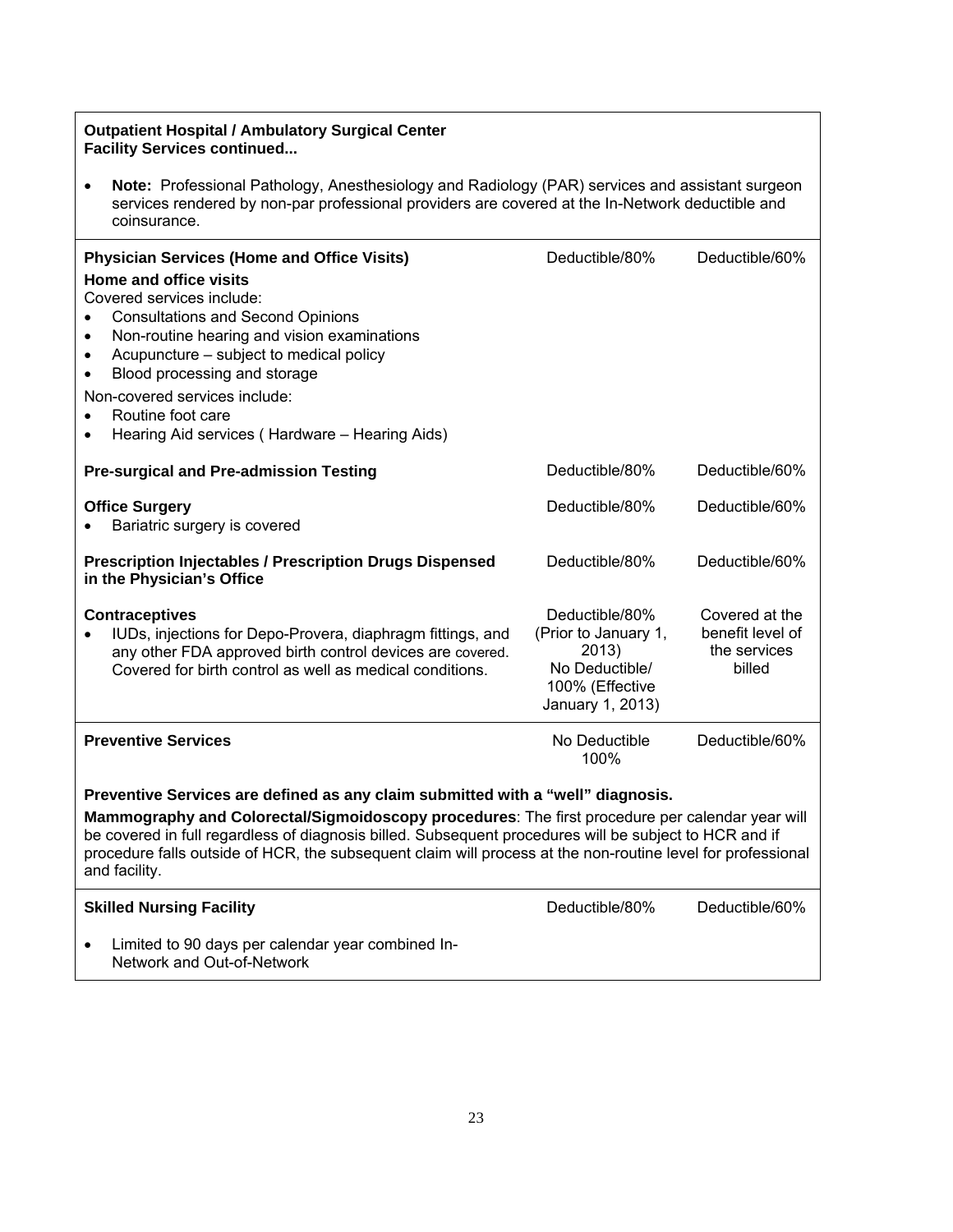| <b>Therapy Services (Outpatient)</b>                                                                                                                                                                                                                                                                                                                                                                                                                                                            |                                                                                        |                                                                                        |  |
|-------------------------------------------------------------------------------------------------------------------------------------------------------------------------------------------------------------------------------------------------------------------------------------------------------------------------------------------------------------------------------------------------------------------------------------------------------------------------------------------------|----------------------------------------------------------------------------------------|----------------------------------------------------------------------------------------|--|
| <b>Cardiac Rehab</b> – Subject to Medical Policy<br>Chemotherapy<br>Dialysis/Hemodialysis<br><b>Radiation Therapy</b><br><b>Respiratory Therapy</b>                                                                                                                                                                                                                                                                                                                                             | Deductible/80%<br>Deductible/80%<br>Deductible/80%<br>Deductible/80%<br>Deductible/80% | Deductible/60%<br>Deductible/60%<br>Deductible/60%<br>Deductible/60%<br>Deductible/60% |  |
| <b>Chiropractic Care</b><br>Limited to 12 manipulations per calendar year                                                                                                                                                                                                                                                                                                                                                                                                                       | Deductible/80%                                                                         | <b>Not Covered</b>                                                                     |  |
| <b>Physical Therapy</b><br><b>Occupational Therapy</b><br><b>Speech Therapy</b><br>Developmental delays not covered                                                                                                                                                                                                                                                                                                                                                                             | Deductible/80%<br>Deductible/80%<br>Deductible/80%                                     | Deductible/60%<br>Deductible/60%<br>Deductible/60%                                     |  |
| Note:<br>Physical Therapy: Limited to 30 visits per calendar year (combined Institutional & Professional and In-<br>Network & Out-of-Network). After 30 visits, subject to Medical Necessity up to a combined 60 visit<br>maximum.<br>Occupational and Speech Therapy: Limited to a combined 30 visit maximum per calendar year<br>(combined Institutional & Professional and In-Network & Out-of-Network). After 30 visits, subject to<br>Medical Necessity up to a combined 45 visit maximum. |                                                                                        |                                                                                        |  |
| <b>Transplants</b>                                                                                                                                                                                                                                                                                                                                                                                                                                                                              |                                                                                        |                                                                                        |  |
| <b>Bone Marrow Donor Search Fee:</b><br>Limited to a Lifetime maximum of \$30,000                                                                                                                                                                                                                                                                                                                                                                                                               | Deductible/80%                                                                         | <b>Not Covered</b>                                                                     |  |
| <b>Institutional and Professional:</b>                                                                                                                                                                                                                                                                                                                                                                                                                                                          | Deductible/80%                                                                         | <b>Not Covered</b>                                                                     |  |
| <b>Travel and Lodging:</b><br>Provided the transplant is at a Blue Distinction Center<br>Transplant (BDCT) facility and the patient lives at least 75<br>miles from the BDCT facility, then Lodging is covered, but<br>limited to \$50 per day for single occupancy or \$100 per day<br>for double occupancy. Travel and Lodging shall not to exceed<br>a maximum of \$10,000 per transplant. Meals are not<br>covered.                                                                         | No Deductible/100%<br>when a BDCT facility<br>is used                                  | <b>Not Covered</b>                                                                     |  |
| All Other Covered Transplant Services:                                                                                                                                                                                                                                                                                                                                                                                                                                                          | Covered at the<br>benefit level of<br>the services<br>billed                           | <b>Not Covered</b>                                                                     |  |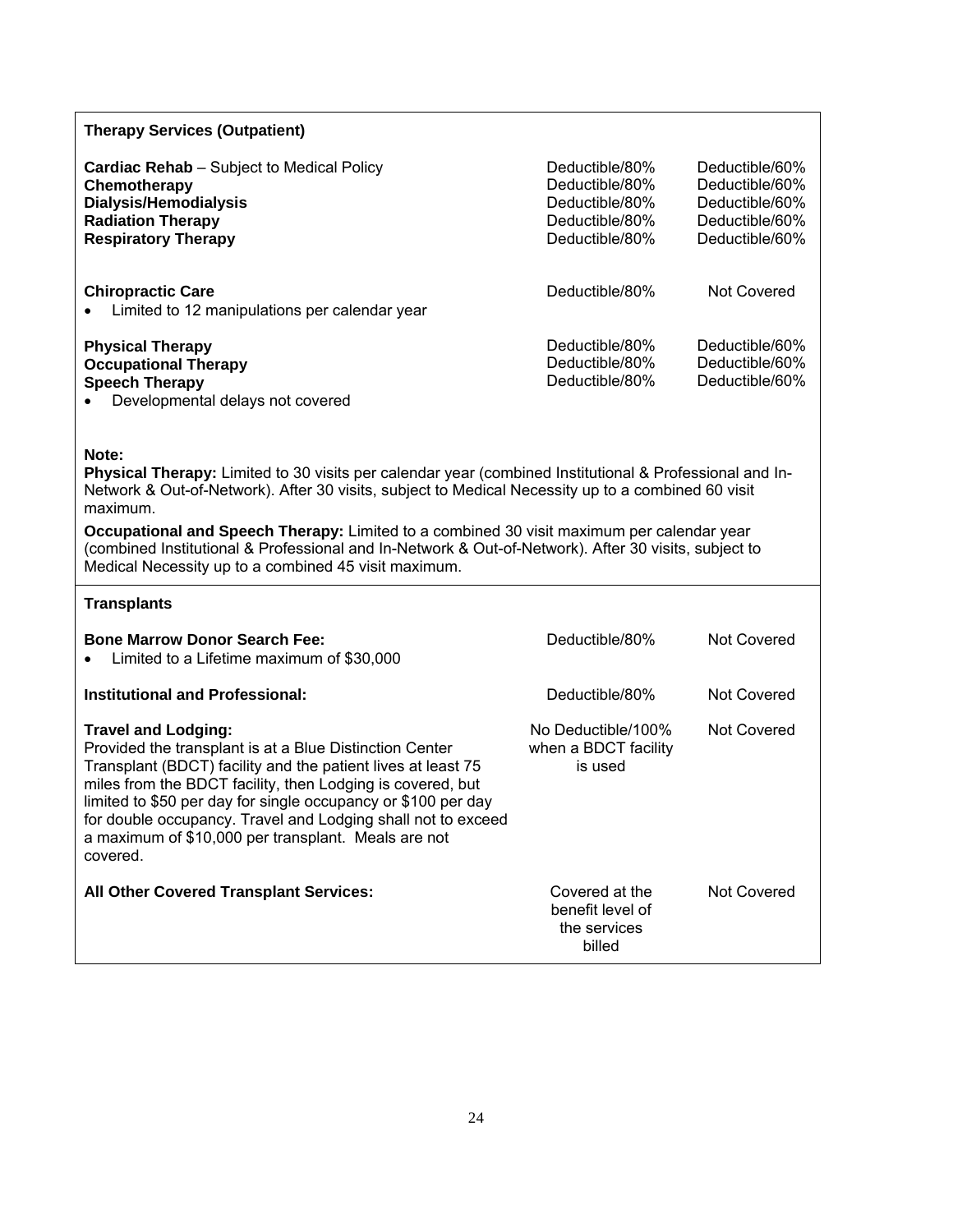| <b>Plan Benefits</b>                                                                                                                                                                                                                                                      | <b>In-Network</b>  | <b>Out-of-Network</b> |  |
|---------------------------------------------------------------------------------------------------------------------------------------------------------------------------------------------------------------------------------------------------------------------------|--------------------|-----------------------|--|
| <b>Prescription Drugs</b>                                                                                                                                                                                                                                                 |                    |                       |  |
| <b>Prescription Drug Deductible and Out-of-Pocket</b><br><b>Maximum</b>                                                                                                                                                                                                   |                    |                       |  |
| Note: Prescription Drug coverage is subject to the overall<br>plan deductible and out-of-pocket maximum. If your<br>medication is preventive in nature, the deductible may not<br>apply. Please reference the Preventive Drug List section<br>for additional information. |                    |                       |  |
| <b>Prescription Drugs - Retail Pharmacy, Specialty Retail</b><br><b>Pharmacy, and Specialty Mail Service Drugs (30-day</b><br>supply)                                                                                                                                     |                    |                       |  |
| Please note that the Copayments below will not<br>apply until after the Deductible has been met.                                                                                                                                                                          |                    |                       |  |
| Tier 1 (Generic) – Copayment payable per prescription<br>Tier 2 (Brand Formulary) – Coinsurance payable per                                                                                                                                                               | \$5                | Not Allowed           |  |
| prescription                                                                                                                                                                                                                                                              | 20% with \$60 max  | Not Allowed           |  |
| Tier 3 (Brand Non-Formulary) – Coinsurance payable per<br>prescription                                                                                                                                                                                                    | 50% with \$100 max | <b>Not Allowed</b>    |  |
| Mail Service Prescription Drugs -(90-day supply)                                                                                                                                                                                                                          |                    |                       |  |
| Tier 1 (Generic) – Copayment payable per prescription                                                                                                                                                                                                                     | \$10               | <b>Not Allowed</b>    |  |
| Tier 2 (Brand Formulary) – Coinsurance payable per<br>prescription                                                                                                                                                                                                        | 20% with \$120 max | <b>Not Allowed</b>    |  |
| Tier 3 (Brand Non-Formulary) – Coinsurance payable per<br>prescription                                                                                                                                                                                                    | 50% with \$200 max | Not Allowed           |  |
| Note: The available day supply may be less than the 34 or 90 days shown above due to Prior                                                                                                                                                                                |                    |                       |  |

Authorization, Quantity Limits, and/or age limits and Utilization Guidelines.

**Note:** If you request a Brand Drug when a Generic Drug is available, you will be required to pay the difference in cost between the Brand and Generic Drug in addition to the Generic Copayment.

**Mandatory Mail Service for Maintenance Drugs** – If you are taking a Prescription Drug that is considered a Maintenance Medication, you may obtain up to two 34 day prescription renewals of the same Maintenance Medication at your local Retail Pharmacy. You must then begin using a Mail Service Pharmacy to purchase Maintenance Medications. If you are not sure whether the Prescription Drug you are taking is considered a Maintenance Medication*,* please contact Customer Service at the number on the back of your Identification Card for more information. Ordering Maintenance Medications through a Mail Service Pharmacy eliminates the need for monthly trips to the pharmacy.

Maintenance Medications are Prescription Drugs you take on a regular, recurring basis to treat or control a chronic illness such as heart disease, high blood pressure, epilepsy, or diabetes.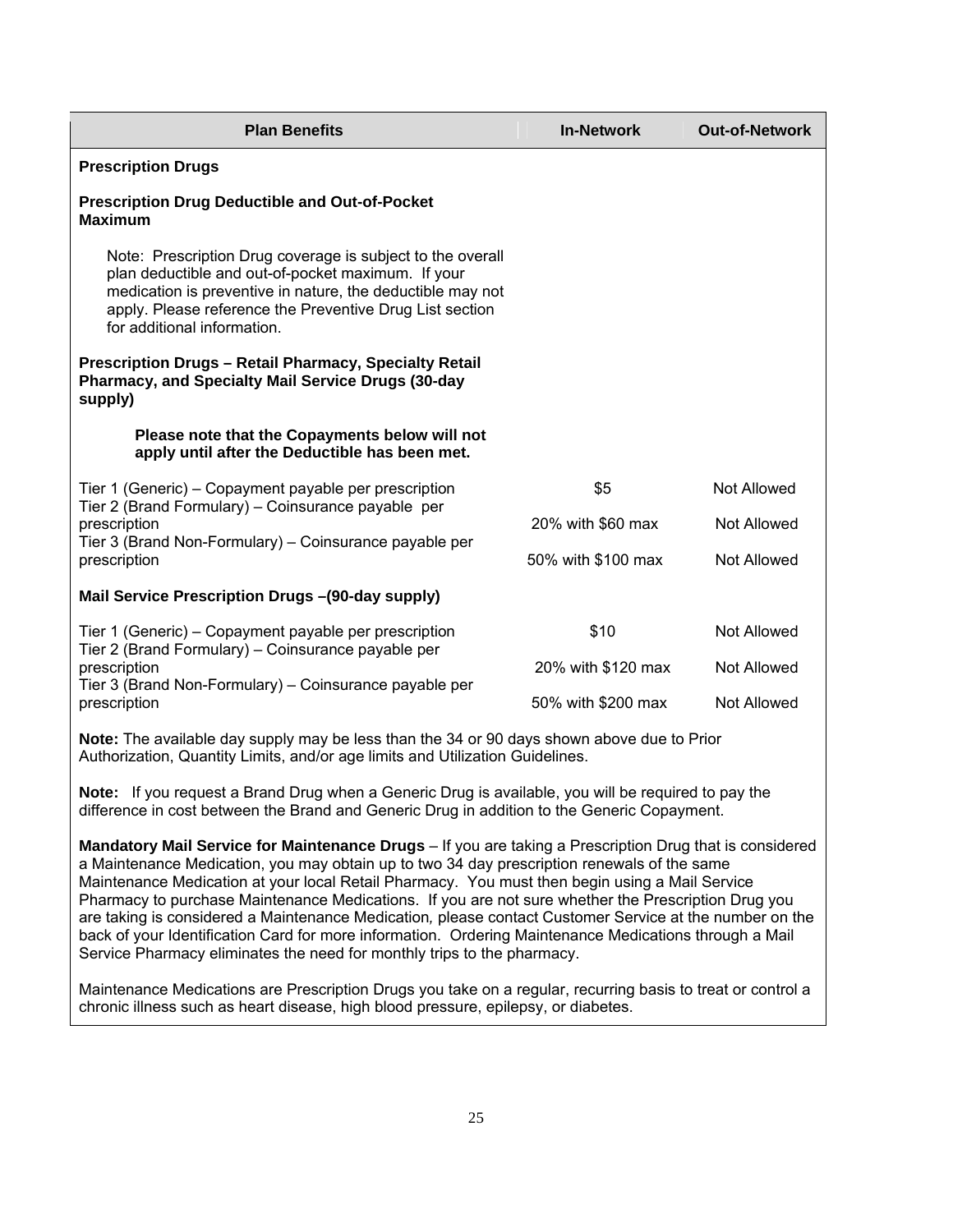#### **Prescription Drugs continued...**

**Note:** A limited number of Prescription Drugs require Prior Authorization for Medical Necessity. If Prior Authorization is not approved, then the designated drug will not be eligible for coverage. To determine if a drug requires Prior Authorization, please call Customer Service. If seeking reimbursement for an In-Network Pharmacy claim, you or your Covered Dependent must file a claim for reimbursement; you or your Covered Dependent may be responsible for the difference between the negotiated rate and the Pharmacy's actual charge.

**Note:** Certain diabetic and asthmatic supplies are covered subject to applicable Prescription Drug benefits when obtained from an In-Network Pharmacy.

**Note:** If you are taking a maintenance medication that requires you to use the mail service pharmacy, you may also fill your prescription for up to 90 days at any CVS Pharmacy.

**Over-the-Counter Medications: Certain prescribed over-the-counter ("OTC") medications will be covered when a retail network pharmacy is used. Covered OTC preventive medications are those required under the Patient Protection and Affordable Care Act. Coverage of OTC preventive medications may change as additional regulations are issued. You must have a prescription from your Physician in order for the covered OTC medication to be covered at 100%. For the most up-todate list of preventive care OTC medications that are covered under the Patient Protection and Affordable Care Act, go to http;//www.healthcare.gov.** 

### **The Out-of-Area Program ("OOA")**

If you live outside any PPO Plan network service area, medical coverage is available through the Out-of-Area Program. The Out-of-Area Program is a non-network program. With a non-network program, you may receive care from any provider you choose. After you pay an annual deductible, the Plan will begin to share the cost of care with you. Generally, the Plan pays a certain percentage of the reasonable and customary (R&C) charges for services and you pay the rest. R&C charges are based on the typical amounts charged by most providers in your geographic area for specific medical services. If the cost of your care is more than the R&C limit set by the Plan, you pay the amount that exceeds the limit in addition to any applicable deductible and coinsurance amounts.

When you reach the annual out-of-pocket maximum, the Plan will pay 100% of your eligible expenses for the rest of the Plan Year (excluding charges above the R&C limit or charges not otherwise covered by the Plan.)

### **OOA Calendar Year Deductible**

Before the Out-of-Area Program begins to pay benefits, you must meet any Deductible required. You must satisfy one Deductible for each type of coverage as explained in the table below.

**The deductible, co-insurance and out-of-pocket maximum are the same if In-Network or Out-of-Network providers are used. However, If an Out-of-Network Provider is used, you are responsible to pay the difference between the Maximum Allowed Amount and the amount the Out-of-Network Provider charges.**  *NOTE: This does not apply to anesthesiologist, radiologist, pathologist and assistant surgeon charges when receiving inpatient services*.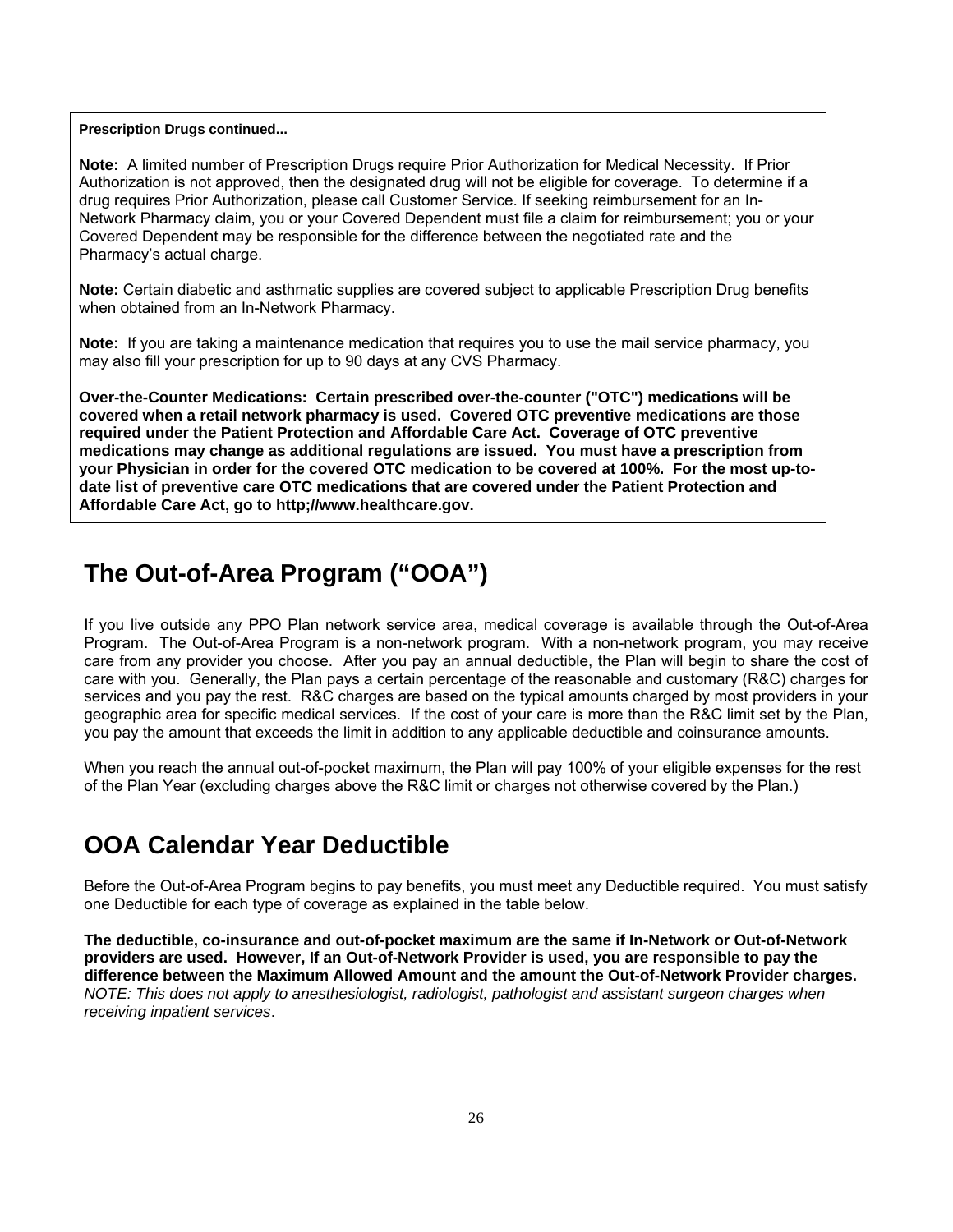#### **Your Calendar Year Deductible Responsibility**

| <b>Deductible</b>     | <b>OOA</b> |
|-----------------------|------------|
| <b>Employee Only</b>  | \$1,250    |
| Employee + Spouse     | \$2.500    |
| Employee + Child(ren) | \$2,500    |
| Employee + Family     | \$2,500    |

### **OOA Coinsurance: The Plan Pays/You Pay**

| <b>Coinsurance Health Coverage</b>     | <b>OOA</b> |
|----------------------------------------|------------|
| The Plan Pays                          | 80%        |
| <b>Your Coinsurance Responsibility</b> | <b>20%</b> |

#### **Additional Protection:**

For your protection, the total amount you spend for Out-of-Pocket is limited.

The Plan's Out-of-Pocket Maximum is the most that you will pay toward covered health expenses in a Plan Year. Once you reach the Out-of-Pocket Maximum under the Plan, the Plan pays 100% of Covered Services for Providers who offer discounts and 100% of Maximum Allowed Amount charges for Providers who do not offer discounts.

**Note: The Out-of-Pocket Maximum includes all Deductibles and/or Coinsurance you incur in a Plan Year.**  The amounts can be satisfied by a family member or a combination of family members. Once the Out-of-Pocket Limit is satisfied, no additional Coinsurance will be required for the remainder of the Plan Year.

### **OOA Out-of-Pocket Maximum**

| <b>Annual Out-of-Pocket Maximum</b> | OOA     |
|-------------------------------------|---------|
| Employee Only                       | \$4,000 |
| Employee + Spouse                   | \$8,000 |
| Employee + Child(ren)               | \$8,000 |
| Employee + Family                   | \$8,000 |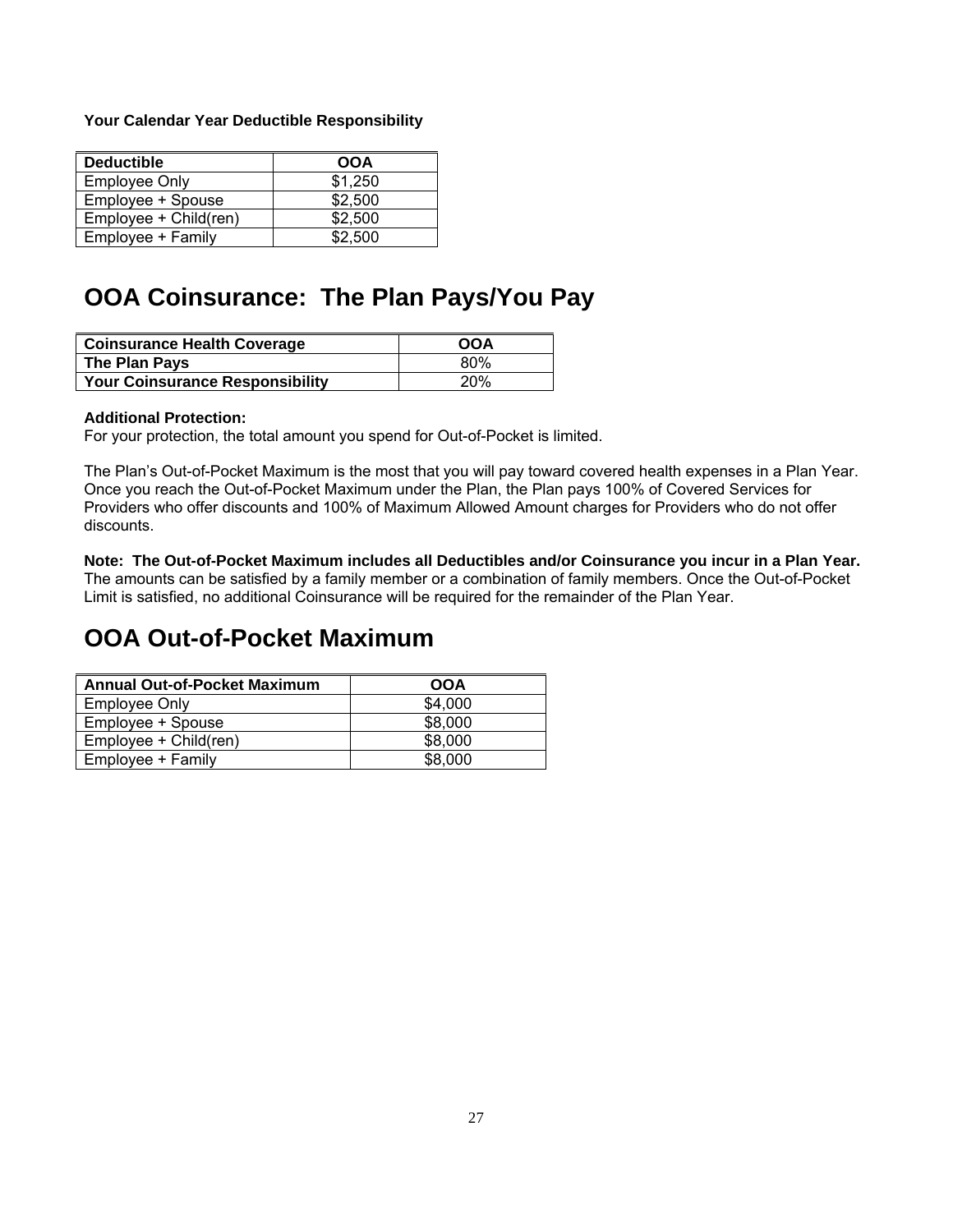| <b>Plan Benefits</b>                                                                                                                                                                                                                                                                                                                                                                 | <b>OOA</b>                                                                                   |  |
|--------------------------------------------------------------------------------------------------------------------------------------------------------------------------------------------------------------------------------------------------------------------------------------------------------------------------------------------------------------------------------------|----------------------------------------------------------------------------------------------|--|
| Note: Any benefits with combined visit limits will count services on the same date of services as 1<br>visit, unless otherwise noted.                                                                                                                                                                                                                                                |                                                                                              |  |
| Allergy Care (Testing and Treatment)                                                                                                                                                                                                                                                                                                                                                 | Deductible/80%                                                                               |  |
| <b>Behavioral Health / Substance Abuse Care</b>                                                                                                                                                                                                                                                                                                                                      | Deductible/80%                                                                               |  |
| <b>Inpatient Facility and Professional</b><br>Pre-certification required<br>Detox is covered<br>Residential Treatment is not covered<br>Developmental delay is not covered<br><b>Outpatient Facility and Professional</b><br>Includes intensive outpatient therapy (IOP) and partial<br>٠<br>hospitalization (PHP)<br>Treatment for ADD/ADHD<br>٠<br>ABA Therapy is not covered<br>٠ |                                                                                              |  |
| Coverage for the treatment of Behavioral Health and Substance Abuse Care conditions is<br>provided in compliance with federal law.                                                                                                                                                                                                                                                   |                                                                                              |  |
| Dental / Oral Surgery / TMJ Services                                                                                                                                                                                                                                                                                                                                                 |                                                                                              |  |
| <b>Dental</b><br>Accidental Injury to sound and natural teeth (limited to<br>$\bullet$<br>treatment completed within 12 months of the injury)<br>Dental implants needed as the result of an accident are<br>$\bullet$<br>covered to a max of \$15,000 per lifetime. Treatment must<br>begin within 12 months from date of accident.                                                  | Deductible/80%                                                                               |  |
| <b>TMJ Treatment</b><br>Covered for surgical and non-surgical medical treatment.<br>Appliances are not covered.<br>٠<br>TMJ surgery requires precertification.<br>٠<br><b>Oral Surgery</b><br>Removal of impacted teeth not covered<br>٠                                                                                                                                             | Covered at the<br>benefit level of<br>the services<br>billed<br>Covered at<br>surgical level |  |
| Dental anesthesia covered if related to a payable oral<br>$\bullet$<br>surgery procedure.                                                                                                                                                                                                                                                                                            |                                                                                              |  |
| Diagnostic Physician's Services - Non-routine<br>Outpatient, Office or Independent Lab                                                                                                                                                                                                                                                                                               | Deductible/80%                                                                               |  |
| Note: Diagnostic services are defined as any claim for services performed to diagnose an illness or<br>injury.                                                                                                                                                                                                                                                                       |                                                                                              |  |

**Mammography and Colorectal/Sigmoidoscopy procedures**: The first procedure per calendar year will be covered in full regardless of diagnosis billed. The subsequent claim will process at the non-routine level for professional and facility.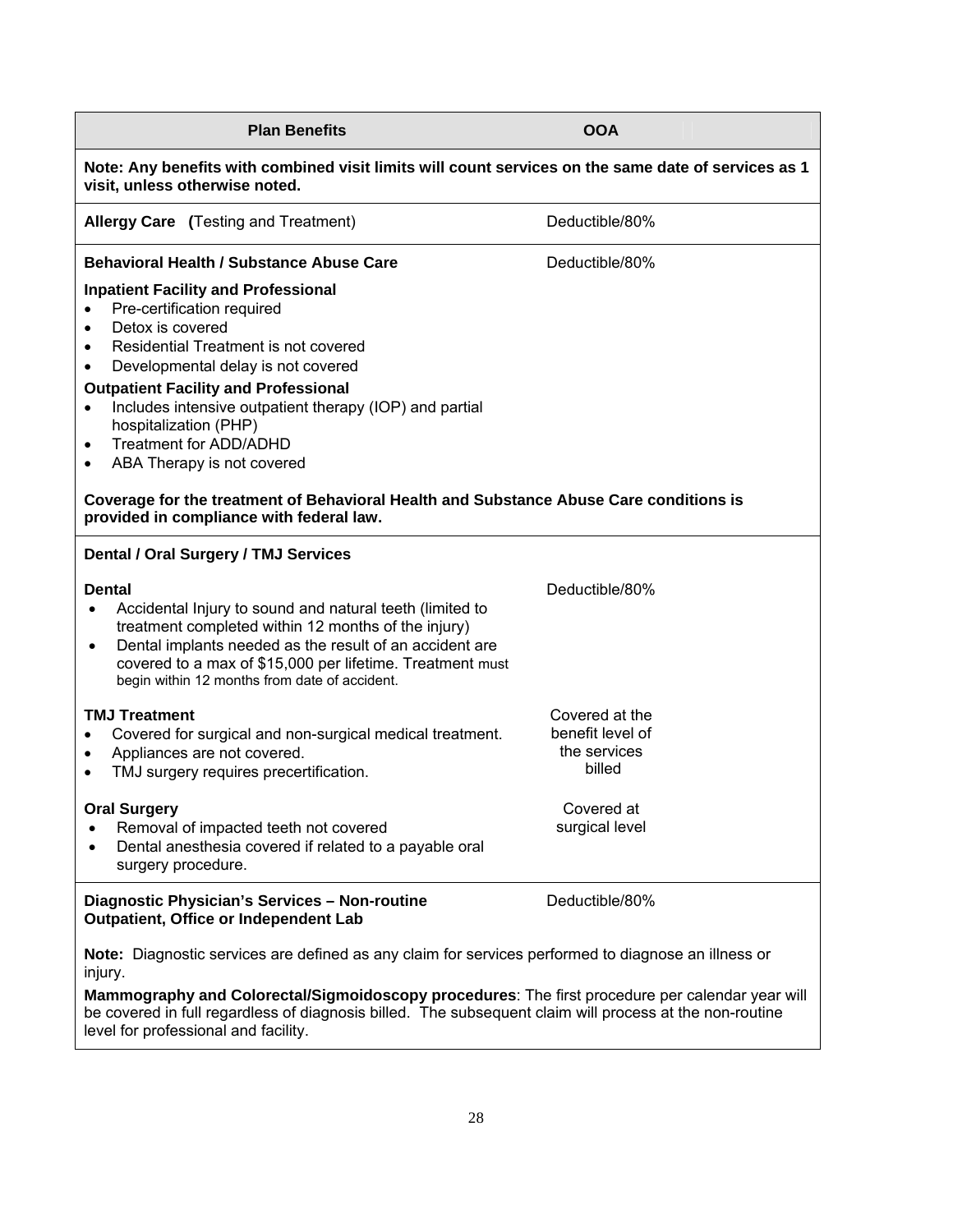| <b>Emergency Care, Urgent Care, and Ambulance Services</b>                                                                                                                                                                                                                                                        |                |  |  |
|-------------------------------------------------------------------------------------------------------------------------------------------------------------------------------------------------------------------------------------------------------------------------------------------------------------------|----------------|--|--|
| Emergency room use for a medical emergency<br><b>Facility</b><br><b>Emergency Room Physician</b>                                                                                                                                                                                                                  | Deductible/80% |  |  |
| Non-emergency use of the emergency room<br><b>Facility</b><br><b>Emergency Room Physician</b>                                                                                                                                                                                                                     | Deductible/80% |  |  |
| <b>Urgent Care clinic visit</b>                                                                                                                                                                                                                                                                                   | Deductible/80% |  |  |
| <b>Ambulance services (Medically Necessary) Land/Air</b>                                                                                                                                                                                                                                                          | Deductible/80% |  |  |
| <b>Home Health Care Services</b><br>Limited to a maximum of 120 days per calendar year<br>Home Infusion Therapy is covered and counts toward the<br>٠<br>visit maximum.                                                                                                                                           | Deductible/80% |  |  |
| <b>Hospice Care Services</b>                                                                                                                                                                                                                                                                                      | Deductible/80% |  |  |
| Medical, social, psychological and spiritual care provided for the terminally ill in the appropriate setting<br>using an interdisciplinary team of professionals. To be eligible for Hospice benefits, the patient must have<br>a life expectancy of six months or less, as certified by the attending Physician. |                |  |  |
| <b>Hospital Inpatient Services - Pre-certification Required</b><br>Accidental Injury / General Illness / Inpatient Surgery / Maternity<br>and Newborn Care                                                                                                                                                        |                |  |  |
| Room and board (Semiprivate or ICU/CCU)<br>$\bullet$<br><b>Hospital services and supplies</b><br>٠                                                                                                                                                                                                                | Deductible/80% |  |  |
| <b>Physician Services:</b><br>$\bullet$                                                                                                                                                                                                                                                                           | Deductible/80% |  |  |
| Surgeon: Cosmetic/Reconstructive Surgery is subject to<br>Medical Necessity<br>*Assistant Surgeon: covered only if surgery is<br>covered<br>Anesthesiologist<br>*Radiologist / *Pathologist / Other Diagnostic and<br><b>X-ray and Lab Tests</b>                                                                  |                |  |  |
| <b>Inpatient Physical Medicine Rehab</b><br>Limited to 60 days per calendar year                                                                                                                                                                                                                                  | Deductible/80% |  |  |
| <b>Inpatient Medical Care</b><br>General Medical Care / Consultations / Second<br>Opinion / Intensive Care / Monitoring / Maternity<br>Newborn Care (see note below)<br>Bariatric surgery is covered                                                                                                              | Deductible/80% |  |  |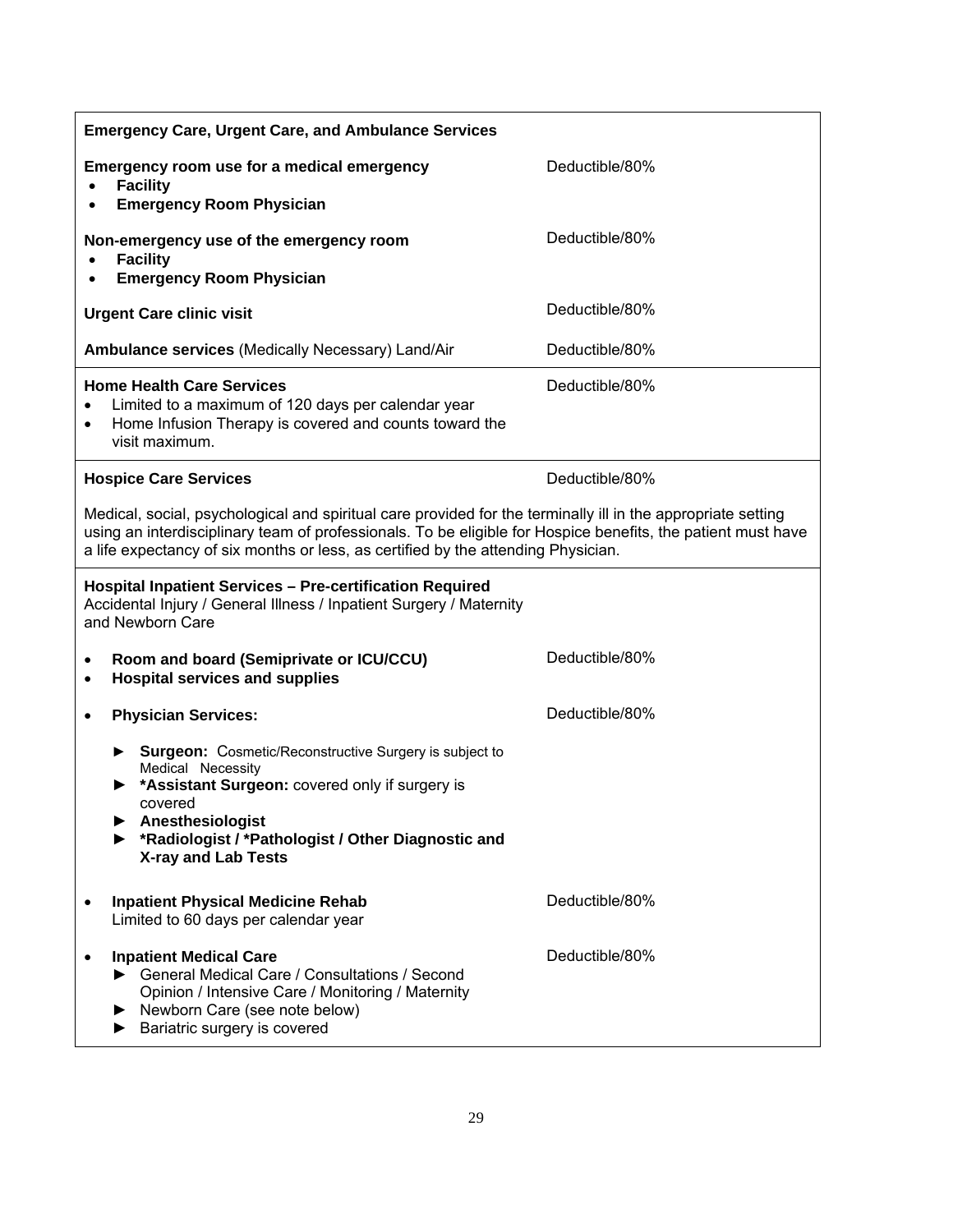| <b>Hospital Inpatient Services continued</b>                                                                                                                                                                                                                                                                                                                              |                                                                                                            |  |  |
|---------------------------------------------------------------------------------------------------------------------------------------------------------------------------------------------------------------------------------------------------------------------------------------------------------------------------------------------------------------------------|------------------------------------------------------------------------------------------------------------|--|--|
| <b>Inpatient Therapies</b><br>▶ Chemotherapy / Radiation Therapy / Dialysis/<br>Hemodialysis / Infusion Therapy / Physical /<br>Occupational / Speech / Respiratory                                                                                                                                                                                                       | Deductible/80%                                                                                             |  |  |
| only.                                                                                                                                                                                                                                                                                                                                                                     | Note: For well newborn, no separate deductible is applied, the deductible is applied to the mother's claim |  |  |
| <b>Maternity Care &amp; Other Reproductive Services</b>                                                                                                                                                                                                                                                                                                                   |                                                                                                            |  |  |
| <b>Maternity Care - Professional:</b><br>Includes Abortion (Therapeutic or Elective, surgical and<br>$\bullet$<br>non-surgical)<br>Dependent daughter maternity is covered.<br>$\bullet$<br>Screening for gestational diabetes covered at 100%<br>$\bullet$<br>(Effective January 1, 2013)                                                                                | Deductible/80%                                                                                             |  |  |
| <b>Newborn Services - Professional:</b><br>* Well Newborn – Deductible does not apply                                                                                                                                                                                                                                                                                     | *Deductible/80%                                                                                            |  |  |
| Note: Newborn stays in the Hospital after the mother is discharged, as well as any stays exceeding<br>$\bullet$<br>48 hours for a vaginal delivery or 96 hours for a cesarean section, must be pre-certified                                                                                                                                                              |                                                                                                            |  |  |
| <b>Infertility Services</b><br>Covered for diagnosis and treatment of an underlying<br>$\bullet$<br>medical condition.<br>Non-covered services include but are not limited to: in-<br>$\bullet$<br>vitro fertilization, gamete intrafallopian transfer (GIFT),<br>zygote intrafallopian transfer (ZIFT), artificial<br>insemination, reversal of voluntary sterilization. | Covered at the<br>benefit level of<br>the services<br>billed                                               |  |  |
| <b>Sterilization Services</b><br>Vasectomy<br>$\bullet$<br>Reversals are not covered<br>$\bullet$<br>Sterilization services for women, including tubal ligation,<br>$\bullet$<br>will be covered at 100% (Effective January 1, 2013; prior<br>to January 1, 2013, only tubal ligation is covered at the<br>benefit level of the services billed.)                         | Covered at the<br>benefit level of<br>the services<br>billed                                               |  |  |
| <b>Medical Supplies and Equipment</b>                                                                                                                                                                                                                                                                                                                                     |                                                                                                            |  |  |
| Durable Medical Equipment (DME) Purchase & Rental<br>Includes medical supplies<br>$\bullet$                                                                                                                                                                                                                                                                               | Deductible/80%                                                                                             |  |  |
| The cost associated with breast pump rental and supplies<br>٠<br>will be covered at 100%. Benefit will be limited to one per<br>year. (Effective January 1, 2013)                                                                                                                                                                                                         |                                                                                                            |  |  |
| Diabetic supplies that may be obtained through the pharmacy, are not covered under Medical<br>٠<br>(Insulin, needles, test strips, etc)                                                                                                                                                                                                                                   |                                                                                                            |  |  |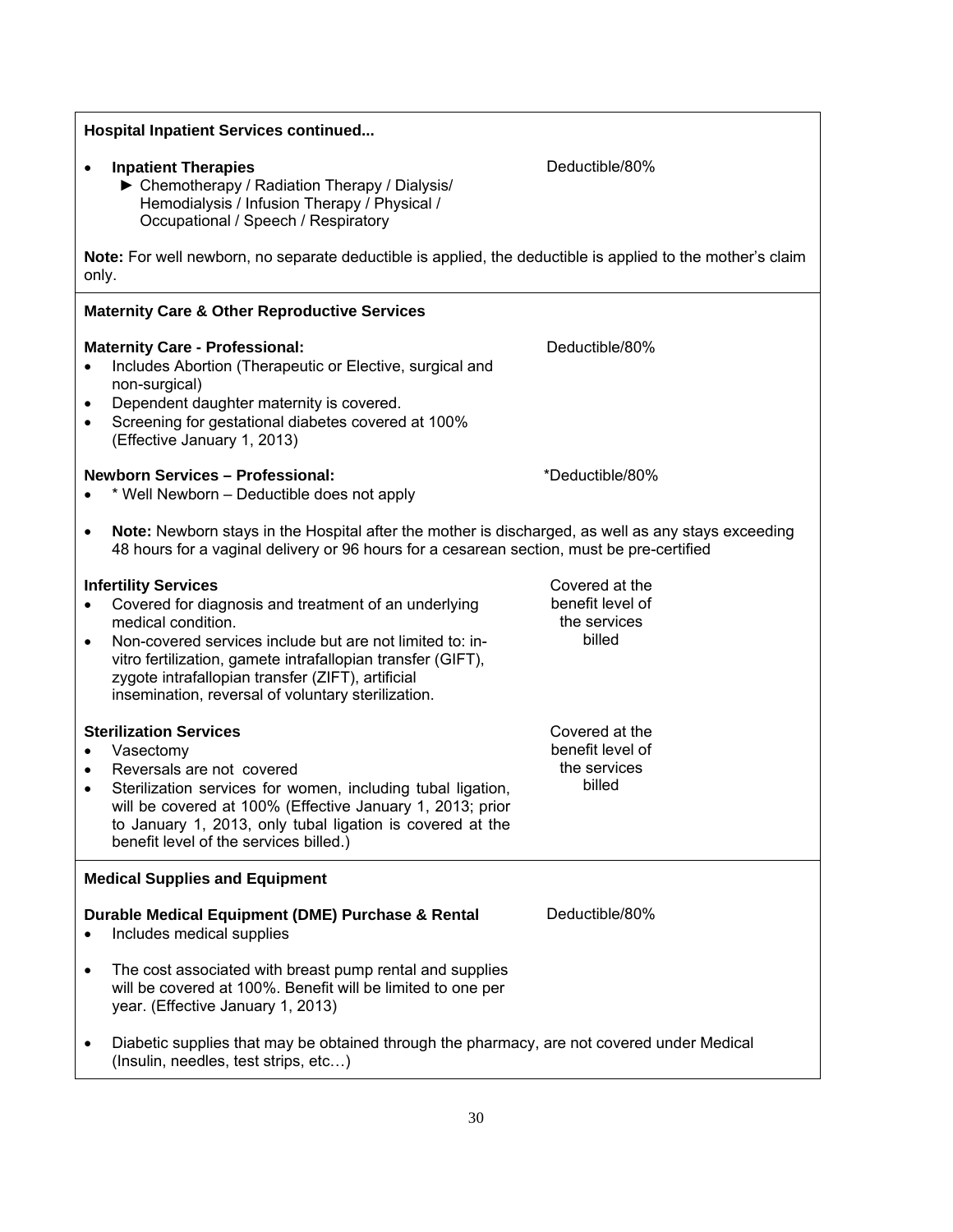| <b>Medical Supplies and Equipment continued</b> |                                                                                                                                                                                                                                                                                                 |                |  |
|-------------------------------------------------|-------------------------------------------------------------------------------------------------------------------------------------------------------------------------------------------------------------------------------------------------------------------------------------------------|----------------|--|
| $\bullet$<br>٠<br>$\bullet$<br>$\bullet$        | Prosthetic Appliances (external) / Orthotics<br>Includes initial pair of glasses or contact lenses after<br>cataract surgery.<br>Wigs and Toupees are limited to \$1,000 per lifetime<br>Includes Foot Orthotics, 1 per calendar year based on<br>Medical Necessity.<br>Includes Cranial Bands. | Deductible/80% |  |
| $\bullet$<br>$\bullet$                          | <b>Nutritional Counseling for Diabetics and Non-Diabetics</b><br>Limited to 6 per calendar year; Visits are combined with<br>diabetic and non-diabetic counseling<br>Nutritional Counseling for obesity screening and dietitian<br>visit only) is covered under Preventive Services at 100%.    | Deductible/80% |  |
|                                                 | <b>Outpatient Hospital / Ambulatory Surgical Center</b><br><b>Facility Services</b>                                                                                                                                                                                                             |                |  |
|                                                 | <b>Outpatient Facility / Ambulatory Surgical Center</b>                                                                                                                                                                                                                                         | Deductible/80% |  |
| $\bullet$                                       | <b>Outpatient Physician services (surgeon, assistant</b><br>surgeon, anesthesiologist, radiologist, pathologist, etc.)                                                                                                                                                                          | Deductible/80% |  |
|                                                 | Bariatric surgery is covered                                                                                                                                                                                                                                                                    |                |  |
|                                                 | <b>Consultations / Second Opinion</b>                                                                                                                                                                                                                                                           | Deductible/80% |  |
|                                                 |                                                                                                                                                                                                                                                                                                 |                |  |
| $\bullet$                                       | <b>Physician Services (Home and Office Visits)</b><br><b>Home and office visits</b><br>Covered services include:<br><b>Consultations and Second Opinions</b><br>Non-routine hearing and vision examinations                                                                                     | Deductible/80% |  |
| $\bullet$                                       | Acupuncture - subject to medical policy                                                                                                                                                                                                                                                         |                |  |
| $\bullet$                                       | Blood processing and storage<br>Non-covered services include:                                                                                                                                                                                                                                   |                |  |
| ٠<br>٠                                          | Routine foot care<br>Hearing Aid services (Hardware - Hearing Aids)                                                                                                                                                                                                                             |                |  |
|                                                 | <b>Pre-surgical and Pre-admission Testing</b>                                                                                                                                                                                                                                                   | Deductible/80% |  |
|                                                 | <b>Office Surgery</b>                                                                                                                                                                                                                                                                           | Deductible/80% |  |
|                                                 | Bariatric surgery is covered                                                                                                                                                                                                                                                                    |                |  |
|                                                 | <b>Prescription Injectables / Prescription Drugs Dispensed</b><br>in the Physician's Office                                                                                                                                                                                                     | Deductible/80% |  |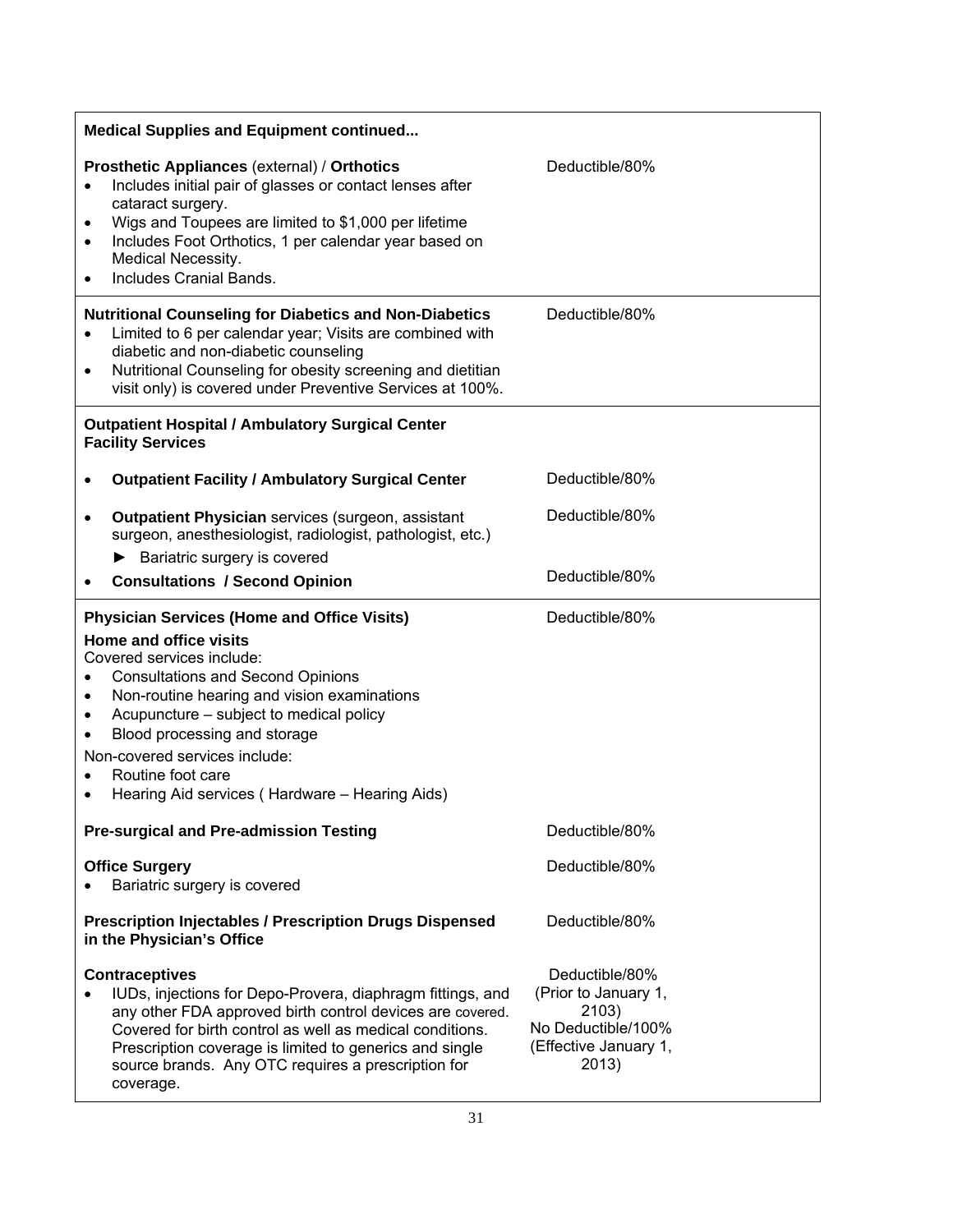| <b>Preventive Services</b>                                                                                                                                                                                                                                                                                                                                                                                                  | No Deductible/100%                                                                     |  |
|-----------------------------------------------------------------------------------------------------------------------------------------------------------------------------------------------------------------------------------------------------------------------------------------------------------------------------------------------------------------------------------------------------------------------------|----------------------------------------------------------------------------------------|--|
| Preventive Services are defined as any claim submitted with a "well" diagnosis.<br>Mammography and Colorectal/Sigmoidoscopy procedures: The first procedure per calendar year will<br>be covered in full regardless of diagnosis billed. The subsequent claim will process at the non-routine<br>level for professional and facility.                                                                                       |                                                                                        |  |
| <b>Skilled Nursing Facility</b>                                                                                                                                                                                                                                                                                                                                                                                             | Deductible/80%                                                                         |  |
| Limited to 90 days per calendar year                                                                                                                                                                                                                                                                                                                                                                                        |                                                                                        |  |
| <b>Therapy Services (Outpatient)</b>                                                                                                                                                                                                                                                                                                                                                                                        |                                                                                        |  |
| <b>Cardiac Rehab</b> - Subject to Medical Policy<br>Chemotherapy<br><b>Dialysis/Hemodialysis</b><br><b>Radiation Therapy</b><br><b>Respiratory Therapy</b>                                                                                                                                                                                                                                                                  | Deductible/80%<br>Deductible/80%<br>Deductible/80%<br>Deductible/80%<br>Deductible/80% |  |
| <b>Chiropractic Care</b><br>Limited to 12 manipulations per calendar year                                                                                                                                                                                                                                                                                                                                                   | Deductible/80%                                                                         |  |
| <b>Physical Therapy</b><br><b>Occupational Therapy</b><br><b>Speech Therapy</b><br>Developmental delays not covered                                                                                                                                                                                                                                                                                                         | Deductible/80%<br>Deductible/80%<br>Deductible/80%                                     |  |
| Note:<br>Physical Therapy: Limited to 30 visits per calendar year (combined Institutional & Professional). After 30<br>visits, subject to Medical Necessity up to a combined 60 visit maximum.<br>Occupational and Speech Therapy: Limited to a combined 30 visit maximum per calendar year<br>(combined Institutional & Professional). After 30 visits, subject to Medical Necessity up to a combined 45<br>visit maximum. |                                                                                        |  |
| <b>Transplants</b>                                                                                                                                                                                                                                                                                                                                                                                                          |                                                                                        |  |
| <b>Bone Marrow Donor Search Fee:</b><br>Limited to a Lifetime maximum of \$30,000                                                                                                                                                                                                                                                                                                                                           | Deductible/80%                                                                         |  |
| <b>Institutional and Professional:</b>                                                                                                                                                                                                                                                                                                                                                                                      | Deductible/80%                                                                         |  |
| <b>Travel and Lodging:</b><br>Provided the transplant is at a Blue Distinction Center<br>Transplant (BDCT) facility and the patient lives at least 75<br>miles from the BDCT facility, then Lodging is covered, but<br>limited to \$50 per day for single occupancy or \$100 per day<br>for double occupancy. Travel and Lodging shall not to exceed<br>a maximum of \$10,000 per transplant. Meals are not<br>covered.     | No Deductible/100%<br>when a BDCT facility<br>is used                                  |  |
| All Other Covered Transplant Services:                                                                                                                                                                                                                                                                                                                                                                                      | Covered at the<br>benefit level of the<br>services billed                              |  |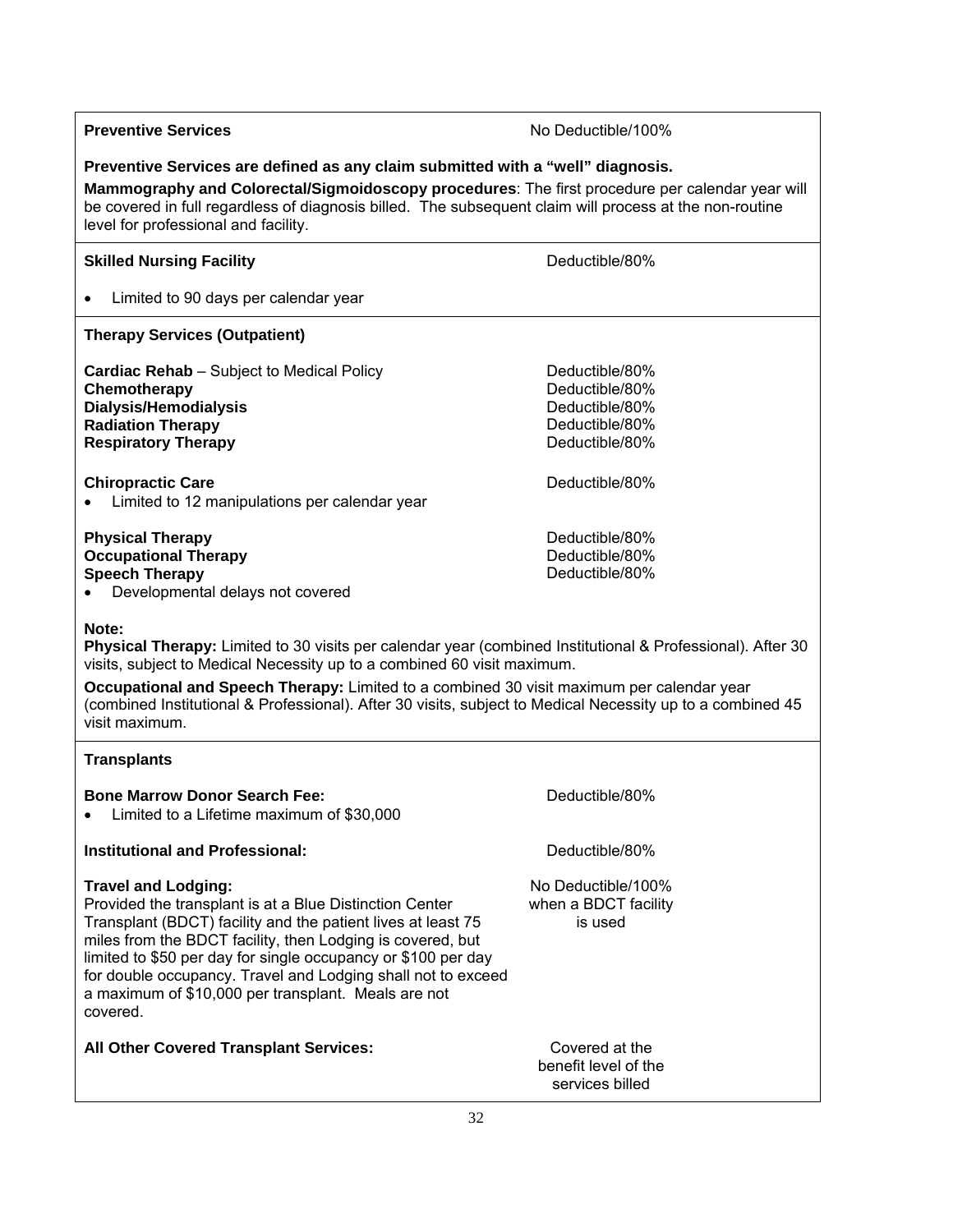| <b>Plan Benefits</b>                                                                                                                                                                                                                                                      | <b>OOA</b>         |  |
|---------------------------------------------------------------------------------------------------------------------------------------------------------------------------------------------------------------------------------------------------------------------------|--------------------|--|
| <b>Prescription Drugs</b>                                                                                                                                                                                                                                                 |                    |  |
| <b>Prescription Drug Deductible and Out-of-Pocket</b><br><b>Maximum</b>                                                                                                                                                                                                   |                    |  |
| Note: Prescription Drug coverage is subject to the overall<br>plan deductible and out-of-pocket maximum. If your<br>medication is preventive in nature, the deductible may not<br>apply. Please reference the Preventive Drug List section<br>for additional information. |                    |  |
| <b>Prescription Drugs - Retail Pharmacy, Specialty Retail</b><br>Pharmacy, and Specialty Mail Service Drugs (30-day<br>supply)                                                                                                                                            |                    |  |
| Please note that the Copayments below will not apply<br>until after the Deductible has been met.                                                                                                                                                                          |                    |  |
| Tier 1 (Generic) – Copayment payable per prescription<br>Tier 2 (Brand Formulary) – Coinsurance payable per<br>prescription<br>Tier 3 (Brand Non-Formulary) – Coinsurance payable per<br>prescription                                                                     | \$5                |  |
|                                                                                                                                                                                                                                                                           | 20% with \$60 max  |  |
|                                                                                                                                                                                                                                                                           | 50% with \$100 max |  |
| Mail Service Prescription Drugs - (90-day supply)                                                                                                                                                                                                                         |                    |  |
| Tier 1 (Generic) – Copayment payable per prescription<br>Tier 2 (Brand Formulary) – Coinsurance payable per<br>prescription<br>Tier 3 (Brand Non-Formulary) – Coinsurance payable per<br>prescription                                                                     | \$10               |  |
|                                                                                                                                                                                                                                                                           | 20% with \$120 max |  |
|                                                                                                                                                                                                                                                                           | 50% with \$200 max |  |
| Note: The available day supply may be less than the 34 or 90 days shown above due to Prior<br>Authorization, Quantity Limits, and/or age limits and Utilization Guidelines.                                                                                               |                    |  |

**Note:** If you request a Brand Drug when a Generic Drug is available, you will be required to pay the difference in cost between the Brand and Generic Drug in addition to the Generic Copayment.

**Mandatory Mail Service for Maintenance Drugs** – If you are taking a Prescription Drug that is considered a Maintenance Medication, you may obtain up to two 34 day prescription renewals of the same Maintenance Medication at your local Retail Pharmacy. You must then begin using a Mail Service Pharmacy to purchase Maintenance Medications. If you are not sure whether the Prescription Drug you are taking is considered a Maintenance Medication*,* please contact Customer Service at the number on the back of your Identification Card for more information. Ordering Maintenance Medications through a Mail Service Pharmacy eliminates the need for monthly trips to the pharmacy.

Maintenance Medications are Prescription Drugs you take on a regular, recurring basis to treat or control a chronic illness such as heart disease, high blood pressure, epilepsy, or diabetes.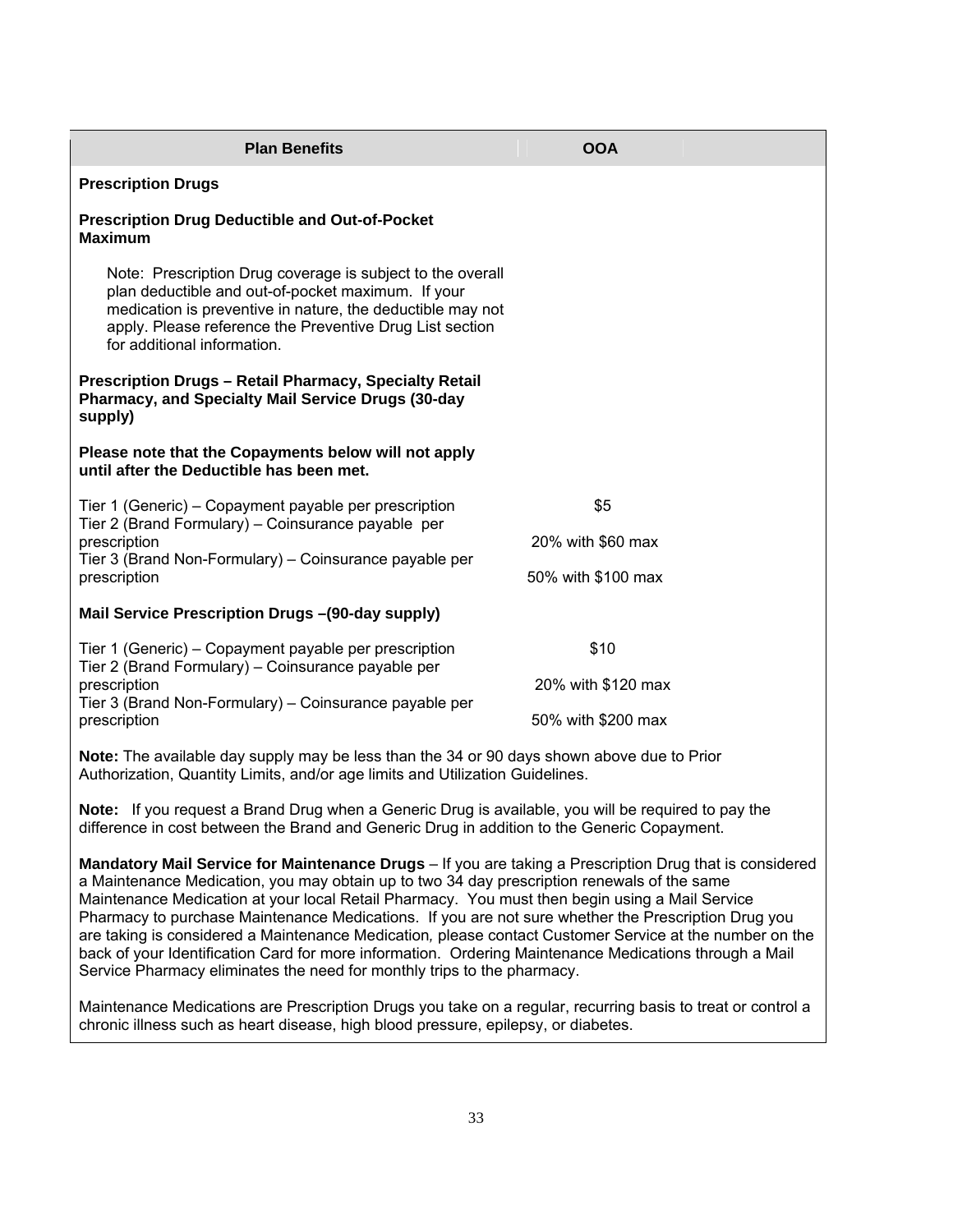#### **Prescription Drugs continued...**

**Note:** A limited number of Prescription Drugs require Prior Authorization for Medical Necessity. If Prior Authorization is not approved, then the designated drug will not be eligible for coverage. To determine if a drug requires Prior Authorization, please call Customer Service. If seeking reimbursement for an In-Network Pharmacy claim, you or your Covered Dependent must file a claim for reimbursement; you or your Covered Dependent may be responsible for the difference between the negotiated rate and the Pharmacy's actual charge.

**Note:** Certain diabetic and asthmatic supplies are covered subject to applicable Prescription Drug benefits when obtained from an In-Network Pharmacy.

**Note:** If you are taking a maintenance medication that requires you to use the mail service pharmacy, you may also fill your prescription for up to 90 days at any CVS Pharmacy.

**Over-the-Counter Medications: Certain prescribed over-the-counter ("OTC") medications will be covered when a retail network pharmacy is used. Covered OTC preventive medications are those required under the Patient Protection and Affordable Care Act. Coverage of OTC preventive medications may change as additional regulations are issued. You must have a prescription from your Physician in order for the covered OTC medication to be covered at 100%. For the most up-todate list of preventive care OTC medications that are covered under the Patient Protection and Affordable Care Act, go to http;//www.healthcare.gov.**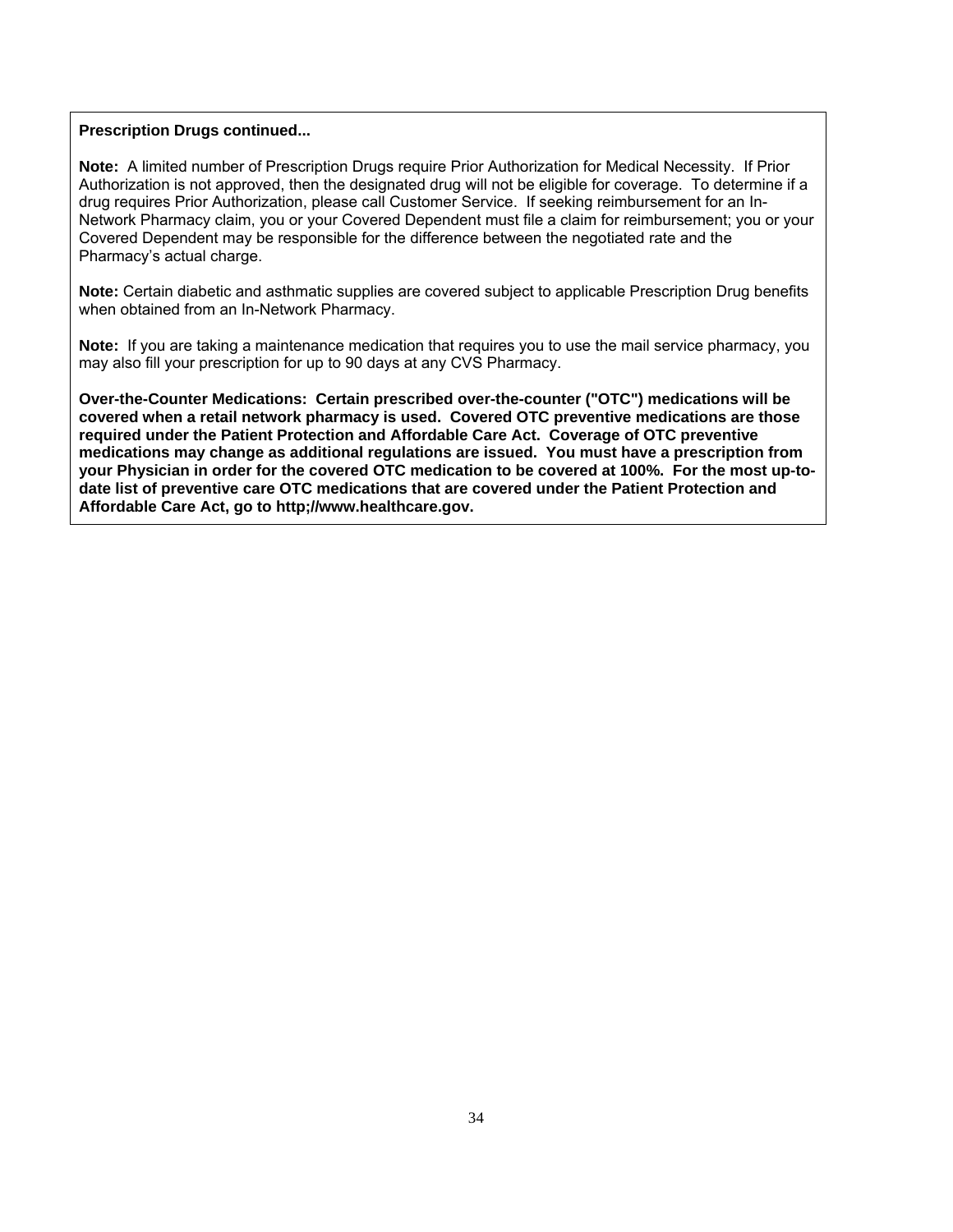# **SPECIAL MEDICAL PROGRAMS**

### **ConditionCare**

ConditionCare takes an individual-centered approach to supporting people living with chronic illnesses. Health professionals, including nurses, dietitians, pharmacists, exercise physiologists and others coach individuals to better understand their condition(s) and encourage self-management skills. Individualized goals are established to guide them through behavior change for a healthier lifestyle. Current programs include:

- Asthma
- Chronic heart failure (CHF)
- Coronary artery disease (CAD)
- Chronic obstructive pulmonary disease (COPD)
- **Diabetes**

# **24/7 NurseLine**

Receive immediate assistance from a registered nurse, toll-free, 24-hours, 7-days-a-week. Simply call 800-700-9184. If you need advice on comforting a baby in the middle of the night or need to locate a doctor, Anthem will be there. Call Anthem to:

- Assess and understand your symptoms.
- Find additional help to make informed healthcare decisions.
- Locate a doctor, Hospital or other practitioner.
- Get information about an illness, medication or prescription.
- Find information about a personal health issue such as diet, exercise or high blood pressure.
- Answer questions on pregnancy.
- Get assistance with discharge from a Hospital.
- Help you decide if a medical situation requires emergency treatment.

You can also access an easy-to-use audio library. You'll hear advice and news delivered in English and Spanish on more than 330 topics - from colds and sore throats to diabetes and cancer.

24/7 NurseLine is not for emergencies, so please do not call if you believe you or a family member:

- Is having a heart attack or stroke
- Is severely injured
- Is unable to breathe
- May have ingested poisonous or toxic substances
- Is unconscious.

In these cases or for any other emergencies, call 911 or your local emergency service as soon as possible.

Here's how to use NurseLine:

- Dial **800-700-9184** and follow the prompts to speak with a nurse or listen to the audiotape messages.
- If you have additional questions after listening to a tape, **simply connect to the on-duty nurse.**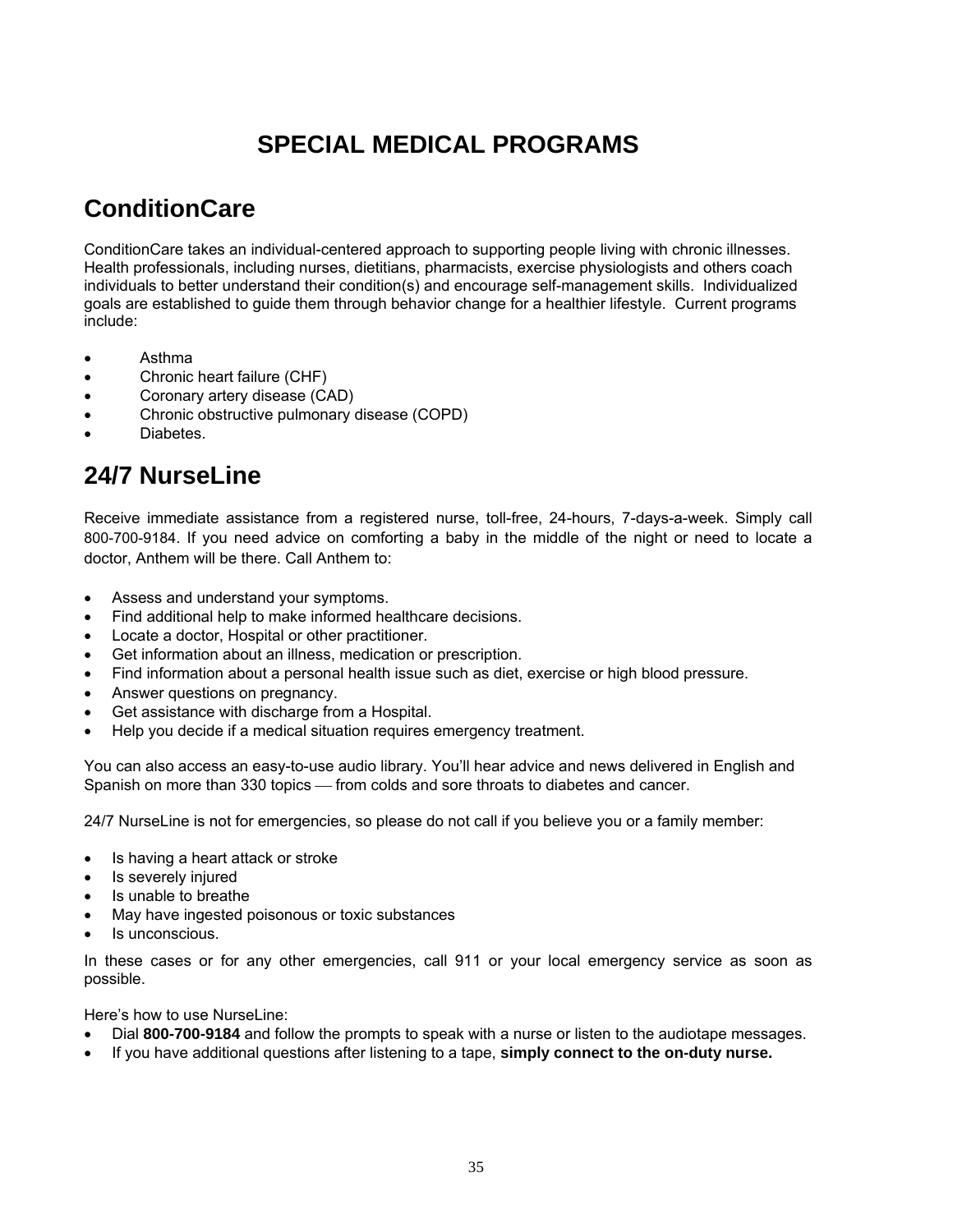# **HEALTH CARE MANAGEMENT - PRECERTIFICATION**

Health Care Management includes the processes of Precertification, Predetermination and Post Service Clinical Claims Review. Its purpose is to promote the delivery of cost-effective medical care to you by reviewing the use of appropriate procedures, setting (place of service), and resources and optimizing your health. These processes are described in the following section.

If you have any questions regarding the information contained in this section, you may call the Customer Service telephone number on your Identification Card or visit www.anthem.com.

#### **Types of Requests:**

**Precertification –** A required review of a service, treatment or admission for a benefit coverage determination which must be obtained prior to the service, treatment or admission start date. For emergency admissions, you, your authorized representative or Physician must notify the Claims Administrator within 2 business days after the admission or as soon as possible within a reasonable period of time. For childbirth admissions, Precertification is not required unless there is a complication and/or the mother and baby are not discharged at the same time.

**Predetermination –** An optional, voluntary Prospective or Concurrent request for a benefit coverage determination for a service or treatment. The Claims Administrator will review your Plan to determine if there is an exclusion for the service or treatment. If there is a related clinical coverage guideline, the benefit coverage review will include a review to determine whether the service meets the definition of Medical Necessity under this Plan or is Experimental/Investigative as that term is defined in this Plan.

**Post Service Clinical Claims Review–** A Retrospective review for a benefit coverage determination to determine the Medical Necessity or Experimental/Investigative nature of a service, treatment or admission that did not require Precertification and did not have a Predetermination review performed. Medical Reviews occur for a service, treatment or admission in which the Claims Administrator has a related clinical coverage guideline and are typically initiated by the Claims Administrator.

### **Precertification**

Precertification is required for the services listed in this Section. Note that this list is not all inclusive and is subject to change; please call the Customer Service telephone number on your Identification Card to confirm the most current list and requirements under the Plan.

#### **Inpatient Admission:**

- All acute Inpatient, Skilled Nursing Facility, Long Term Acute Rehabilitation, and Obstetrical delivery stays beyond the 48/96 hour Federal mandate length of stay minimum (including newborn stays beyond the mother's stay)
- Emergency Admissions (requires Plan notification no later than 2 business days after admission

#### **Outpatient Services:**

- Ablative Techniques as a Treatment for Barrett's Esophagus
- Air Ambulance (does not include 911 initiated emergency transport)
- Artificial Intervertebral Discs
- Balloon Sinuplasty
- Bariatric surgery
- Breast Procedures; including Reconstructive Surgery, Implants, Reduction, Mastectomy for Gynecomastia and other Breast Procedures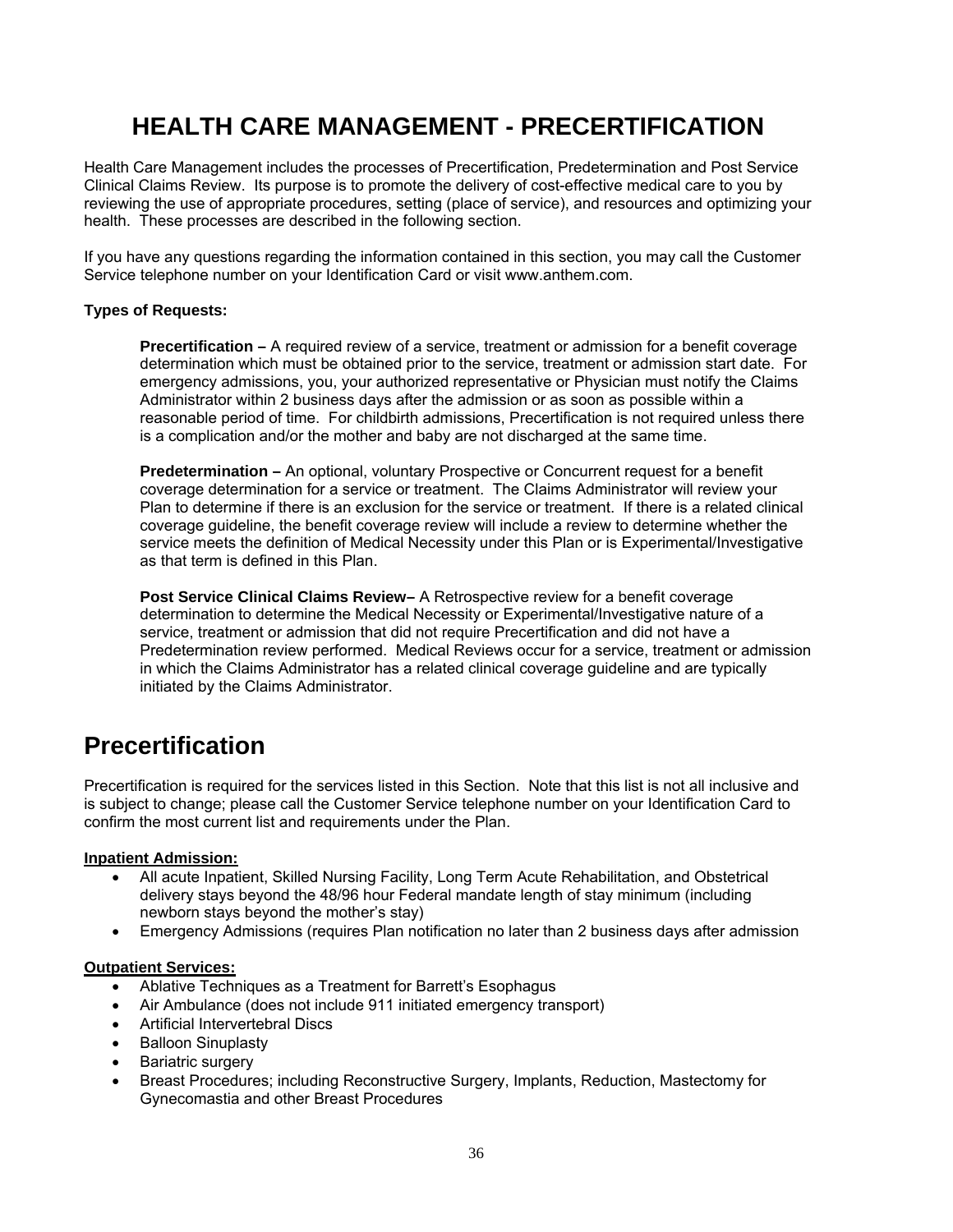- Canaloplasty
- Cardiac Resynchronization Therapy (CRT) with or without an Implantable Cardioverter Defibrillator (CRT/ICD) for the Treatment of Heart Failure
- Carotid, Vertebral and Intracranial Artery Angioplasty with or without Stent Placement
- Chiropractic Care review after visit limit
- Computer-Assisted Musculoskeletal Surgical Navigational Orthopedic Procedures
- Cryoablation for Plantar Fasciitis and Plantar Fibroma
- Cryosurgical Ablation of Solid Tumors Outside the Liver
- Deep Brain Stimulation
- Diagnostic Testing
	- Diagnosis of Sleep Disorders
	- Genetic Testing for Cancer Susceptibility
- DME/Prosthetics
	- Bone Growth Stimulator: Electrical or Ultrasound
	- Communication Assisting / Speech Generating Devices
	- Custom made and /or Custom fitted prefabricated orthotics and braces
	- External (Portable) Continuous Insulin Infusion Pump Functional Electrical Stimulation (FES); Threshold Electrical Stimulation (TES)
	- Hospital Beds, Rocking Beds, and Air Beds
	- Microprocessor Controlled Lower Limb Prosthesis
	- Pneumatic Pressure Device with Calibrated Pressure
	- Power Wheeled Mobility Devices
	- Prosthetics: Electronic or externally powered and select other prosthetics
	- Standing Frame
- Electrothermal Shrinkage of Joint Capsules, Ligaments, and Tendons
- Extracorporeal Shock Wave Therapy for Orthopedic Conditions
- Functional Endoscopic Sinus Surgery
- Gastric Electrical Stimulation
- Home Infusion Therapy (billed by home infusion specialist)
- Implantable Cardioverter-Defibrillator (ICD)
- Implantable Infusion Pumps for Cancer Treatment
- Implanted Devices for Spinal Stenosis
- Implanted Spinal Cord Stimulators
- Intraocular Anterior Segment Aqueous Drainage Devices (without extraocular reservoir)
- Locally Ablative Techniques for Treating Primary and Metastatic Liver Malignancies
- Lumbar spinal surgeries
- Lung Volume Reduction Surgery
- Lysis of Epidural Adhesions
- Manipulation Under Anesthesia of the Spine and Joints other than the Knee
- Maze Procedure
- MRI Guided High Intensity Focused Ultrasound Ablation of Uterine Fibroids
- Oral, Pharyngeal & Maxillofacial Surgical Treatment for Obstructive Sleep Apnea
- Nasal/Sinus Surgery for the Treatment of Obstructive Sleep Apnea (OSA) (Including Radiofrequency Ablation of Nasal Turbinates for Nasal Obstruction with or without OSA), Surgical Treatment of Migraine Headaches: Septoplasty
- Occiptal nerve stimulation
- Orthognathic Surgery
- Ovarian and Internal Iliac Vein Embolization as a Treatment of Pelvic Congestion Syndrome
- Partial Left Ventriculectomy
- Percutaneous Neurolysis for Chronic Back Pain
- Photocoagulation of Macular Drusen
- Physician Attendance and Supervision of Hyperbaric Oxygen Therapy
- Plastic/Reconstructive surgeries: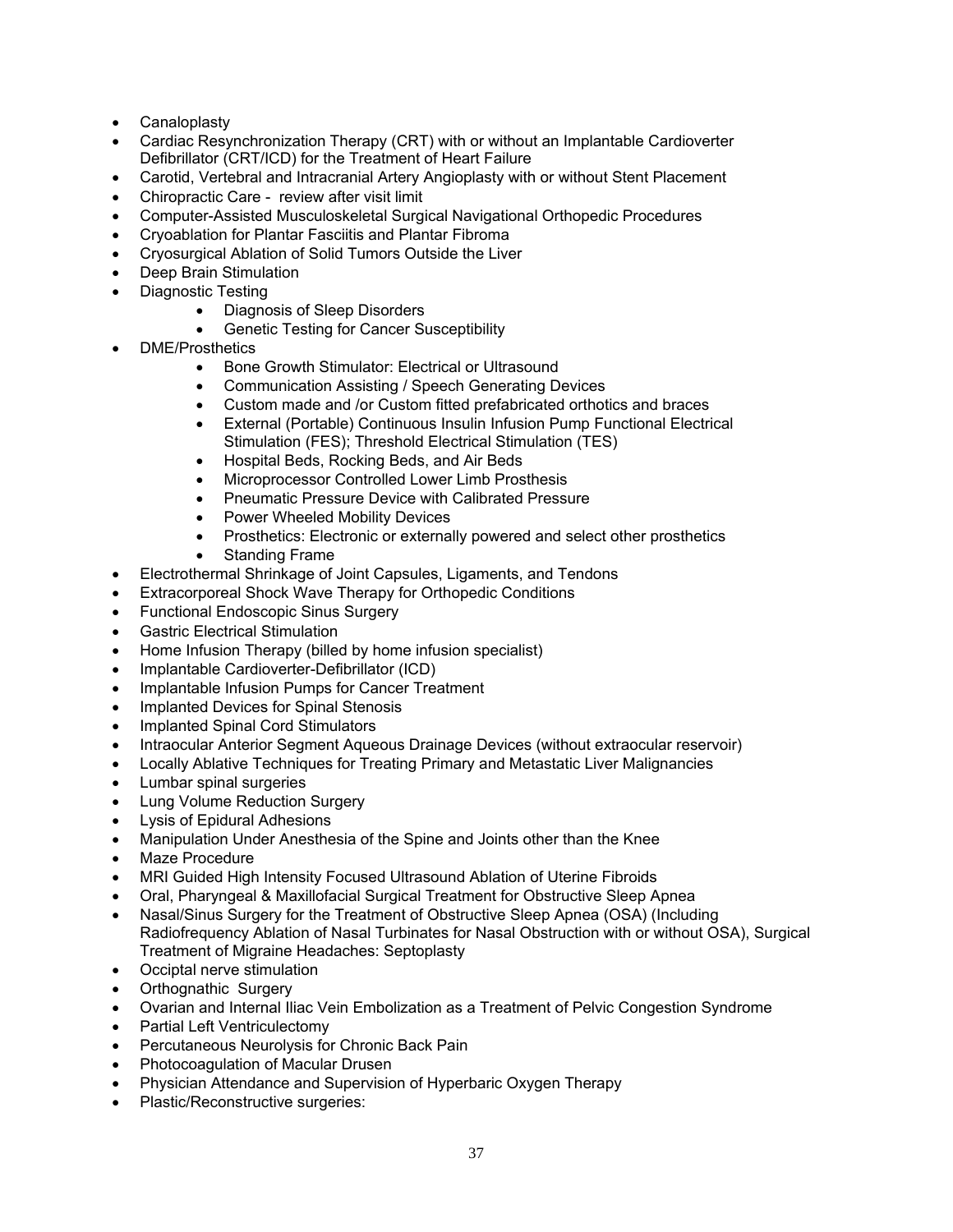- Abdominoplasty, Panniculectomy, Diastasis Recti Repair
- Blepharoplasty
- **Brachioplasty**
- Buttock/Thigh Lift
- Chin Implant, Mentoplasty, Osteoplasty Mandible
- Insertion/Injection of Prosthetic Material Collagen Implants
- Liposuction/Lipectomy
- Procedures Performed on Male or Female Genitalia
- Procedures Performed on the Face, Jaw or Neck (including facial dermabrasion, scar revision)
- Procedures Performed on the Trunk and Groin
- Repair of Pectus Excavatum / Carinatum
- Rhinoplasty
- Skin-Related Procedures
- Private Duty Nursing (home)
	- Percutaneous Spinal Procedures
- Presbyopia and Astigmatism-Correcting Intraocular Lenses
- Radiation therapy
	- Intensity Modulated Radiation Therapy (IMRT)
	- Proton Beam Therapy
- Radiofrequency Ablation to Treat Tumors Outside the Liver
- Real-Time Remote Heart Monitors
- Sacral Nerve Stimulation as a Treatment of Neurogenic Bladder Secondary to Spinal Cord Injury
- Sacroiliac Joint Fusion
- Stereotactic Radiosurgery (SRS) and Stereotactic Body Radiotherapy (SBRT)
- Subtalar Arthroereisis
- Suprachoroidal Injection of a Pharmacologic Agent
- Surgical and Minimally Invasive Treatments for Benign Prostatic Hyperplasia (BPH) and Other GU Conditions
- Thoracoscopy, surgical
- Tonsillectomy in Children
- Therapy: PT/OT/ST suspend for medical review after visit limits
- Total Ankle Replacement
- Transcatheter Closure of Cardiac Defects
- Transcatheter Uterine Artery Embolization
- Transtympanic Micropressure for the Treatment of Ménière's Disease
- Treatment of Obstructive Sleep Apnea, UPPP
- Treatment of Osteochondral Defects of the Knee and Ankle
- Treatment of Temporomandibular Disorders
- Vagus Nerve Stimulation
- Varicose Vein Treatment.
- Wearable Cardioverter Defibrillators

## **Human Organ and Bone Marrow/Stem Cell Transplants**

- Inpatient admissions for **ALL** solid organ and bone marrow/stem cell transplants (Including Kidney only transplants)
- All Outpatient services for the following:
	- Stem Cell/Bone Marrow transplant (with or without myeloablative therapy)
	- Donor Leukocyte Infusion

## **Mental Health/Substance Abuse (MHSA):**

**Pre-certification Required**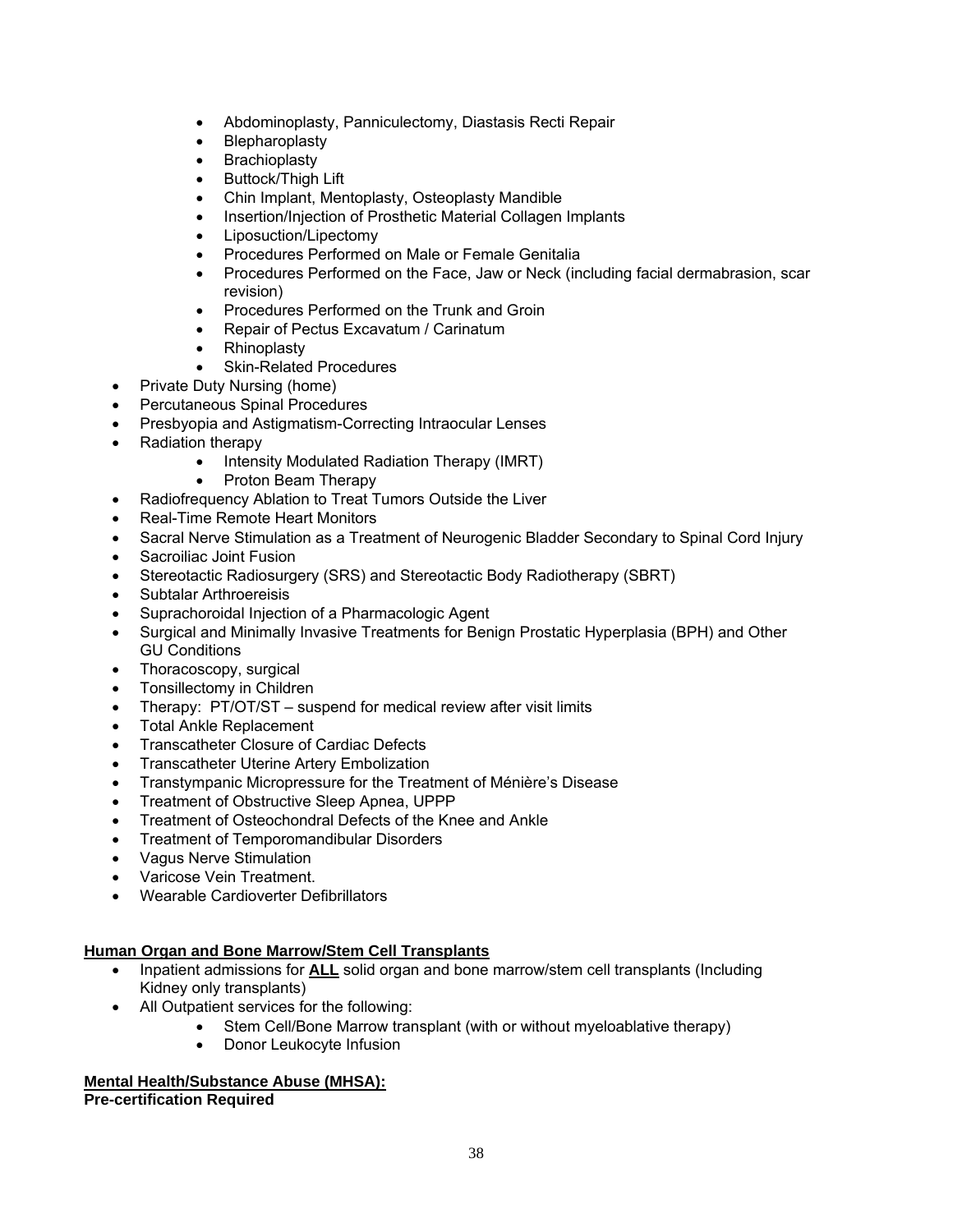- Acute Inpatient Admissions
- Electric Convulsive Therapy (ECT)
- Employer Group Specific
	- o Intensive Outpatient Therapy (IOP)
	- o Partial Hospitalization (PHP)

## **Referrals**:

#### **Requests for Out-of-Network Referrals for care that the Claims Administrator determines are Medically Necessary may be pre-authorized, based on network adequacy.**

Utilizing a Provider outside of the Network may result in significant additional financial responsibility for you, because your health benefit plan cannot prohibit Out-of-Network Providers from billing you for the difference between the Provider's charge and the benefit the Plan provides.

The ordering Provider, facility or attending Physician should contact the Claims Administrator to request a Precertification or Predetermination review ("requesting Provider"). The Claims Administrator will work directly with the requesting Provider for the Precertification request. However, you may designate an authorized representative to act on your behalf for a specific request. The authorized representative can be anyone who is 18 years of age or older.

Claims may be denied if required medical necessity documentation is not provided to the Claims Administrator.

The Claims Administrator will utilize its clinical coverage guidelines, such as medical policy and other internally developed clinical guidelines, and preventative care clinical coverage guidelines, to assist in making Medical Necessity decisions. The Claims Administrator reserves the right to review and update these clinical coverage guidelines periodically. The Plan document takes precedence over these guidelines.

**You are entitled to receive, upon request and free of charge, reasonable access to any documents relevant to your request. To request this information, contact the Customer Service telephone number on your Identification Card.** 

## **Request Categories:**

- **Urgent** A request for Precertification or Predetermination that in the opinion of the treating Provider or any Physician with knowledge of you or your Covered Dependent's medical condition, could in the absence of such care or treatment, seriously jeopardize the life or health of you or your Covered Dependent or the ability of you or your Covered Dependent to regain maximum function or subject you or your Covered Dependent to severe pain that cannot be adequately managed without such care or treatment.
- **Prospective** A request for Precertification or Predetermination that is conducted prior to the service, treatment or admission.
- **Concurrent** A request for Precertification or Predetermination that is conducted during the course of treatment or admission.
- **Retrospective** A request for Precertification that is conducted after the service, treatment or admission has occurred. Post Service Clinical Claims Review is also retrospective. Retrospective review does not include a review that is limited to an evaluation of reimbursement levels, veracity of documentation, accuracy of coding or adjudication of payment.

## **Decision and Notification Requirements**

Timeframes and requirements listed are based in general on federal regulations. You may call the telephone number on your Identification Card for additional information.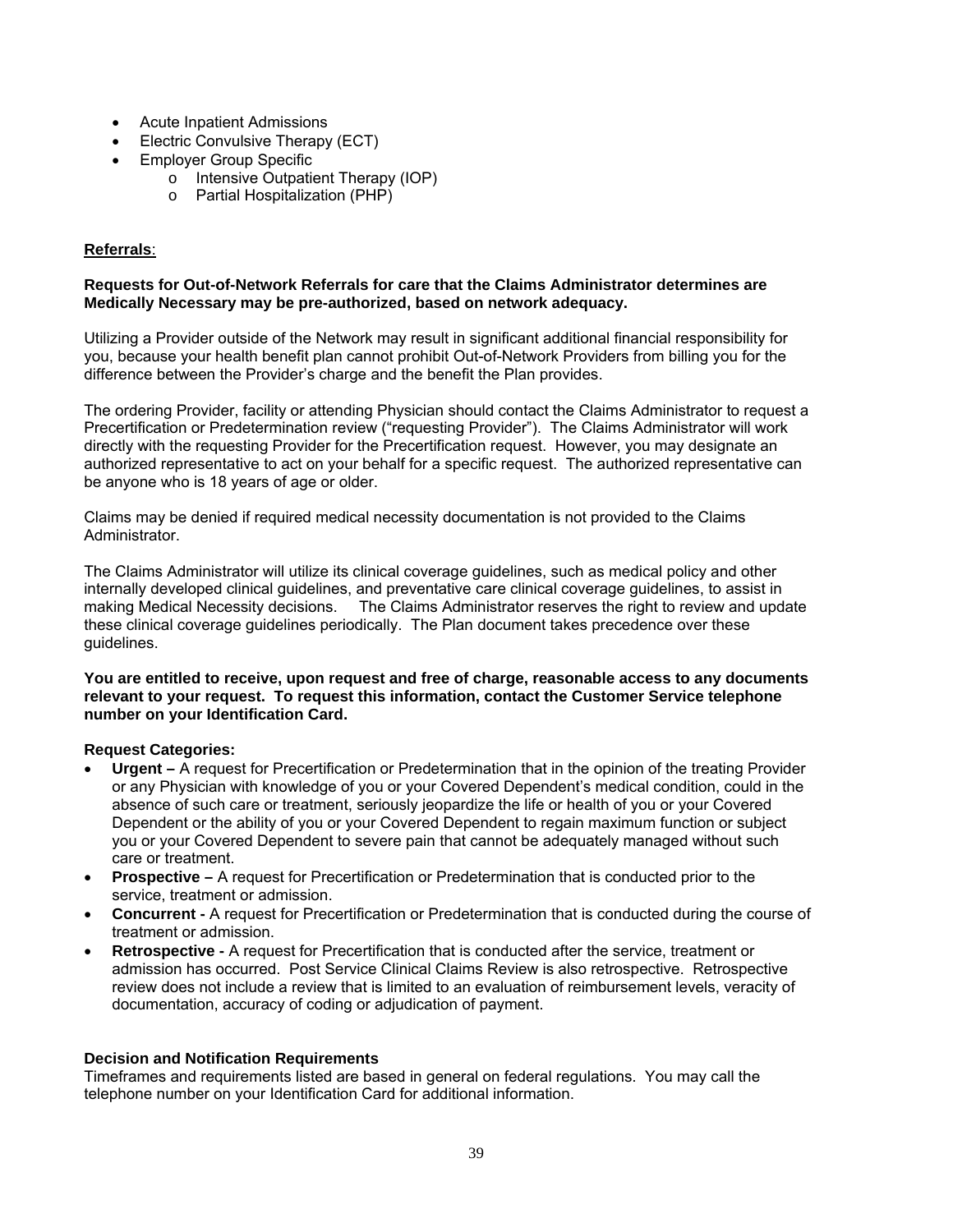| <b>Request Category</b>                     | <b>Timeframe Requirement for Decision and Notification</b> |
|---------------------------------------------|------------------------------------------------------------|
| Prospective Urgent                          | 72 hours from the receipt of request                       |
| Prospective Non-Urgent                      | 15 calendar days from the receipt of the request           |
| Concurrent when hospitalized at time of     | 72 hours from request and prior to expiration of current   |
| request                                     | certification                                              |
| Other Concurrent Urgent when request is     | 24 hours from the receipt of the request                   |
| received more than 24 hours before the      |                                                            |
| expiration of the previous authorization    |                                                            |
| Concurrent Urgent when request is received  | 72 hours from the receipt of the request                   |
| less than 24 hours before the expiration of |                                                            |
| the previous authorization or no previous   |                                                            |
| authorization exists                        |                                                            |
| <b>Concurrent Non-Urgent</b>                | 15 calendar days from the receipt of the request           |
| Retrospective                               | 30 calendar days from the receipt of the request           |

If additional information is needed to make a decision, the Claims Administrator will notify the requesting Provider and send written notification to you or your authorized representative of the specific information necessary to complete the review. If The Claims Administrator does not receive the specific information requested or if the information is not complete by the timeframe identified in the written notification, a decision will be made based upon the information in the Claims Administrator's possession.

The Claims Administrator will provide notification of its decision in accordance with federal regulations.

Notification may be given by the following methods:

**Verbal:** oral notification given to the requesting provider via telephone or via electronic means if agreed to by the provider.

**Written:** mailed letter or electronic means including email and fax given to, at a minimum, the requesting provider and you or your Covered Dependent or authorized representative.

#### **Precertification does not guarantee coverage for or payment of the service or procedure reviewed. For benefits to be paid, on the date you receive service**:

- 1. You must be eligible for benefits;
- 2. The service or surgery must be a covered benefit under your Plan;
- 3. The service cannot be subject to an exclusion under your Plan, including but not limited to a Pre-Existing Condition limitation or exclusion; and
- 4. You must not have exceeded any applicable limits under your Plan.

## **Care Management**

Care Management is a Health Care Management service designed to help promote the timely coordination of services for individuals with health-care related needs due to serious, complex, and/or chronic medical conditions. The Claims Administrator's Care Management programs coordinate health care benefits and available services to help meet health-related needs of those who are invited and agree to participate in the Care Management Program.

Care Management programs are confidential and voluntary. These programs are provided at no additional cost to you and do not affect Covered Services in any way. Licensed health care professionals trained in care management and familiar with the benefit plan provide these services.

For those Plan participants who meet program requirements/criteria and who agree to participate in a Care Management program, a licensed health care professional completes an assessment and develops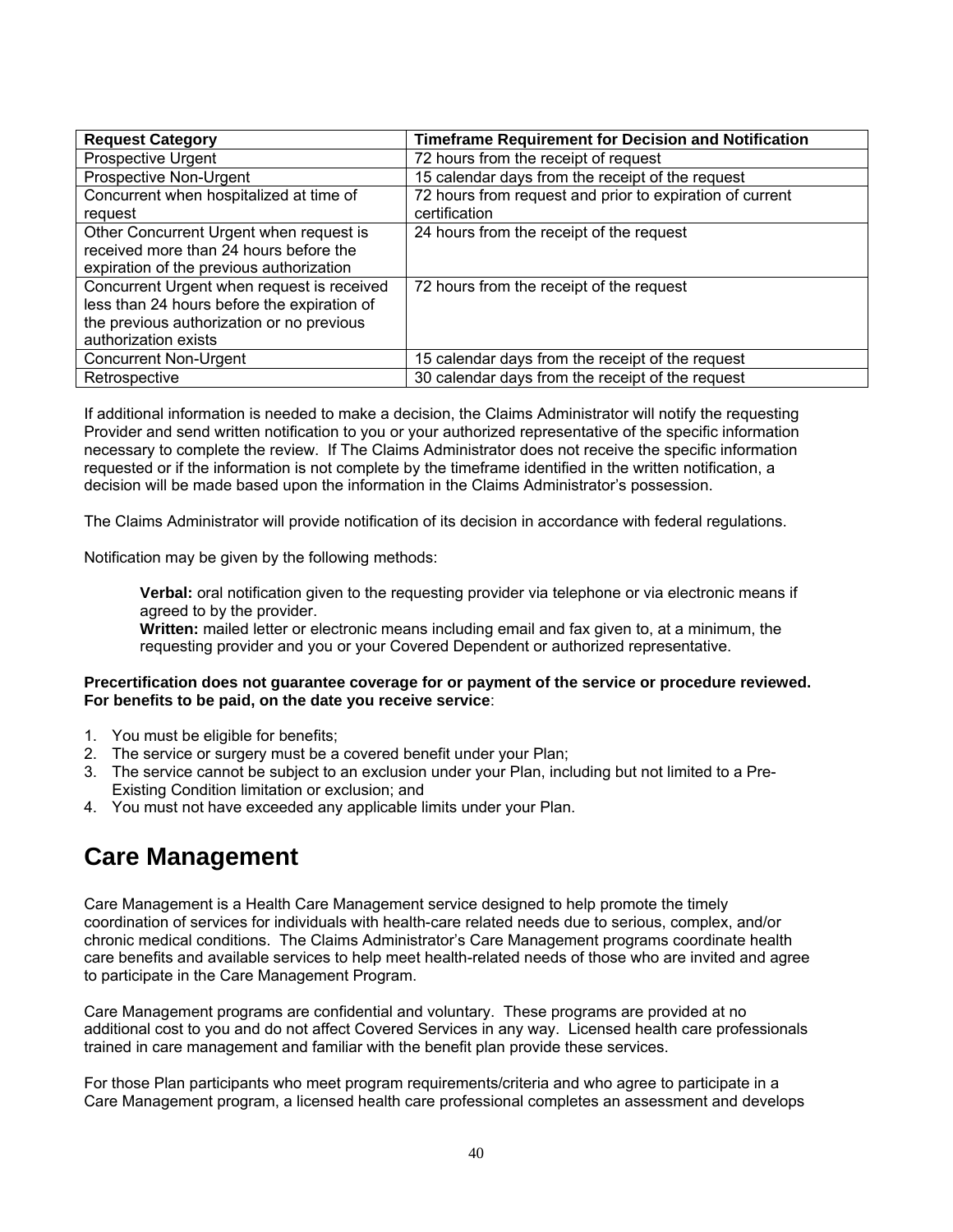an individualized plan designed to help meet their identified health care related needs. This is achieved through communication, and collaboration with you or your Covered Dependent and/or designated representative, treating Physician(s), and other Providers. The licensed health care professional remains in contact with you or your Covered Dependent by telephone on a periodic basis to help accomplish the goals of the plan.

In addition to coordinating benefits, the licensed health care professional may assist with coordination of care with existing community-based programs and services to meet you or your Covered Dependent's needs. Care coordination may include referrals to external agencies and available community-based programs and services.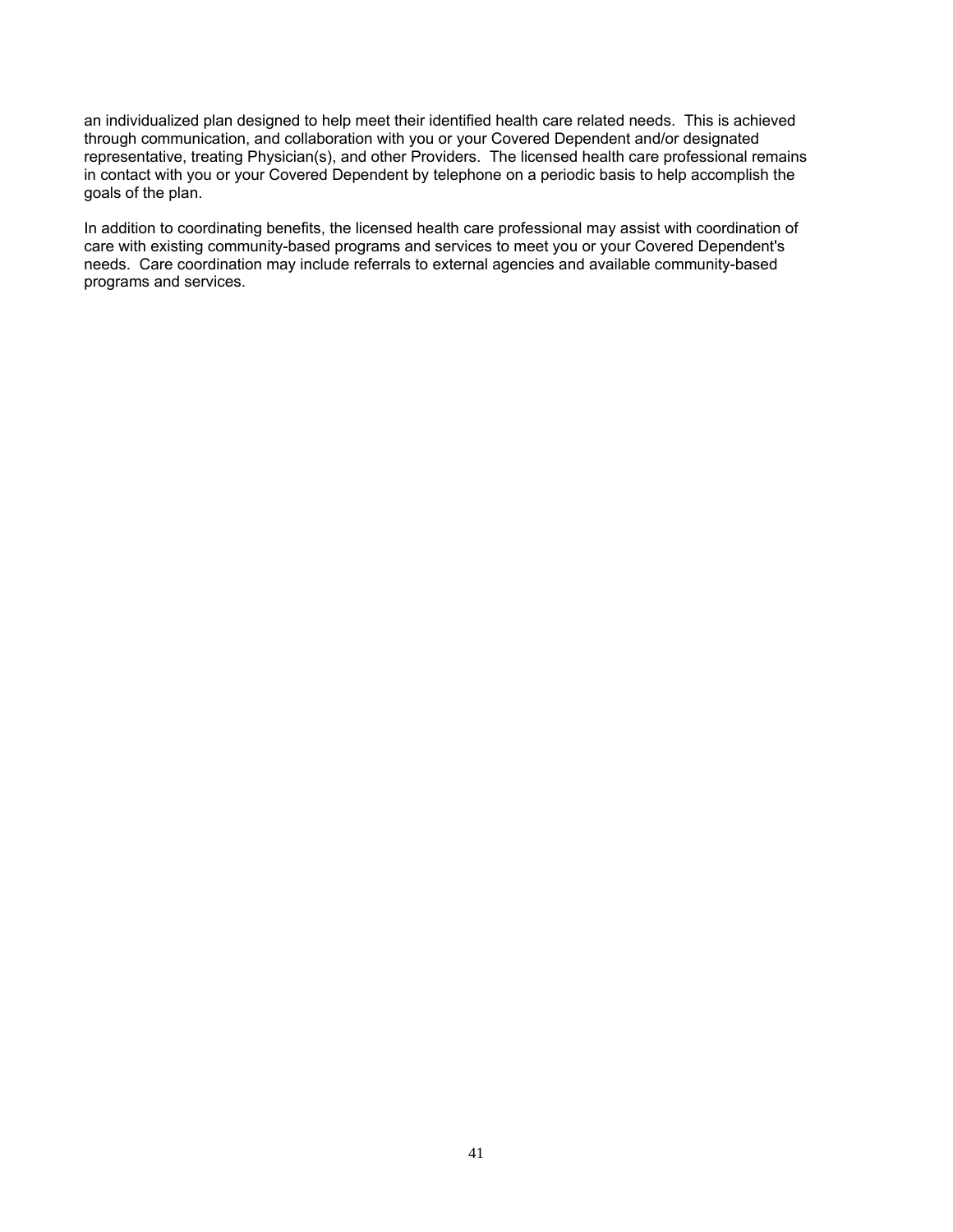## **BENEFITS**

The following medical services are Covered Services under the Plan, except as otherwise indicated. All Covered Services must be Medically Necessary, whether provided through In-Network Providers or Outof-Network Providers. Payment terms apply to all Covered Services. Please refer to the Schedule of Benefits for details.

#### **Ambulance Service**

Local service to the closest appropriate Hospital in connection with care for a Medical Emergency or if otherwise Medically Necessary. Such service also covers your transfer from one Hospital to another if Medically Necessary. Air ambulance is covered subject to Medical Necessity.

#### **Assistant Surgery**

Services rendered by an assistant surgeon are covered based on Medical Necessity.

#### **Behavioral Health Care and Substance Abuse Treatment**

**See the Schedule of Benefits for any applicable Deductible and Coinsurance information. Coverage for the diagnosis and treatment of Behavioral Health Care and Substance Abuse Treatment on an Inpatient or Outpatient basis will not be subject to Deductibles or Coinsurance provisions that are less favorable than the Deductibles or Coinsurance provisions that apply to a physical illness as covered under this Plan.**

#### **Hospital Inpatient Care**

Benefits for Inpatient Hospital and Physician charges are Covered Services.

#### **Professional Outpatient Care**

Covered Services include:

- Professional care in the Outpatient department of a Hospital;
- Physician's office visits; and
- Services within the lawful scope of practice of a licensed, approved provider.

**Note:** To be reimbursable, care must be given by a psychiatrist, psychologist, neuropsychologist, or a mid-level provider such as a licensed clinical social worker, mental health clinical nurse specialist, a marriage and family therapist, or a licensed professional counselor.

#### **Breast Cancer Care**

Covered Services are provided for Inpatient care following a mastectomy or lymph node dissection until the completion of an appropriate period of stay as determined by the attending Physician in consultation with you or your Covered Dependent. Follow-up visits are also included and may be conducted at home or at the Physician's office as determined by the attending Physician in consultation with you or your Covered Dependent.

#### **Breast Reconstructive Surgery**

Covered Services are provided following a mastectomy for reconstruction of the breast on which the mastectomy was performed, surgery and reconstruction of the other breast to produce a symmetrical appearance, and prostheses and treatment of physical complications, including lymphedemas.

#### **Cardiac Rehabilitation**

Covered Services are provided as outlined in the **Schedule of Benefits.**

#### **Consultation Services**

Covered when the special skill and knowledge of a consulting Physician is required for the diagnosis or treatment of an illness or Injury. Second surgical opinion consultations are covered.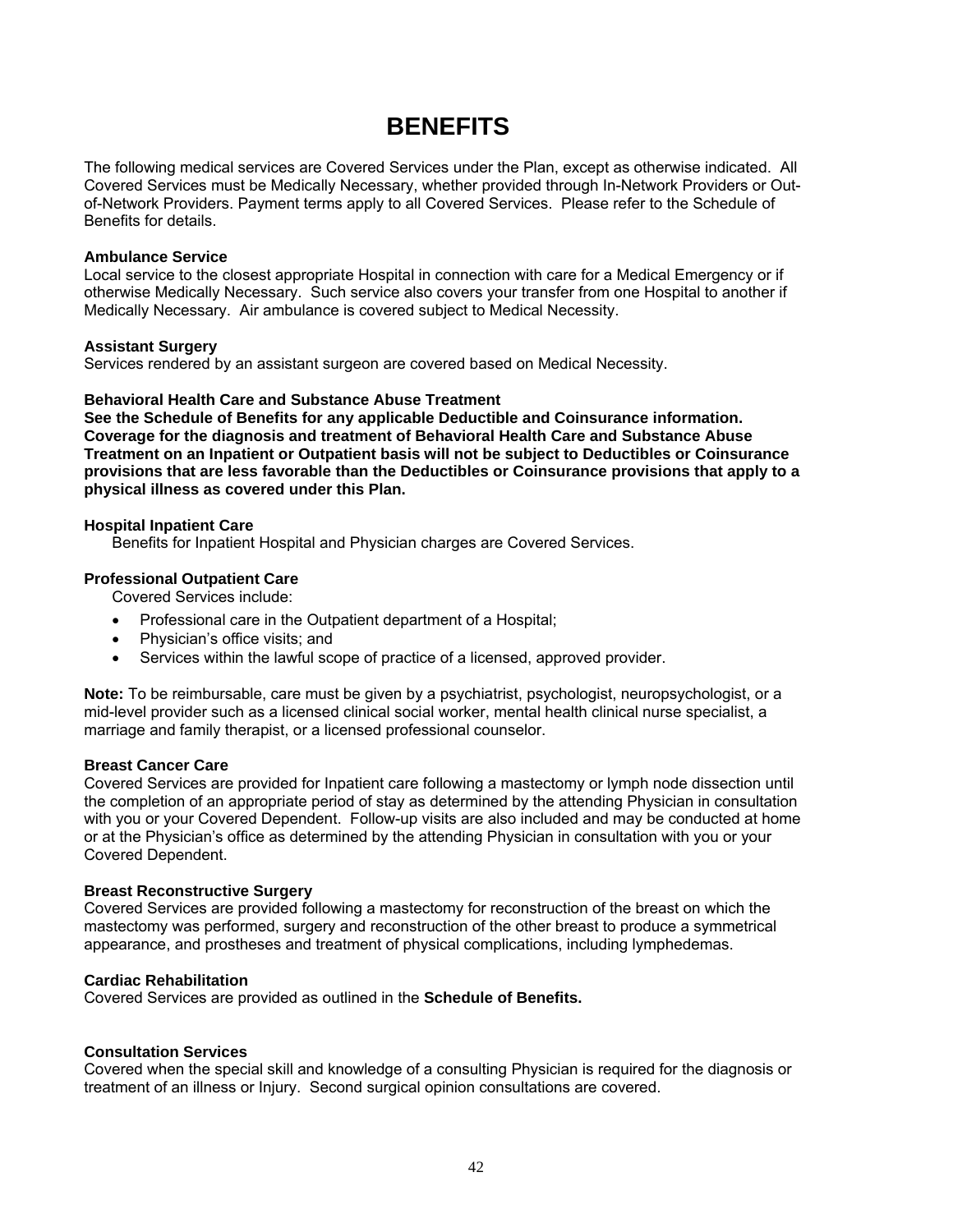Staff consultations required by Hospital rules are excluded. Referrals, the transfer of a patient from one Physician to another for treatment, are not consultations under this Plan.

## **Dental Services**

#### **Related to Accidental Injury**

Your Plan includes benefits for dental work required for the initial repair of an Injury to the jaw, sound natural teeth, mouth or face which are required as a result of an accident and are not excessive in scope, duration, or intensity to provide safe, adequate, and appropriate treatment without adversely affecting you or your Covered Dependent's condition. Injury as a result of chewing or biting is not considered an Accidental Injury.

"Initial" dental work to repair injuries due to an accident means performed within 12 months from the Injury. Treatment must be completed within 12 months of the injury date.

#### **Diabetes**

Equipment and Outpatient self-management training and education, including nutritional therapy for individuals with insulin-dependent diabetes, insulin-using diabetes, gestational diabetes, and non-insulin using diabetes as prescribed by the Physician. Covered Services for Outpatient self-management training and education must be provided by a certified, registered or licensed health care professional with expertise in diabetes. Effective January 1, 2013, screenings for gestational diabetes are covered under "Preventive Care."

#### **Dialysis Treatment**

The Plan covers Covered Services for Dialysis treatment. If applicable, the Plan will pay secondary to Medicare Part B, even if you or your Covered Dependent has not applied for eligible coverage available through Medicare.

#### **Durable Medical Equipment**

This Plan will pay the rental charge up to the purchase price of the equipment. In addition to meeting criteria for Medical Necessity, and applicable pre-certification requirements, the equipment must also be used to improve the functions of a malformed part of the body or to prevent or slow further decline of you or your Covered Dependent's medical condition. The equipment must be ordered and/or prescribed by a Physician and be appropriate for in-home use.

The equipment must meet the following criteria:

- It can stand repeated use:
- It is manufactured solely to serve a medical purpose;
- It is not merely for comfort or convenience;
- It is normally not useful to a person not ill or Injured;
- It is ordered by a Physician;
- The Physician certifies in writing the Medical Necessity for the equipment. The Physician also states the length of time the equipment will be required. The Plan may require proof at any time of the continuing Medical Necessity of any item; and
- It is related to you or your Covered Dependent's physical disorder.

Effective January 1, 2013, contraceptive devices, implants, and injectables are covered under "Preventive Care."

#### **Emergency Services**

Life-threatening Medical Emergency or Serious Accidental Injury.

Coverage is provided for Hospital emergency room care including a medical screening examination that is within the capability of the emergency department of a Hospital, including ancillary services routinely available to the emergency department to evaluate an Emergency Medical Condition; and within the capabilities of the staff and facilities available at the Hospital, such further medical examination and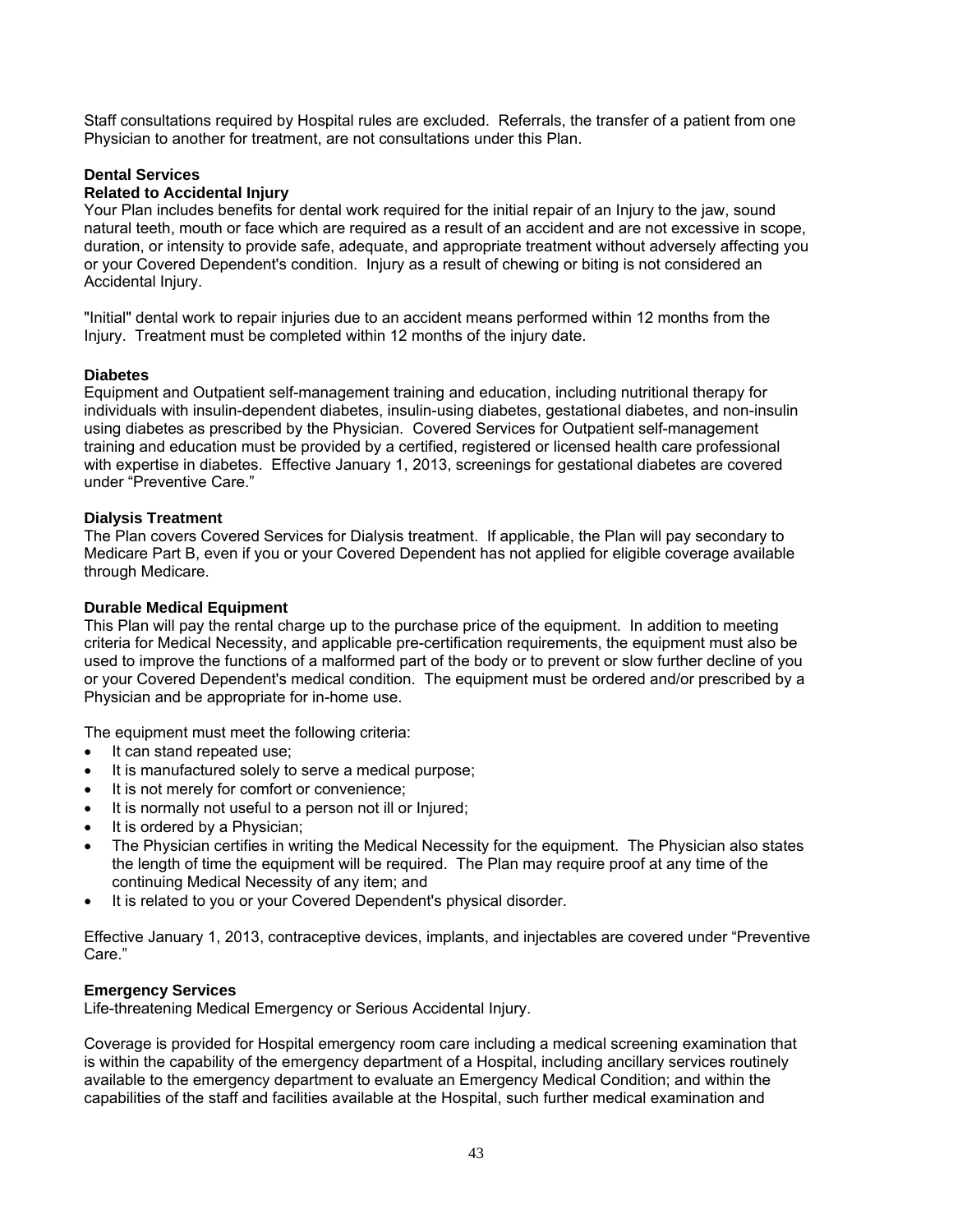treatment as are required to Stabilize the patient. Emergency Service care does not require any prior authorization from the Plan.

Stabilize means, with respect to an Emergency Medical Condition: to provide such medical treatment of the condition as may be necessary to assure, within reasonable medical probability, that no material deterioration of the condition is likely to result from or occur during the transfer of the individual from a facility. With respect to a pregnant woman who is having contractions, the term "stabilize" also means to deliver (including the placenta), if there is inadequate time to effect a safe transfer to another Hospital before delivery or transfer may pose a threat to the health or safety of the woman or the unborn child.

The Maximum Allowed Amount for emergency care from a Non-Network Provider will be:

- The amount negotiated with In-Network Providers for the Emergency service furnished;
- The amount for the Emergency Service calculated using the same method the Administrator generally uses to determine payments for Non-Network services but substituting the Network cost-sharing provisions for the Non-Network cost-sharing provisions; or
- The amount that would be paid under Medicare for the Emergency Service.

The Coinsurance percentage payable for both In-Network and Out-of-Network are shown in the Schedule of Benefits.

#### **General Anesthesia Services**

Covered when ordered by the attending Physician and administered by another Physician who customarily bills for such services, in connection with a covered procedure.

Such anesthesia service includes the following procedures which are given to cause muscle relaxation, loss of feeling, or loss of consciousness:

- Spinal or regional anesthesia;
- Injection or inhalation of a drug or other agent (local infiltration is excluded).

Anesthesia services administered by a Certified Registered Nurse Anesthetist (CRNA) are only covered when billed by the supervising anesthesiologist.

#### **Home Health Care Services**

Home Health Care provides a program for you or your Covered Dependent's care and treatment in the home. Your coverage is outlined in the **Schedule of Benefits**. The program consists of required intermittent skilled care, which may include observation, evaluation, teaching and nursing services consistent with the diagnosis, established and approved in writing by you or your Covered Dependent's attending Physician. Services may be performed by either In-Network or Out-of-Network Providers.

#### **Some special conditions apply:**

- The Physician's statement and recommended program must be pre-certified.
- Claims will be reviewed to verify that services consist of skilled care that is medically consistent with the diagnosis. Note: Covered Services available under Home Health Care do NOT reduce Outpatient benefits available under the Physical Therapy section shown in this Plan.
- You or your Covered Dependent must be essentially confined at home.

#### **Covered Services:**

- Visits by an RN or LPN. Benefits cannot be provided for services if the nurse is related to you or your Covered Dependent. Private duty nursing care is covered. Home Infusion therapy is covered.
- Visits by a qualified physiotherapist or speech therapist and by an inhalation therapist certified by the National Board of Respiratory Therapy.
- Visits to render services and/or supplies of a licensed Medical Social Services Worker when Medically Necessary to enable you or your Covered Dependent to understand the emotional, social, and environmental factors resulting from or affecting you or your Covered Dependent's illness.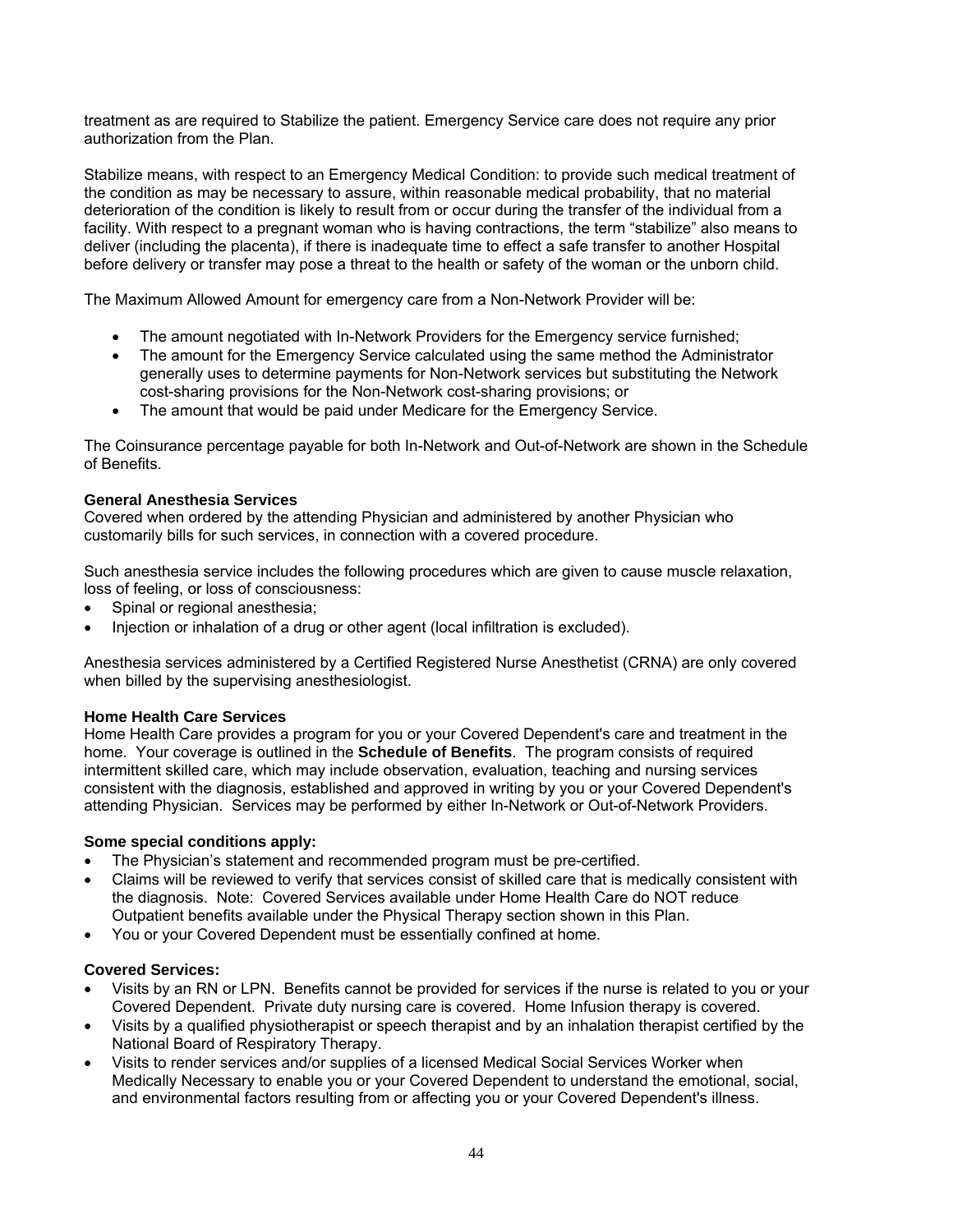- Visits by a Home Health Nursing Aide when rendered under the direct supervision of an RN.
- Nutritional guidance when Medically Necessary.
- Administration or infusion of prescribed drugs.
- Oxygen and its administration.

## **Covered Services for Home Health Care do not include:**

- Food, housing, homemaker services, sitters, home-delivered meals.
- Home Health Care services which are not Medically Necessary or of a non-skilled level of care.
- Services and/or supplies which are not included in the Home Health Care plan as described.
- Services of a person who ordinarily resides in you or your Covered Dependent's home or is a member of the family of either you or your Covered Dependent.
- Any services for any period during which you or your Covered Dependent is not under the continuing care of a Physician.
- Convalescent or Custodial Care where you or your Covered Dependent has spent a period of time for recovery of an illness or surgery and where skilled care is not required or the services being rendered are only for aid in daily living, i.e., for the convenience of you or your Covered Dependent.
- Any services or supplies not specifically listed as Covered Services.
- Routine care and/or examination of a newborn child.
- Dietician services.
- Maintenance therapy.
- Dialysis treatment.
- Purchase or rental of dialysis equipment.

## **Hospice Care Services**

Hospice benefits cover Inpatient and Outpatient services for patients certified by a Physician as terminally ill with a life expectancy of six months or less.

Your Plan provides Covered Services for Inpatient and Outpatient Hospice care as stated in the **Schedule of Benefits**. The Hospice treatment program must:

- Be recognized as an approved Hospice program by the Claims Administrator;
- Include support services to help covered family members deal with you or your Covered Dependent's death; and
- Be directed by a Physician and coordinated by an RN with a treatment plan that:
	- Provides an organized system of home care;
	- Uses a Hospice team; and
	- Has around-the-clock care available.

To qualify for Hospice care, the attending Physician must certify that you or your Covered Dependent is not expected to live more than six months. Also, the Physician must design and recommend a Hospice Care Program.

## **Hospital Services**

you may receive treatment at an In-Network or an Out-of-Network Hospital. However, payment is significantly reduced if services are received at an Out-of-Network Hospital. Your Plan provides Covered Services when the following services are Medically Necessary.

## **Network**

## Inpatient Services

 Inpatient room charges. Covered Services include Semiprivate Room and board, general nursing care and intensive or cardiac care. If you stay in a private room, the Maximum Allowed Amount is based on the Hospital's prevalent Semiprivate rate. If you are admitted to a Hospital that has only private rooms, the Maximum Allowed Amount is based on the Hospital's prevalent room rate.

## **Service and Supplies**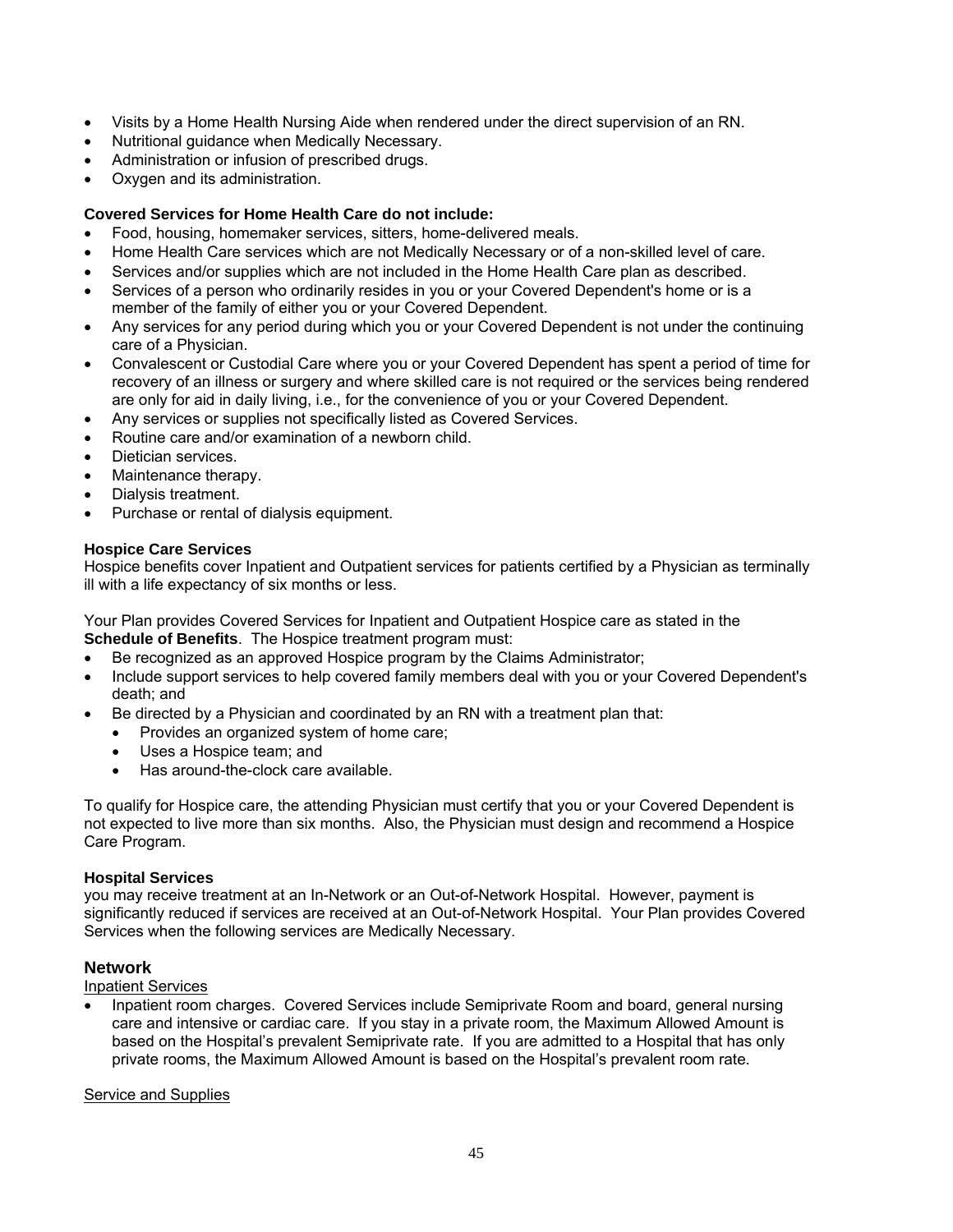- Services and supplies provided and billed by the Hospital while you're an Inpatient, including the use of operating, recovery and delivery rooms. Laboratory and diagnostic examinations, intravenous solutions, basal metabolism studies, electrocardiograms, electroencephalograms, x-ray examinations, and radiation and speech therapy are also covered.
- Convenience items (such as radios, TV's, record, tape or CD players, telephones, visitors' meals, etc.) will not be covered.

### Length of Stay

Determined by Medical Necessity.

## **Out-of-Network**

#### Hospital Benefits

If you are confined in an Out-of-Network Hospital, your benefits will be significantly reduced, as explained in the **"Schedule of Benefits"** section.

#### Outpatient Hospital Services

The Plan provides Covered Services when the following Outpatient services are Medically Necessary: pre-admission tests, surgery, diagnostic X-rays and laboratory services. Certain procedures require precertification.

#### Hospital Visits

The Physician's visits to his or her patient in the Hospital. Covered Services are limited to one daily visit for each attending Physician specialty during the covered period of confinement.

#### **Human Organ and Tissue Transplant Services Notification**

The Plan strongly encourages you or your Covered Dependent to call the Claims Administrator's transplant department to discuss benefit coverage when it is determined a transplant may be needed. Contact the customer service telephone number on your Identification Card and ask for the transplant coordinator. The Claims Administrator will then assist you or your Covered Dependent in maximizing their benefits by providing coverage information including details regarding what is covered and whether any medical policies, network requirements or SPD exclusions are applicable. Failure to obtain this information prior to receiving services could result in increased financial responsibility for you or your Covered Dependent.

#### **Covered Transplant Benefit Period**

Starts one day prior to a Covered Transplant Procedure and continues for 364 days. If, within this time frame, a second Covered Transplant Procedure occurs, the covered transplant benefit period will begin one day prior to the second Covered Transplant Procedure and continue for 364 days.

## **Transportation and Lodging**

The Plan will provide assistance with reasonable and necessary travel expenses as determined by the Claims Administrator when you obtain prior approval and are required to travel more than 75 miles from your residence to reach the facility where your Covered Transplant Procedure will be performed. The Plan's assistance with travel expenses includes transportation to and from the facility and lodging for the transplant recipient and one companion for an adult patient, or two companions for a child patient. You or your Covered Dependent must submit itemized receipts for transportation and lodging expenses in a form satisfactory to the Claims Administrator when claims are filed. Contact the Claims Administrator for detailed information. The Claims Administrator will follow Internal Revenue Service (IRS) guidelines in determining what expenses can be paid.

#### **Licensed Speech Therapist Services**

Services must be ordered and supervised by a Physician as outlined in the **Schedule of Benefits.** Speech Therapy is not covered when rendered for the treatment of Developmental Delay.

## **Maternity Care & Infertility Services**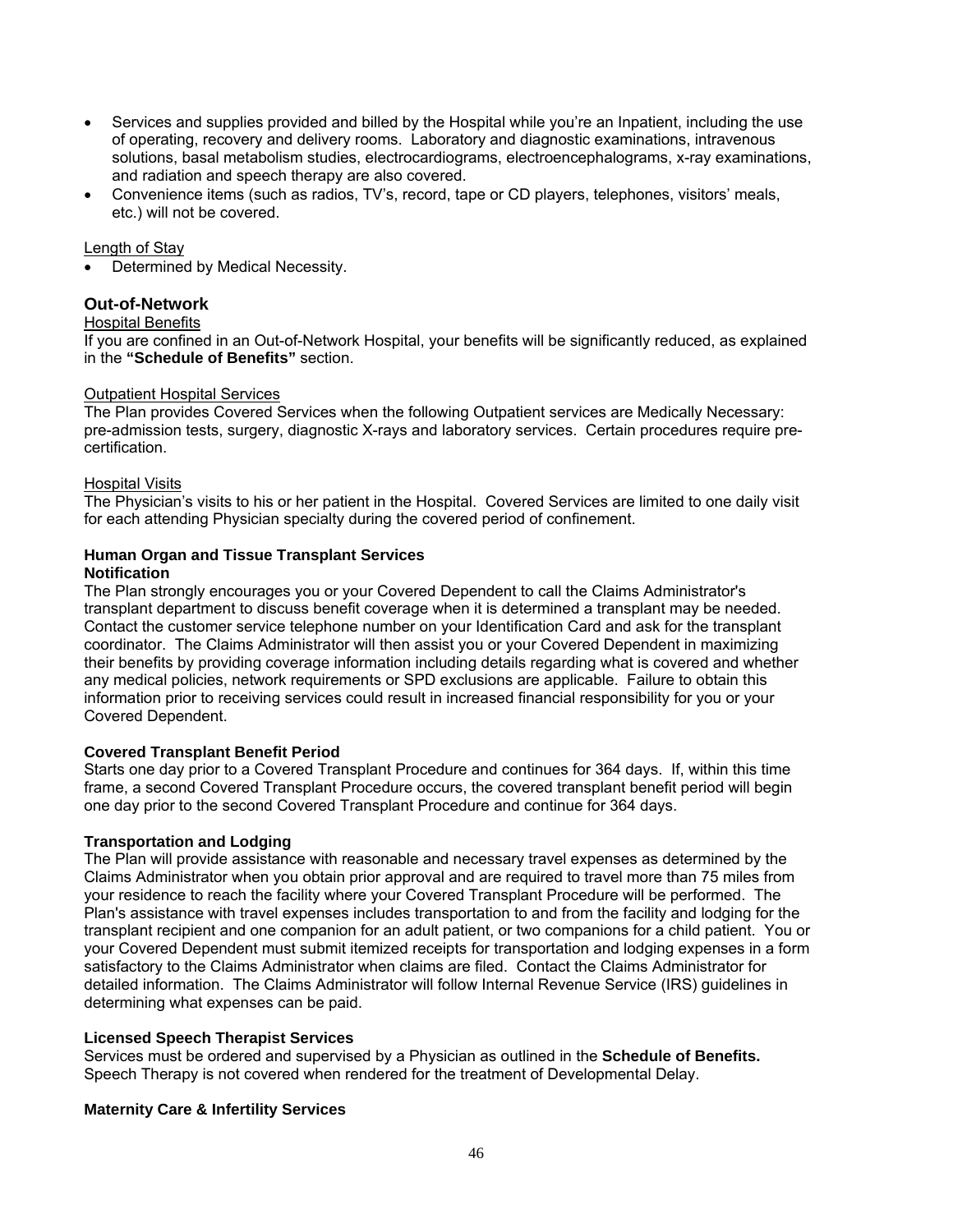Covered Services are provided for In-Network Maternity Care subject to the cost share stated in the **Schedule of Benefits**. If you choose an Out-of-Network Provider, benefits are subject to the Deductible and percentage payable provisions as stated in the **Schedule of Benefits**.

Maternity benefits are provided for a female employee or female Spouse or female domestic partner of the employee only.Dependent daughter maternity is covered.

Routine newborn nursery care is part of the mother's maternity benefits. Benefits are provided for well baby pediatrician visits performed in the Hospital.

Should the newborn require other than routine nursery care, the baby will be admitted to the Hospital in his or her own name. (See "Changing Coverage (Adding a Dependent)" to add a newborn to your coverage.)

Under federal law, the Plan may not restrict the length of stay to less than the 48/96 hour periods or require pre-certification for either length of stay. The length of hospitalization which is Medically Necessary will be determined by you or your Covered Dependent's attending Physician in consultation with the mother. Should the mother or infant be discharged before 48 hours following a normal delivery or 96 hours following a cesarean section delivery, you or your Covered Dependent will have access to two post-discharge follow-up visits within the 48 or 96 hour period. These visits may be provided either in the Physician's office or in you or your Covered Dependent's home by a Home Health Care Agency. The determination of the medically appropriate place of service and the type of provider rendering the service will be made by you or your Covered Dependent's attending Physician.

**Abortion (Therapeutic or Elective) -** your Plan includes benefits for a therapeutic abortion, which is an abortion recommended by a Provider that is performed to save the life or health of the mother, or as a result of incest or rape. Your Plan also provides benefits for an elective (voluntary) abortion, which is an abortion performed for reasons other than those described above.

#### **Infertility Services**

Your Plan also includes benefits for the diagnosis and treatment of Infertility. Covered Services include diagnostic and exploratory procedures to determine whether a participant suffers from Infertility. This includes surgical procedures to correct any diagnosed disease or condition affecting the reproductive organs. This includes, but is not limited to, endometriosis, (tissue lining the uterus moves to other parts of the body), collapsed/clogged fallopian tubes or testicular failure. Non-covered treatment includes: fertilization services including artificial insemination, in-vitro fertilization, GIFT (gamete intrafallopian transfer), or ZIFT (zygote intra-fallopian transfer) procedures. See the **Schedule of Benefits** for benefit limitations and Coinsurance amounts.

## **Medical Care**

General diagnostic care and treatment of illness or Injury. Some procedures require pre-certification.

#### **Non-Contracted Freestanding Ambulatory Facility**

Any services rendered or supplies provided while you are a patient or receiving services at or from a Non-Contracted Freestanding Ambulatory Facility will be payable at the Maximum Allowed Amount.

#### **Out-of-Network Hospital Benefits**

If you are confined in an Out-of-Network Hospital, your benefits will be significantly reduced, as explained in the **"Schedule of Benefits"** section.

## **Nutritional Counseling for Diabetes**

Nutritional counseling related to the medical management of diabetes as stated in the Schedule of Benefits.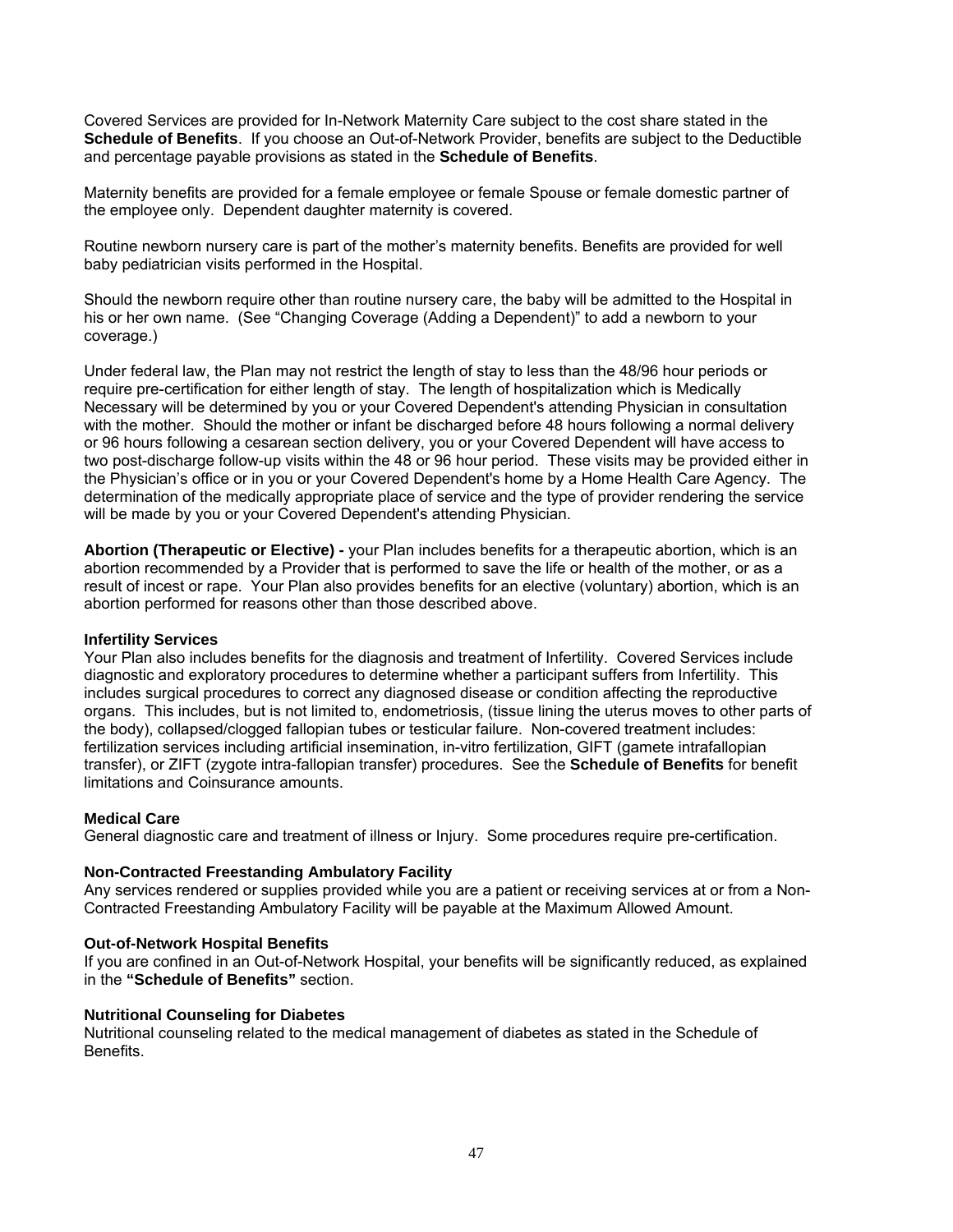## **Obesity**

Prescription Drugs and any other services or supplies for the treatment of obesity are not covered. Surgical treatment of obesity is only covered for patients meeting Medical Necessity criteria, as defined by the Plan. Pre-certification is required, and coverage is only provided for gastric bypass, vertically banded gastroplasty and adjustable gastric banding procedure (lap band).

## **Oral Surgery**

Covered Services include only the following:

- Fracture of facial bones;
- Removal of impacted teeth;
- Lesions of the mouth, lip, or tongue which require a pathological exam;
- Incision of accessory sinuses, mouth salivary glands or ducts;
- Dislocations of the jaw;
- Treatment of temporomandibular joint syndrome (TMJ) or myofacial pain including only removable appliances for TMJ repositioning and related surgery and diagnostic services. Covered Services do **not** include fixed or removable appliances which involve movement or repositioning of the teeth, or operative restoration of teeth (fillings), or prosthetics (crowns, bridges, dentures);
- Plastic repair of the mouth or lip necessary to correct traumatic Injuries or congenital defects that will lead to functional impairments; and
- Initial services, supplies or appliances for dental care or treatment required as a result of, and directly related to, accidental bodily Injury to sound natural teeth or structure occurring while you or your Covered Dependent is covered by this Plan and performed within 180 days after the accident.

#### **Other Covered Services**

Your Plan provides Covered Services when the following services are Medically Necessary:

- Chemotherapy and radioisotope, radiation and nuclear medicine therapy
- Diagnostic x-ray and laboratory procedures
- Dressings, splints, casts when provided by a Physician
- Oxygen, blood and components, and administration
- Pacemakers and electrodes
- Use of operating and treatment rooms and equipment

## **Outpatient CT Scans and MRIs**

These services are covered at regular Plan benefits.

#### **Outpatient Surgery**

In-Network Hospital Outpatient department or In-Network Freestanding Ambulatory Facility charges are covered at regular Plan benefits. These benefits are subject to both Deductible and percentage payable (Coinsurance) requirements. Benefits for treatment by an Out-of-Network Hospital are explained under "Hospital Services".

#### **Physical Therapy, Occupational Therapy, Chiropractic Care**

Services by a Physician, a registered physical therapist (R.P.T.), a licensed occupational therapist (O.T.), or a licensed chiropractor (D.C.) as outlined in the **Schedule of Benefits**. All services rendered must be within the lawful scope of practice of, and rendered personally by, the individual provider. No coverage is available when such services are necessitated by Developmental Delay.

#### **Physician Services**

You may receive treatment from an In-Network or Out-of-network Physician. However, payment is significantly reduced if services are received from an Out-of-network Physician. Such services are subject to your Deductible and Out-of-Pocket requirements.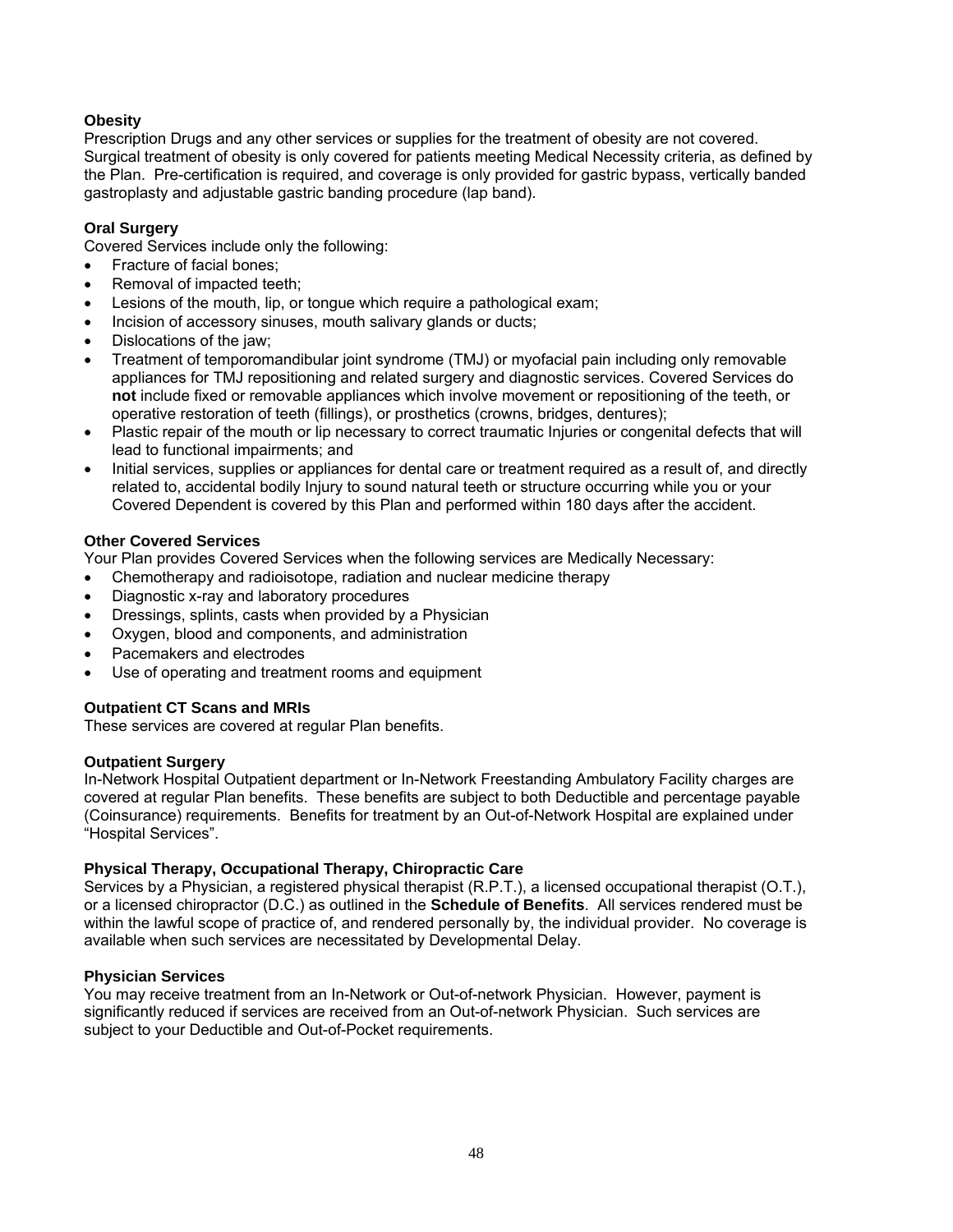## **Preventive Care**

Preventive Care services include Outpatient services, Office Services, and, effective January 1, 2013, Contraceptives. Screenings and other services are covered as Preventive Care for adults and children with no current symptoms or prior history of a medical condition associated with that screening or service.

Individuals who have current symptoms or have been diagnosed with a medical condition are not considered to require Preventive Care for that condition but instead benefits will be considered under the Diagnostic Services benefit.

Preventive Care Services in this section shall meet requirements as determined by federal and state law. Many preventive care services are covered by this Plan with no Deductible or Coinsurance from you or your Covered Dependent when provided by an In-Network Provider. That means the Plan pays 100% of the Maximum Allowed Amount. These services fall under four broad categories as shown below:

- 1. Services with an "A" or "B" rating from the United States Preventive Services Task Force. Examples of these services are screenings for:
	- a. Breast cancer;
	- b. Cervical cancer;
	- c. Colorectal cancer;
	- d. High Blood Pressure;
	- e. Type 2 Diabetes Mellitus;
	- f. Cholesterol;
	- g. Child and Adult Obesity.
- 2. Immunizations for children, adolescents, and adults recommended by the Advisory Committee on Immunization Practices of the Centers for Disease Control and Prevention;
- 3. Preventive care and screenings for infants, children and adolescents as provided for in the comprehensive guidelines supported by the Health Resources and Services Administration; and
- 4. Effective January 1, 2013, additional preventive care and screening for women provided for in the guidelines supported by the Health Resources and Services Administration.

Examples of preventive care for women include:

- a. Contraceptive methods, sterilization procedures, and patient education and counseling.
- b. Well Woman visits to obtain recommended preventive services, including preconception and prenatal care.
- c. Screening for gestational diabetes, human papillomavirus; human immune-deficiency virus; and interpersonal and domestic violence.
- d. Counseling for sexually transmitted diseases.
- e. Breastfeeding support, supplies, and counseling.

You may call Customer Service using the number on your ID card for additional information about these services. (or view the federal government's web sites,

http://www.healthcare.gov/center/regulations/prevention.html; http://www.ahrq.gov/clinic/uspstfix.htm; or http://www.cdc.gov/vaccines/recs/acip/.)

## **Prosthetic Appliances**

Prosthetic devices to improve or correct conditions resulting from Accidental Injury or illness are covered if Medically Necessary and ordered by a Physician.

Prosthetic devices include: artificial limbs and accessories; artificial eyes, one pair of glasses or contact lenses for eyes used after surgical removal of the lens(es) of the eye(s); arm braces, leg braces (and attached shoes); and external breast prostheses used after breast removal.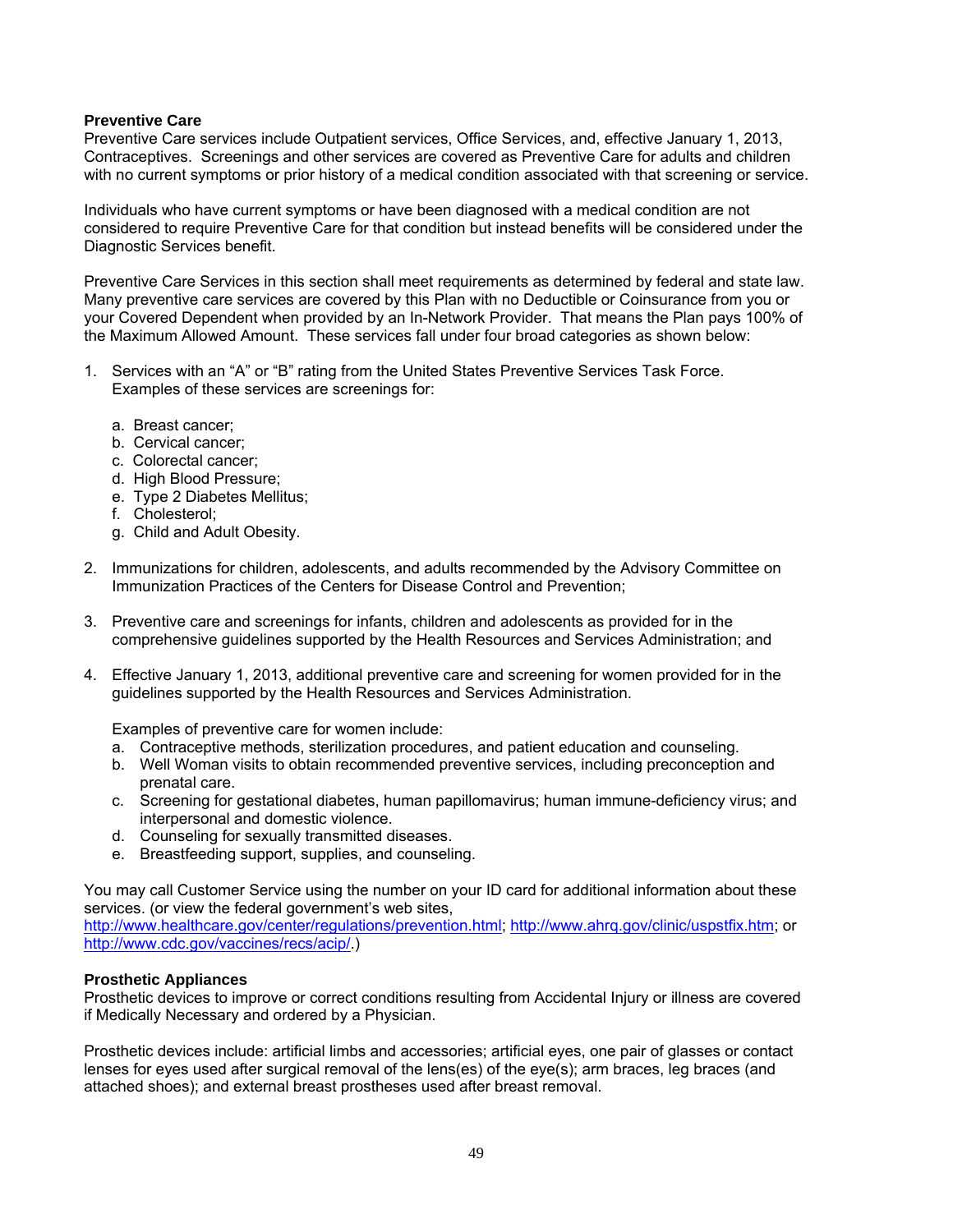The following items are **excluded:** corrective shoes; dentures; replacing teeth or structures directly supporting teeth, except to correct traumatic Injuries; electrical or magnetic continence aids (either anal or urethral); and implants for cosmetic purposes except for reconstruction following a mastectomy.

## **Reconstructive Surgery**

Pre-certification is required. Reconstructive surgery does not include any service otherwise excluded in this SPD. (See "Limitations and Exclusions.")

Reconstructive surgery is covered only to the extent Medically Necessary. This includes the correction of significant anatomic deformities which are not within normal anatomic variation and which are caused by illness or Injury for the purpose of improving the significant anatomic deformity toward a normal appearance; or

#### **Retail Health Clinic**

Benefits are provided for Covered Services received at a Retail Health Clinic.

#### **Skilled Nursing Facility Care**

Benefits are provided as outlined in the **Schedule of Benefits**. This care must be ordered by the attending Physician. All Skilled Nursing Facility admissions must be pre-certified. Claims will be reviewed to verify that services consist of Skilled Convalescent Care that is medically consistent with the diagnosis.

Skilled Convalescent Care during a period of recovery is characterized by:

- A favorable prognosis;
- A reasonably predictable recovery time; and
- Services and/or facilities less intense than those of the acute general Hospital, but greater than those normally available at you or your Covered Dependent's residence.

Covered Services include:

- Semiprivate or ward room charges including general nursing service, meals, and special diets. If you or your Covered Dependent stays in a private room, this Plan pays the Semiprivate room rate toward the charge for the private room;
- Use of special care rooms;
- Pathology and radiology;
- Physical or speech therapy;
- Oxygen and other gas therapy:
- Drugs and solutions used while a patient; or
- Gauze, cotton, fabrics, solutions, plaster and other materials used in dressings, bandages, and casts.

This benefit is available only if the patient requires a Physician's continuous care and 24-hour-a-day nursing care.

Benefits will not be provided when:

- You or your Covered Dependent reaches the maximum level of recovery possible and no longer requires other than routine care;
- Care is primarily Custodial Care, not requiring definitive medical or 24-hour-a-day nursing service;
- Care is for mental illness including drug addiction, chronic brain syndromes and alcoholism, and no specific medical conditions exist that require care in a Skilled Nursing Facility;
- You or your Covered Dependent is undergoing senile deterioration, mental deficiency or retardation, and has no medical condition requiring care;
- The care rendered is for other than Skilled Convalescent Care.

## **Surgical Care**

Surgical procedures including the usual pre- and post-operative care. Some procedures require precertification.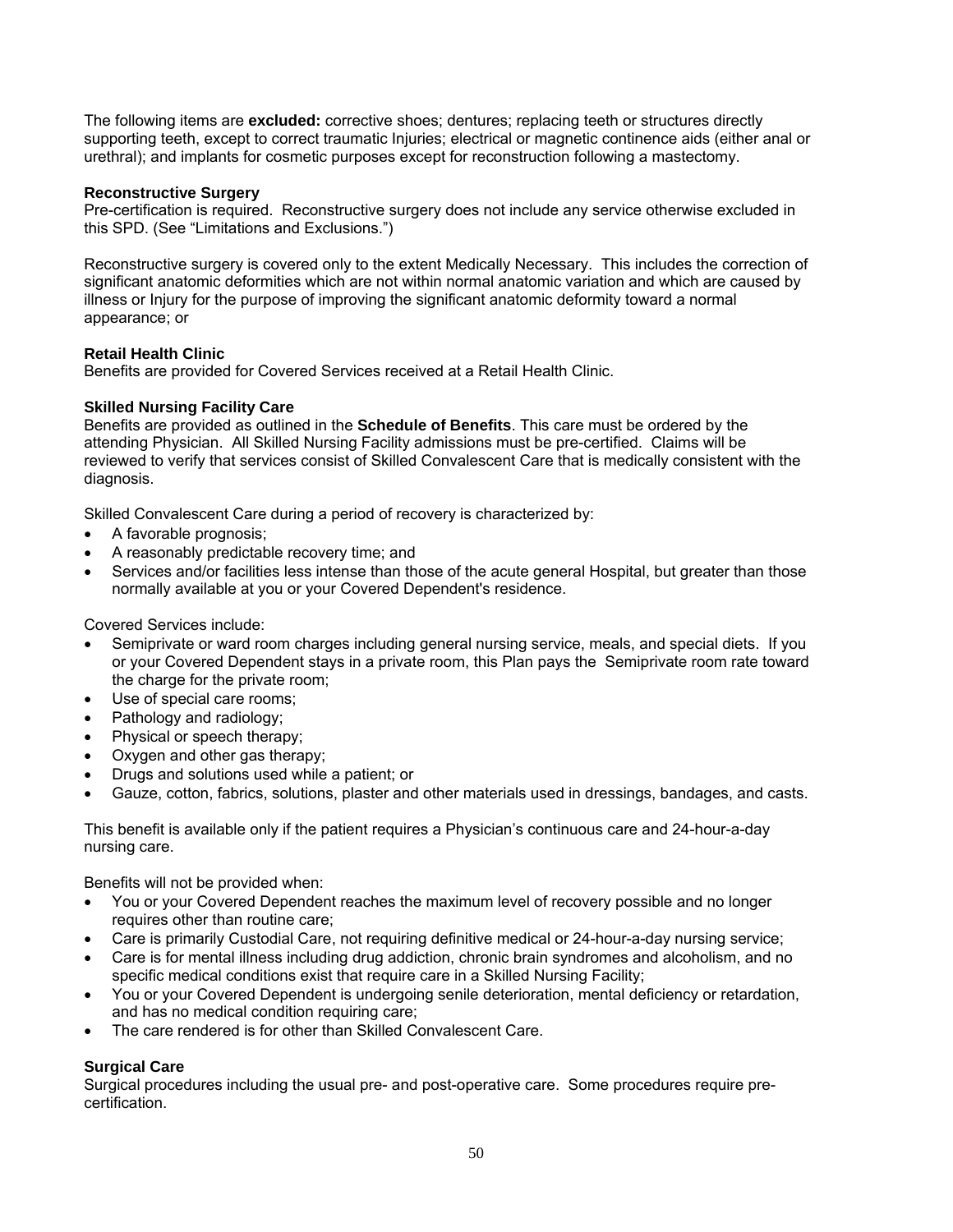## **Treatment of Accidental Injury in a Physician's Office**

All Outpatient surgical procedures related to the treatment of an Accidental Injury, when provided in a Physician's office, will be covered under you or your Covered Dependent's Physician's office benefit and are subject to Deductible and Coinsurance requirements. Prescription Drugs

#### **See the Schedule of Benefits for any applicable Deductible, Copayment, Coinsurance and Benefit Limitation information.**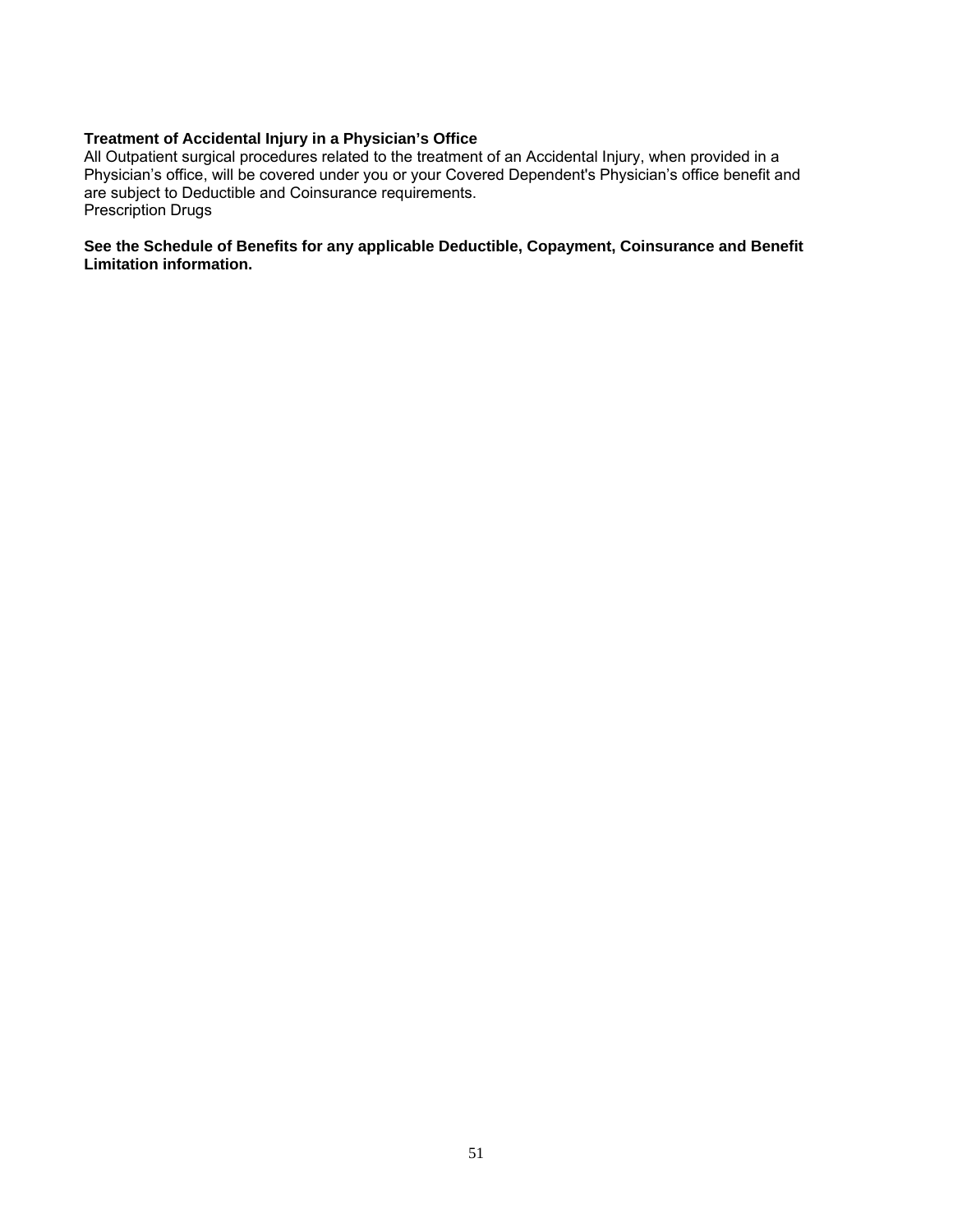## **PHARMACY BENEFITS**

The pharmacy benefits available to you under this Plan are managed by CVS Caremark, the Pharmacy Benefits Manager (PBM). The PBM is a pharmacy benefits management company that manages your pharmacy benefits. The PBM has a nationwide network of retail pharmacies, a Mail Service pharmacy, and provides clinical management services.

The management and other services the PBM provides include, among others, making recommendations to, and updating the covered Prescription Drug list (also known as a Formulary) establishing a network of retail pharmacies and operating a Mail Service pharmacy. The PBM also provides services to promote and enforce the appropriate use of pharmacy benefits, such as review for possible excessive use; recognized and recommended dosage regimens; Drug interactions or Drug/pregnancy concerns.

You may request a copy of the covered Prescription Drug list by calling the Customer Service telephone number on your Identification Card. The covered Prescription Drug list is subject to periodic review and amendment. Inclusion of a Drug or related item on the covered Prescription Drug list is not a guarantee of coverage.

Prescription Drugs, unless otherwise stated below, must be Medically Necessary and not Experimental/Investigative, in order to be Covered Services. For certain Prescription Drugs, the prescribing Physician may be asked to provide additional information before the PBM and/or the Claims Administrator can determine Medical Necessity. The Plan may, in its sole discretion, establish quantity and/or age limits for specific Prescription Drugs which the PBM will administer. Covered Services will be limited based on Medical Necessity, quantity, and/or age limits established by the Plan or utilization guidelines. Please also refer to the Schedule of Benefits for details about Pharmacy Benefits.

#### **Prior Authorization**

Prior Authorization may be required in order for some prescription drugs to be covered. As part of your benefit, CVS Caremark will conduct an evaluation to determine if the drug's prescribed use meets the defined clinical criteria. Through this process, your doctor and CVS Caremark pharmacists will work together to ensure the drug you are prescribed is the most appropriate for your condition. To initiate a Prior Authorization evaluation, doctors must call CVS Caremark at 1-800-626-3046. This call will determine whether the drug will be covered under the prescription benefit. For any requests that are denied, the CVS Caremark Appeals Program information is provided to the caller.

## **Drug Limitations**

Drug Limitations refer to the amount of drug received over a defined time period. These allowances are intended to ensure proper prescription utilization by allowing you to receive drugs in clinically appropriate quantities. The classes and limitations are routinely reviewed by pharmacists and doctors to ensure clinical appropriateness.

#### **Step Therapy**

Under your plan, you may have to follow certain steps in order to have coverage for medications in some drug classes. For example, your plan may require that you use a generic medication first before a brand name drug will be covered. If you have questions about the drug classes associated with this program please contact customer care at 1-866-760-4276

#### **Preventive Drug List**

CVS Caremark takes many steps to help you and your Covered Dependents save money and better manage your overall health. One of the many ways we do this is by using a Preventive Drug List. The Preventive Drug List offers you savings on prescriptions that you take regularly to prevent certain health conditions. This cost saving program allows the medication in the specified drug classes to bypass your deductible. With the deductible bypassed, you are only responsible to pay a copay for your medications even if your annual plan deductible has not yet been met. If you have any questions regarding the Preventive Drug List or the drug classes associated with it please contact Customer Care at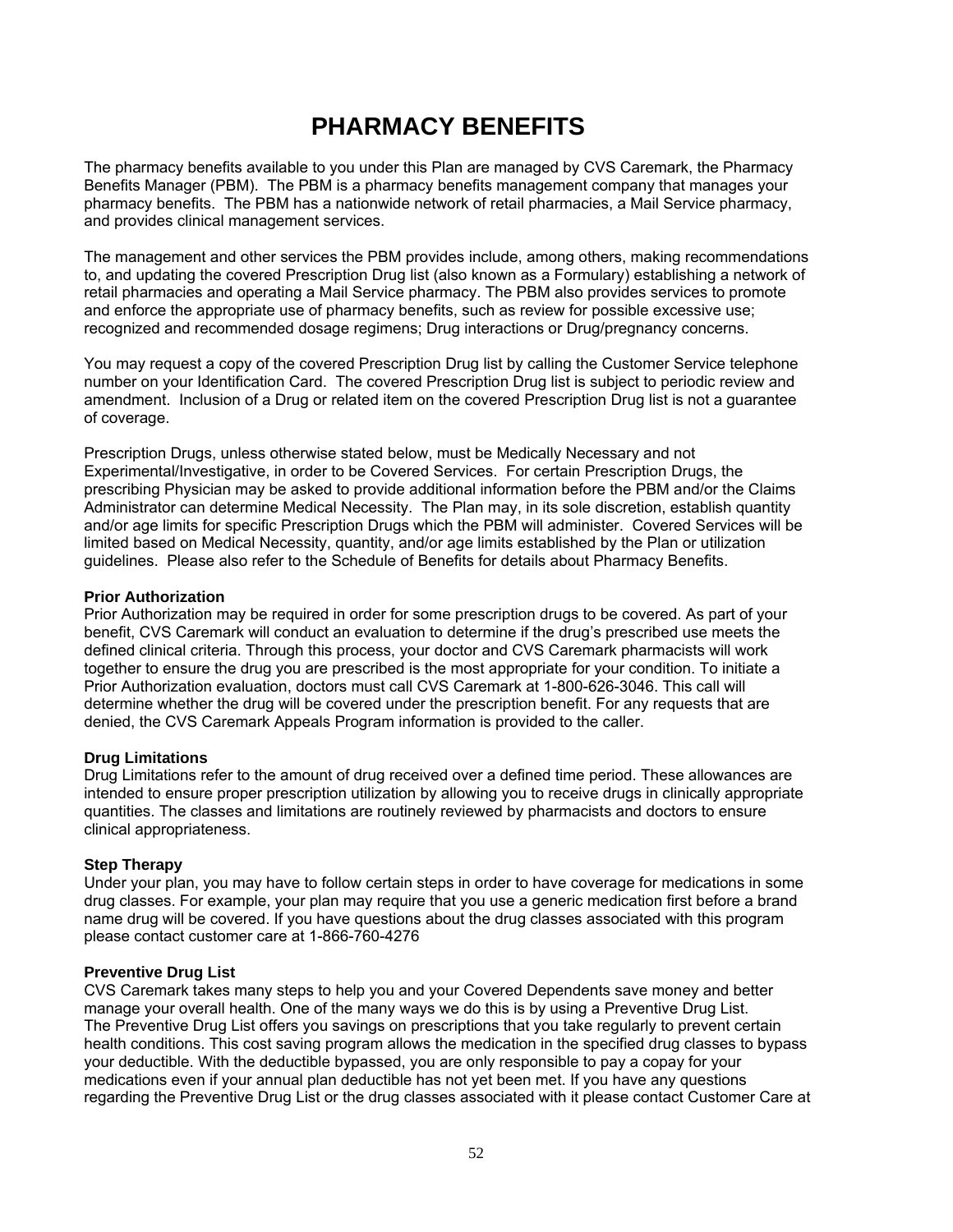1-866-760-4276. You can also access the Preventive Drug List by registering and logging into your CVS Caremark account at www.caremark.com.

## **Specialty Management**

In addition to Prior Authorization, US Airways participates in CVS Caremark Specialty Management program to help manage Biotech/Specialty injectable and oral medicines. Under the Specialty Guideline Management program, an approval will be required for select medicines. There will be a review of clinical information from your doctor for approval of treatment with these medicines. Decisions are based on guidelines specific for the drug and are administered by a CVS Caremark clinical specialist. If you are prescribed a non-preferred specialty medication, CVS Caremark will work closely with your prescriber to target a preferred therapy instead.

## **Specialty Pharmacy Network**

The PBM's Specialty Pharmacy Network is required if you or your Covered Dependents use Specialty Drugs.

"Specialty Drugs" are Prescription Legend Drugs which:

- Treat complex chronic and/or rare diseases;
- Are normally injected, infused, or require close monitoring by a Physician or clinically trained individual; or
- Have limited availability, special dispensing and delivery requirements, and/or require additional patient support – any or all of which make the Drug difficult to obtain through traditional pharmacies.

You may obtain the list of Network Specialty Pharmacies and covered Specialty Drugs by calling the Customer Service telephone number on your Identification Card or review the lists on The Claims Administrator's website at www.caremark.com.

## **Deductible/Copayment/Coinsurance**

Each Prescription Order may be subject to Deductible and Copayment/Coinsurance. If the Prescription Order includes more than one covered Drug, a separate Copayment will apply to each covered Drug. Please see the Schedule of Benefits for any applicable Coinsurance. If you receive Covered Services from an Out-of-Network Pharmacy you will have no coverage for the prescription or service received.

## **Days Supply**

The number of days supply of a Drug, which you may receive is limited. The days supply limit applicable to Prescription Drug coverage is shown in the Schedule of Benefits.

## **Formulary**

The Plan follows a drug Formulary in determining payment and Covered Services. You will be responsible for an additional Copayment amount depending on whether a Formulary or non-Formulary drug is obtained. Please see the Schedule of Benefits.

## **Tiers**

Your Copayment/Coinsurance amount may vary based on whether the Prescription Drug has been classified by the Plan as a first, second, or third "tier" Drug. The determination of tiers is made by the Plan is based upon clinical information, and where appropriate the cost of the Drug relative to other Drugs in its therapeutic class or used to treat the same or similar condition; the availability of over-the-counter alternatives; and where appropriate certain clinical economic factors.

## **Payment of Benefits**

The amount of benefits paid is based upon whether you receive the Covered Services from an In-Network Pharmacy, an Out-of-Network Pharmacy, or the PBM's Mail Service Program. It is also based upon which Tier, the Claims Administrator, has classified the Prescription Drug. Please see the Schedule of Benefits for the applicable amounts, and for applicable limitations on number of days supply.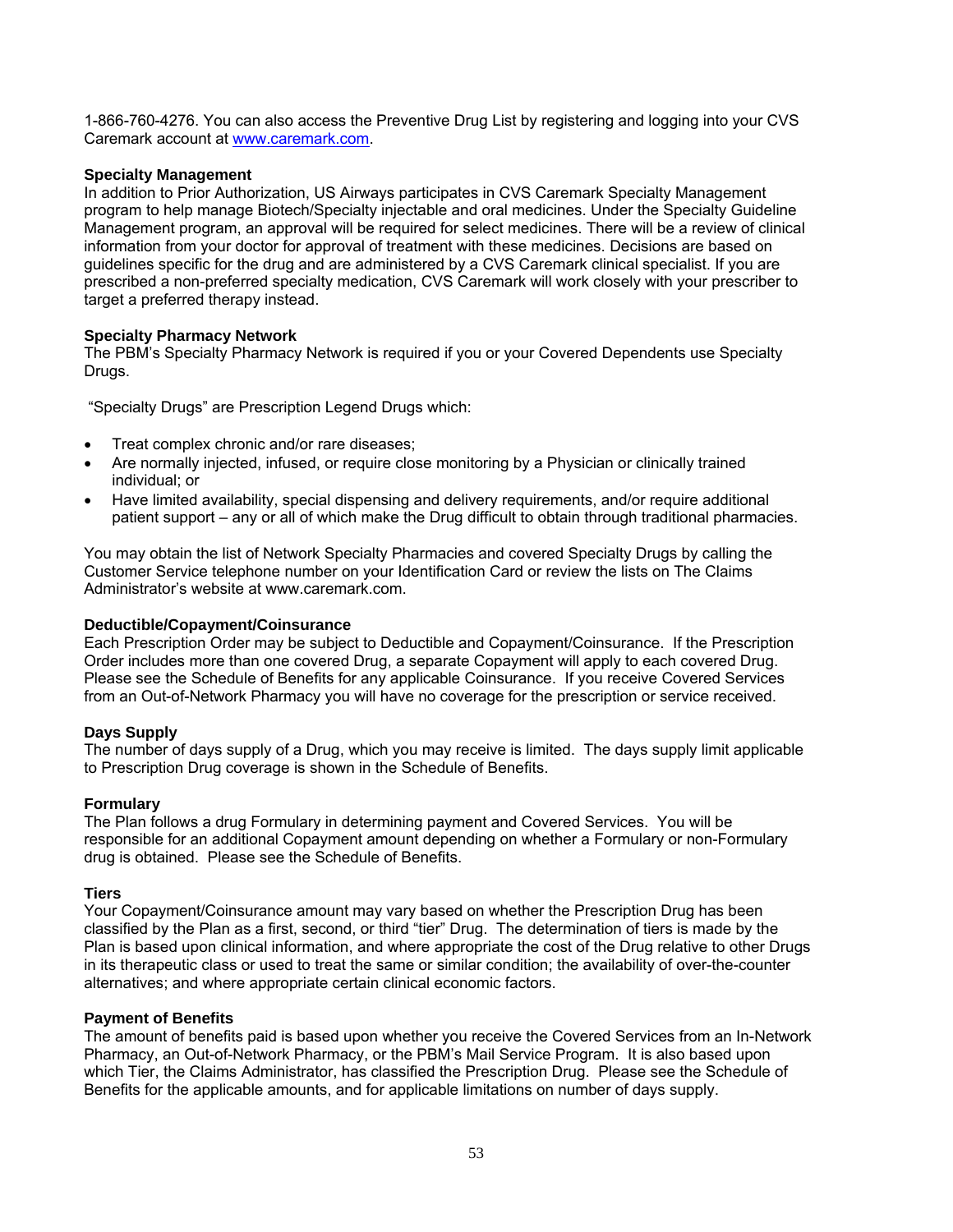The Claims Administrator retains the right at the Claims Administrator's discretion to determine coverage for dosage formulations in terms of covered dosage administration methods (for example by mouth, injections, topical or inhaled) and may cover one form of administration and exclude or place other forms of administration on other Tiers.

The amounts for which you are responsible are shown in the Schedule of Benefits. No payment will be made by the Plan for any Covered Service unless the negotiated rate exceeds any applicable Copayment/Coinsurance for which you are responsible.

Your Copayment(s)/Coinsurance amounts will not be reduced by any discounts, rebates or other funds received by the PBM and/or the Plan from Drug manufacturers or similar vendors. For Covered Services provided by an In-Network Pharmacy or through the PBM's Mail Service, you are responsible for all Copayment/Coinsurance amounts.

For Covered Services provided by an Out-of-Network Pharmacy, you will be responsible for the amount(s) shown in the Schedule of Benefits. This is based on the Maximum Allowed Amount.

#### **How to Obtain Prescription Drug Benefits**

How you obtain your benefits depends upon whether you go to a In-Network or an Out-of-Network Pharmacy.

**In-Network Pharmacy** – Present your written Prescription Order from your Physician, and your Identification Card to the pharmacist at an In-Network Pharmacy. The Pharmacy will file your claim for you. You will be charged at the point of purchase for applicable [Copayment/]Coinsurance amounts. If you do not present your Identification Card, you will have to pay the full retail price of the prescription. If you do pay the full charge, ask your pharmacist for an itemized receipt and submit it to the Plan with a written request for refund.

**Specialty Drugs -** you or your Physician can order your Specialty Drugs directly from a Specialty Network Pharmacy, simply call the Customer Service telephone number on the back of your ID card. If you or your Physician orders your Specialty Drugs from a Specialty Network Pharmacy, you will be assigned a patient care coordinator who will work with you and your Physician to obtain Authorization and to coordinate the shipping of your Specialty Drugs directly to you or your Physician's office. Your patient care coordinator will also contact you directly when it is time to refill your Specialty Drug Prescription.

**Out-of-Network Pharmacy –** Out of Network Pharmacy claims are not covered.

**The Mail Service Program** – Complete the Order and Patient Profile Form. You will need to complete the patient profile information only once. You may mail written prescriptions from your Physician, or have your Physician fax the prescription to the PBM's Mail Service. Your Physician may also phone in the prescription to the PBM's Mail Service Pharmacy. You will need to submit the applicable Coinsurance and/or Copayment amounts to the PBM's Mail Service when you request a prescription or refill.

**See the Schedule of Benefits for any applicable Deductible, Copayment, Coinsurance and Benefit Limitation information.**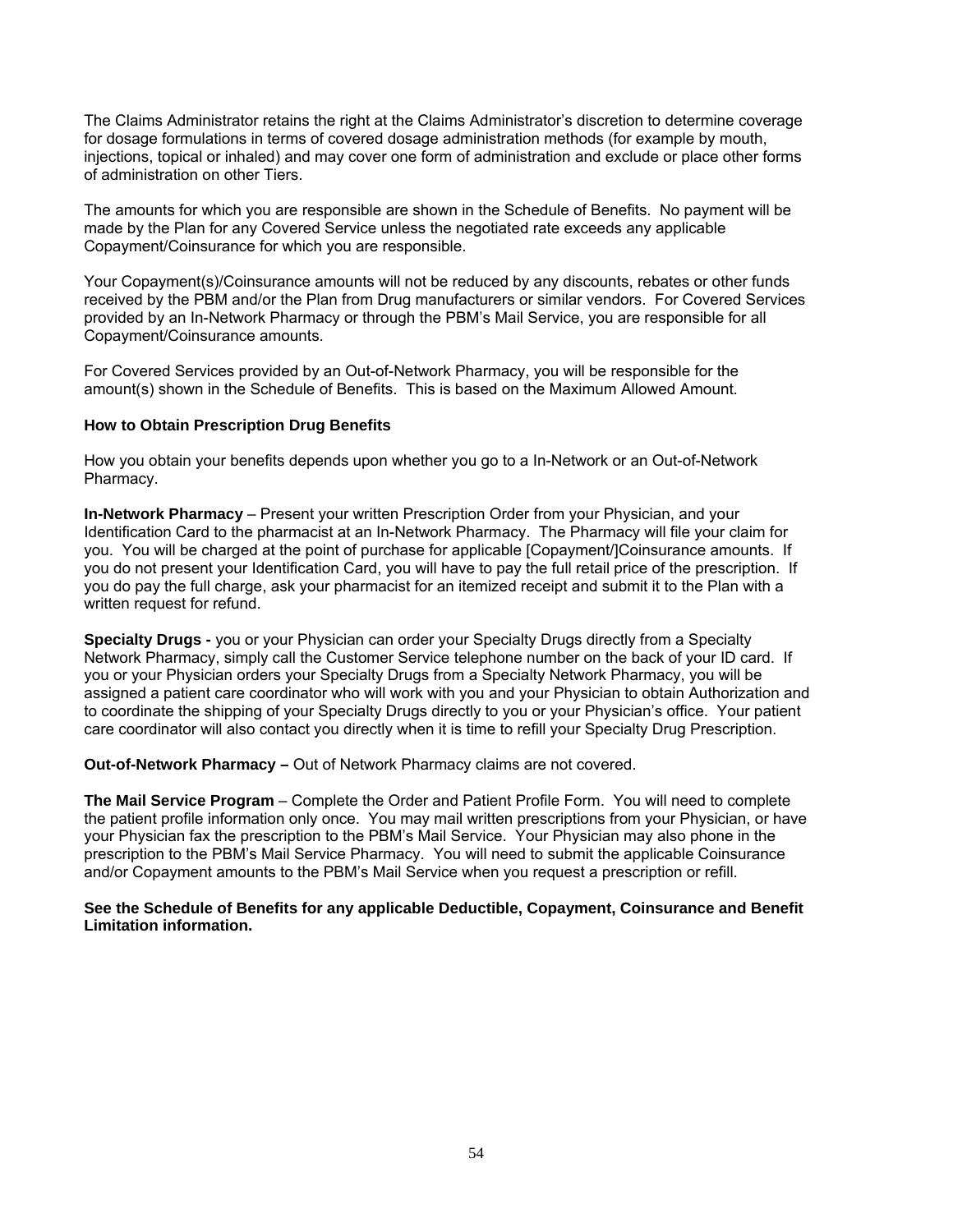# **LIMITATIONS AND EXCLUSIONS**

The Plan excludes coverage for certain services. Please contact the Claims Administrator if you have questions regarding what services are excluded. The following medical services are excluded and NOT covered under the Plan:

#### **ACT OF WAR/MILITARY DUTY**

Any disease or Injury resulting from a war, declared or not, or any military duty or any release of nuclear energy. Also excluded are charges for services directly related military service provided or available from the Veterans' Administration or military facilities as required by law.

#### **CUSTODIAL/CONVALESCENT CARE**

Custodial care, defined as care essentially designed to assist individuals to meet their activities of daily living, such as but not limited to services which constitute personal care (including; help in walking and getting in and out of bed, assistance in bathing, dressing, feeding, using the toilet, preparation of special diet and supervision of medications which can usually be self-administered and which does not entail or require continuous attention of trained medical personnel).

Services for confinement for custodial or convalescent care, rest cures or long-term custodial Hospital care.

#### **DENTAL SERVICES**

Dental care and treatment and oral surgery (by Physicians or dentists) including dental surgery; dental appliances; dental prostheses such as crowns, bridges, or dentures; implants; orthodontic care; operative restoration of teeth (fillings); dental extractions; endodontic care; apicoectomies; excision of radicular cysts or granuloma; treatment of dental caries, gingivitis, or periodontal disease by gingivectomies or other periodontal surgery. Any treatment of teeth, gums or tooth related service except otherwise specified as covered. Exceptions to this exclusion include dental treatment and oral surgery related to the mouth up to a year after an accident: Dental services required as the result of an accident, may be covered under the medical program subject to certain medical necessity limitations and could include treatment for standard reconstruction (plates and crowns). Services are also limited to the replacement of sound and natural teeth. Only when deemed a medically necessary covered health service and the only alternative to restore the tooth/teeth/arch to it's functional condition, implants may be a covered expense (to a \$15,000 lifetime maximum).

## **ELIGIBILITY**

Charges for treatment received before coverage under this option began or after it is terminated.

#### **EXPERIMENTAL/INVESTIGATIONAL**

Treatments, procedures, equipment, drugs, devices or supplies (hereafter called "services") which are in our judgment, Experimental or Investigational for the diagnosis being treated.

Services, treatment or supplies not generally accepted in medical practice for the prevention, diagnosis or treatment of an illness or injury, as determined by the Claims Administrator.

#### **FOOT CARE**

Foot care only to improve comfort or appearance, routine care of corns, bunions (except capsular or related surgery), calluses, toe nails (except surgical removal or care rendered as treatment of the diabetic foot or ingrown toenail), flat feet, fallen arches, weak feet, chronic foot strain, or asymptomatic complaints related to the feet. Coverage is available, however, for Medically Necessary foot care required as part of the treatment of diabetes and for impaired circulation to the lower extremities.

Shoe inserts, orthotics (will be covered if prescribed by a physician for diseases of the foot or systemic diseases that affect the foot such as diabetes when deemed medically necessary).Services and supplies related to routine foot care; except for procedures associated with diabetic treatment and when needed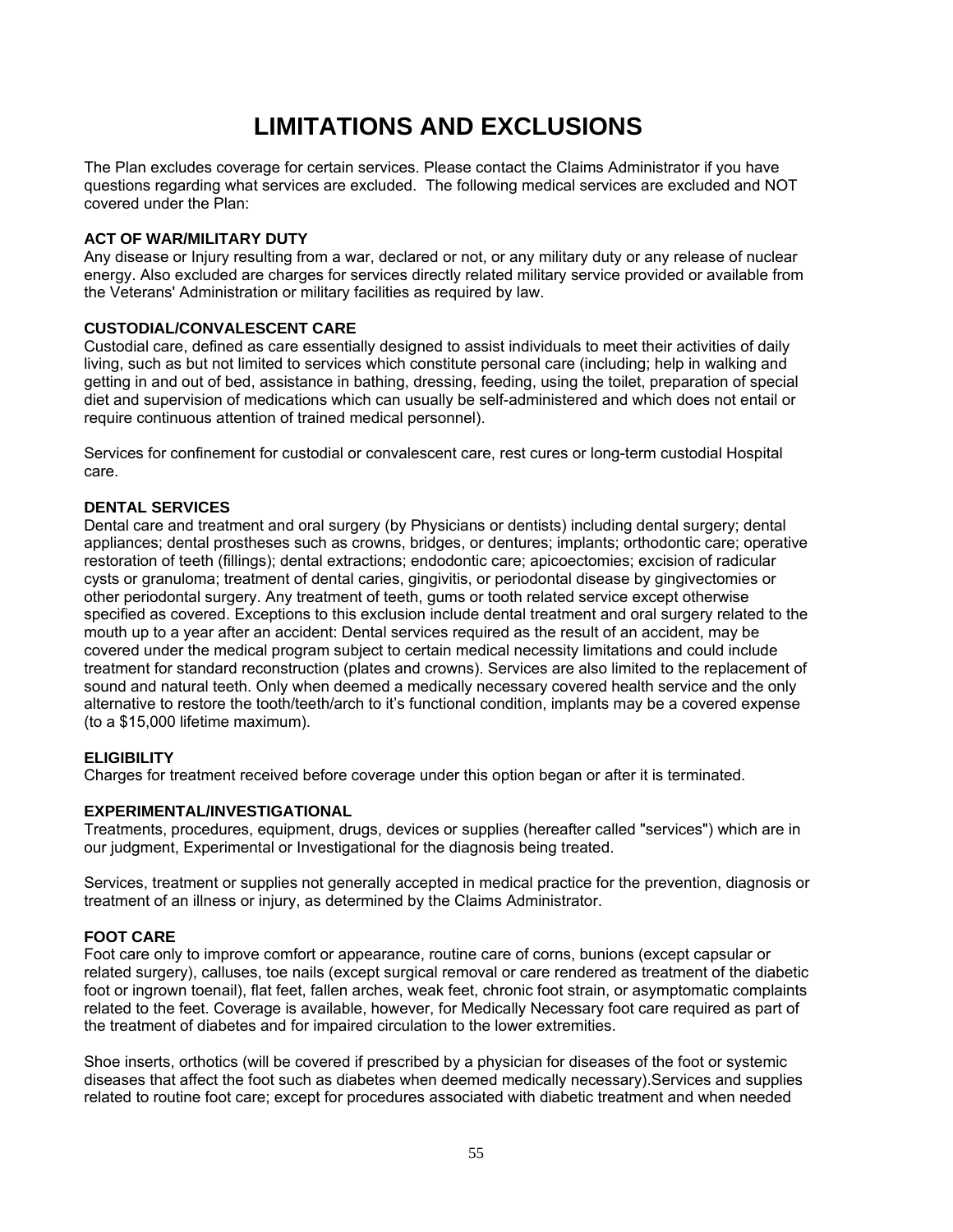for severe systemic disease. Routine foot care services that are not covered include: cutting or removal of corns and calluses; nail trimming or cutting; and debriding (removal of dead skin or underlying tissue). Hygienic and preventative maintenance including cleaning and soaking feet, applying skin creams in order to maintain skin tone and any other service not performed to treat a localized illness, injury or symptom involving the foot. Treatment of flat feet, treatment of subluxation (joint or bone dislocation) of the foot, shoes (standard or custom), lifts, wedges, and shoe orthotics that are not prescribed by a Physician.

#### **GOVERNMENT AGENCY/LAWS/PLANS**

Treatment where payment is made by any local, state, or federal government (except Medicaid), or for which payment would be made if you or your Covered Dependent had applied for such benefits. Services that can be provided through a government program for which you as a member of the community are eligible for participation. Such programs include, but are not limited to, school speech and reading programs.

Services paid under Medicare or which would have been paid if you or your Covered Dependent had applied for Medicare and claimed Medicare benefits. With respect to end-stage renal disease (ESRD), Medicare shall be treated as the primary payor whether or not you or your Covered Dependent has enrolled Medicare Part B.

Services covered under Workers' Compensation, no-fault automobile insurance and/or services covered by similar statutory programs.

Court-ordered services, or those required by court order as a condition of parole or probation unless Medically Necessary and approved by the Plan.

#### **MEDICATIONS**

Outpatient prescription drugs prescribed by a physician and purchased or obtained from a retail pharmacy or retail pharmacist or a mail service pharmacy are excluded. These may be covered by a separate drug card program but not under this Plan. Although coverage for Outpatient Prescription Drugs obtained from a retail pharmacy or pharmacist or mail service Pharmacy is excluded, certain Prescription Drugs are covered under your medical benefits when rendered in a Hospital, in a Physician's office, or as part of a Home Health Care benefit. Therefore, this exclusion does not apply to prescription drugs provided as Ancillary Services during an Inpatient stay or an Outpatient Surgical procedure; to prescription drugs used in conjunction with a Diagnostic Service; Chemotherapy performed in the office; home infusion or home IV therapy, nor drugs administered in your Physician's office. NOTE: While not covered under the Plan, information for coverage of prescription drugs can be obtained by contacting the pharmacy vendor: CVS Caremark.

Prescription drugs purchased at a doctor's office, skilled nursing facility, hospital or any other place that is not a pharmacy licensed to dispense drugs in the state where it is operated, self-injectable medications, non-injectable medications given in a physician's office except as required in an Emergency; and over the counter drugs and treatments.

#### **MEDICALLY NECESSARY**

Care, supplies, or equipment not Medically Necessary, as determined by us, for the treatment of an Injury or illness. This includes, but is not limited to, care which does not meet Our medical policy, clinical coverage guidelines, or benefit policy guidelines.

Vitamins, minerals and food supplement, as well as vitamin injections not determined to be medically necessary in the treatment of a specific illness. Nutritional supplements; services, supplies and/or nutritional sustenance products (food) related to enteral feeding, except when determined to be medically necessary. Coverage of food supplements is restricted to sole source nutrients which are not available over the counter or without a prescription.

Services for Hospital confinement primarily for diagnostic studies.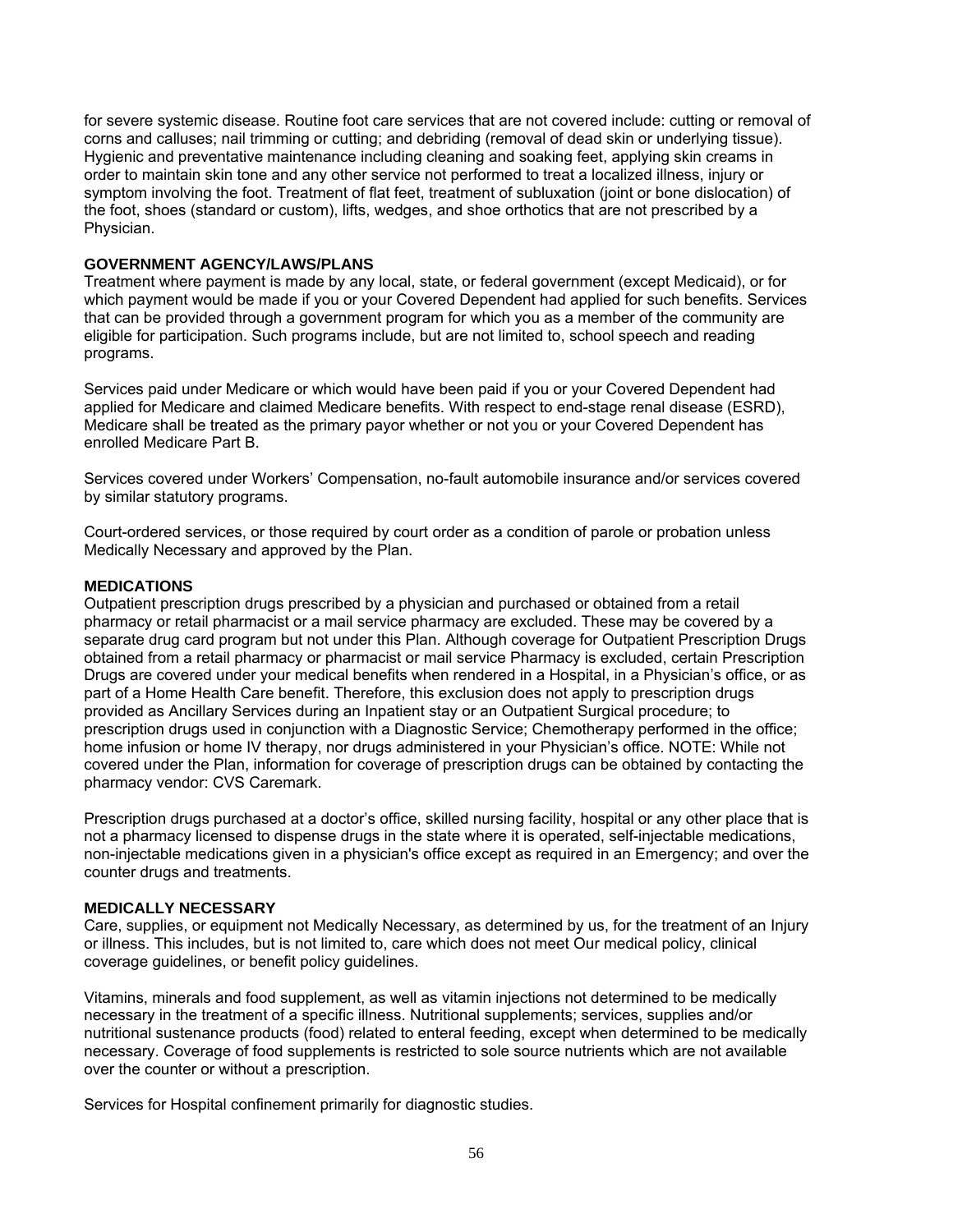Cosmetic Surgery, reconstructive surgery, pharmacological services, nutritional regimens or other services for beautification, or treatment relating to the consequences of, or as a result of, Cosmetic Surgery, except for reconstructive surgery following a mastectomy or when medically necessary to correct damage caused by an accident, an injury or to correct a congenital defect.

#### **MISCELLANEOUS**

Donor Search/Compatibility Fee (except as otherwise indicated on the Plan Design).

Hearing aids, hearing devices or examinations for prescribing or fitting them.

Contraceptive drugs or services that are not described as "covered" above. NOTE: Information for coverage of prescription drugs can be obtained by contacting your pharmacy vendor: CVS Caremark.

Infertility treatment, services and associated expenses for artificial insemination including In Vitro Fertilization (IVF), Gamete Intrafallopian Transfer (GIFT); Zygote Intrafallopian Transfer (ZIFT) procedures; embryo transport; surrogate parenting; donor semen and related costs including collection and preparation. NOTE: Diagnostic testing to determine the cause of infertility and prescription medication to treat infertility is covered under the Plan.

Hair transplants, hair pieces or wigs, wig maintenance, or prescriptions or medications related to hair growth.

Services and supplies primarily for educational, vocational or training purposes, including but not limited to structured teaching, applied behavioral analysis, or educational interventions, except as expressly provided under "Covered Services".

Religious, marital and sex counseling, including services and treatment related to religious counseling, marital/relationship counseling and sex therapy.

Christian Science Practitioner.

Services and supplies for smoking cessation programs and treatment of nicotine addiction, including gum, patches, and prescription drugs to eliminate or reduce the dependency on or addiction to tobacco and tobacco products that are not described as "covered," above, or that exceed the coverage limits described above. NOTE: Information for coverage of prescription drugs related to smoking cessation can be obtained by contacting the pharmacy vendor: CVS Caremark.

Services provided in a Residential Treatment Center (RTC).

Services provided in a Halfway House.

Treatment or services provided by a non-licensed Provider, or that do not require a license to provide; services that consist of supervision by a Provider of a non-licensed person; services performed by a relative of you or a Covered Dependent for which, in the absence of any health benefits coverage, no charge would be made; services provided to you or your Covered Dependent by a local, state, or federal government agency, or by a public school system or school district, except when the Plan's benefits must be provided by law; services if you or your Covered Dependent is not required to pay for them or they are provided to you or your Covered Dependent for free.

#### **SPECIAL CHARGES/SERVICES**

Services or supplies provided by a member of your family or household.

Charges or any portion of a charge in excess of the maximum allowable amount as determined by the Claims Administrator.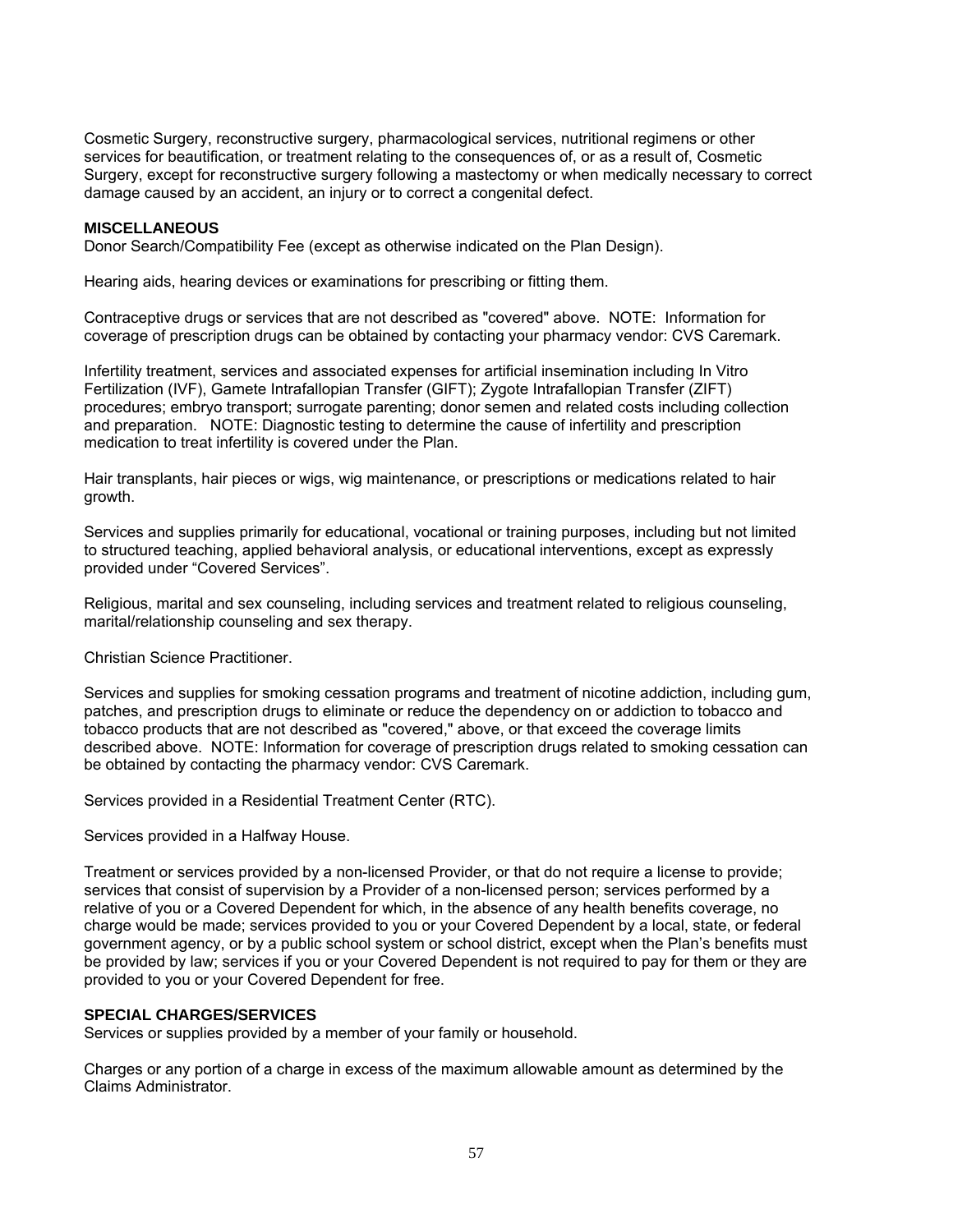Fees or charges made by an individual, agency or facility operating beyond the scope of its license.

Services and supplies for which you have no legal obligation to pay, or for which no charge has been made or would be made if you had no health insurance coverage.

Services for any form of telecommunication.

Administrative Charges - Charges for any of the following: failure to keep a scheduled visit; completion of claim forms or medical records or reports unless otherwise required by law; for Physician or Hospital's stand-by services; for holiday or overtime rates; membership, administrative, or access fees charged by Physicians or other Providers. Examples of administrative fees include, but are not limited to, fees charged for educational brochures or calling a patient to provider their test results; specific medical reports including those not directly related to treatment, e.g., employment or insurance physicals, and reports prepared in connection with litigation.

Separate charges by interns, residents, house Physicians or other health care professionals who are employed by the covered facility, which makes their services available.

Private duty services provided by sitters or companions. Private duty services by Registered Nurses or Licensed Practical Nurses will also be excluded unless the services are part of an approved home health care or hospice program.

Personal comfort items such as those that are furnished primarily for your personal comfort or convenience, including those services and supplies not directly related to medical care, such as guest's meals and accommodations, barber services, telephone charges, radio and television rentals, homemaker services, travel expenses, and take-home supplies.

#### **SURGERY**

Charges for or related to sex change surgery or to any treatment of gender identity disorders.

Any service or supply rendered to a covered person for the diagnosis or treatment to improve or restore sexual function.

Reversal of vasectomy or tubal ligation.

Salabrasion, chemosurgery and other such skin abrasion procedures associated with the removal of scars, tattoos, actinic changes and/or which are performed as a treatment for acne.

## **THERAPIES**

Services for outpatient therapy or rehabilitation other than those specifically noted. Excluded forms of therapy include, but are not limited to: primal therapy, chelation therapy, rolfing, psychodrama, megavitamin therapy, purging, bioenergetic therapy, in-home wrap around treatment, wilderness therapy, and boot camp therapy.

Applied Behavioral Analysis (ABA) Therapy is not covered.

## **VISION CARE**

Vision care services and supplies, including but not limited to eyeglasses, contact lenses, and related or routine examinations and services. Eye refractions. Analysis of vision or the testing of its acuity. Service or devices to correct vision or for advice on such service. Orthoptic training is covered. This Exclusion does not apply for initial prosthetic lenses or sclera shells following intraocular surgery, or for soft contact lenses due to a medical condition, i.e. diabetes.

Vision Surgeries - Related to radial keratotomy or keratomileusis or excimer laser photo refractive keratectomy; and surgery, services or supplies for the surgical correction of nearsightedness and/or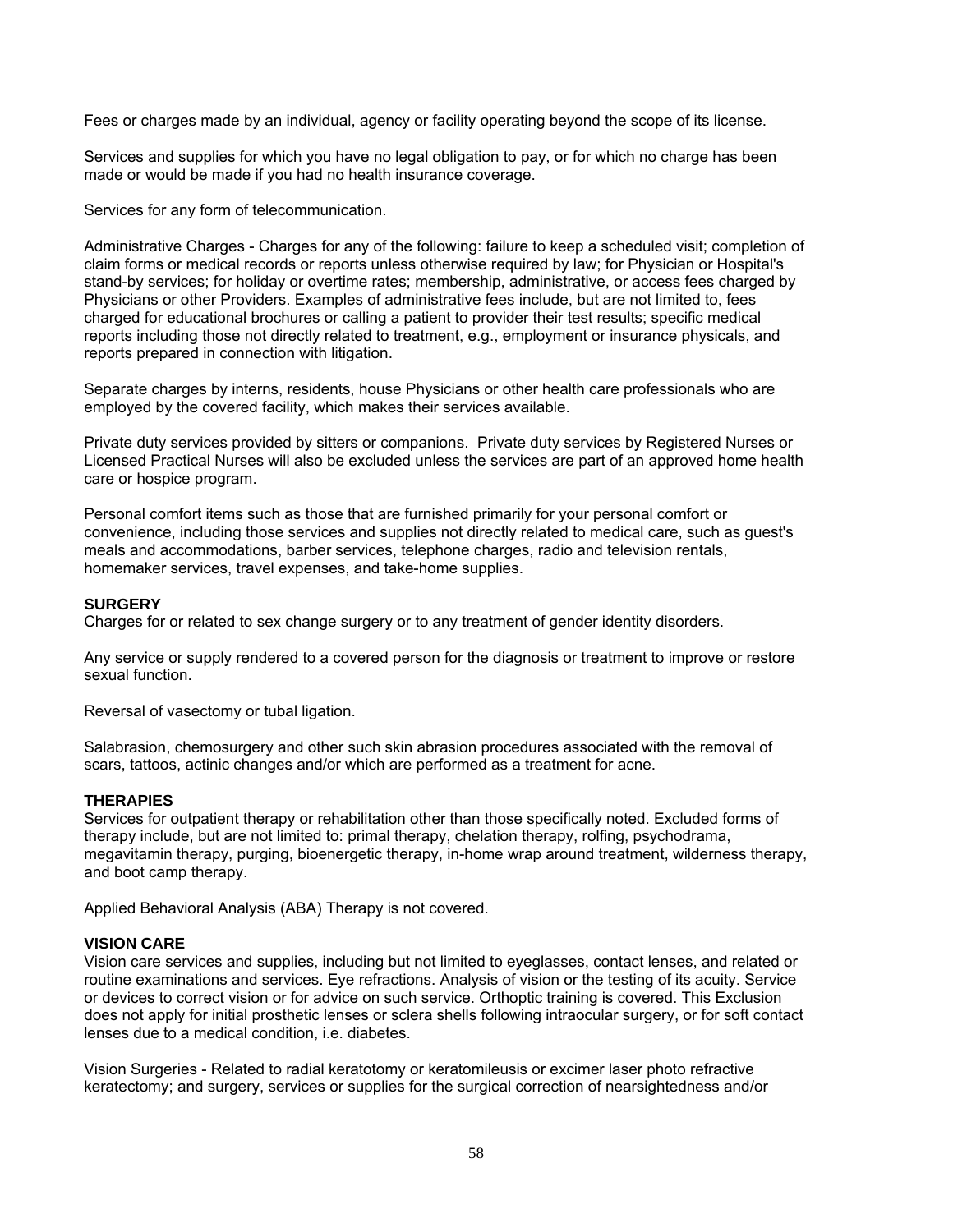astigmatism or any other correction of vision due to a refractive problem. Eye exercise therapy other than as a treatment for strabismus (misalignment of the eyes).

## **WEIGHT REDUCTION PROGRAMS**

Services for weight reduction programs, services and supplies. Weight loss programs, including but not limited to, commercial weight loss programs (Weight Watchers, Jenny Craig, LA Weight Loss).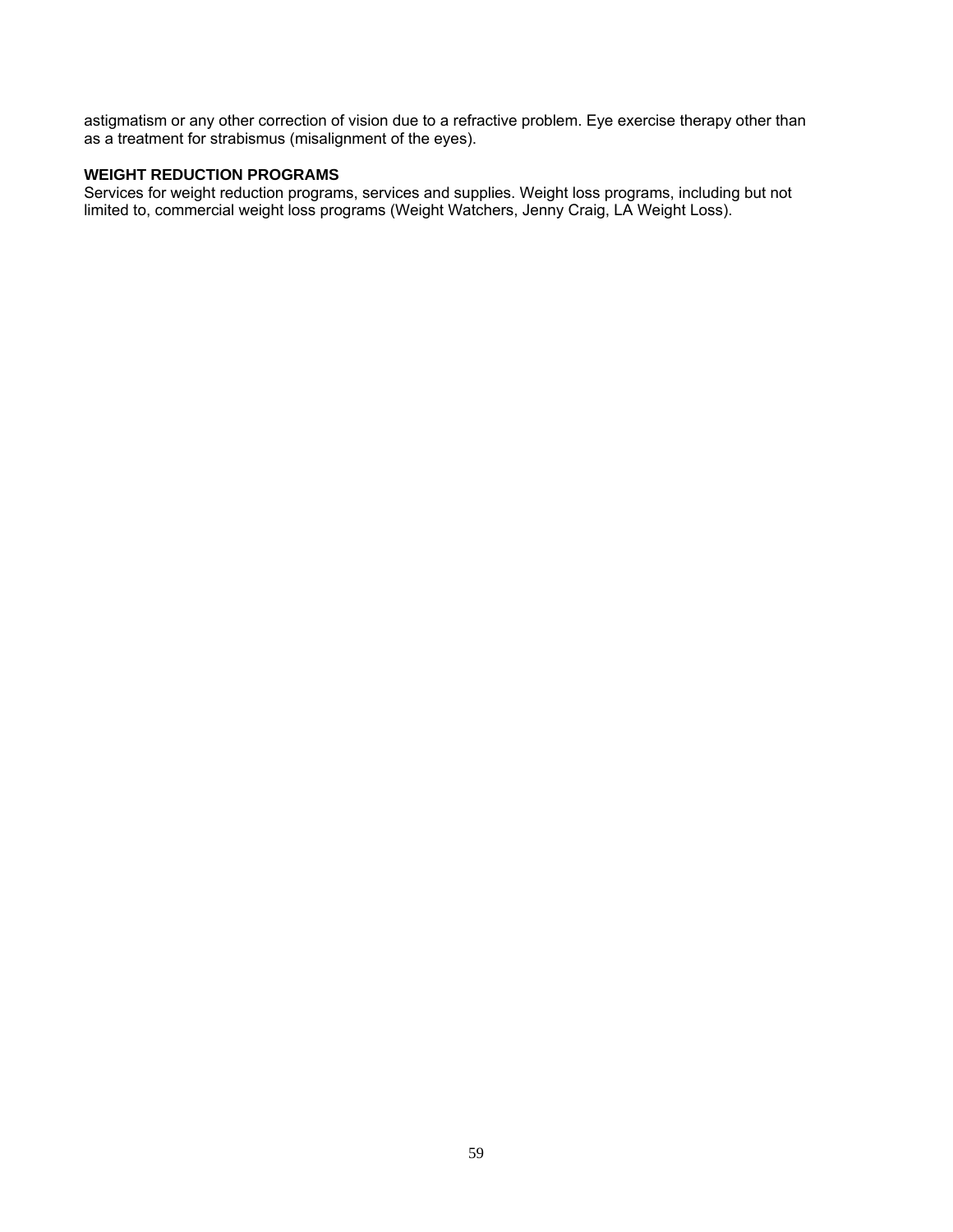## **CLAIMS PAYMENT**

Providers who participate in the BlueCard® PPO Network have agreed to submit claims directly to the local Blue Cross and/or Blue Shield plan in their area. Therefore if the BlueCard® PPO Network Hospitals, Physicians and Ancillary Providers are used, claims for their services will generally not have to be filed by you or your Covered Dependent. In addition, many Out-of-Network Hospitals and Physicians will also file claims if the information on the Blue Cross and Blue Shield Identification Card is provided to them. If the provider requests a claim form to file a claim, a claim form can be obtained by contacting Benefits US Customer Service at 1-888-860-6178 or visiting www.anthem.com.

Please note you may be required to complete an authorization form in order to have your claims and other personal information sent to the Claims Administrator when you receive care in foreign countries. Failure to submit such authorizations may prevent foreign providers from sending your claims and other personal information to the Claims Administrator.

#### **How to File Claims**

Under normal conditions, the Claims Administrator should receive the proper claim form within 18 months after the service was provided. This Section of the SPD describes when to file a benefits claim and when a Hospital or Physician will file the claim for you.

Each person enrolled through the Plan receives an Identification Card. Remember, in order to receive full benefits, you must receive treatment from an In-Network Provider. When admitted to an In-Network Hospital, present your Identification Card. Upon discharge, you will be billed only for those charges not covered by the Plan.

When you receive Covered Services from an In-Network Physician or other In-Network licensed health care provider, ask him or her to complete a claim form. Payment for Covered Services will be made directly to the provider.

For health care expenses other than those billed by an In-Network Provider, use a claim form to report your expenses. You may obtain these from the Company or the Claims Administrator. Claims should include your name, Plan and Group numbers exactly as they appear on your Identification Card. Attach all bills to the claim form and file directly with the Claims Administrator. Be sure to keep a photocopy of all forms and bills for your records. The address is on the claim form. Contact information for the Claims Administrator also can be found at the end of this SPD.

Save all bills and statements related to your illness or Injury. Make certain they are itemized to include dates, places and nature of services or supplies.

When you fill a prescription at a retail or mail-order pharmacy, the pharmacy may automatically provide these prescription drugs, so you do not have to file a separate claim. However, you may be asked to pay the full cost or some portion of the prescription. If you disagree with this amount, you may submit a claim to the Plan for reimbursement in accordance with the claims filing procedures described in the SPD. When you have filed a claim with the Plan, your claim will be treated under the same procedures for postservice group health plan claims, as described below.

## **Maximum Allowed Amount**

#### **General**

This Section describes how the Claims Administrator determines the amount of reimbursement for Covered Services. Reimbursement for services rendered by In-Network and Out-of-Network Providers is based on this/your Plan's Maximum Allowed Amount for the Covered Service that you receive. Please see the BlueCard Section for additional information.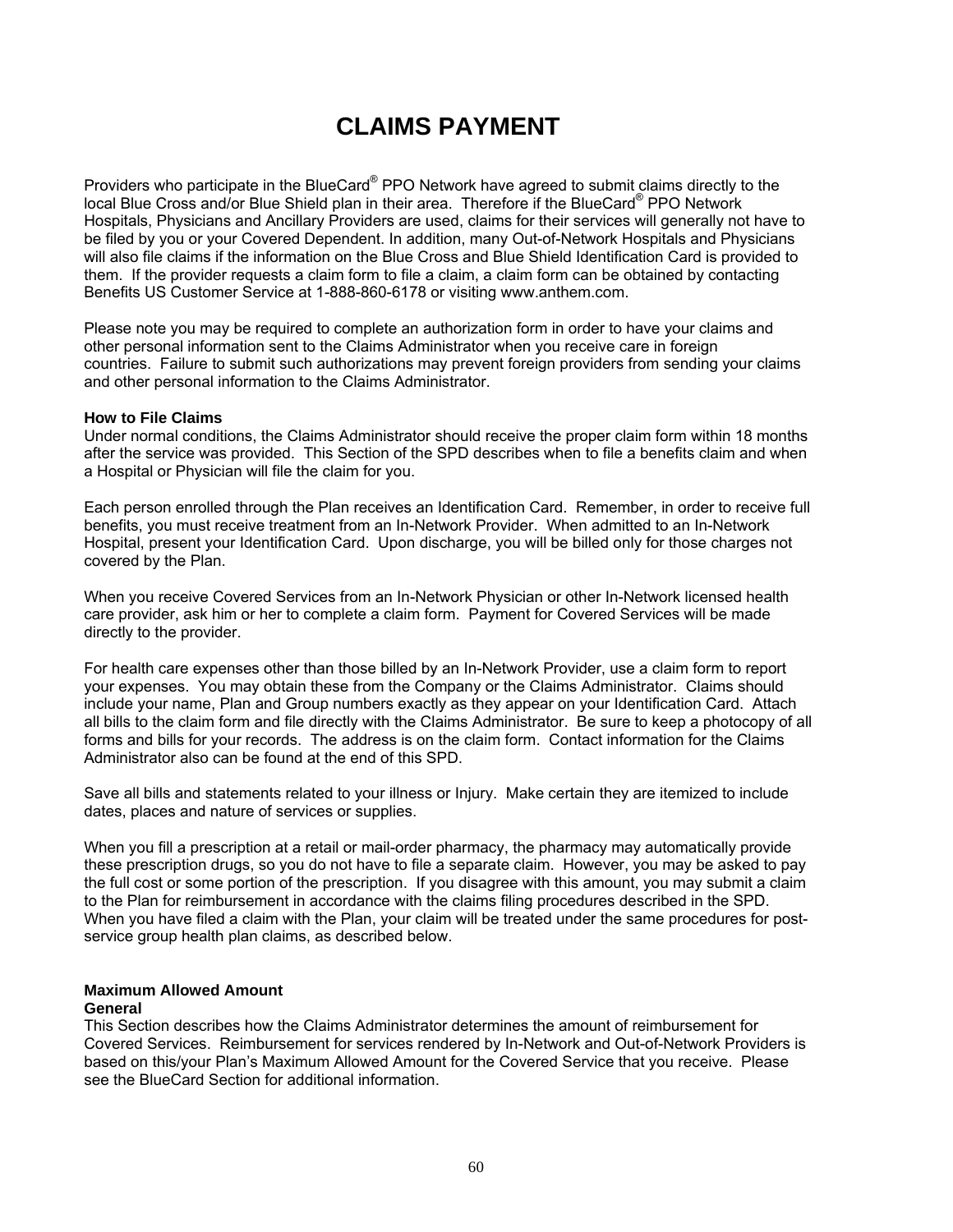The Maximum Allowed Amount for this Plan is the maximum amount of reimbursement the Plan will allow for services and supplies:

- that meet the Plan's definition of Covered Services, to the extent such services and supplies are covered under your Plan and are not excluded;
- that are Medically Necessary; and
- that are provided in accordance with all applicable preauthorization, utilization management or other requirements set forth in the Plan.

You will be required to pay a portion of the Maximum Allowed Amount to the extent you have not met your Deductible or have a Copayment or Coinsurance. In addition, when you receive Covered Services from an Out-of-Network Provider, you may be responsible for paying any difference between the Maximum Allowed Amount and the Provider's actual charges. This amount can be significant.

When you receive Covered Services from a Provider, the Claims Administrator will, to the extent applicable, apply claim processing rules to the claim submitted for those Covered Services. These rules evaluate the claim information and, among other things, determine the accuracy and appropriateness of the procedure and diagnosis codes included in the claim. Applying these rules may affect Claims Administrator's determination of the Maximum Allowed Amount. The Claims Administrator's application of these rules does not mean that the Covered Services you received were not Medically Necessary. It means Claims Administrator has determined that the claim was submitted inconsistent with procedure coding rules and/or reimbursement policies. For example, your Provider may have submitted the claim using several procedure codes when there is a single procedure code that includes all of the procedures that were performed. When this occurs, the Maximum Allowed Amount will be based on the single procedure code rather than a separate Maximum Allowed Amount for each billed code.

Likewise, when multiple procedures are performed on the same day by the same physician or other healthcare professional, the Plan may reduce the Maximum Allowed Amounts for those secondary and subsequent procedures because reimbursement at 100% of the Maximum Allowed Amount for those procedures would represent duplicative payment for components of the primary procedure that may be considered incidental or inclusive.

## **Provider Network Status**

The Maximum Allowed Amount may vary depending upon whether the Provider is a In-Network Provider or an Out-of-Network Provider.

An In-Network Provider is a Provider who is in the managed network for this specific product or in a special Center of Excellence/or other closely managed specialty network, or who has a participation contract with the Claims Administrator. For Covered Services performed by an In-Network Provider, the Maximum Allowed Amount for this/your Plan is the rate the Provider has agreed with the Claims Administrator to accept as reimbursement for the Covered Services. Because In-Network Providers have agreed to accept the Maximum Allowed Amount as payment in full for those Covered Services, they should not send you a bill or collect for amounts above the Maximum Allowed Amount. However, you may receive a bill or be asked to pay all or a portion of the Maximum Allowed Amount to the extent you have not met your Deductible or have a Copayment or Coinsurance. Please call Customer Service for help in finding a In-Network Provider or visit www.anthem.com.

Providers who have not signed any contract with the Claims Administrator and are not in any of the Claims Administrator's networks are Out-of-Network Providers.

For Covered Services you receive from an Out-of-Network Provider, the Maximum Allowed Amount for this Plan will be one of the following as determined by the Claims Administrator:

1. An amount based on the Claims Administrator's Out-of-Network Provider fee schedule/rate, which the Claims Administrator has established in its' discretion, and which the Claims Administrator reserves the right to modify from time to time, after considering one or more of the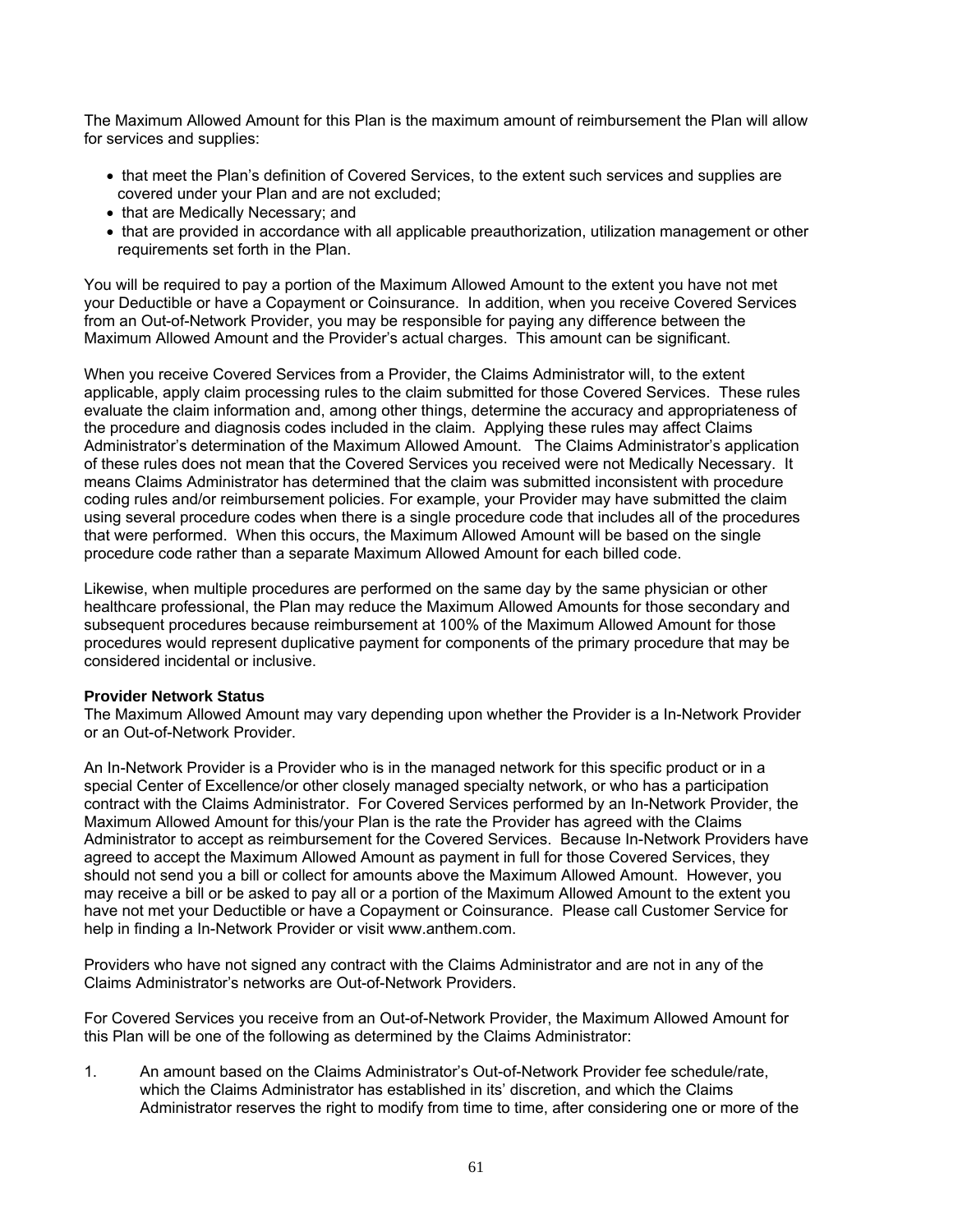following: reimbursement amounts accepted by like/similar providers contracted with the Claims Administrator, reimbursement amounts paid by the Centers for Medicare and Medicaid Services for the same services or supplies, and other industry cost, reimbursement and utilization data; or

- 2. An amount based on the level and/or method of reimbursement used by the Centers for Medicare and Medicaid Services, unadjusted for geographic locality, for the same services or supplies. Such reimbursement amounts will be updated no less than annually; or
- 3. An amount based on information provided by a third party vendor, which may reflect one or more of the following factors: (1) the complexity or severity of treatment; (2) level of skill and experience required for the treatment; or (3) comparable providers' fees and costs to deliver care; or
- 4. An amount negotiated by the Claims Administrator or a third party vendor which has been agreed to by the Provider. This may include rates for services coordinated through case management; or
- 5. An amount based on or derived from the total charges billed by the Out-of-Network Provider.

Providers who are not contracted for this product, but contracted for other products with the Claims Administrator are also considered Out-of-Network. For this/your Plan, the Maximum Allowed Amount for services from these Providers will be one of the five methods shown above unless the contract between the Claims Administrator and that Provider specifies a different amount.

Unlike In-Network Providers, Out-of-Network Providers may send you a bill and collect for the amount of the Provider's charge that exceeds the Plan's Maximum Allowed Amount. You are responsible for paying the difference between the Maximum Allowed Amount and the amount the Provider charges. This amount can be significant. Choosing an In-Network Provider will likely result in lower Out of Pocket costs to you. Please call Customer Service for help in finding an In-Network Provider or visit the Claims Administrator's website at www.anthem.com.

Customer Service is also available to assist you in determining this/your Plan's Maximum Allowed Amount for a particular service from an Out-of-Network Provider. In order for the Claims Administrator to assist you, you will need to obtain from your Provider the specific procedure code(s) and diagnosis code(s) for the services the Provider will render. You will also need to know the Provider's charges to calculate your Out of Pocket responsibility. Although Customer Service can assist you with this preservice information, the final Maximum Allowed Amount for your claim will be based on the actual claim submitted by the Provider.

#### **Your Cost Share**

For certain Covered Services and depending on your plan design, you may be required to pay a part of the Maximum Allowed Amount as your cost share amount (for example, Deductible, Copayment, and/or Coinsurance).

Your cost share amount and Out-of-Pocket Limits may vary depending on whether you received services from an In-Network or Out-of-Network Provider. Specifically, you may be required to pay higher cost sharing amounts or may have limits on your benefits when using Out-of-Network Providers. Please see the Schedule of Benefits in this SPD for your cost share responsibilities and limitations, or call Customer Service to learn how this Plan's benefits or cost share amounts may vary by the type of Provider you use.

The Plan will not provide any reimbursement for Non-Covered Services. You may be responsible for the total amount billed by your Provider for Non-Covered Services, regardless of whether such services are performed by an In-Network or an Out-of-Network Provider. Both services specifically excluded by the terms of your Plan and those received after benefits have been exhausted are Non-Covered Services. Benefits may be exhausted by exceeding, for example, benefit caps or day/visit limits.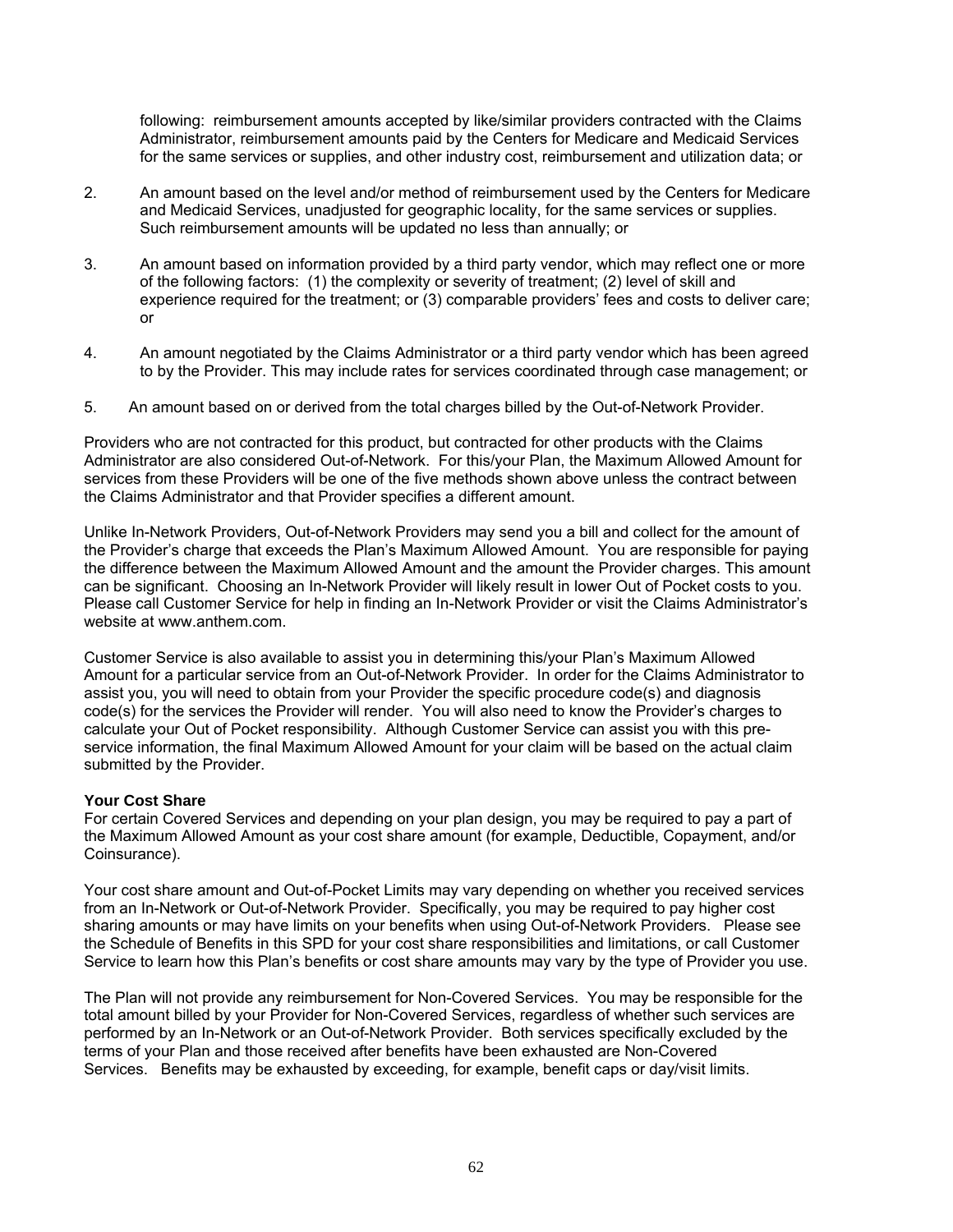In some instances you may only be asked to pay the lower In-Network cost sharing amount when you use an Out-of-Network Provider. For example, if you go to an In-Network Hospital or Provider facility and receive Covered Services from an Out-of-Network Provider such as a radiologist, anesthesiologist or pathologist who is employed by or contracted with an In-Network Hospital or facility, you will pay the In-Network cost share amounts for those Covered Services. However, you also may be liable for the difference between the Maximum Allowed Amount and the Out-of-Network Provider's charge.

#### **Authorized Services**

In some circumstances, such as where there is no In-Network Provider available for the Covered Service, the Plan may authorize the In-Network cost share amounts (Deductible, Copayment, and/or Coinsurance) to apply to a claim for a Covered Service you receive from an Out-of-Network Provider. In such circumstance, you must contact the Claims Administrator in advance of obtaining the Covered Service. The Plan also may authorize the In-Network cost share amounts to apply to a claim for Covered Services if you receive Emergency services from an Out-of-Network Provider and are not able to contact the Claims Administrator until after the Covered Service is rendered. If the Plan authorizes a Covered Service so that you are responsible for the In-Network cost share amounts, you may still be liable for the difference between the Maximum Allowed Amount and the Out-of-Network Provider's charge. Please contact Customer Service for Authorized Services information or to request authorization.

## **Services Performed During Same Session**

The Plan may combine the reimbursement of Covered Services when more than one service is performed during the same session. Reimbursement is limited to the Plan's Maximum Allowed Amount. **If services are performed by Out-of-Network Providers,** then you are responsible for any amounts charged in excess of the Plan's Maximum Allowed Amount **with or without a referral or regardless if allowed as an Authorized Service**. Contact the Claims Administrator for more information.

#### **Processing your Claim**

You are responsible for submitting your claims for expenses not normally billed by and payable to a Hospital or Physician. Always make certain you have your Identification Card with you. Be sure Hospital or Physician's office personnel copy your name, and identification numbers (including the 3-letter prefix) accurately when completing forms relating to your coverage.

## **Timeliness of Filing-Your Submitted Claims**

To receive benefits, a properly completed claim form with any necessary reports and records must be filed by you within 18 months of the date of service. Payment of claims will be made as soon as possible following receipt of the claim, unless more time is required because of incomplete or missing information. In this case, you will be notified of the reason for the delay and will receive a list of all information needed to continue processing your claim. After this data is received, the Claims Administrator will complete claims processing. No request for an adjustment of a claim can be submitted later than 24 months after the claim has been paid. The Section below entitled "Initial Claims Determinations" includes more specific information about when the Claims Administrator will notify you about whether your claim will be covered under the Plan.

#### **Necessary Information**

In order to process your claim, the Claims Administrator may need information from the provider of the service. As individuals who are covered under the Plan, you and your Covered Dependents agree to authorize the Physician, Hospital, or other provider to release necessary information.

The Claims Administrator will consider such information confidential. However, the Plan and the Claims Administrator have the right to use this information to defend or explain a denied claim.

## **Explanation of Benefits**

After you receive medical care, you will generally receive an Explanation of Benefits (EOB). The EOB is a summary of the coverage you receive. The EOB is not a bill, but a statement sent by the Claims Administrator, to help you understand the coverage you are receiving. The EOB shows: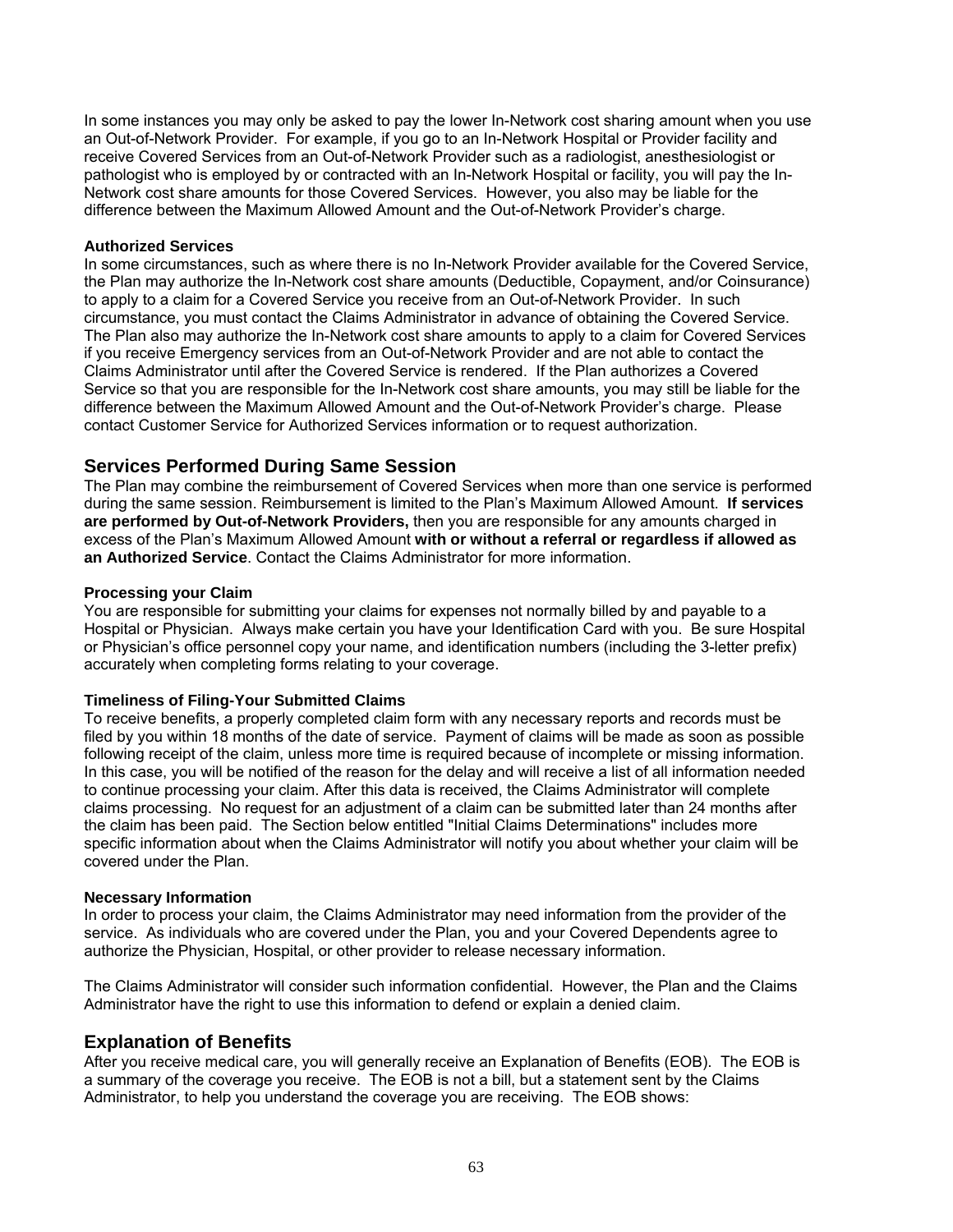- Total amounts charged for services/supplies received;
- The amount of the charges satisfied by your coverage;
- The amount for which you are responsible (if any); and
- General information about your Appeals rights and for information regarding the right to bring an action after the Appeals process.

## **Out-of-Area Services**

Anthem has a variety of relationships with other Blue Cross and/or Blue Shield Licensees referred to generally as "Inter-Plan Programs." Whenever you obtain healthcare services outside of Anthem's service area, the claims for these services may be processed through one of these Inter-Plan Programs, which include the BlueCard Program and may include negotiated National Account arrangements available between Anthem and other Blue Cross and Blue Shield Licensees.

Typically, when accessing care outside Anthem's service area, you will obtain care from healthcare Providers that have a contractual agreement (i.e., are "participating providers") with the local Blue Cross and/or Blue Shield Licensee in that other geographic area ("Host Blue"). In some instances, you may obtain care from nonparticipating healthcare Providers. Anthem's payment practices in both instances are described below.

## **BlueCard® Program**

Under the BlueCard® Program, when you access covered healthcare services within the geographic area served by a Host Blue, Anthem will remain responsible for fulfilling Anthem's contractual obligations. However, the Host Blue is responsible for contracting with and generally handling all interactions with its participating healthcare Providers.

Whenever you access covered healthcare services outside Anthem's service area and the claim is processed through the BlueCard Program, the amount you pay for covered healthcare services is calculated based on the lower of:

- The billed covered charges for your Covered Services; or
- The negotiated price that the Host Blue makes available to Anthem.

Often, this "negotiated price" will be a simple discount that reflects an actual price that the Host Blue pays to your healthcare Provider. Sometimes, it is an estimated price that takes into account special arrangements with your healthcare Provider or Provider group that may include types of settlements, incentive payments, and/or other credits or charges. Occasionally, it may be an average price, based on a discount that results in expected average savings for similar types of healthcare Providers after taking into account the same types of transactions as with an estimated price.

Estimated pricing and average pricing, going forward, also take into account adjustments to correct for over- or underestimation of modifications of past pricing for the types of transaction modifications noted above. However, such adjustments will not affect the price Anthem uses for your claim because they will not be applied retroactively to claims already paid.

Laws in a small number of states may require the Host Blue to add a surcharge to your calculation. If any state laws mandate other liability calculation methods, including a surcharge, we would then calculate your liability for any covered healthcare services according to applicable law.

If you obtain services in a state with more than one Blue Plan network, an exclusive network arrangement may be in place. If you see a Provider who is not part of an exclusive network arrangement, that Provider's service(s) will be considered Non-Network care, and you may be billed the difference between the charge and the Maximum Allowable Amount. You may call the Customer Service number on your ID card or go to www.anthem.com for more information about such arrangements.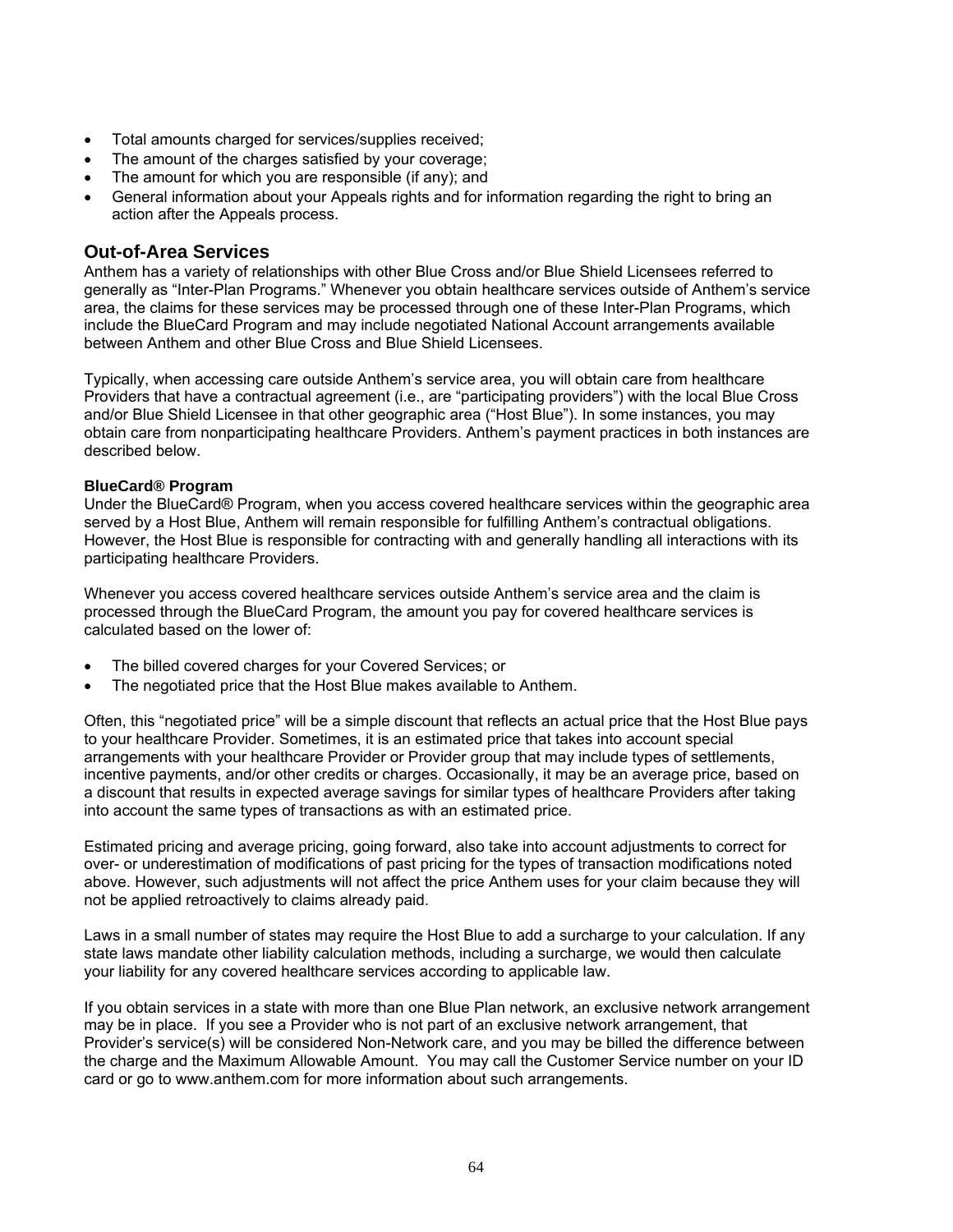## **Unauthorized Use of Identification Card**

If you permit your Identification Card to be used by someone else or if you use the card before coverage is in effect or after coverage has ended, you will be liable for payment of any expenses incurred resulting from the unauthorized use. Fraudulent misuse could also result in termination of the coverage. Fraudulent statements on enrollment forms and/or claims for services or payment involving all media (paper or electronic) may invalidate any payment or claims for services and be grounds for voiding you or your Covered Dependent's coverage. This includes fraudulent acts to obtain medical services and/or Prescription Drugs.

## **Assignment**

You authorize the Claims Administrator, on behalf of the Company, to make payments directly to Providers for Covered Services. The Claims Administrator also reserves the right to make payments directly to you. Payments may also be made to, and notice regarding the receipt and/or adjudication of claims, an Alternate Recipient, or that person's custodial parent or designated representative. Any payments made by the Claims Administrator will discharge the Company's obligation to pay for Covered Services. You cannot assign your right to receive payment to anyone else, except as required by a "Qualified Medical Child Support order" as defined by the Employee Retirement Income Security Act of 1974 (ERISA) or any applicable Federal law.

Once a Provider performs a Covered Service, the Claims Administrator will not honor a request to withhold payment of the claims submitted.

The coverage and any benefits under the Plan are not assignable by any person without the written consent of the Plan, except as provided above.

#### **Questions About Coverage or Claims**

If you have questions about your coverage, contact your Plan Administrator or the Claims Administrator's Customer Service Department. Be sure to always give your Member Identification number.

When asking about a claim, give the following information:

- Identification number:
- Patient's name and address;
- Date of service and type of service received; and
- Provider name and address (Hospital or Physician).

To find out if a Hospital or Physician is a In-Network Provider, call them directly or call the Claims Administrator.

The Plan does not supply you with a Hospital or Physician. In addition, neither the Plan nor the Claims Administrator is responsible for any Injuries or damages you may suffer due to actions of any Hospital, Physician or other person. In order to process your claims, the Claims Administrator or the Plan Administrator may request additional information about the medical treatment you received and/or other group health insurance you may have. This information will be treated confidentially.

An oral explanation of your benefits by an employee of the Claims Administrator, Plan Administrator or Plan Sponsor is not legally binding.

Any correspondence mailed to you will be sent to your most current address. You are responsible for notifying the Plan Administrator or the Claims Administrator of your new address.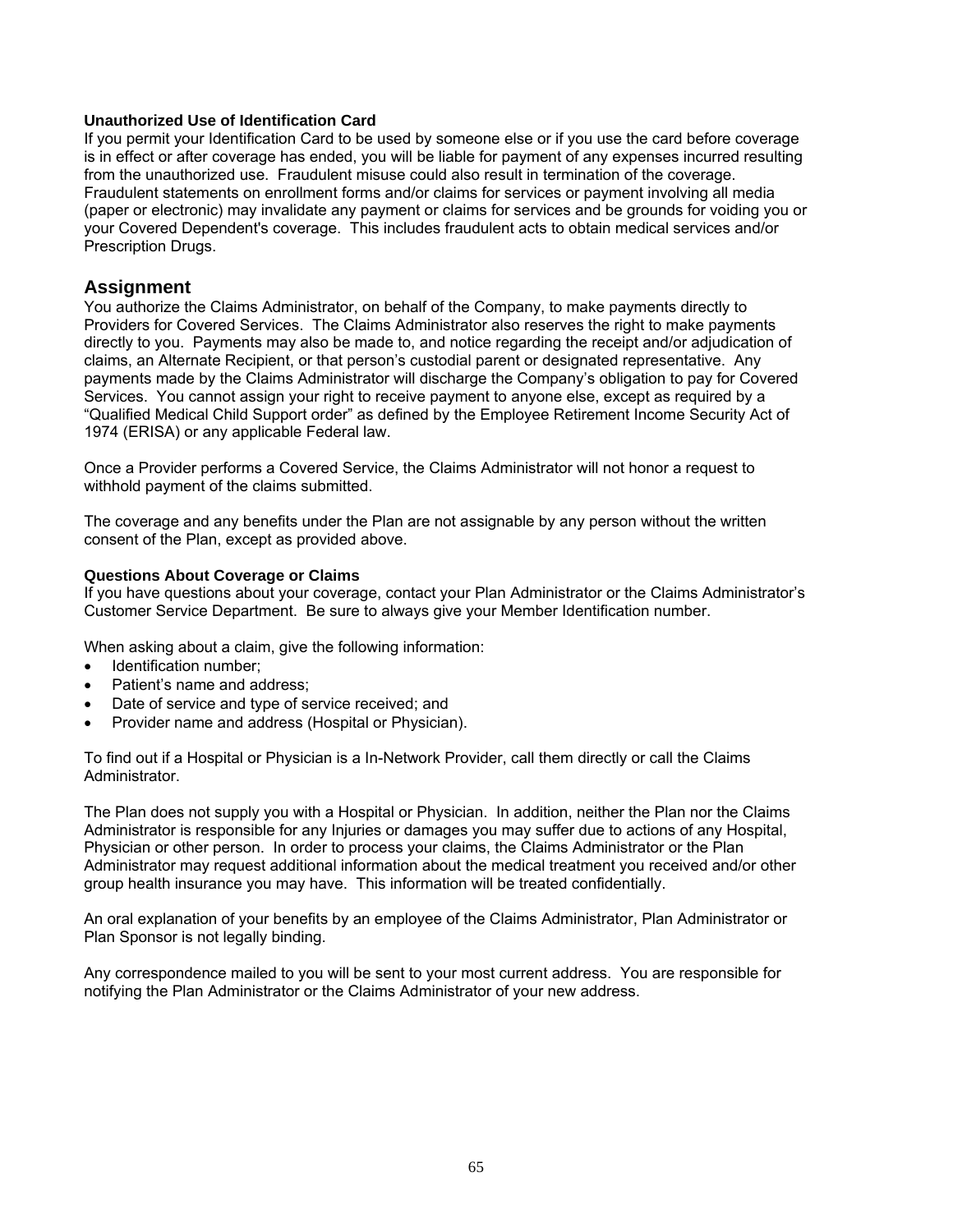# **INITIAL CLAIMS DETERMINATION**

For purposes of these Appeal provisions, "claim for benefits" means a request for benefits under the Plan. The procedures and timeframes that apply will depend on the type of claims involved.

- An urgent claim is any claim for medical care or treatment where making a determination under the normal timeframes could seriously jeopardize your life or health or your ability to regain maximum function, or, in the opinion of a physician with knowledge of your medical condition, would subject you to severe pain that could not adequately be managed without the care or treatment that is the subject of the claim.
- A pre-service claim is a claim for benefits under the Plan for which you have not received the benefit and for which you may need to obtain approval in advance.
- A post-service claim is any other claim for benefits under the Plan for which you have received the service or for which you are not required to obtain approval in advance.
- A concurrent care claim is a claim that arises when there is a reduction or termination of ongoing care.

For information about claims involving eligibility for coverage under the Plan in general, please contact Benefits US.

#### **Timeframes for Determinations**

If your claim is determined to be an urgent claim, a notice will be sent as soon as possible taking into account the medical exigencies, and in no case later than 72 hours after receipt of the claim. You may receive notice orally, in which case a written notice will be provided within 3 days of the oral notice. If your urgent claim is determined to be incomplete, you will receive a notice to this effect within 24 hours of receipt of your claim, at which point you will have 48 hours to provide additional information. If you request an extension of urgent care benefits beyond an initially determined period and make the request at least 24 hours prior to the expiration of the original determination, you will be notified within 24 hours of receipt of the request.

If your pre-service claim is improperly filed, you will be sent notification within five days of receipt of the claim. If your pre-service claim is filed properly, a claims determination will be sent within a reasonable period of time appropriate to the medical circumstances, but no later than 15 days from receipt of the claim. If the plan administrator determines that an extension is necessary due to matters beyond control of the plan, this time may be extended 15 days. You will receive notice prior to the extension that indicates the circumstances requiring the extension and the date by which the plan expects to render a determination. If the extension is necessary to request additional information, the extension notice will describe the required information, and you will be given at least 45 days to submit the information. The plan then will make its determination within 15 days from the date the plan receives your information, or, if earlier, the deadline to submit your information.

When you submit a post-service claim and your claim is denied, a notice will be sent within a reasonable time period but not longer than 30 days from receipt of the claim. If the plan administrator determines that an extension is necessary due to matters beyond control of the plan, this time may be extended 15 days. You will receive notice prior to the extension that indicates the circumstances requiring the extension and the date by which the plan expects to render a determination. If the extension is necessary to request additional information, the extension notice will describe the required information, and you will be given at least 45 days to submit the information. The plan then will make its determination within 15 days from the date the plan receives your information, or, if earlier, the deadline to submit your information.

For concurrent care claims, you will be notified if there is to be any reduction or termination in coverage for ongoing care sufficiently in advance of such reduction so that you will be able to appeal the decision before the coverage is reduced or terminated, unless such a reduction or termination is due to a plan amendment or termination of the plan.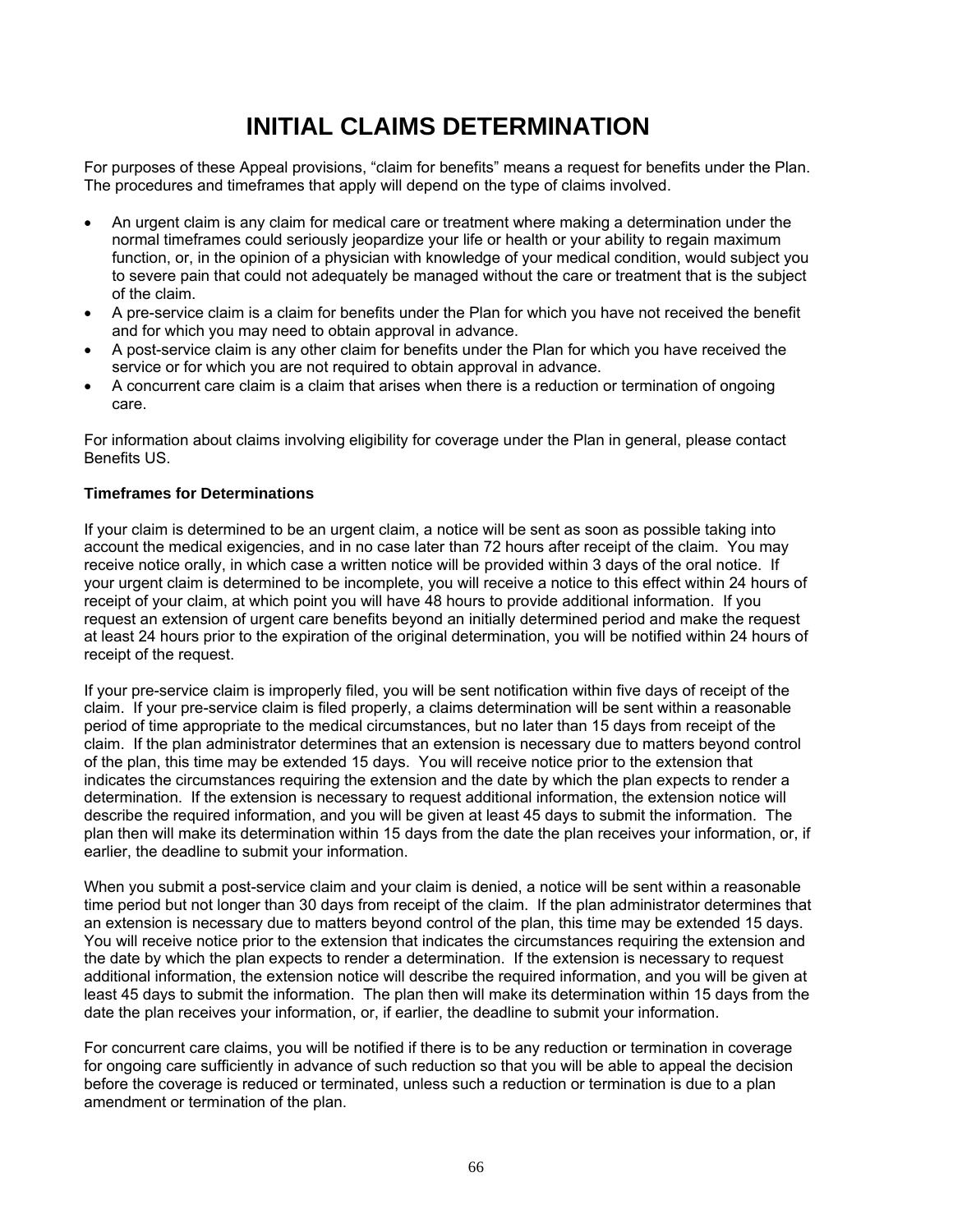If your claim is denied or if your coverage is rescinded:

- You will be provided with a written notice of the denial or rescission; and
- You are entitled to a full and fair review of the denial or rescission.

The procedure the Claims Administrator will satisfy follows the minimum requirements for a full and fair review under applicable federal regulations.

#### **Notice of Adverse Benefit Determination**

If your claim is denied, the Claims Administrator's notice of the adverse benefit determination (denial) will include:

- Information sufficient to identify the claim involved
- The specific reason(s) for the denial;
- A reference to the specific plan provision(s) on which the Claims Administrator's determination is based;
- A description of any additional material or information needed to perfect your claim;
- An explanation of why the additional material or information is needed;
- A description of the Plan's review procedures and the time limits that apply to them, including a statement of your right to bring a civil action under the Employee Retirement Income Security Act of 1974 (ERISA) if you appeal and the claim denial is upheld;
- Information about any internal rule, guideline, protocol, or other similar criterion relied upon in making the claim determination and about your right to request a copy of it free of charge, along with a discussion of the claims denial decision;
- Information about the scientific or clinical judgment for any determination based on Medical Necessity or experimental treatment, or about your right to request this explanation free of charge, along with a discussion of the claims denial decision;
- The availability of, and contact information for, any applicable office of health insurance consumer assistance or ombudsman who may assist you; and
- Information regarding your potential right to an External Appeal pursuant to federal law.

For claims involving urgent/concurrent care:

- The Claims Administrator's notice will also include a description of the applicable urgent/concurrent review process; and
- The Claims Administrator may notify you or your authorized representative within 48 hours orally and within 72 hours furnish a written notification.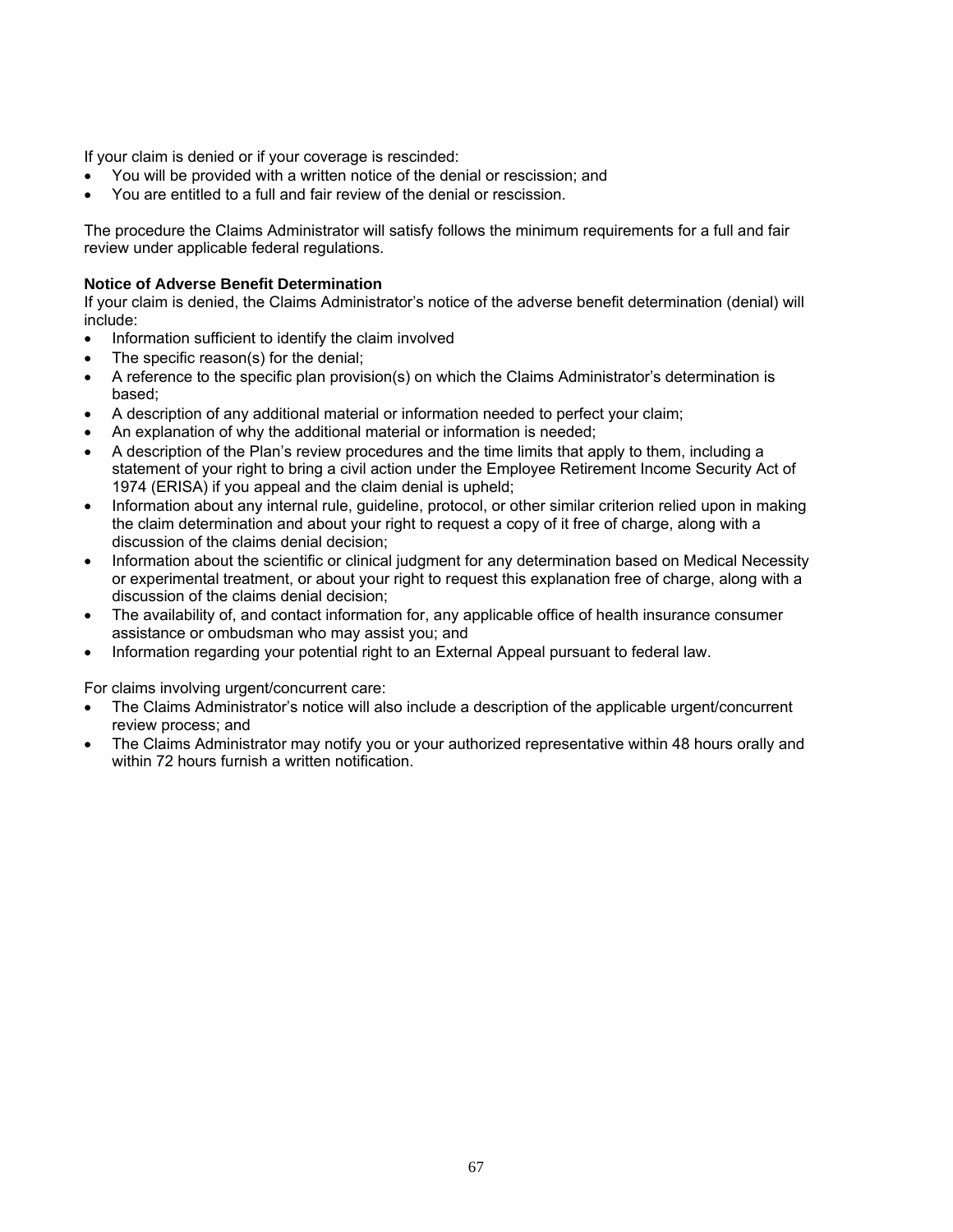# **YOUR RIGHT TO APPEAL**

## **Appeals**

Except for urgent claims, you will be entitled to two levels of appeal of any initial claims denial. For urgent claims, you will be entitled to one level of appeal under an expedited timeframe. You must file your first level of appeal 180 days from the date that your initial denial notice is received. If the denial is upheld on the first level of appeal, you will have 30 calendar days to file a second request for appeal. For nonurgent claims, you are required to complete a second level of appeal before submitting a request for external Review or a claim in court.

You will have the opportunity to submit written comments, documents, records, and other information supporting your claim. The Claims Administrator's review of your claim will take into account all information you submit, regardless of whether it was submitted or considered in the initial benefit determination.

**For pre-service claims involving urgent/concurrent care**, you may obtain an expedited appeal. You or your authorized representative may request it orally or in writing. All necessary information, including the Claims Administrator's decision, can be sent between the Claims Administrator and you by telephone, facsimile or other similar method. To file an appeal for a claim involving urgent/concurrent care, you or your authorized representative must contact the Claims Administrator at the number shown on your Identification Card and provide at least the following information:

- The identity of the claimant;
- The date (s) of the medical service;
- The specific medical condition or symptom;
- The provider's name
- The service or supply for which approval of benefits was sought; and
- Any reasons why the appeal should be processed on a more expedited basis.

**All other requests for appeals** should be submitted in writing by you or your Covered Dependent or an *authorized representative*, except where the acceptance of oral *appeals* is otherwise required by the nature of the *appeal* (e.g. urgent care). You or your authorized representative must submit a request for review to:

Anthem Blue Cross and Blue Shield, ATTN: Appeals, P.O. Box 105568, Atlanta, Georgia 30348.

Upon request, the Claims Administrator will provide, without charge, reasonable access to, and copies of, all documents, records, and other information relevant to your claim. "Relevant" means that the document, record, or other information:

- Was relied on in making the benefit determination; or
- Was submitted, considered, or produced in the course of making the benefit determination; or
- demonstrates compliance with processes and safeguards to ensure that claim determinations are made in accordance with the terms of the Plan, applied consistently for similarly-situated claimants; or
- Is a statement of the Plan's policy or guidance about the treatment or benefit relative to your diagnosis.

The Claims Administrator will also provide you, free of charge, with any new or additional evidence considered, relied upon, or generated in connection with your claim. In addition, before you receive an adverse benefit determination on review based on a new or additional rationale, the Claims Administrator will provide you, free of charge, with the rationale.

**For Out-of-State Appeals** you have to file Provider appeals with the Host Plan. This means Providers must file appeals with the same plan to which the claim was filed.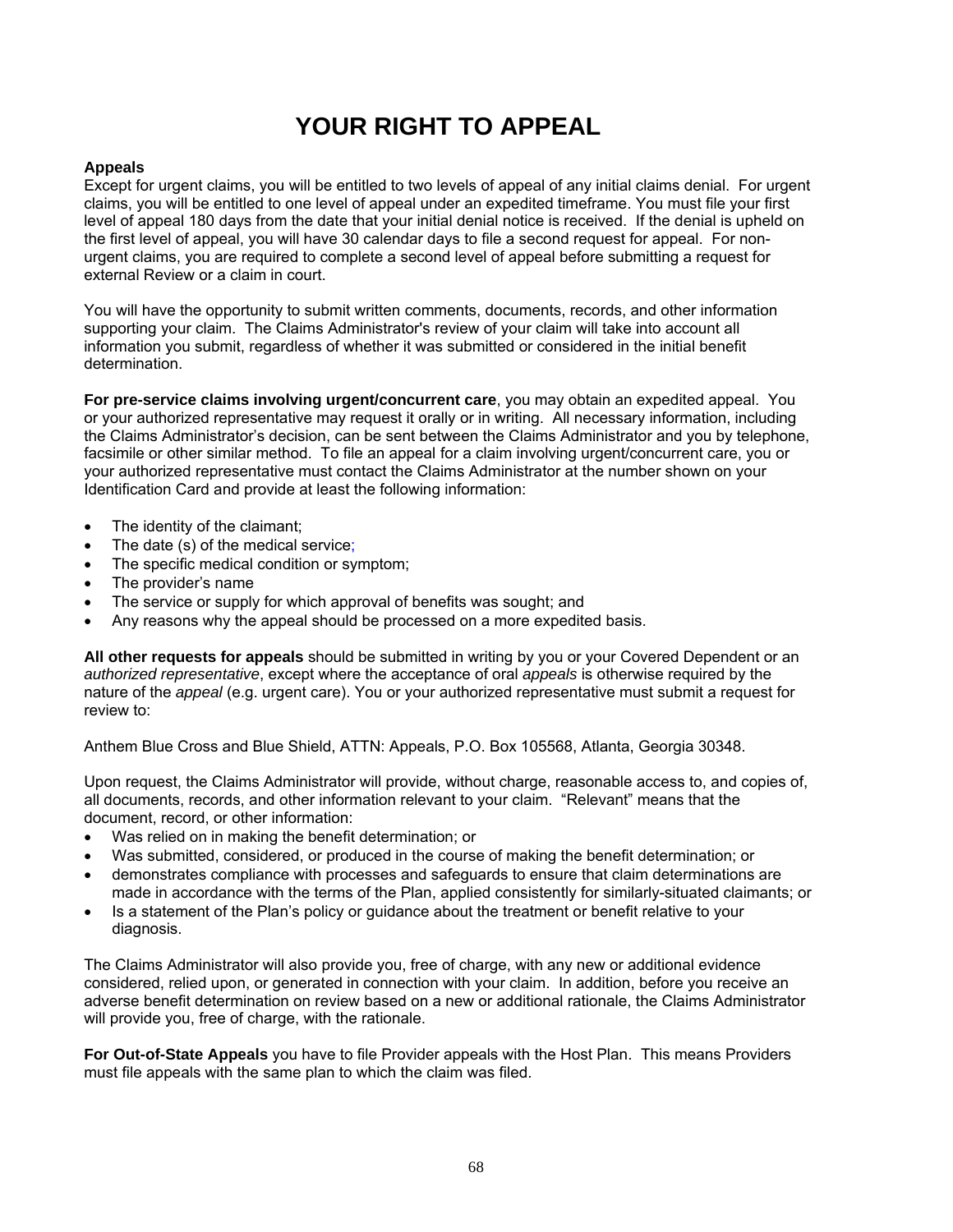## **How your Appeal will be Decided**

When the Claims Administrator considers your appeal, the Claims Administrator will not rely upon any determinations made at prior levels of review. The review will be conducted by an appropriate reviewer who did not make the determination during a prior level of review and who does not work for the person who made a determination during a prior level of review.

If the denial was based in whole or in part on a medical judgment, including whether the treatment is experimental, investigational, or not Medically Necessary, the reviewer will consult with a health care professional who has the appropriate training and experience in the medical field involved in making the judgment. This health care professional will not be one who was consulted in making an earlier determination or who works for one who was consulted in making an earlier determination.

#### **Notification of the Outcome of the Appeal**

**If you appeal a claim involving urgent/concurrent care**, the Claims Administrator will notify you of the outcome of the appeal as soon as possible, but not later than 72 hours after receipt of your request for appeal. Only one level of appeal is available for urgent care claims. After this determination, you may be able to request external review or file a civil action under the Employee Retirement Income Security Act of 1974 (ERISA).

**If you appeal any other pre-service claim,** for both the first and second levels of appeal of a pre-service claim, you will be notified of the determination within a reasonable period of time taking into account the medical circumstances, but no later than 15 days from the date your request is received.

**If you appeal a post-service claim**, for both the first and second levels of appeal of a post-service claim, you will be notified of the determination within a reasonable period of time taking into account the medical circumstances, but no later than 30 days from the date your request is received.

#### **Appeal Denial**

If your appeal is denied, that denial will be considered an adverse benefit determination. The notification from the Claims Administrator will include all of the information set forth in the above Section entitled "Notice of Adverse Benefit Determination."

#### **Notice of Adverse Benefit Determination**

If your claim is denied, the Claims Administrator's notice of the adverse benefit determination (denial) will include:

- Information sufficient to identify the claim involved
- The specific reason(s) for the denial;
- A reference to the specific plan provision(s) on which the Claims Administrator's determination is based;
- A description of any additional material or information needed to perfect your claim;
- An explanation of why the additional material or information is needed;
- A description of the Plan's review procedures and the time limits that apply to them, including a statement of your right to bring a civil action under the Employee Retirement Income Security Act of 1974 (ERISA) if you appeal and the claim denial is upheld;
- Information about any internal rule, guideline, protocol, or other similar criterion relied upon in making the claim determination and about your right to request a copy of it free of charge, along with a discussion of the claims denial decision;
- Information about the scientific or clinical judgment for any determination based on Medical Necessity or experimental treatment, or about your right to request this explanation free of charge, along with a discussion of the claims denial decision;
- A statement that you are entitled to receive, upon request and free of charge, reasonable access to, and copies of, all documents, records, and other information relevant to the claim for benefits;
- A Description of any voluntary appeal procedures offered by the plan and your right to obtain information about such procedures;
- The availability of, and contact information for, any applicable office of health insurance consumer assistance or ombudsman who may assist you; and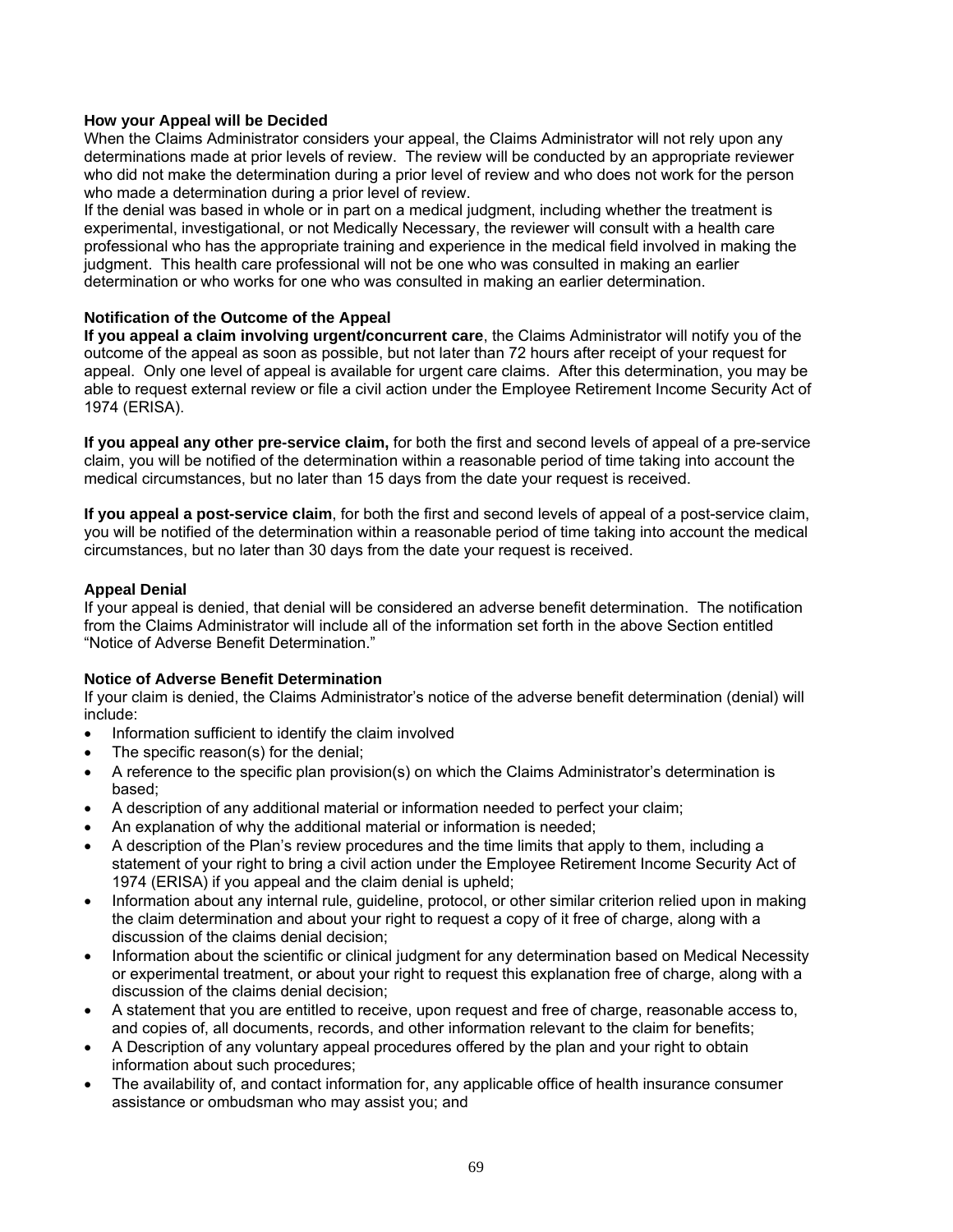Information regarding your potential right to an External Appeal pursuant to federal law.

## **EXTERNAL REVIEW**

If the outcome of the mandatory first and second level appeals (as applicable) is adverse to you, you may be eligible for an independent External Review pursuant to federal law when the adverse determination or final adverse determination involves a rescission of coverage or an issue of medical judgment. Medical judgment includes a decision based on medical necessity, appropriateness, health care setting, level of care, effectiveness of a covered benefit, or a decision that a treatment is experimental or investigational. Contact the Claims Administrator if you have questions about whether your claims may be eligible for External Review.

You must submit your request for External Review to the Claims Administrator within four (4) months of the notice of your final internal adverse determination.

A request for an External Review must be in writing unless the Claims Administrator determines that it is not reasonable to require a written statement. You do not have to re-send the information that you submitted for internal appeal. However, you are encouraged to submit any additional information that you think is important for review.

For pre-service claims involving urgent/concurrent care, you may proceed with an Expedited External Review without filing an internal appeal or while simultaneously pursuing an expedited appeal through the Claims Administrator's internal appeal process. you or your authorized representative may request it orally or in writing. All necessary information, including the Claims Administrator's decision, can be sent between the Claims Administrator and you by telephone, facsimile or other similar method. To proceed with an Expedited External Review, you or your authorized representative must contact the Claims Administrator at the number shown on your Identification Card and provide at least the following information:

- The identity of the claimant;
- The date (s) of the medical service;
- The specific medical condition or symptom;
- The provider's name
- The service or supply for which approval of benefits was sought; and
- Any reasons why the appeal should be processed on a more expedited basis.

All other requests for External Review should be submitted in writing unless the Claims Administrator determines that it is not reasonable to require a written statement. Such requests should be submitted by you or your authorized representative to:

Anthem Blue Cross and Blue Shield, ATTN: Appeals, P.O. Box 105568, Atlanta, Georgia 30348.

This is an additional step that you must take in order to fulfill your appeal procedure obligations described above. Your decision to seek External Review will not affect your rights to any other benefits under this Plan. There is no charge for you to initiate an independent External Review. The External Review decision is final and binding on all parties except for any relief available through applicable state laws or the Employee Retirement Income Security Act of 1974 (ERISA). When filing a request for external review, you will be required to authorize the release of any medical records that may be reviewed for the purpose of reaching a decision on the internal review.

## **Requirement to file an Appeal before filing a lawsuit**

No lawsuit or legal action of any kind related to a benefit decision may be filed by you in a court of law or in any other forum, unless it is commenced within three years of the Plan's final decision during the internal Appeals Procedure on the claim or other request for benefits. If the Plan decides an appeal is untimely, the Plan's latest decision on the merits of the underlying claim or benefit request is the final decision date. You must exhaust the Plan's internal Appeals Procedure before filing a lawsuit or taking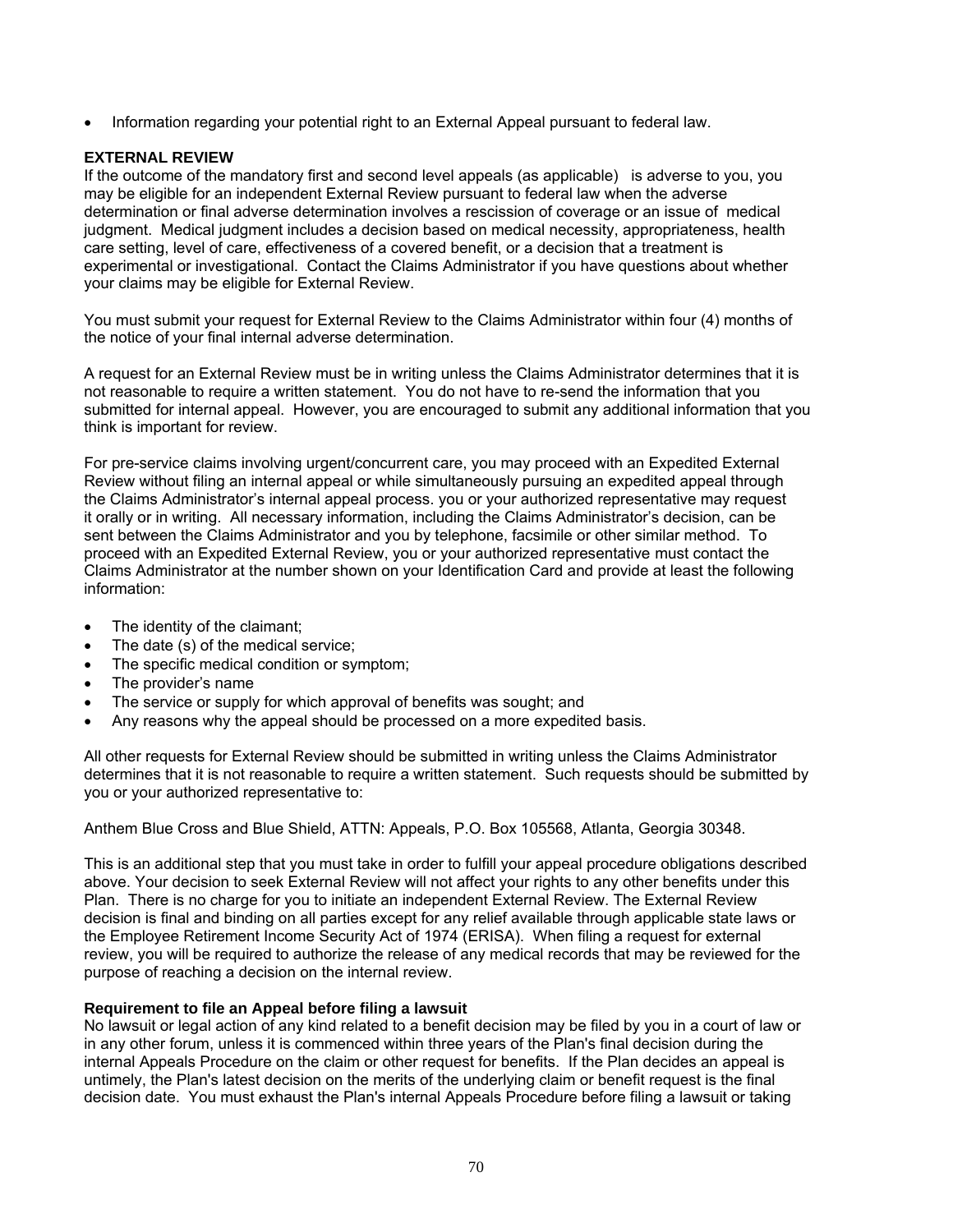other legal action of any kind against the Plan. If your appeal as described above results in an adverse benefit determination, you have a right to bring a civil action under Section 502(a) of the Employee Retirement Income Security Act of 1974 (ERISA).

**The Claims Administrator reserves the right to modify the policies, procedures and timeframes in this section upon further clarification from Department of Health and Human Services and Department of Labor.**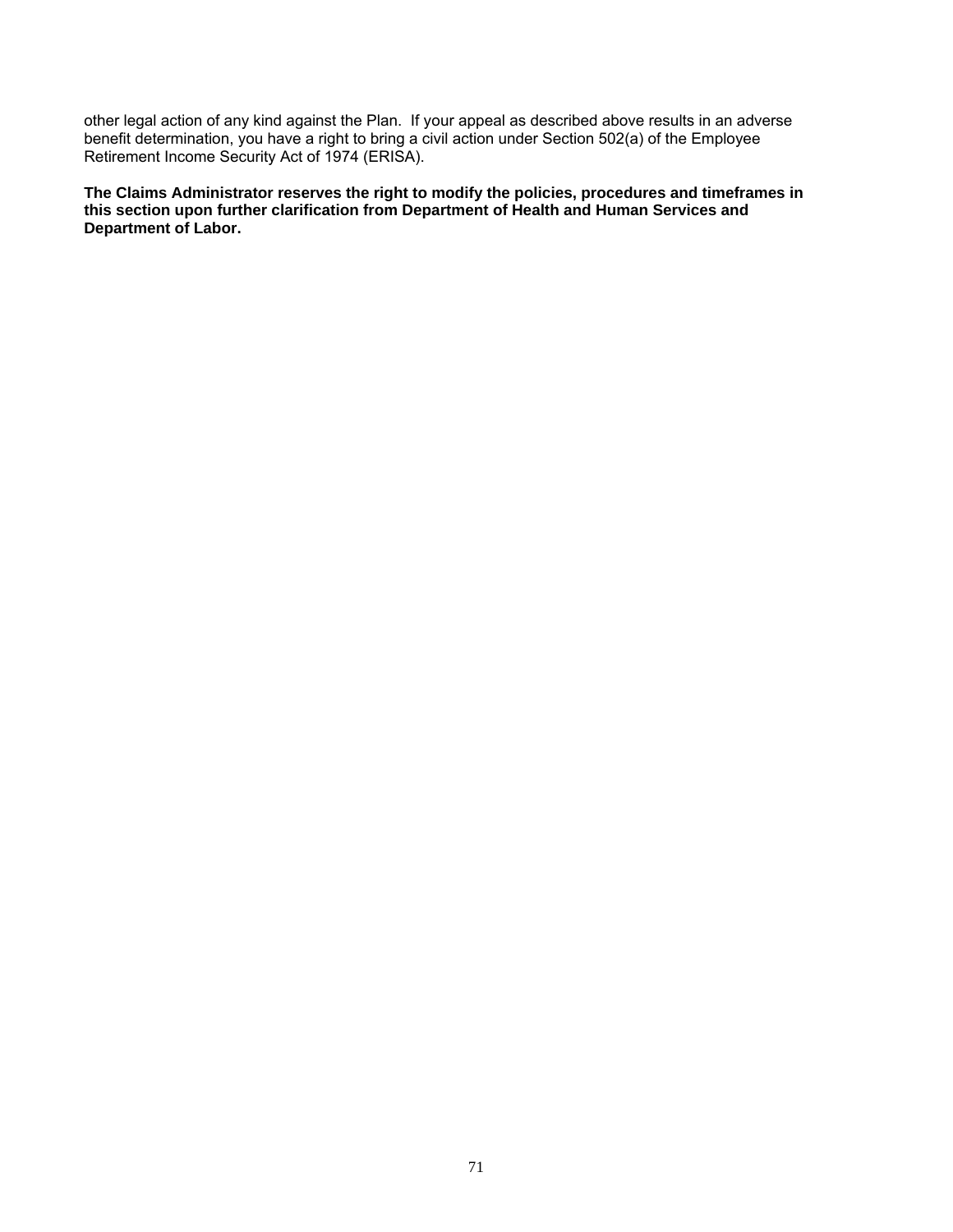# **COORDINATION OF BENEFITS (COB)**

This Coordination of Benefits (COB) provision applies when you have health care coverage under more than one Plan.

Please note that several terms specific to this provision are listed below. Some of these terms have different meanings in other parts of the SPD, e.g., Plan. For this provision only, "Plan" will have the meanings as specified below. In the rest of the SPD, Plan has the meaning listed in the **Definitions** Section.

The order of benefit determination rules determine the order in which each Plan will pay a claim for benefits. The Plan that pays first is called the Primary Plan. The Primary Plan must pay benefits according to its policy terms regardless of the possibility that another Plan may cover some expenses. The Plan that pays after the Primary Plan is the Secondary Plan. The Secondary Plan may reduce the benefits it pays so that payments from all Plans do not exceed 100% of the total Allowable expense.

The Allowable expense under COB is generally the higher of the Primary and Secondary Plans' allowable amounts. An In-Network Provider can bill you for any remaining Coinsurance and Deductible under the higher of the Plans' allowable amounts. This higher allowable amount may be more than the Plan's Maximum Allowable Amount.

#### **COB DEFINITIONS**

**Plan** is any of the following that provides benefits or services for medical or dental care or treatment. If separate contracts are used to provide coordinated coverage for members of a group, the separate contracts are considered parts of the same Plan and there is no COB among those separate contracts.

- 1. Plan includes: Group and non group insurance contracts and subscriber contracts; Health maintenance organization (HMO) contracts; Uninsured arrangements of group or group-type coverage; Coverage under group or non group closed panel plans; Group-type contracts; Medical care components of long term care contracts, such as skilled nursing care; medical benefits under group or individual automobile contracts (whether "fault" or "no fault"); Other governmental benefits, except for (*carve-out)* Medicare, Medicaid or a government plan that, by law, provides benefits that are in excess of those of any private insurance plan or other nongovernmental plan.
- 2. Plan does not include: Accident only coverage; Specified disease or specified accident coverage; Limited health benefit coverage; Benefits for non-medical components of long-term care policies; Hospital indemnity coverage benefits or other fixed indemnity coverage; School accident-type coverages covering grammar, high school, and college students for accidents only, including athletic injuries, either on a twenty-four (24) hour or "to and from school" basis; and Medicare supplement policies.

Each contract for coverage under items 1. or 2. above is a separate Plan. If a Plan has two parts and COB rules apply only to one of the two, each of the parts is treated as a separate Plan.

**This Plan** means the part of the Health Options Plan providing health care benefits that the COB provision applies to and which may be reduced because of the benefits of other plans. Any other part of a contract providing health care benefits is separate from This Plan. A contract may apply one COB provision to certain benefits, such as dental benefits, coordinating only with similar benefits, and may apply another COB provision to coordinate other benefits.

The order of benefit determination rules determine whether This Plan is a Primary Plan or Secondary Plan when you have health care coverage under more than one Plan.

When This Plan is primary, it determines payment for its benefits first before those of any other Plan without considering any other Plan's benefits. When This Plan is secondary, it determines its benefits after those of another Plan and may reduce the benefits it pays so that all Plan benefits do not exceed 100% of the total Allowable expense.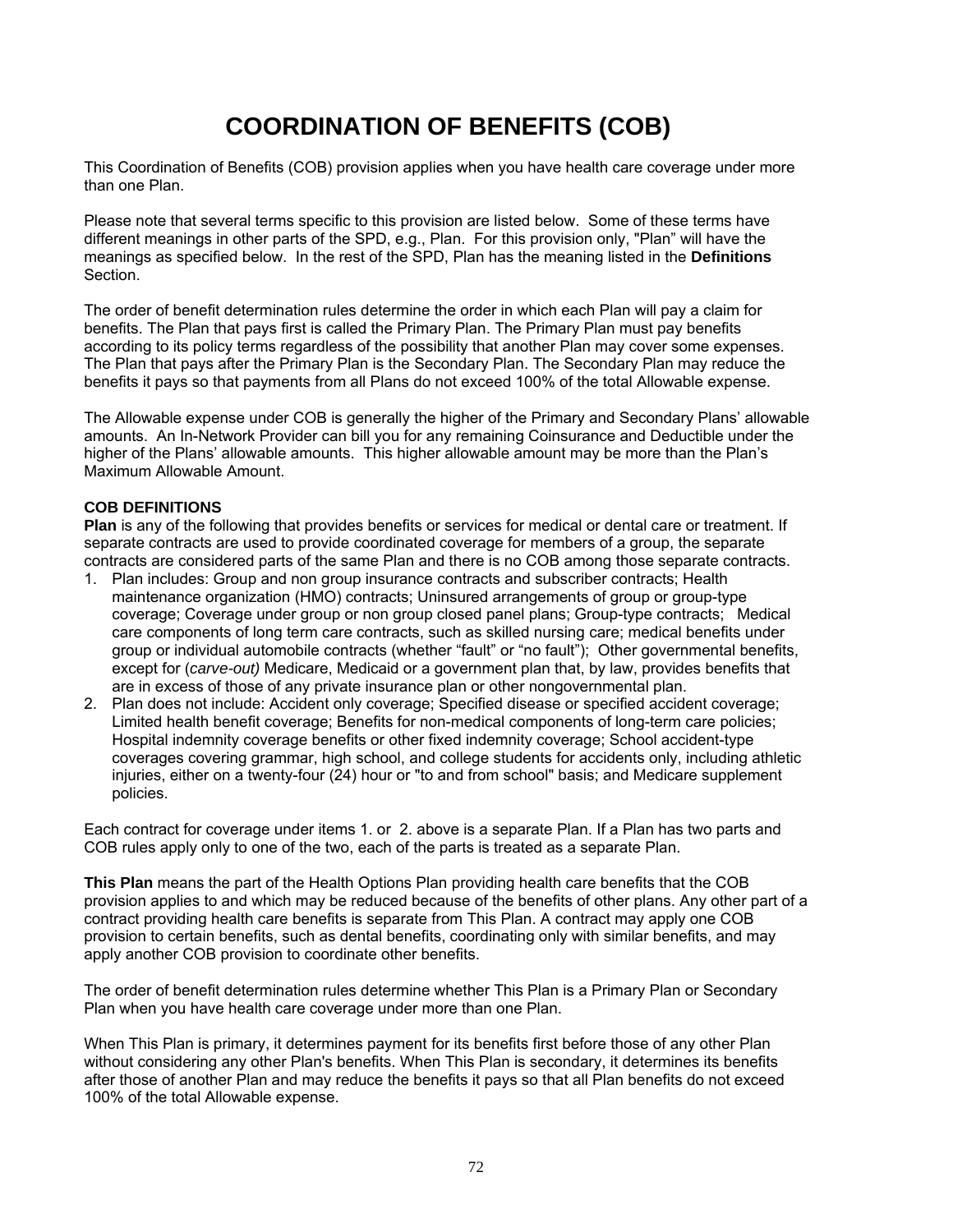**Allowable expense** is a health care expense, including Deductibles and Coinsurance, that is covered at least in part by any Plan covering you. When a Plan provides benefits in the form of services, the reasonable cash value of each service will be considered an Allowable expense and a benefit paid. An expense that is not covered by any Plan covering you is not an Allowable expense. In addition, any expense that a Provider by law or in accordance with a contractual agreement is prohibited from charging you is not an Allowable expense; however, if a Provider has a contractual agreement with both the Primary and Secondary Plans, then the higher of the contracted fees is the Allowable expense, and the Provider may charge up to the higher contracted fee.

The following are non Allowable expenses:

- 1. The difference between the cost of a semi-private Hospital room and a private Hospital room is not an Allowable expense, unless one of the Plans provides coverage for private Hospital room expenses.
- 2. If you are covered by 2 or more Plans that calculate their benefit payments on the basis of usual and customary fees or relative value schedule reimbursement method or other similar reimbursement methods, any amount in excess of the highest reimbursement amount for a specific benefit is not an Allowable expense.
- 3. If you are covered by 2 or more Plans that provide benefits or services on the basis of negotiated fees, an amount in excess of the highest of the negotiated fees is not an Allowable expense.
- 4. If you are covered by one Plan that calculates its benefits or services on the basis of usual and customary fees or relative value schedule reimbursement method or other similar reimbursement method and another Plan that provides its benefits or services on the basis of negotiated fees, the Primary Plan's payment arrangement will be the Allowable expense for all Plans. However, if the Provider has contracted with the Secondary Plan to provide the benefit or service for a specific negotiated fee or payment amount that is different than the Primary Plan's payment arrangement and if the Provider's contract permits, the negotiated fee or payment will be the Allowable expense used by the Secondary Plan to determine its benefits.
- *5.* The amount of any benefit reduction by the Primary Plan because you have failed to comply with the Plan provisions is not an Allowable expense. Examples of these types of Plan provisions include second surgical opinions, precertification of admissions or services, and In-Network Provider arrangements.
- 6. The amount that is subject to the Primary high-deductible health plan's Deductible, if the Claims Administrator has been advised by you that all Plans covering you are high-deductible health plans and you intend to contribute to a health savings account established in accordance with Section 223 of the Internal Revenue Code.
- 7. Any amounts incurred or claims made under the Prescription Drug program of This Plan.

**Closed panel plan** is a Plan that provides health care benefits primarily in the form of services through a panel of Providers that contract with or are employed by the Plan, and that excludes coverage for services provided by other Providers, except in cases of emergency or referral by a panel member.

**Custodial parent** is the parent awarded custody by a court decree or, in the absence of a court decree, is the parent with whom the child resides more than one half of the calendar year excluding any temporary visitation.

#### **ORDER OF BENEFIT DETERMINATION RULES**

When you are covered by two or more Plans, the rules for determining the order of benefit payments are: The Primary Plan pays or provides its benefits according to its terms of coverage and without regard to the benefits under any other Plan.

- 1. Except as provided in Paragraph 2. below, a Plan that does not contain a Coordination of Benefits provision that is consistent with this COB provision is always primary unless the provisions of both Plans state that the complying Plan is primary.
- 2. Coverage that is obtained by virtue of membership in a group that is designed to supplement a part of a basic package of benefits and provides that this supplementary coverage will be excess to any other parts of the Plan provided by the contract holder. Examples of these types of situations are major medical coverages that are placed over base plan Hospital and surgical benefits, and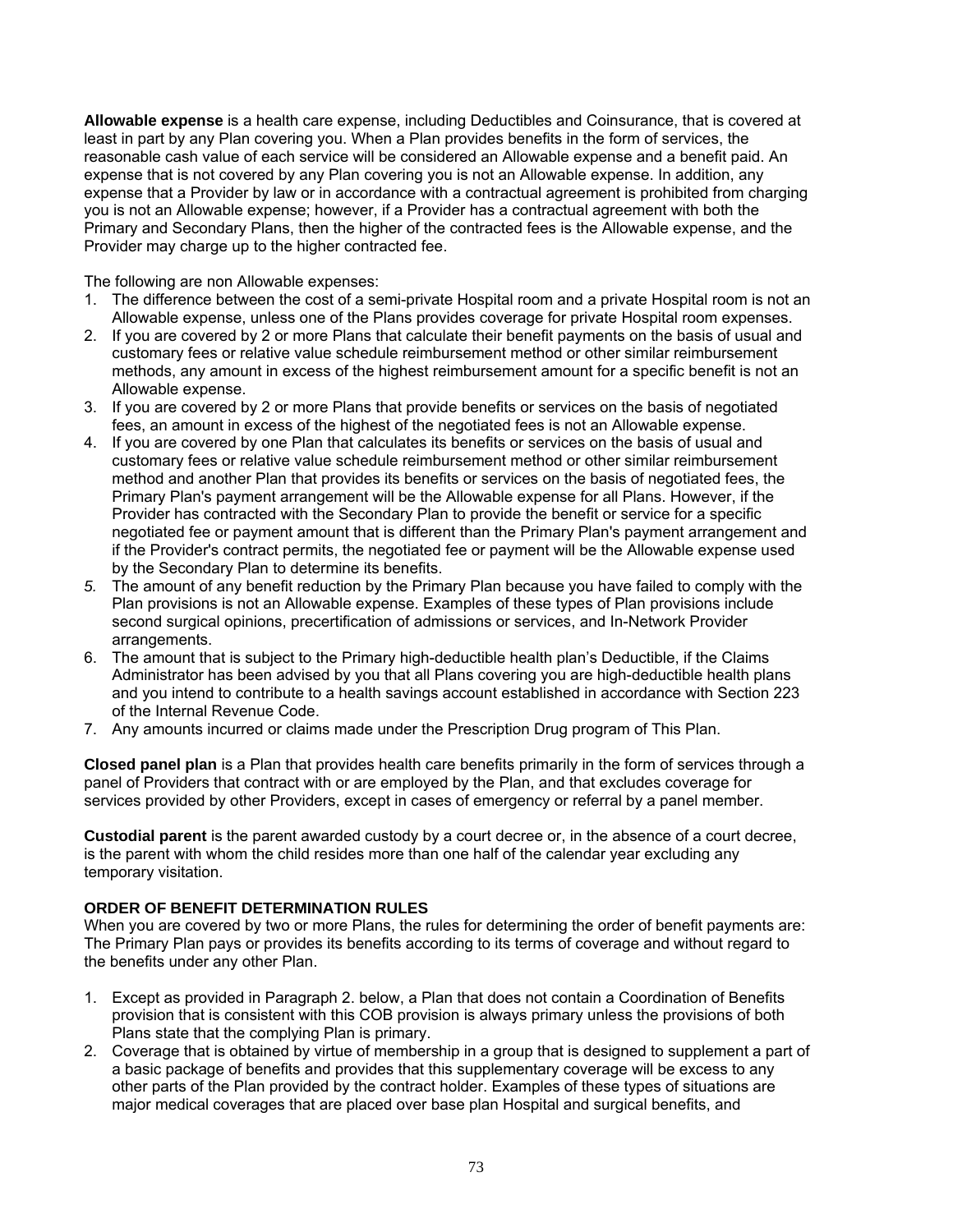insurance type coverages that are written in connection with a Closed panel plan to provide Out-of-Network benefits.

A Plan may consider the benefits paid or provided by another Plan in calculating payment of its benefits only when it is secondary to that other Plan.

Each Plan determines its order of benefits using the first of the following rules that apply:

**Rule 1 - Non-Dependent or Dependent.** The Plan that covers you other than as a Dependent, for example as an employee, member, policyholder, subscriber or retiree is the Primary Plan, and the Plan that covers you as a Dependent is the Secondary Plan. However, if you are a Medicare beneficiary and, as a result of federal law, Medicare is secondary to the Plan covering you as a Dependent and primary to the Plan covering you as other than a Dependent (e.g. a retired employee), then the order of benefits between the two Plans is reversed so that the Plan covering you as an employee, member, policyholder, subscriber or retiree is the Secondary Plan and the other Plan covering you as a Dependent is the Primary Plan.

**Rule 2 - Dependent Child Covered Under More Than One Plan.** Unless there is a court decree stating otherwise, when a Dependent child is covered by more than one Plan the order of benefits is determined as follows:

- 1. For a Dependent child whose parents are married or are living together, whether or not they have ever been married:
	- The Plan of the parent whose birthday falls earlier in the calendar year is the Primary Plan; or
	- If both parents have the same birthday, the Plan that has covered the parent the longest is the Primary Plan.
- 2. For a Dependent child whose parents are divorced or separated or not living together, whether or not they have ever been married:
	- If a court decree states that one of the parents is responsible for the Dependent child's health care expenses or health care coverage and the Plan of that parent has actual knowledge of those terms, that Plan is primary. This rule applies to plan years commencing after the Plan is given notice of the court decree;
	- If a court decree states that both parents are responsible for the Dependent child's health care expenses or health care coverage, the provisions of 1. above will determine the order of benefits;
	- If a court decree states that the parents have joint custody without specifying that one parent has responsibility for the health care expenses or health care coverage of the Dependent child, the provisions of 1. above will determine the order of benefits; or
	- If there is no court decree assigning responsibility for the Dependent child's health care expenses or health care coverage, the order of benefits for the child are as follows:
		- The Plan covering the Custodial parent;
		- The Plan covering the spouse of the Custodial parent;
		- The Plan covering the non-custodial parent; and then
		- The Plan covering the spouse of the non-custodial parent.
- 3. For a Dependent child covered under more than one Plan of individuals who are not the parents of the child, the provisions of item 1. above will determine the order of benefits as if those individuals were the parents of the child.

**Rule 3 - Active Employee or Retired or Laid-off Employee**. The Plan that covers you as an active employee, that is, an employee who is neither laid off nor retired, is the Primary Plan. The Plan also covering you as a retired or laid-off employee is the Secondary Plan. The same would hold true if you are a Dependent of an active employee and you are a Dependent of a retired or laid-off employee. If the other Plan does not have this rule, and as a result, the Plans do not agree on the order of benefits, this rule is ignored. This rule does not apply if "Rule 1 - Non-Dependent or Dependent" can determine the order of benefits.

**Rule 4 - COBRA.** If you are covered under COBRA or under a right of continuation provided by other federal law and are covered under another Plan, the Plan covering you as an employee, member,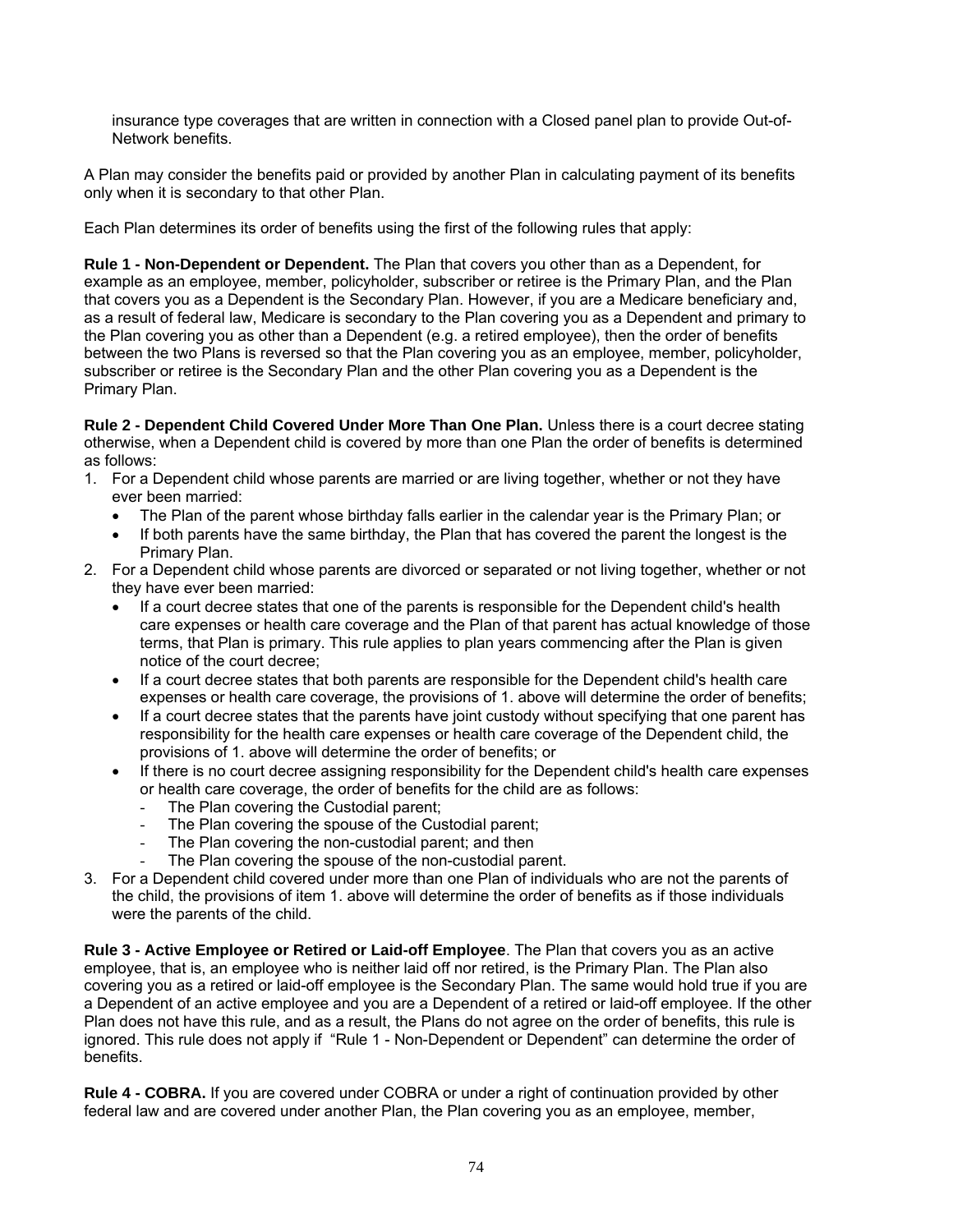subscriber or retiree or covering you as a Dependent of an employee, member, subscriber or retiree is the Primary Plan and the COBRA or other federal continuation coverage is the Secondary Plan. If the other Plan does not have this rule, and as a result, the Plans do not agree on the order of benefits, this rule is ignored. This rule does not apply if "Rule 1 - Non-Dependent or Dependent" can determine the order of benefits. This rule does not apply when the person is covered either: (a) as a non- dependent under both Plans (i.e. the person is covered under a right of continuation as a qualified beneficiary who, on the day before a qualifying event, was covered under the Group Health Plan as an employee or as a retired employee and is covered under his or her own Plan as an employee, member, subscriber or retiree); or (b) as a Dependent under both plans (i.e. the person is covered under a right of continuation as a qualified beneficiary who, on the day before a qualifying event, was covered under the Group Health Plan as a dependent of an employee, member or subscriber or retired employee and is covered under the other plan as a dependent of an employee, member, subscriber or retiree).

**Rule 5 - Longer or Shorter Length of Coverage.** The Plan that covered you longer is the Primary Plan and the Plan that covered you the shorter period of time is the Secondary Plan.

**Rule 6 -** If the preceding rules do not determine the order of benefits, the Allowable expenses will be shared equally between the Plans meeting the definition of Plan. In addition, This Plan will not pay more than it would have paid had it been the Primary Plan.

#### **EFFECT ON THE BENEFITS OF THIS PLAN**

#### **Maintenance/Hard Non-Duplication Option:**

When you or your Covered Dependent is covered under two or more Plans which together pay more than this Plan's benefits, the Plan will pay this Plan's benefits according to the Order of Benefit Determination Rules. This Plan's benefit payments will not be affected when it is Primary. However, when this Plan is Secondary under the Order of Benefit Determination Rules, benefits payable by this Plan will be reduced by the combined benefits of all other Plans covering you or your Dependent.

When the benefits of this Plan are reduced, each benefit is reduced in proportion. It is then charged against any applicable benefit limit of this Plan. If this Plan is secondary, the combined benefits of this Plan and the other Plan will never exceed what would have been provided by this Plan if primary. No benefits will be provided by this Plan when the amount paid by the other Plan is equal to or greater than the amount this Plan would have paid if Primary.

If you are enrolled in two or more Closed panel plans and if, for any reason, including the provision of service by a non-panel Provider, benefits are not payable by one Closed panel plan, COB will not apply between that Plan and other Closed panel plans.

#### **RIGHT TO RECEIVE AND RELEASE NEEDED INFORMATION**

Certain facts about health care coverage and services are needed to apply these COB rules and to determine benefits payable under This Plan and other Plans. The Claims Administrator may get the facts it needs from or give them to other organizations or persons for the purpose of applying these rules and determining benefits payable under This Plan and other Plans covering the person claiming benefits. The Claims Administrator need not tell, or get the consent of, any person to do this. Each person claiming benefits under This Plan must give the Claims Administrator any facts the Claims Administrator need to apply those rules and determine benefits payable.

#### **FACILITY OF PAYMENT**

A payment made under another Plan may include an amount that should have been paid under This Plan. If it does, This Plan may pay that amount to the organization that made that payment. That amount will then be treated as though it were a benefit paid under This Plan. This Plan will not have to pay that amount again. The term "payment made" includes providing benefits in the form of services, in which case "payment made" means the reasonable cash value of the benefits provided in the form of services.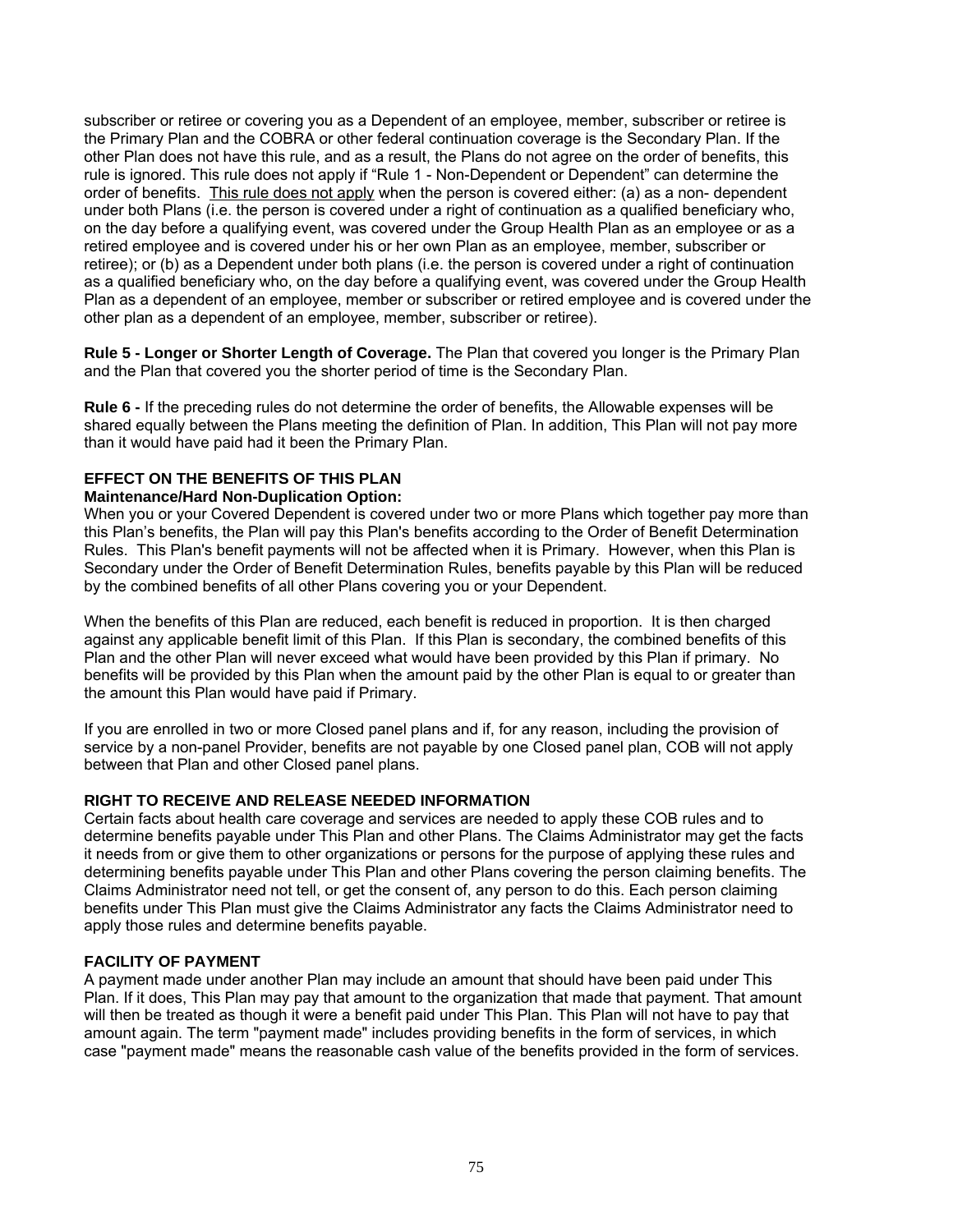#### **RIGHT OF RECOVERY**

If the amount of the payments made by This Plan is more than should have paid under this COB provision, the Plan may recover the excess from one or more of the persons:

- 1. The Plan has paid or for whom the Plan have paid; or
- 2. Any other person or organization that may be responsible for the benefits or services provided for you or your Covered Dependent.

The "amount of the payments made" includes the reasonable cash value of any benefits provided in the form of services.

# **When a Covered Person Qualifies for Medicare**

#### **Determining Which Plan is Primary**

To the extent permitted by law, this Plan will pay Benefits second to Medicare when you become eligible for Medicare, even if you don't elect it. There are, however, Medicare-eligible individuals for whom the Plan pays Benefits first and Medicare pays benefits second:

- Subscribers with active current employment status age 65 or older and their Spouses age 65 or older; and
- Individuals with end-stage renal disease, for a limited period of time.

#### **Determining the Allowable Expense When This Plan is Secondary to Medicare**

If this Plan is secondary to Medicare, the Medicare approved amount is the Allowable Expense, as long as the Provider accepts Medicare. If the Provider does not accept Medicare, the Medicare limiting charge (the most a Provider can charge you if they don't accept Medicare) will be the Allowable Expense. Medicare payments, combined with Plan Benefits, will not exceed 100% of the total Allowable Expense.

If you are eligible for, but not enrolled in, Medicare, and this Plan is secondary to Medicare, Benefits payable under this Plan will be reduced by the amount that would have been paid if you had been enrolled in Medicare.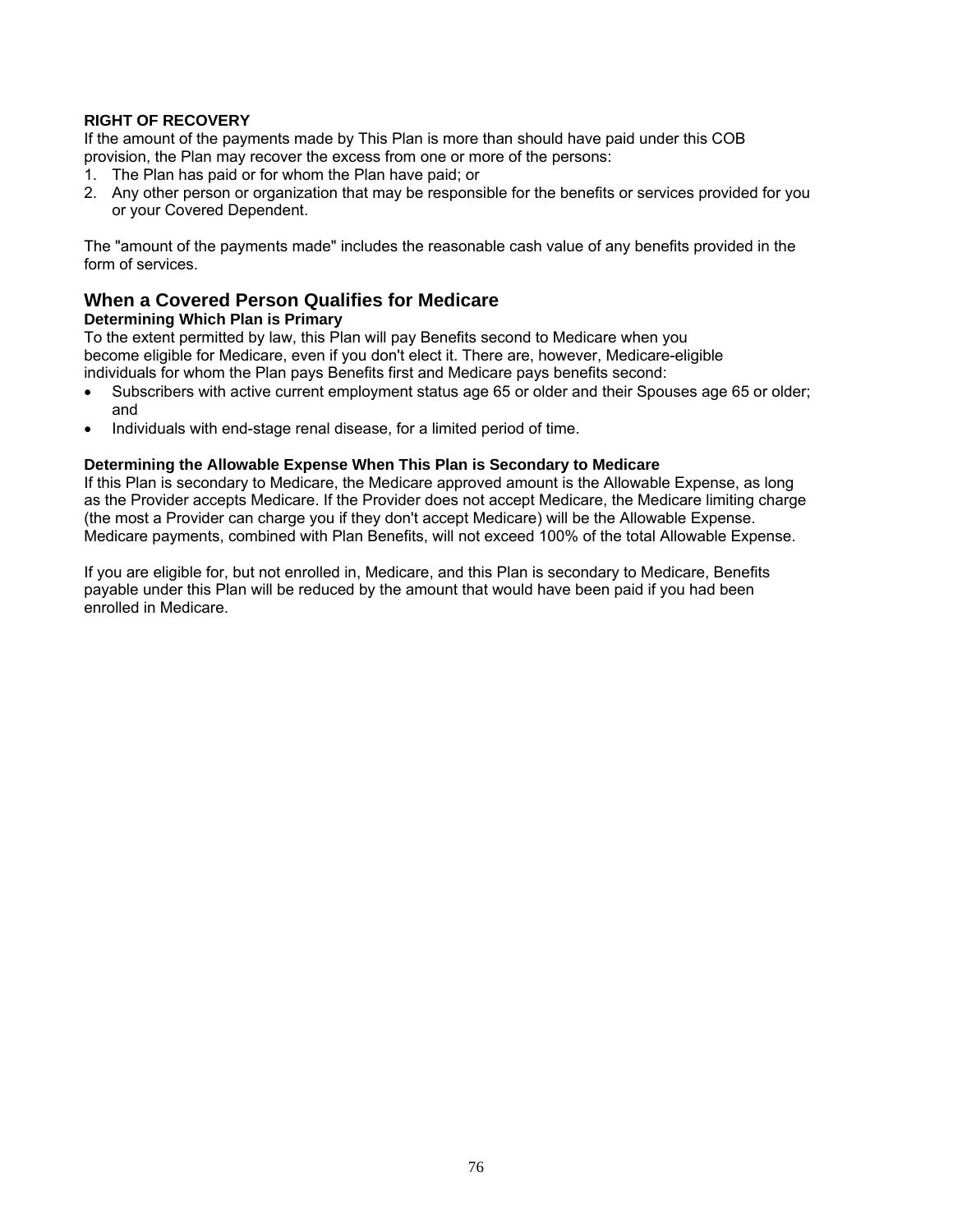# **SUBROGATION AND REIMBURSEMENT**

# **Subrogation and Reimbursement**

The Plan has a right to subrogation and reimbursement.

Subrogation applies when the Plan has paid benefits on your behalf for a Sickness or Injury for which a third party is considered responsible. The right to subrogation means that the Plan is substituted to and shall succeed to any and all legal claims that you may be entitled to pursue against any third party for the benefits that the Plan has paid that are related to the Sickness or Injury for which a third party is considered responsible.

The right to reimbursement means that if a third party causes or is alleged to have caused a Sickness or Injury for which you receive a settlement, judgment, or other recovery from any third party, you must use those proceeds to fully return to the Plan 100% of any benefits you received for that Sickness or Injury.

The following persons and entities are considered third parties:

- A person or entity alleged to have caused you to suffer a Sickness, Injury or damages, or who is legally responsible for the Sickness, Injury or damages.
- Any insurer or other indemnifier of any person or entity alleged to have caused or who caused the Sickness, Injury or damages.
- The Plan Sponsor.
- Any person or entity who is or may be obligated to provide benefits or payments to you, including benefits or payments for underinsured or uninsured motorist protection, no-fault or traditional auto insurance, medical payment coverage (auto, homeowners or otherwise), workers' compensation coverage, other insurance carriers or third party administrators.
- Any person or entity that is liable for payment to you on any equitable or legal liability theory.

You agree as follows:

- You will cooperate with the Plan in protecting the Plan's legal and equitable rights to subrogation and reimbursement in a timely manner, including, but not limited to:
	- Notifying the Plan, in writing, of any potential legal claim(s) you may have against any third party for acts which caused benefits to be paid or become payable.
	- Providing any relevant information requested by the Plan.
	- Signing and/or delivering such documents as the Plan or the Plan's agents reasonably requests to secure the subrogation and reimbursement claim.
	- Responding to requests for information about any accident or injuries.
	- Making court appearances.
	- Obtaining the Plan's or its agents' consent before releasing any party from liability or payment of medical expenses.
	- Complying with the terms of this section.

Your failure to cooperate with us is considered a breach of contract. As such, the Plan has the right to terminate your benefits, deny future benefits, take legal action against you, and/or set off from any future benefits the value of benefits the Plan has paid relating to any Sickness or Injury alleged to have been caused or caused by any third party to the extent not recovered by the Plan due to you or your representative not cooperating with us. If the Plan incurs attorneys' fees and costs in order to collect third party settlement funds held by you or your representative, the Plan has the right to recover those fees and costs from you. You will also be required to pay interest on any amounts you hold which should have been returned to the Plan.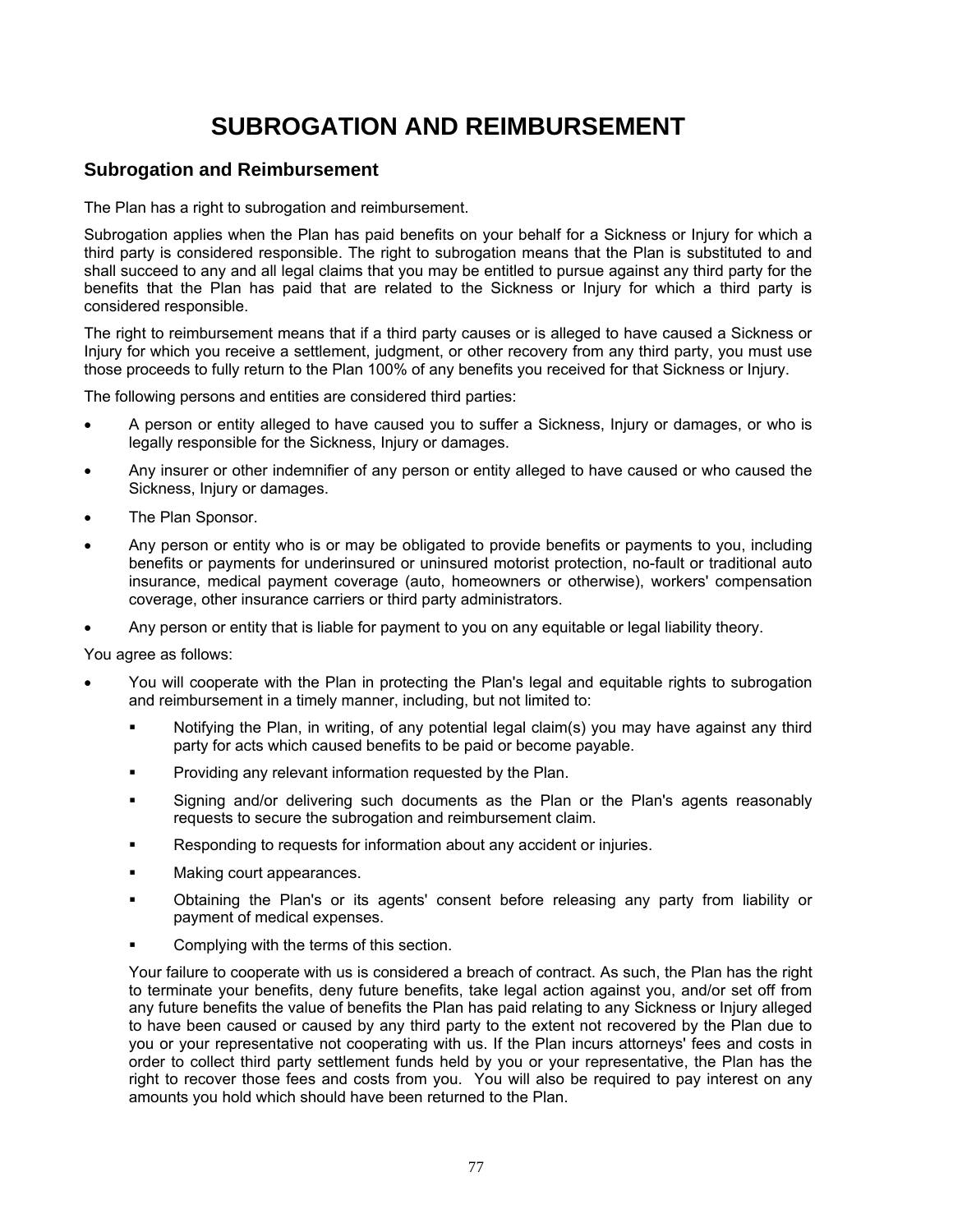- The Plan has a first priority right to receive payment on any claim against a third party before you receive payment from that third party. Further, the Plan's first priority right to payment is superior to any and all claims, debts or liens asserted by any medical providers, including but not limited to hospitals or emergency treatment facilities, that assert a right to payment from funds payable from or recovered from an allegedly responsible third party and/or insurance carrier.
- The Plan's subrogation and reimbursement rights apply to full and partial settlements, judgments, or other recoveries paid or payable to you or your representative, no matter how those proceeds are captioned or characterized. Payments include, but are not limited to, economic, non-economic, and punitive damages. The Plan is not required to help you to pursue your claim for damages or personal injuries and no amount of associated costs, including attorneys' fees, shall be deducted from our recovery without the Plan's express written consent. No so-called "Fund Doctrine" or "Common Fund Doctrine" or "Attorney's Fund Doctrine" shall defeat this right.
- Regardless of whether you have been fully compensated or made whole, the Plan may collect from you the proceeds of any full or partial recovery that you or your legal representative obtain, whether in the form of a settlement (either before or after any determination of liability) or judgment, no matter how those proceeds are captioned or characterized. Proceeds from which the Plan may collect include, but are not limited to, economic, non-economic, and punitive damages. No "collateral source" rule, any "Made-Whole Doctrine" or "Make-Whole Doctrine," claim of unjust enrichment, nor any other equitable limitation shall limit the Plan's subrogation and reimbursement rights.
- Benefits paid by the Plan may also be considered to be benefits advanced.
- If you receive any payment from any party as a result of Sickness or Injury, and the Plan alleges some or all of those funds are due and owed to the Plan, you shall hold those funds in trust, either in a separate bank account in your name or in your attorney's trust account. You agree that you will serve as a trustee over those funds to the extent of the benefits the Plan has paid.
- The Plan's rights to recovery will not be reduced due to your own negligence.
- Upon the Plan's request, you will assign to the Plan all rights of recovery against third parties, to the extent of the benefits the Plan has paid for the Sickness or Injury.
- The Plan may, at its option, take necessary and appropriate action to preserve its rights under these subrogation provisions, including but not limited to, providing or exchanging medical payment information with an insurer, the insurer's legal representative or other third party and filing suit in your name, which does not obligate the Plan in any way to pay you part of any recovery we might obtain.
- You may not accept any settlement that does not fully reimburse the Plan, without its written approval.
- The Plan has the authority and discretion to resolve all disputes regarding the interpretation of the language stated herein.
- In the case of your wrongful death or survival claim, the provisions of this section apply to your estate, the personal representative of your estate, and your heirs or beneficiaries.
- No allocation of damages, settlement funds or any other recovery, by you, your estate, the personal representative of your estate, your heirs, your beneficiaries or any other person or party, shall be valid if it does not reimburse the Plan for 100% of its interest unless the Plan provides written consent to the allocation.
- The provisions of this section apply to the parents, guardian, or other representative of a Dependent child who incurs a Sickness or Injury caused by a third party. If a parent or guardian may bring a claim for damages arising out of a minor's Sickness or Injury, the terms of this subrogation and reimbursement clause shall apply to that claim.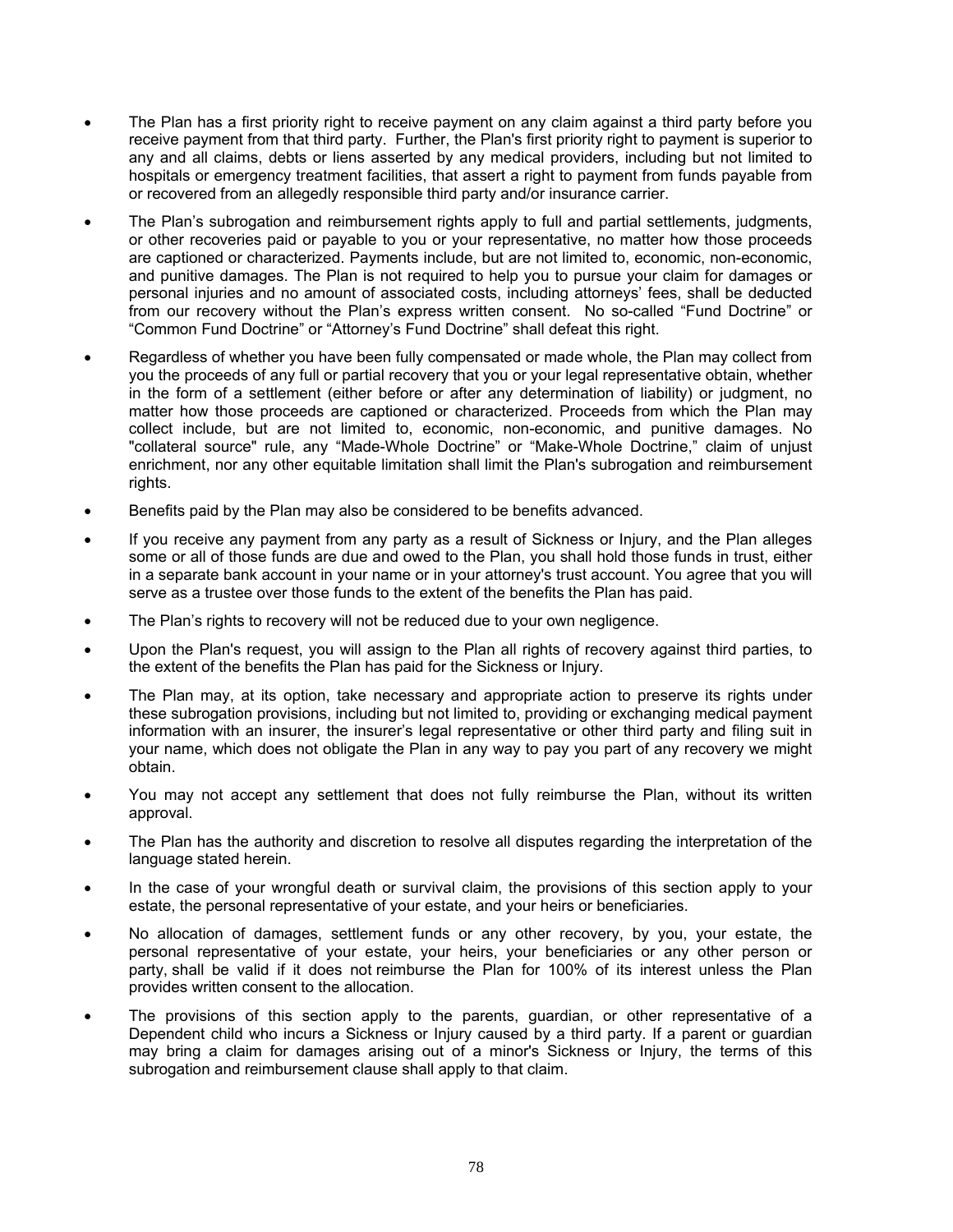- If a third party causes or is alleged to have caused you to suffer a Sickness or Injury while you are covered under this Plan, the provisions of this section continue to apply, even after you are no longer covered.
- The Plan and all individuals and entities administering the terms and conditions of the Plan's subrogation and reimbursement rights have such powers and duties as are necessary to discharge its duties and functions, including the exercise of its discretionary authority to (1) construe and enforce the terms of the Plan's subrogation and reimbursement rights and (2) make determinations with respect to the subrogation amounts and reimbursements owed to the Plan.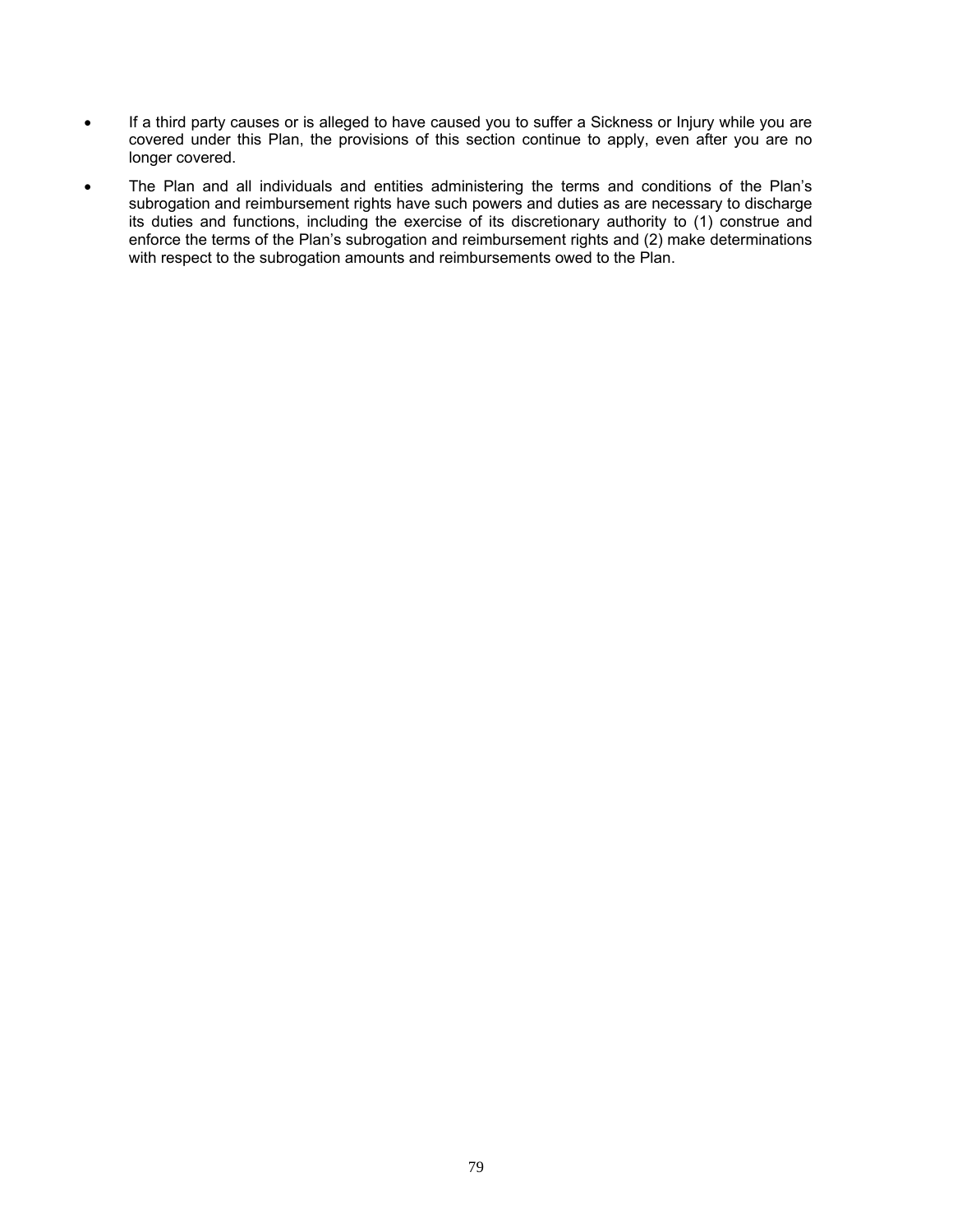# **GENERAL INFORMATION**

#### **Protected Health Information Under HIPAA**

A federal law, the Health Insurance Portability and Accountability Act of 1996 (HIPAA), requires that health plans protect the confidentiality of your private health information (the "Privacy Rule"). The private health information protected under the Privacy Rule includes any individually identifiable health information maintained or transmitted by the Plan in any form or medium. Individually identifiable health information is health information that identifies you or creates a reasonable basis to believe it could be used to identify you, including information relating to your health condition or receipt of health care. This Plan, and US Airways as the Plan sponsor, will not use or disclose information that is protected under the Privacy Rule except as necessary for treatment, payment, health care operations, and Plan administration, or as permitted by law. In particular, the Plan will not, without authorization, use or disclose private health information for employment-related actions and decisions or in connection with any other benefit or employee benefit plan sponsored by the Company. Under the Privacy Rule, all of the benefit administrators providing medical services under the Plan must also protect your private health information.

Under the Privacy Rule, you have certain rights with respect to your private health information, including certain rights to inspect and copy the information, receive an accounting of certain disclosures of the information, and under certain circumstances, amend the information. You also have the right to file a complaint with the Plan or with the Secretary of the U.S. Department of Health and Human Services if you believe your rights under HIPAA have been violated.

A complete description of your rights under HIPAA can be found in the Plan's Notice of Privacy Practices. A copy of the notice is available to you, upon request, from the Benefits US Customer Service by calling 1-888-860-6178. As the Claims Administrator of the Plan, Anthem has also adopted a number of privacy practices and has described those in its Privacy Notice. If you would like a copy of Anthem's Notice, contact the customer service number on your Identification Card.

# **Worker's Compensation**

The benefits under the Plan are not designed to duplicate any benefit for which you are eligible under the Worker's Compensation Law. All sums paid or payable by Worker's Compensation for services provided to you or a Covered Dependent shall be reimbursed by, or on behalf of, you or a Covered Dependent to the Plan to the extent the Plan has made or makes payment for such services. It is understood that coverage hereunder is not in lieu of, and shall not affect, any requirements for coverage under Worker's Compensation or equivalent employer liability or indemnification law.

#### **Other Government Programs**

Except insofar as applicable law would require the Plan to be the primary payor, the benefits under the Plan shall not duplicate any benefits to which you or your Covered Dependents are entitled, or for which they are eligible under any other governmental program. To the extent the Plan has duplicated such benefits, all sums payable under such programs for services to you or your Covered Dependents shall be paid by or on behalf of you or your Covered Dependents to the Plan.

#### **Medicare Program**

Please refer to the SPD Section entitled "*The Health Savings Account*" in the Schedule of Benefits for important information regarding eligibility to contribute to an HSA if you are enrolled in Medicare.

When you are eligible for the Medicare program and Medicare is allowed by federal law to be the primary payor, the benefits described in this SPD will be reduced by the amount of benefits allowed under Medicare for the same Covered Services. This reduction will be made whether or not you actually receive the benefits from Medicare. For the purposes of the calculation of benefits, if you or your Covered Dependent has not enrolled in Medicare Part B, the Plan will calculate benefits as if they had enrolled.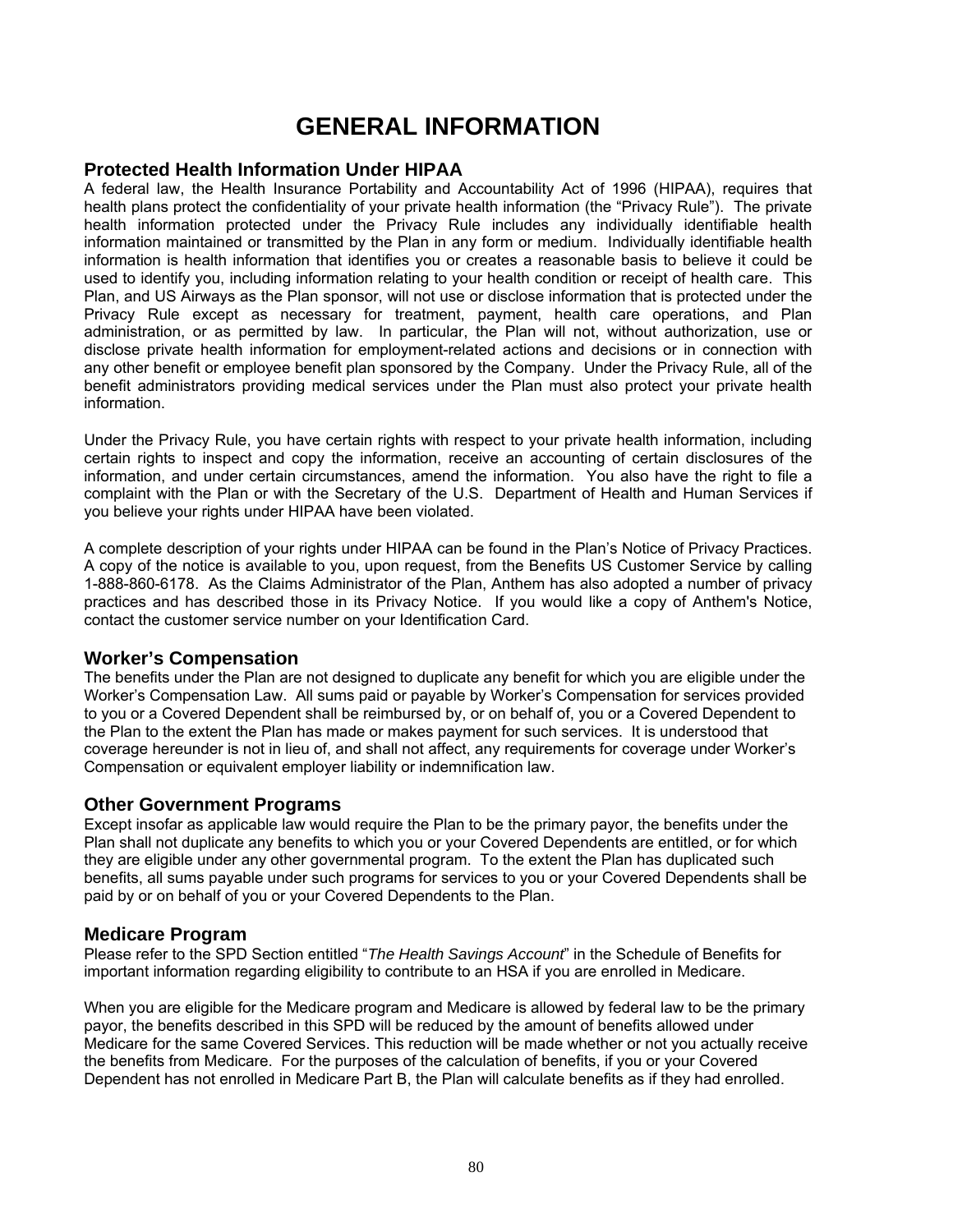#### **If you Are Under Age 65 With End Stage Renal Disease (ESRD)**

If you are under age 65 and eligible for Medicare only because of ESRD (permanent kidney failure), the Plan will provide the benefits described in this Benefit Description before Medicare benefits. This includes the Medicare "three month waiting period" and the additional 30 months after the Medicare effective date. After 33 months, the benefits described in this Benefit Description will be reduced by the amount that Medicare allows for the same *Covered Services*.

#### **If you Are Under Age 65 With Other Disability**

If you are under age 65 and eligible for Medicare only because of a disability other than ESRD, the Plan will provide the benefits described in this Benefit Description before Medicare benefits. This is the case only if you are actively employed by the Company or are the Covered Dependent of an actively employed Plan participant. If you take a medical leave of absence, retain coverage under the Plan, and start receiving disability benefits from the Company, the Plan will continue to pay primary for the first 6 months of your disability coverage, i.e., while disability benefits are subject to FICA tax. After this 6 month period, Medicare will become primary.

#### **If you Are Age 65 or Older**

If you are age 65 or older and eligible for Medicare only because of age, the Plan will provide the benefits described in this Benefit Description before Medicare. This can be the case only if you are actively employed by the Company or are the Covered Dependent of an actively employed Plan participant.

#### **Leave of Absence**

If you take a leave of absence and retain coverage under the Plan, the Plan will continue to pay primary for as long as you retain your right to return to active employment, i.e., your employment is not terminated by the Company. If your employment is terminated by the Company, Medicare will become primary.

# **Right of Recovery**

The Plan's right of recovery described in this SPD is contingent on such recovery being permissible under applicable federal law.

The Plan will have the right to recover payment from you or, if applicable, the Provider if such payment is made in error. In the event the Plan recovers a payment made in error from the Provider, except in cases of fraud, the Plan will only recover such payment from the Provider during the 24 months after the date the Plan made the payment on a claim submitted by the Provider. The Plan reserves the right to deduct or offset any amounts paid in error from any pending or future claim. The cost share amount shown in your Explanation of Benefits is the final determination and you will not receive notice of an adjusted cost share amount as a result of such recovery activity.

The Claims Administrator has oversight responsibility for compliance with Provider and vendor and Subcontractor contracts. The Claims Administrator may enter into a settlement or compromise regarding enforcement of these contracts and may retain any recoveries made from a Provider, Vendor, or Subcontractor resulting from these audits if the return of the overpayment is not feasible. The Claims Administrator has established recovery policies to determine which recoveries are to be pursued, when to incur costs and expenses and settle or compromise recovery amounts. The Claims Administrator will not pursue recoveries for overpayments if the cost of collection exceeds the overpayment amount. The Claims Administrator may not provide you with notice of overpayments made by the Plan or you if the recovery method makes providing such notice administratively burdensome.

# **Modifications or Changes in Coverage**

The Plan Sponsor may change the benefits described in this SPD and you will be informed of such changes as required by law. The Plan shall be subject to amendment, modification, and termination in accordance with any of its provisions by the Company, or by mutual agreement between the Claims Administrator and the Company without the consent or concurrence of any participant.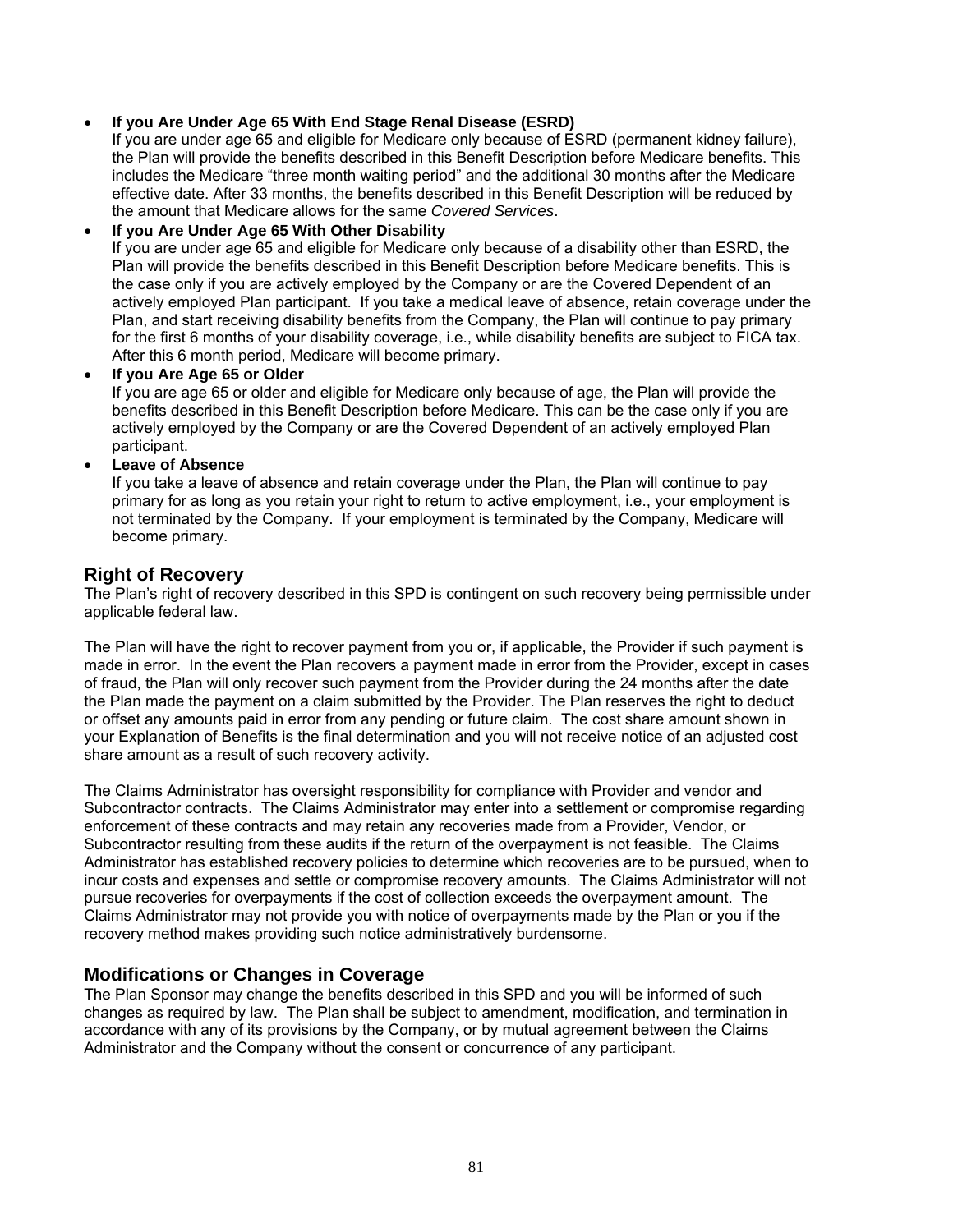By electing medical and Hospital benefits under the Plan or accepting the Plan benefits, all participants legally capable of contracting, and the legal representatives of all participants incapable of contracting, agree to all terms, conditions, and provisions hereof.

# **Value-Added Programs**

The Claims Administrator may offer health or fitness related programs to participants, through which you may access discounted rates from certain vendors for products and services available to the general public. Products and services available under this program are not Covered Services under the Plan but are in addition to plan benefits. As such, program features are not guaranteed under the Plan and could be discontinued at any time. The Claims Administrator does not endorse any vendor, product or service associated with this program. Program vendors are solely responsible for the products and services you receive.

# **Waiver**

No agent or other person, except an authorized officer of the Company, has authority to waive any conditions or restrictions of the Plan, to extend the time for making a payment to the Plan, or to bind the Plan by making any promise or representation or by giving or receiving any information.

# **Company's Sole Discretion**

The Company may, in its sole discretion, cover services and supplies not specifically covered by the Plan. This may apply for example, if the Company, with advice from the Claims Administrator, determines such services and supplies are in lieu of more expensive services and supplies which would otherwise be required for the care and treatment of you or a Covered Dependent.

# **Care Received Outside the United States**

You will receive Plan benefits for care and treatment received outside the United States. Plan provisions will apply. Any care received must be a Covered Service. Please pay the provider of service at the time you receive treatment and obtain appropriate documentation of services received including bills, receipts, letters and medical narrative. This information should be submitted with your claim. All services will be subject to appropriateness of care. The Plan will reimburse you directly. Payment will be based on the Maximum Allowed Amount. Assignments of benefits to foreign providers or facilities cannot be honored.

You may be required to complete an authorization form in order to have your claims and other personal information sent to the Claims Administrator when you receive care in foreign countries. Failure to submit such authorizations may prevent foreign providers from sending your claims and other personal information to the Claims Administrator.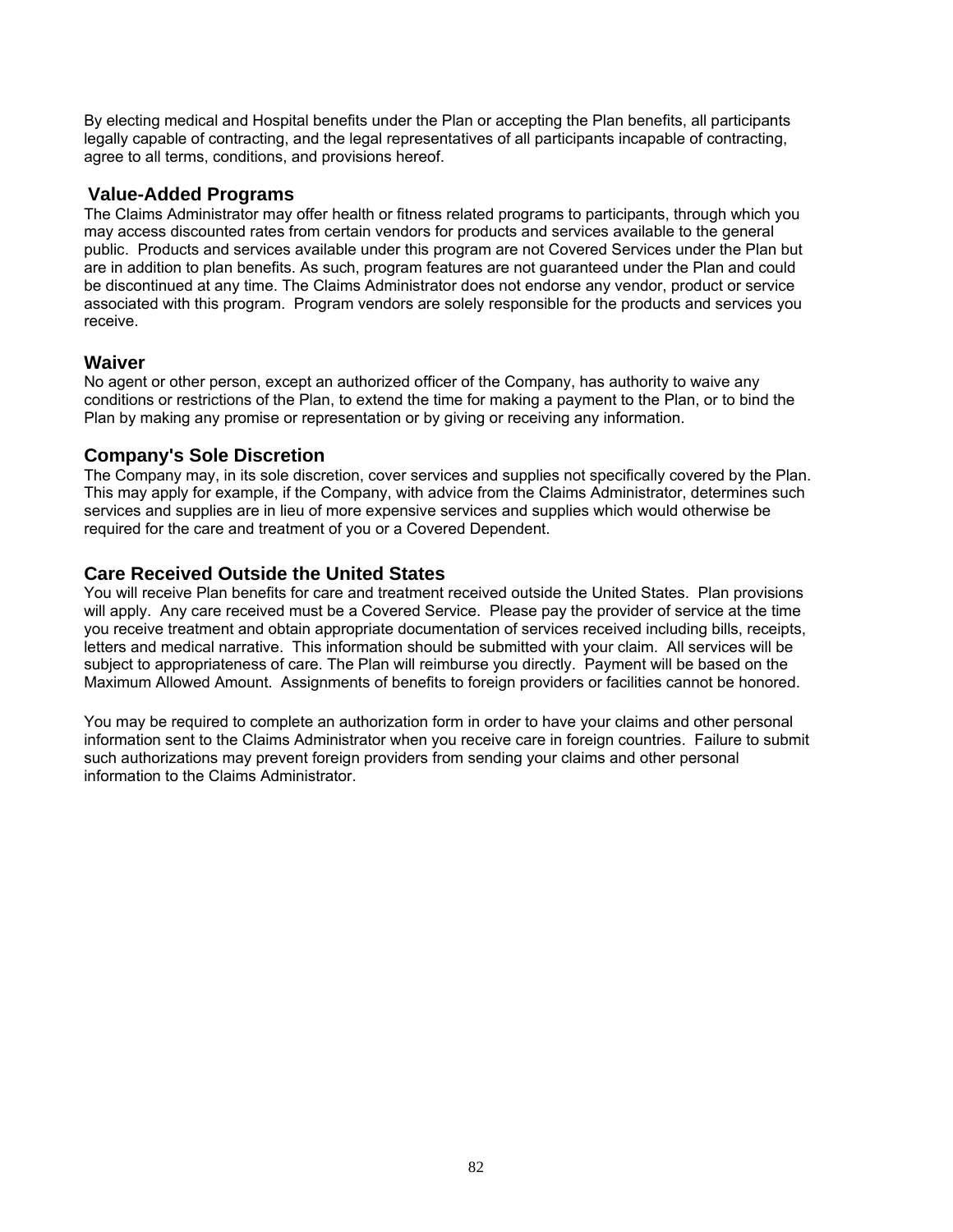# **WHEN COVERAGE TERMINATES**

# **Rescission in Event of Fraud**

Any act, practice, or omission by a Plan participant that constitutes fraud or an intentional misrepresentation of material fact is prohibited by the Plan and the Plan may rescind coverage as a result. Any such fraudulent statements, including on Plan enrollment forms and in electronic submissions, will invalidate any payment or claims for services and will be grounds for rescinding coverage.

# **Termination of Coverage**

Coverage under the Plan for you and your Covered Dependents may be continued as long as you are employed by the Company and meet eligibility requirements. It ceases if your employment ends, if you no longer meet eligibility requirementsor if the Plan ceases.

Coverage will also terminate if you fail to make any required contribution toward the cost of coverage for you and/or your Covered Dependents. In such a case, coverage will end at the expiration of the period covered by your last contribution.

Coverage of an enrolled child ceases at the end of the calendar year in which the child attains the age limit shown in the Eligibility Section. Coverage of a disabled child over age 26 ceases if the child is found to be no longer totally or permanently disabled.

Coverage of your Spouse terminates at the end of the month as of the date of divorce or death. Coverage of your domestic partner terminates at the end of the month he/she ceases to satisfy the criteria necessary to be considered a domestic partner.

Should you or any Covered Dependents be receiving covered care in the Hospital at the time your membership terminates for reasons other than the Company's cancellation of this Plan, or failure to pay the required Premiums, benefits for Hospital Inpatient care will be provided only to the extent available for that Hospital stay.

# **Certification of Prior Creditable Coverage**

If your coverage under this Plan is terminated, you and your Covered Dependents will receive a certification that shows your period of coverage under this health benefit plan. You may need to furnish the certification if you become eligible under another group health plan. You may also need the certification to buy, for yourself or your family, an individual policy that does not exclude coverage for medical conditions that were present before your enrollment. You and your Dependents may request a certification within 24 months of losing coverage under this health benefit plan.

You may also request a certification be provided to you at any other time, even if you have not lost coverage under this Plan. If you have any questions, contact the customer service telephone number listed on your Identification Card.

# **Qualifying events for Continuation Coverage under Federal Law (COBRA)**

You may be able to continue your medical coverage under this Plan under certain conditions.

Under the Consolidated Omnibus Budget Reconciliation Act of 1985 (COBRA) you, your Spouse (or domestic partner) and Dependent children may elect to temporarily continue medical coverage under this Plan in certain instances where coverage otherwise would be reduced or terminated. Individuals entitled to COBRA continuation (qualified beneficiaries) are you, your Spouse (or domestic partner) and your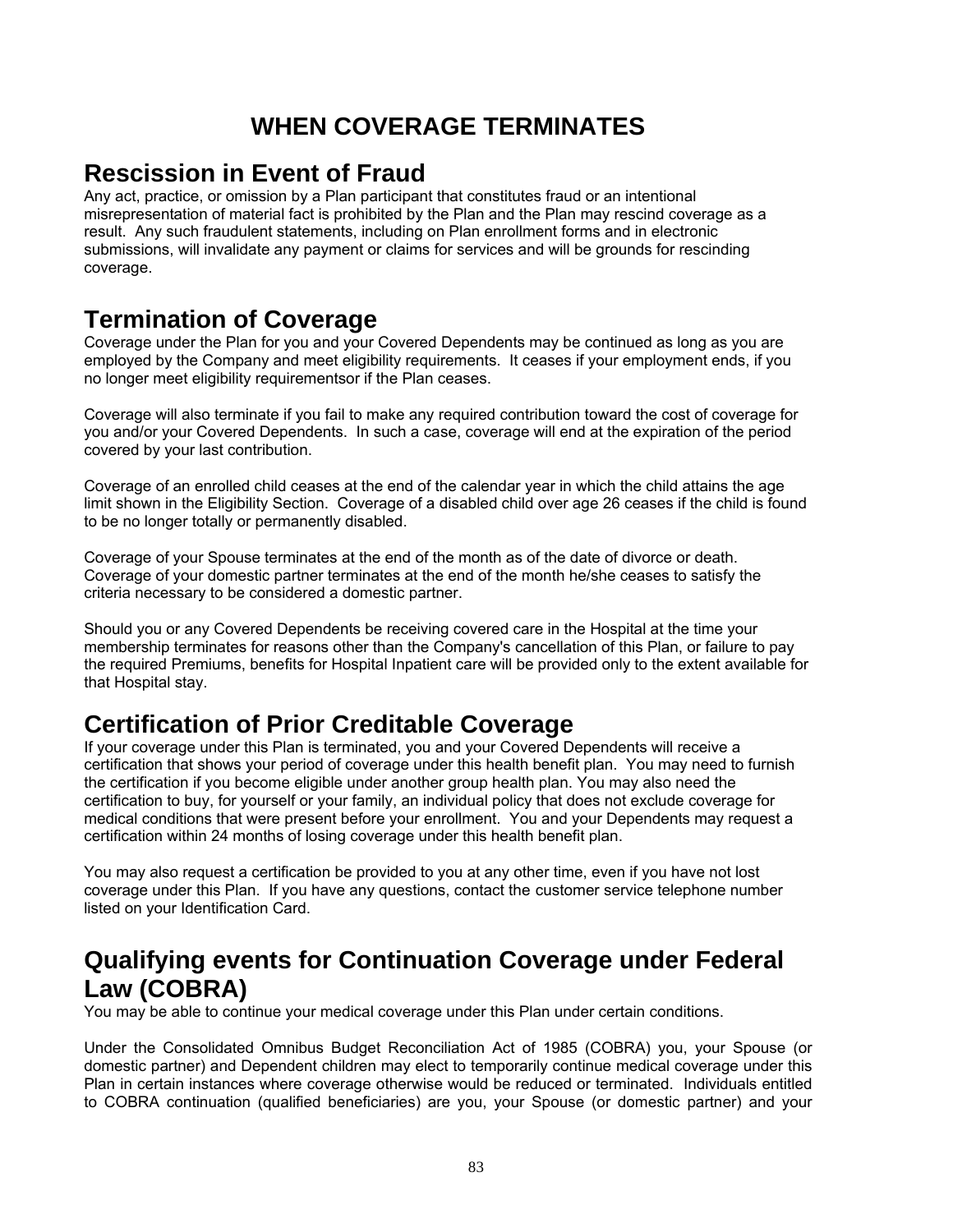Dependent children who are covered at the time of a qualifying event. In addition, a child who is born to you or adopted by or placed for adoption with you during the COBRA coverage period is also a qualified beneficiary. Also, any child covered pursuant to a QMCSO is a qualified beneficiary. The table below provides a summary of the COBRA provisions outlined in this Section of the SPD.

| <b>Qualifying Events that Result in Loss of Coverage</b>                                                                                                                                                                                                                                | <b>Maximum Continuation Period</b> |               |              |
|-----------------------------------------------------------------------------------------------------------------------------------------------------------------------------------------------------------------------------------------------------------------------------------------|------------------------------------|---------------|--------------|
|                                                                                                                                                                                                                                                                                         | <b>Employee</b>                    | <b>Spouse</b> | <b>Child</b> |
| Employee's work hours are reduced and results in loss of<br>coverage                                                                                                                                                                                                                    | 18 months                          | 18 months     | 18 months    |
| Employee terminates employment for any reason (other<br>than gross misconduct)                                                                                                                                                                                                          | 18 months                          | 18 months     | 18 months    |
| Employee or Dependent is disabled (as determined by the<br>Social Security Administration) at the time of the qualifying<br>event or becomes disabled within the first 60 days of the<br>COBRA continuation period that begins as a result of<br>termination or reduction in work hours | 29 months                          | 29 months     | 29 months    |
| Employee dies                                                                                                                                                                                                                                                                           | N/A                                | 36 Months     | 36 Months    |
| Employee and Spouse legally divorce                                                                                                                                                                                                                                                     | N/A                                | 36 Months     | 36 Months    |
| Employee and Domestic Partner Terminate Partnership                                                                                                                                                                                                                                     | N/A                                | 36 Months     | 36 Months    |
| Employee becomes entitled to Medicare within 18 months<br>prior to termination of employment or reduction in work<br>hours                                                                                                                                                              | N/A                                | 36 Months*    | 36 Months    |
| Child no longer qualifies as a Dependent                                                                                                                                                                                                                                                | N/A                                | N/A           | 36 months    |

\* 36-month period is counted from the date of eligibility for Medicare benefits.

# **Qualifying Events**

As summarized in the preceding table, the following are examples of "qualifying events:"

- Termination;
- Reduction in hours;
- Disability;
- Death of employee;
- Divorce:
- **•** Termination of Domestic Partnership; and
- Loss of dependency status.

If any of the above events occur, you may be entitled to continue your benefits under the Plan with COBRA.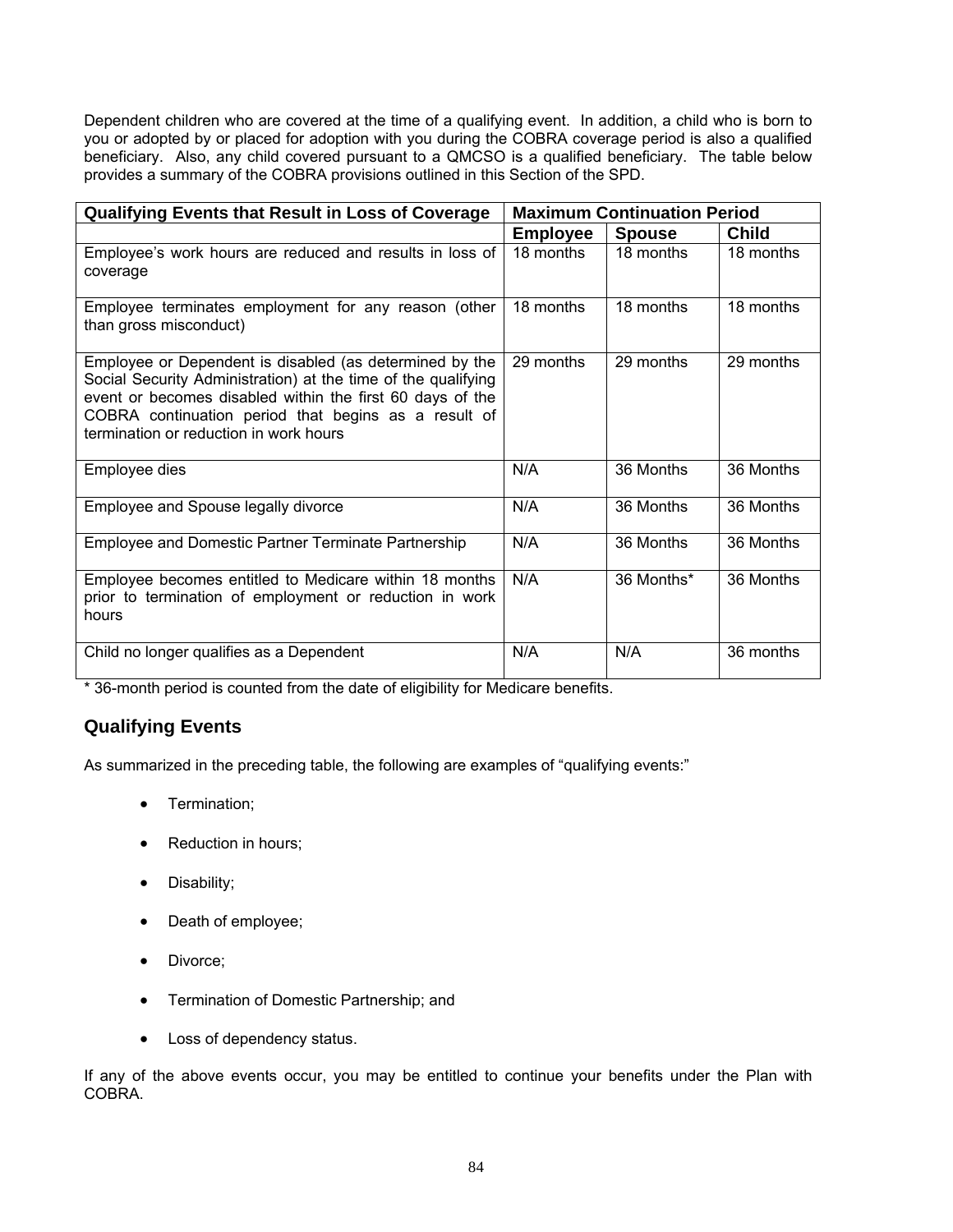If your employment terminates for any reason other than gross misconduct, or if your hours worked are reduced so that your Plan coverage terminates, you, your covered Spouse (or domestic partner) and Dependent children may continue health coverage under the Plan for up to 18 months.

If you (the employee) should die, become divorced or become entitled to Medicare, your covered Dependents whose health coverage under the Plan would be reduced or terminated may continue health coverage under the Plan for up to 36 months. Also, your covered children may continue health coverage for up to 36 months after they no longer qualify as covered Dependents under the terms of the Plan.

Certain events may extend an 18-month COBRA continuation period applicable to your termination of employment or reduction in hours worked:

- If you, your Spouse (or domestic partner), or your Dependent(s) experience a second qualifying event within the original 18-month period that was due to termination of employment or reduction in hours, they (but not you) may extend the COBRA continuation period for up to an additional 18 months (for a total of up to 36 months from the original qualifying event). (start here)
- If you (the employee) become entitled to Medicare (even if it was not a qualifying event for your covered Dependents because their coverage was not lost or reduced) and then a second qualifying event due to either your termination of employment or reduction in hours of work happens within 18 months, your Dependents may elect COBRA continuation for up to 36 months from the date you became entitled to Medicare.
- If you or your Dependent is determined to be disabled by the Social Security Administration at any time during the first 60 days of COBRA continuation coverage, each qualified beneficiary (whether or not disabled) may extend COBRA continuation coverage for up to an additional 11 months (for a total of up to 29 months) if the original qualifying event was termination or reduction in hours. To qualify for this disability extension, the Plan Administrator must be notified of the person's disability status both within 60 days after the Social Security disability determination is issued and before the end of the original 18-month COBRA continuation period. Also, if Social Security determines that the qualified beneficiary is no longer disabled, you are required to notify the Plan Administrator within 30 days after this determination.

# *Important Note*

If a second qualifying event occurs at any time during this 29-month disability continuation period, then each qualified beneficiary who is a Spouse or Dependent child (whether or not disabled) may further extend COBRA coverage for seven more months, for a total of up to 36 months from the termination of employment or reduction in hours of employment.

# **Giving Notice That a COBRA Event Has Occurred**

To qualify for COBRA continuation coverage upon your divorce or loss of your child's Dependent status under the Plan, you or one of your Dependents must notify the Plan Administrator of your divorce or loss of Dependent status within 31 days of the later of the date of the event or the date the individual would lose coverage under the Plan. Your covered Dependents will then be provided with instructions for continuing their health coverage. Individuals already on COBRA continuation must notify the Plan Administrator within the same time frame if a divorce or loss of a child's Dependent status occurs that would extend the period of COBRA coverage for your Spouse (or domestic partner) or Dependent child(ren).

For other qualifying events (if your employment ends, your hours are reduced or you become entitled to Medicare), you and your covered Dependents will be provided with instructions for continuing your health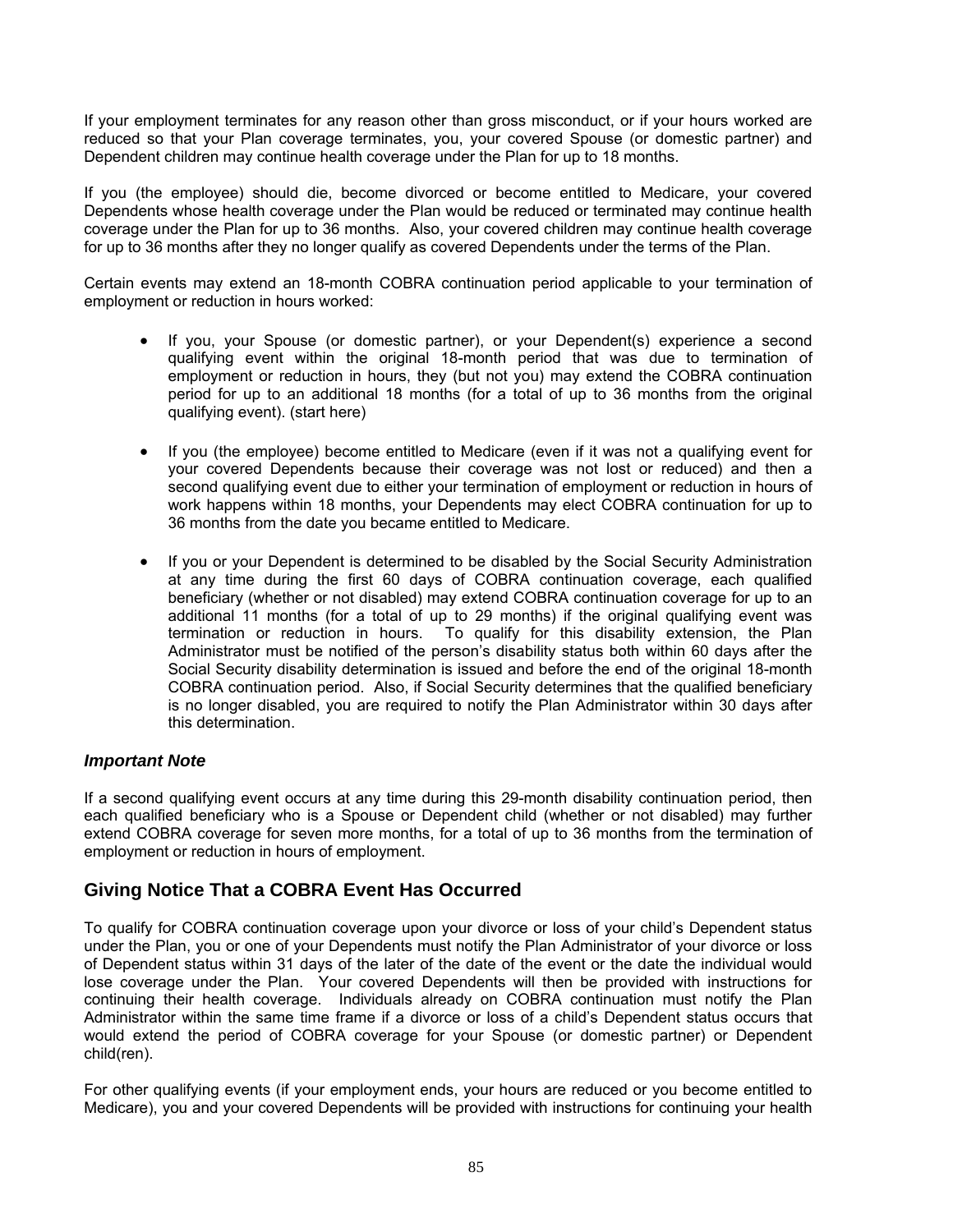coverage under the Plan. In the event of your death, the Company will contact your covered Dependents to inform them how to continue health coverage under the Plan.

# **Electing and Paying for COBRA Continuation Coverage**

You and/or your covered Dependents must elect to continue coverage within 60 days after the later of the following dates:

- The date you and/or your covered Dependents(s) lose coverage as a result of the qualifying event; or
- The date the Plan notifies you and/or your covered Dependents of your right to elect to continue coverage as a result of the qualifying event.

#### *Premium Due Date*

If you elect COBRA continuation coverage, you must pay the initial premium (including all premiums due but not paid) within 45 days after your election. Thereafter, COBRA premiums must be paid monthly and within 30 days of each due date. If you elect COBRA continuation coverage, but then fail to pay the premium due within the initial 45-day grace period, or you fail to pay any subsequent premium within 30 days after the date it is due, your COBRA continuation coverage will be terminated retroactively to the last day for which timely payment was made.

# **Cost of COBRA Continuation of Coverage**

#### *Continuing Coverage*

The cost of COBRA continuation of coverage, including any extended period for disability is 102% of the full cost of Plan coverage.

# **Coverage During the Continuation Period**

If coverage under the Plan is changed for active employees during the COBRA continuation period, the change also applies to individuals on COBRA continuation coverage. Qualified beneficiaries also may change their coverage elections under COBRA continuation coverage during the annual enrollment periods, if a change in status occurs, or at other times under the Plan to the same extent that similarly situated employees not receiving COBRA continuation coverage may do.

# **When COBRA Continuation Coverage Ends**

COBRA continuation coverage for any person will end when any of the following first occurs:

- The applicable COBRA continuation period ends;
- The initial premium for continued coverage is not paid within 45 days after the date COBRA is elected, or any subsequent premium is not paid within 30 days after it is due;
- After the date COBRA is elected, the qualified beneficiary first becomes entitled to Medicare (This does not apply to other qualified beneficiaries who are not entitled to Medicare and does not apply at all to end retiree COBRA coverage if bankruptcy is the qualifying event);
- The qualified beneficiary becomes covered under another group health plan with no exclusion or limitation for any pre-existing condition;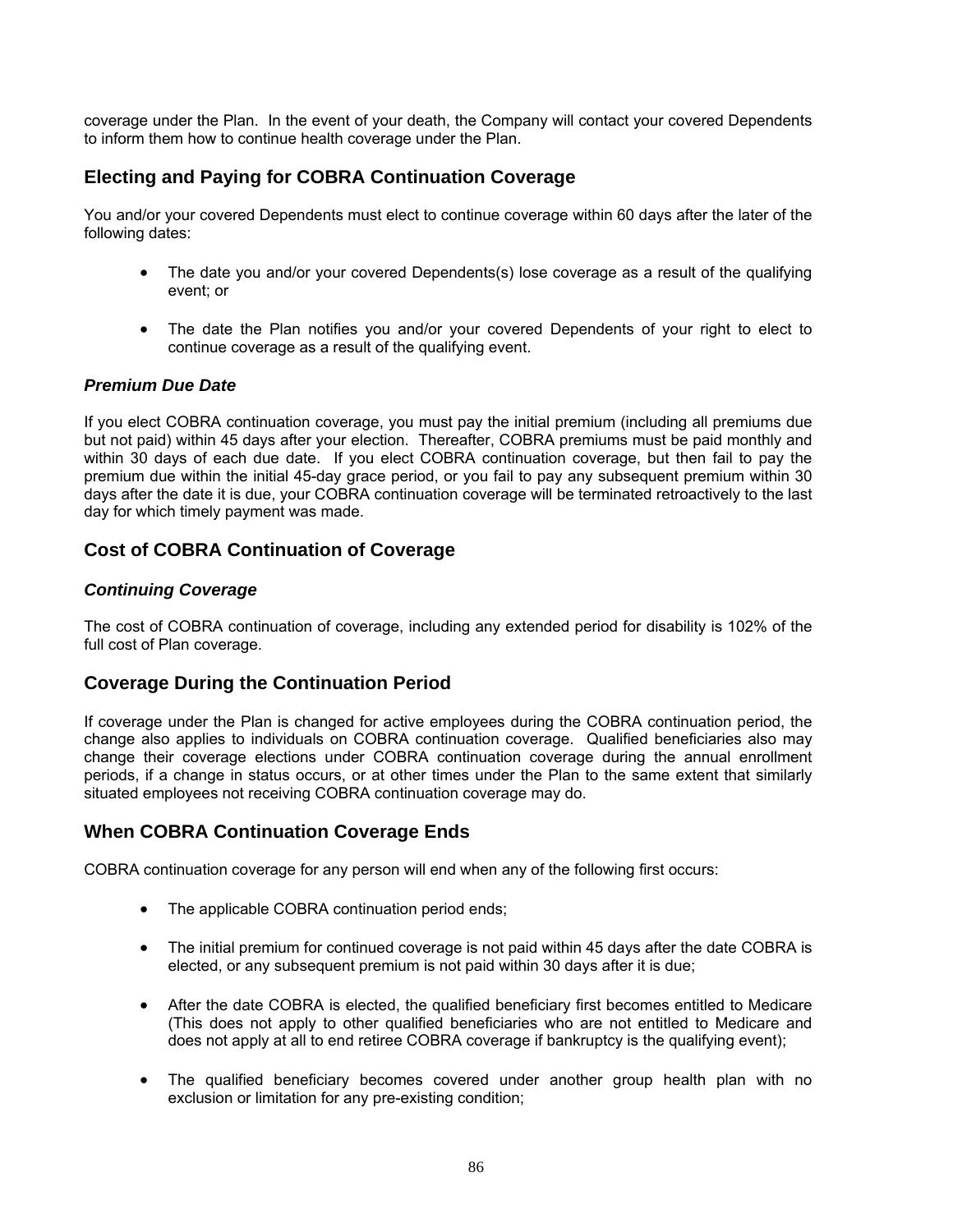- In the case of the extended coverage period due to a disability, there has been a final determination, under the Social Security Act, that the qualified beneficiary is no longer disabled. In such a case, the COBRA coverage ceases on the first day of the month that begins more than 30 days after the final determination is issued, unless a second qualifying event has occurred during the first 18 months;
- In the case of newborns and children adopted by or placed for adoption with you (the employee) during your COBRA continuation period, COBRA continuation coverage ends for them on the date your COBRA continuation period ends unless a second qualifying event has occurred; or
- Group health coverage for all employees is terminated.

When your COBRA continuation coverage terminates, you may be able to convert to individual coverage under the Plan's conversion rights feature. Contact your COBRA administrator for more information about your conversion rights.

# **Continuation of Coverage for Employees in the Uniformed Services**

The Uniformed Services Employment and Reemployment Rights Act of 1994 (USERRA) guarantees certain rights to eligible employees who enter military service. Upon reinstatement, eligible employees are entitled to the seniority, rights and benefits associated with the position held at the time employment was interrupted due to military service, plus additional seniority, rights and benefits that would have been attained if employment had not been interrupted.

You may continue your medical coverage for a period of time by paying premiums as stated per Company policy or your collectively bargained agreement.

If you choose not to continue your medical coverage while on military leave, you are entitled to reinstated coverage with no waiting periods or exclusions (however, an exception applies to service-related disabilities) when you return from leave.

In general, to be eligible for the rights guaranteed by USERRA, you must:

- Return to work on the first full, regularly scheduled work day following your leave, safe transport home, and an eight-hour rest period if you are on a military leave of less than 31 days;
- Return to or reapply for reemployment within 14 days of completion of such period of duty, if your absence from employment is from 31 to 180 days; or
- Return to or reapply for reemployment within 90 days of completion of your period of duty, if your military service lasts more than 180 days.

# **Continuation of Coverage While on a Family and Medical Leave**

Under the Family and Medical Leave Act (FMLA), eligible employees are generally allowed to take up to 12 weeks of unpaid leave for certain family and medical situations and continue their elected medical coverage benefits during this time. If you take this unpaid leave and wish to continue your medical coverage under the Plan, you will be billed directly on a monthly basis, at the same rates applicable before the unpaid leave began.

If you are eligible, you can take up to 12 weeks of unpaid leave in a 12-month period for the following reasons: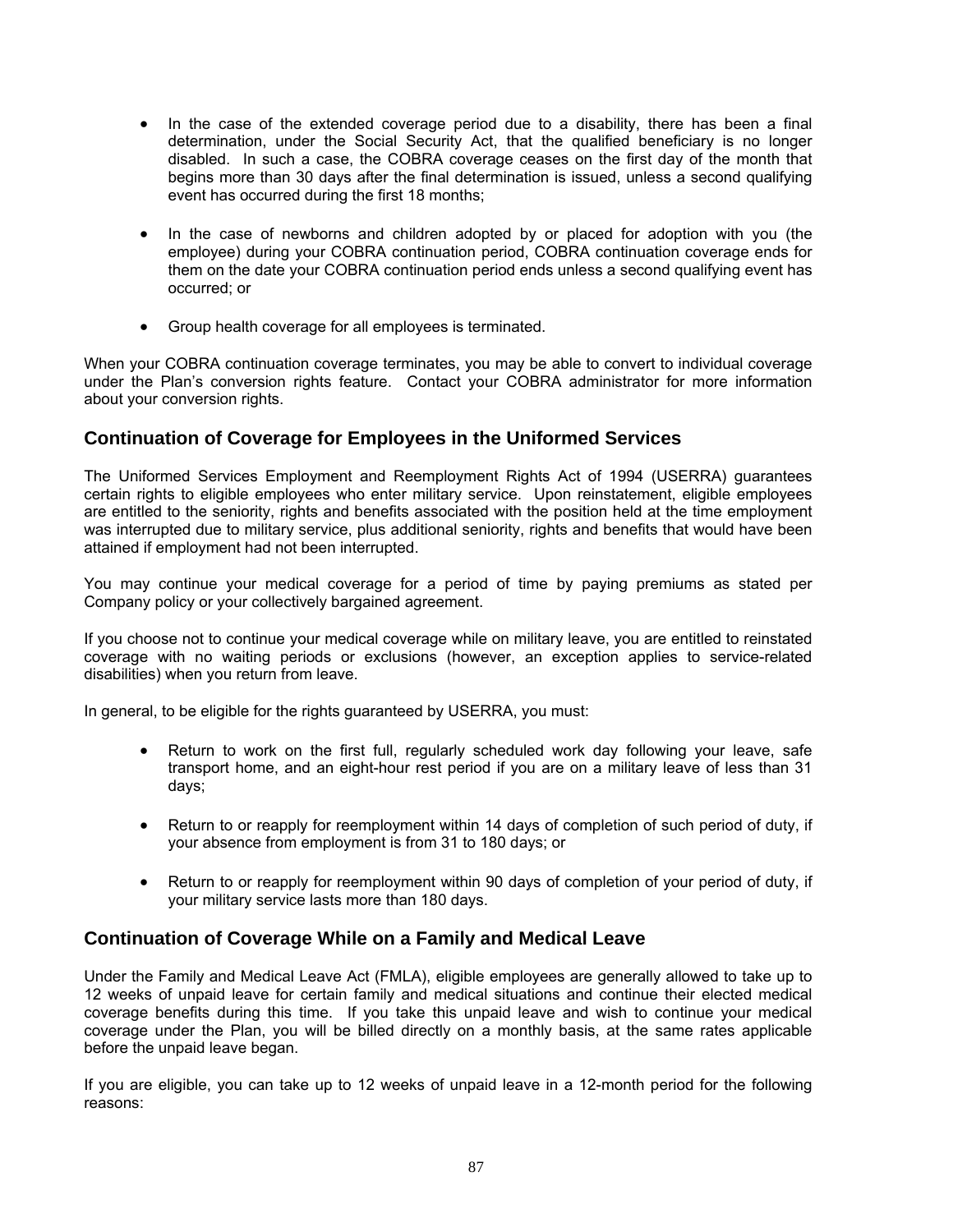- For the birth and care of your newborn child or a child that is placed with you for adoption or foster care;
- To care for a Spouse, child, or parent who has a serious health condition; or
- For your own serious health condition.

The number of weeks of unpaid leave available to you for family and medical reasons may vary based on the applicable state law requirements.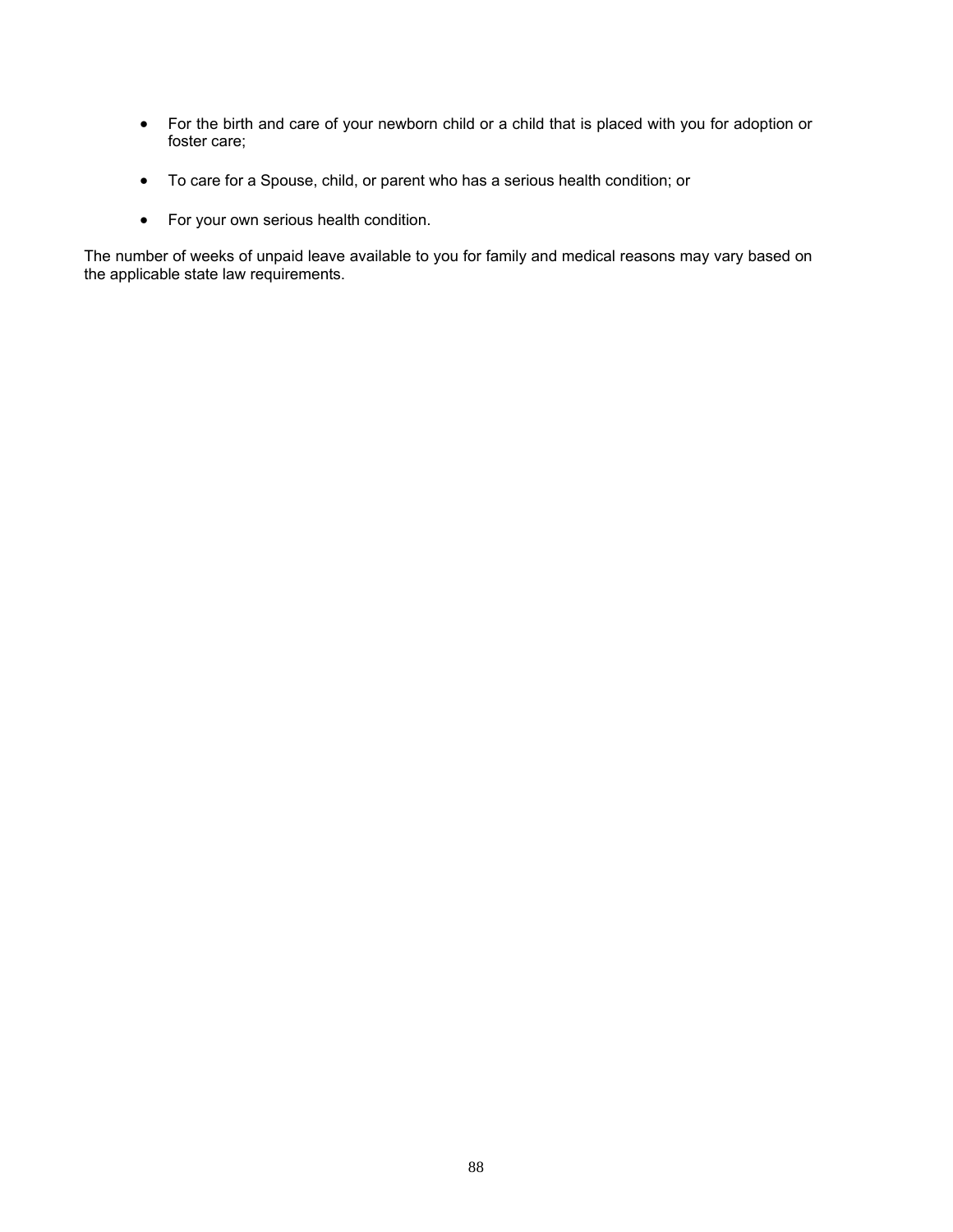# **DEFINITIONS**

# **Accidental Injury**

Bodily Injury sustained by you or your Covered Dependent as the result of an unforeseen event and which is the direct cause (independent of disease, bodily infirmity or any other cause) for care which you or your Covered Dependent receives. Such care must occur while this Plan is in force. It does not include injuries for which benefits are provided under any Workers' Compensation, Company's liability or similar law.

# **Ambulance Services**

A state-licensed emergency vehicle which carries injured or sick persons to a Hospital. Services which offer non-emergency, convalescent or invalid care do not meet this definition.

**Authorized Service(s)**<br>A Covered Service rendered by any Provider other than an In-Network Provider, which has been authorized in advance (except for Emergency Care which may be authorized after the service is rendered) by the Claims Administrator to be paid at the In-Network level. You or your Covered Dependents may be responsible for the difference between the Out-of-Network Provider's charge and the Maximum Allowable Amount, in addition to any applicable Out-of-Network Coinsurance, Copayment or Deductible. For more information, see the "Claims Payment" Section.

# **Behavioral Health Care**

Includes services for Mental Health Disorders, and Substance Abuse.

#### **Mental Health Disorders**

Includes (whether organic or non-organic, whether of biological, non-biological, genetic, chemical or nonchemical origin, and irrespective of cause, basis or inducement) mental disorders, mental illnesses, psychiatric illnesses, mental conditions, and psychiatric conditions. This includes, but is not limited to, psychoses, neurotic disorders, schizophrenic disorders, affective disorders, personality disorders, and psychological or behavioral abnormalities associated with transient or permanent dysfunction of the brain or related neurohormonal systems. This is intended to include disorders, conditions, and illnesses listed in the Diagnostic and Statistical Manual of Mental Disorders.

#### **Substance Abuse or Chemical Dependency**

Any use of alcohol and/or drugs which produces a pattern of pathological use causing impairment in social or occupational functioning or which produces physiological dependency evidenced by physical tolerance or withdrawal. Substance Abuse services include:

Substance Abuse Rehabilitation Services, procedures and interventions to eliminate dependence on or abuse of legal and/or illegal chemical substances, according to individual treatment plans;

Substance Abuse Services within a General Hospital Facility (a general Hospital facility that provides services, on an Inpatient, 24-hour basis, for medical Detoxification and treatment of conditions associated with the addiction to or misuse of alcohol or other drugs.

# **Benefit Period**

One year, January 1 – December 31 (also called year or the calendar year). It does not begin before you or your Covered Dependent's Effective Date. It does not continue after you or your Covered Dependent's coverage ends.

# **Brand Name Drug**

The initial version of a medication developed by a pharmaceutical manufacturer, or a version marketed under a pharmaceutical manufacturer's own registered trade name or trademark. The original manufacturer is granted an exclusive patent to manufacture and market a new drug for a certain number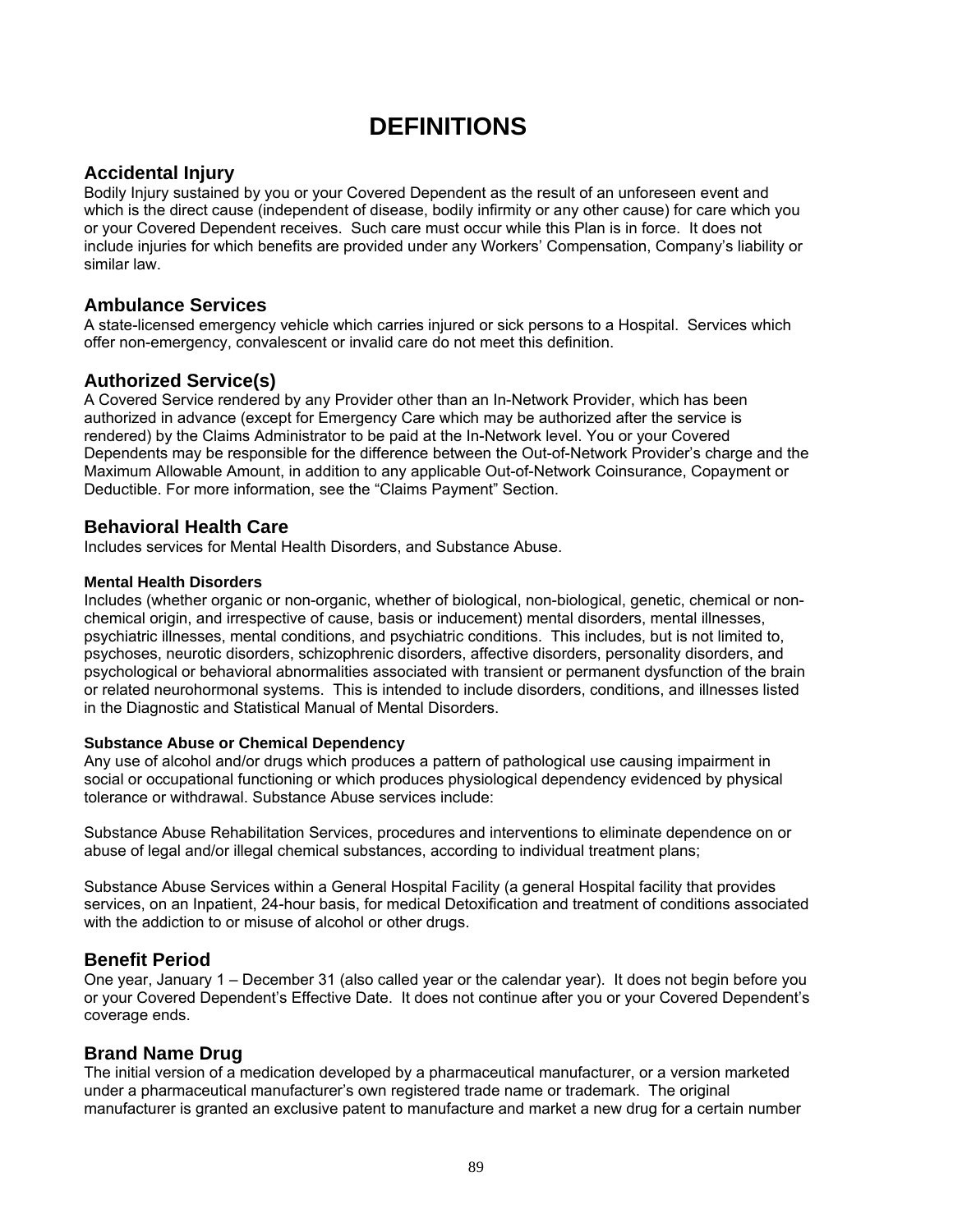of years. After the patent expires, if FDA requirements are met any manufacturer can produce the drug and sell under its own brand name, or under the drug's chemical name (Generic).

# **Centers of Excellence (COE) Network**

A network of health care facilities selected for specific services based on criteria such as experience, outcomes, efficiency, and effectiveness. For example, an organ transplant managed care program wherein you or your Covered Dependents access select types of benefits through a specific network of medical centers.

A network of health care professionals contracted with the Claims Administrator or one or more of its affiliates, to provide transplant or other designated specialty services.

# **Claims Administrator**

The entities the Plan Sponsor chooses to administer certain aspects of the Plan. Anthem Insurance Companies, Inc. was chosen to administer medical, mental health and chemical dependency claims, and CVS Caremark was chosen to administer prescription drug claims, for this Plan. The Claims Administrator provides administrative claims payment services only and does not assume any financial risk or obligation with respect to claims.

# **Company**

US Airways, Inc. (US Airways)

#### **Coinsurance**

If you or your Covered Dependent's coverage is limited to a certain percentage, for example 80%, then the remaining 20% for which you or your Covered Dependent is responsible is the Coinsurance amount. The Coinsurance is capped by the Out-of-Pocket Maximum.

# **Complications of Pregnancy**

Complications of Pregnancy result from conditions requiring Hospital confinement when the pregnancy is not terminated. The diagnoses of the complications are distinct from pregnancy but adversely affected or caused by pregnancy.

Such conditions include acute nephritis, nephrosis, cardiac decompensation, missed or threatened abortion, preeclampsia, intrauterine fetal growth retardation and similar medical and surgical conditions of comparable severity. An ectopic pregnancy which is terminated is also considered a Complication of Pregnancy.

Complications of Pregnancy shall not include false labor, caesarean section, occasional spotting, Physician prescribed rest during the period of pregnancy, morning sickness, hyperemesis gravidarum and similar conditions associated with the management of a difficult pregnancy which are not diagnosed distinctly as Complications of Pregnancy.

# **Congenital Anomaly**

A condition or conditions that are present at birth regardless of causation. Such conditions may be hereditary or due to some influence during gestation.

# **Coordination of Benefits**

A provision that is intended to avoid claims payment delays and duplication of benefits when a person is covered by two or more plans providing benefits or services for medical, dental or other care or treatment. It avoids claims payment delays by establishing an order in which plans pay their claims and providing an authority for the orderly transfer of information needed to pay claims promptly. It may avoid duplication of benefits by permitting a reduction of the benefits of a plan when, by the rules established by this provision, it does not have to pay its benefits first.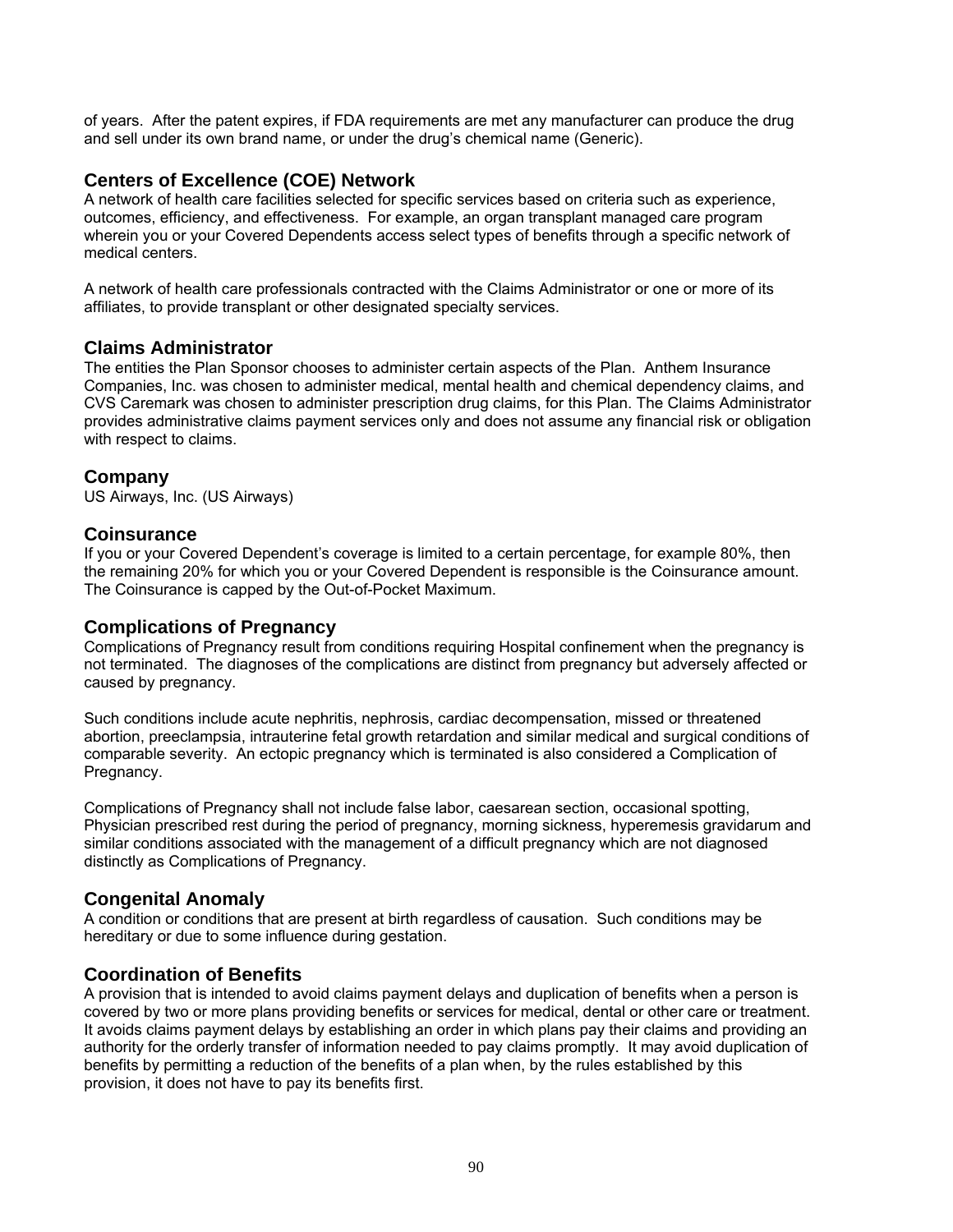# **Copayment**

A cost-sharing arrangement in which you or your Covered Dependents pay a specified charge for a Covered Service, such as the Copayment indicated in the **Schedule of Benefits** for a generic medication. You or your Covered Dependents are usually responsible for payment of the Copayment at the time the health care is rendered. Copayments are distinguished from Coinsurance as flat dollar amounts rather than percentages of the charges for services rendered and are typically collected by the provider when services are rendered.

# **Cosmetic Surgery**

Any non-Medically Necessary surgery or procedure, the primary purpose of which is to improve or change the appearance of any portion of the body, but which does not restore bodily function, correct a disease state, physical appearance or disfigurement caused by an accident, birth defect, or correct or naturally improve a physiological function. Cosmetic Surgery includes but is not limited to rhinoplasty, lipectomy, surgery for sagging or extra skin, any augmentation or reduction procedures (e.g., mammoplasty, liposuction, keloids, rhinoplasty and associated surgery) or treatment relating to the consequences or as a result of Cosmetic Surgery.

# **Covered Dependent**

Your child(ren), Spouse or domestic partner, or domestic partner's children who meet all the requirements of the Eligibility Section of this SPD and who you have enrolled in the Plan.

#### **Covered Services**

Medically Necessary health care services and supplies that are (a) defined as Covered Services in the Plan, (b) not excluded under such Plan, (c) not Experimental or Investigational and (d) provided in accordance with such Plan.

# **Covered Transplant Procedure**

Any Medically Necessary human organ and stem cell/bone marrow transplants and transfusions as determined by the Claims Administrator including necessary acquisition procedures, harvest and storage, and including Medically Necessary preparatory myeloablative therapy.

# **Creditable Coverage**

Coverage under another health benefit plan is medical expense coverage with no greater than a 63 day gap in coverage under any of the following: (a) Medicare or Medicaid; (b) an employer-based accident and sickness insurance or health benefit arrangement; (c) an individual accident and sickness insurance policy; (d) a Spouse's benefits or coverage under Medicare or Medicaid or an employer-based health insurance benefit arrangement; (e) a conversion policy; or (f) similar coverage.

The Claims Administrator will issue a certificate of Creditable Coverage upon request or when you or your Covered Dependent leaves the Plan. Call the Customer Service number on your Identification Card to request such a certificate.

# **Custodial Care**

Any type of care, including room and board, that (a) does not require the skills of professional or technical personnel; (b) is not furnished by or under the supervision of such personnel or does not otherwise meet the requirements of post-Hospital Skilled Nursing Facility care; (c) is a level such that you or your Covered Dependent has reached the maximum level of physical or mental function and is not likely to make further significant improvement. Custodial Care includes, but is not limited to, any type of care the primary purpose of which is to attend to your or your Covered Dependent's activities of daily living which do not entail or require the continuing attention of trained medical or paramedical personnel. Examples of Custodial Care include, but are not limited to, assistance in walking, getting in and out of bed, bathing, dressing, feeding, using the toilet, changes of dressings of non-infected, post-operative or chronic conditions, preparation of special diets, supervision of medication that can be self-administered by you or your Covered Dependent, general maintenance care of colostomy or ileostomy, routine services to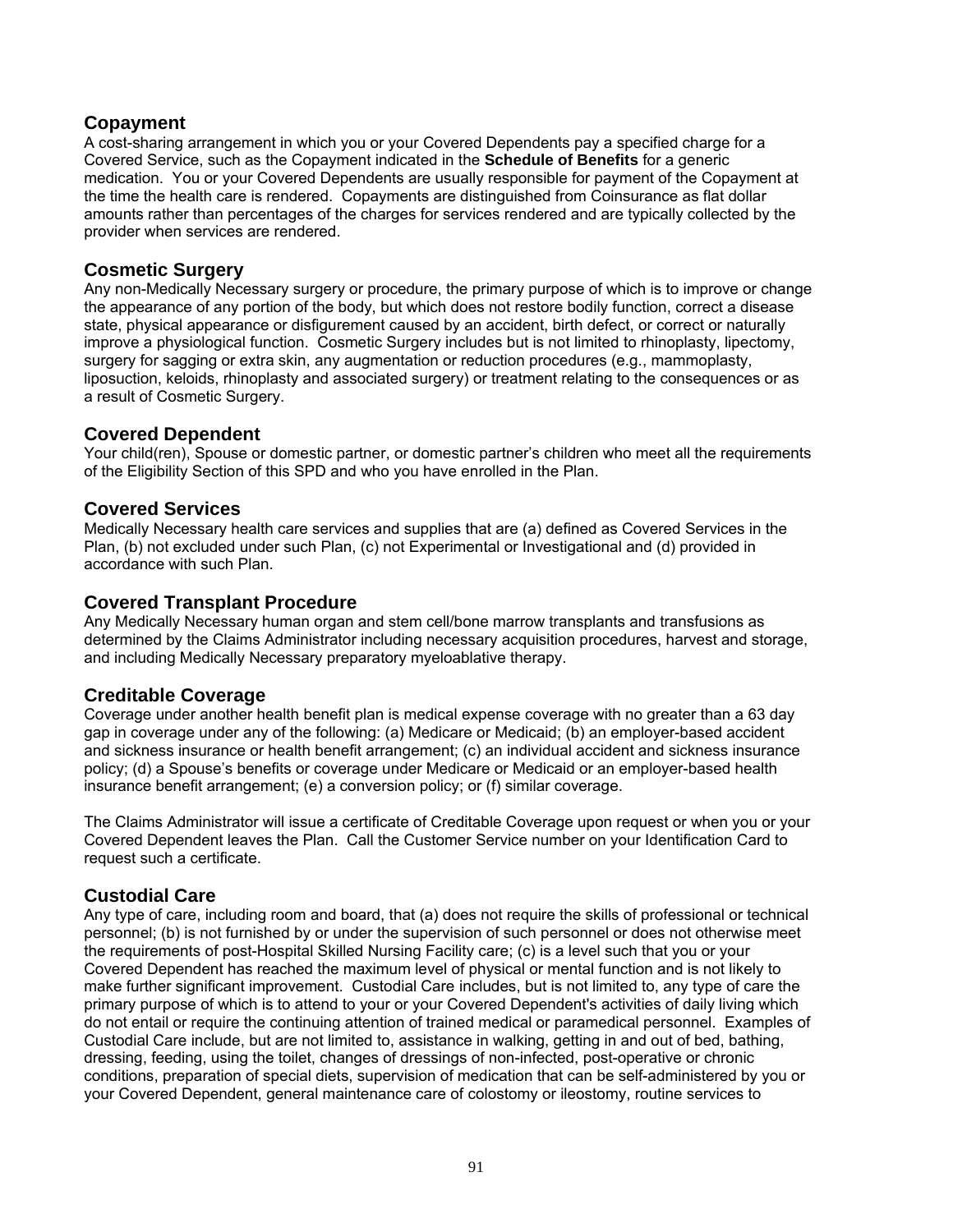maintain other services which, in the sole determination of the Plan, can be safely and adequately selfadministered or performed by the average non-medical person without the direct supervision of trained medical and paramedical personnel, regardless of who actually provides the service, residential care and adult day care, protective and supportive care including educational services, rest care and convalescent care.

# **Deductible**

The portion of the bill you must pay before your medical expenses become Covered Services. It usually is applied on a calendar year basis.

# **Dependent**

Dependents eligible for coverage under the Plan include your Spouse or domestic partner (as that term in defined in the "*Domestic Partners*" Section of the SPD). Dependents eligible for coverage under the Plan also include all children, including those of a domestic partner, who have not yet reached the age limit stated in the "*Eligibility*" Section of the SPD. Children include biological children, legally adopted children, children placed for adoption, and stepchildren. Also included are your children (or children of your Spouse or domestic partner) for whom you have legal responsibility resulting from a valid court decree.

The unmarried children of you or your domestic partner age 26 and over who are not self-supporting because of a permanent physical or mental disability and who are dependent upon you, as defined by the Internal Revenue Code for income tax purposes, remain covered under the Plan no matter what age, provided that the children remain disabled and that such children were physically or mentally disabled *and* covered by the Plan on the day before attaining age 26. Proof of incapacity may be required annually by the Plan, and you may be required to give the Claims Administrator evidence of your child's incapacity within 31 days of the child attaining age 26.

# **Detoxification**

The process whereby an alcohol or drug intoxicated or alcohol or drug dependent person is assisted, in a facility licensed by the appropriate regulatory authority, through the period of time necessary to eliminate, by metabolic or other means, the intoxicating alcohol or drug, alcohol or drug dependent factors or alcohol in combination with drugs as determined by a licensed Physician, while keeping the physiological risk to the patient to a minimum.

# **Developmental Delay**

The statistical variation, as defined by standardized, validated developmental screening tests, such as the Denver Developmental Screening Test, in reaching age appropriate verbal/growth/motor skill developmental milestones when there is no apparent medical or psychological problem. It alone does not constitute an illness or an Injury.

# **Durable Medical Equipment**

Equipment which is (a) made to withstand prolonged use; (b) made for and mainly used in the treatment of a disease of Injury; (c) suited for use while not confined as an Inpatient at a Hospital; (d) not normally of use to persons who do not have a disease or Injury; (e) not for exercise or training.

# **Effective Date**

The date on which the Plan approves an individual for coverage. For an individual who join this Plan after the first enrollment period, the Effective Date is the date the Claims Administrator approves such individual according to its normal procedures.

# **Elective Surgical Procedure**

A surgical procedure that is not considered to be an emergency, and may be delayed by you or your Covered Dependent to a later point in time.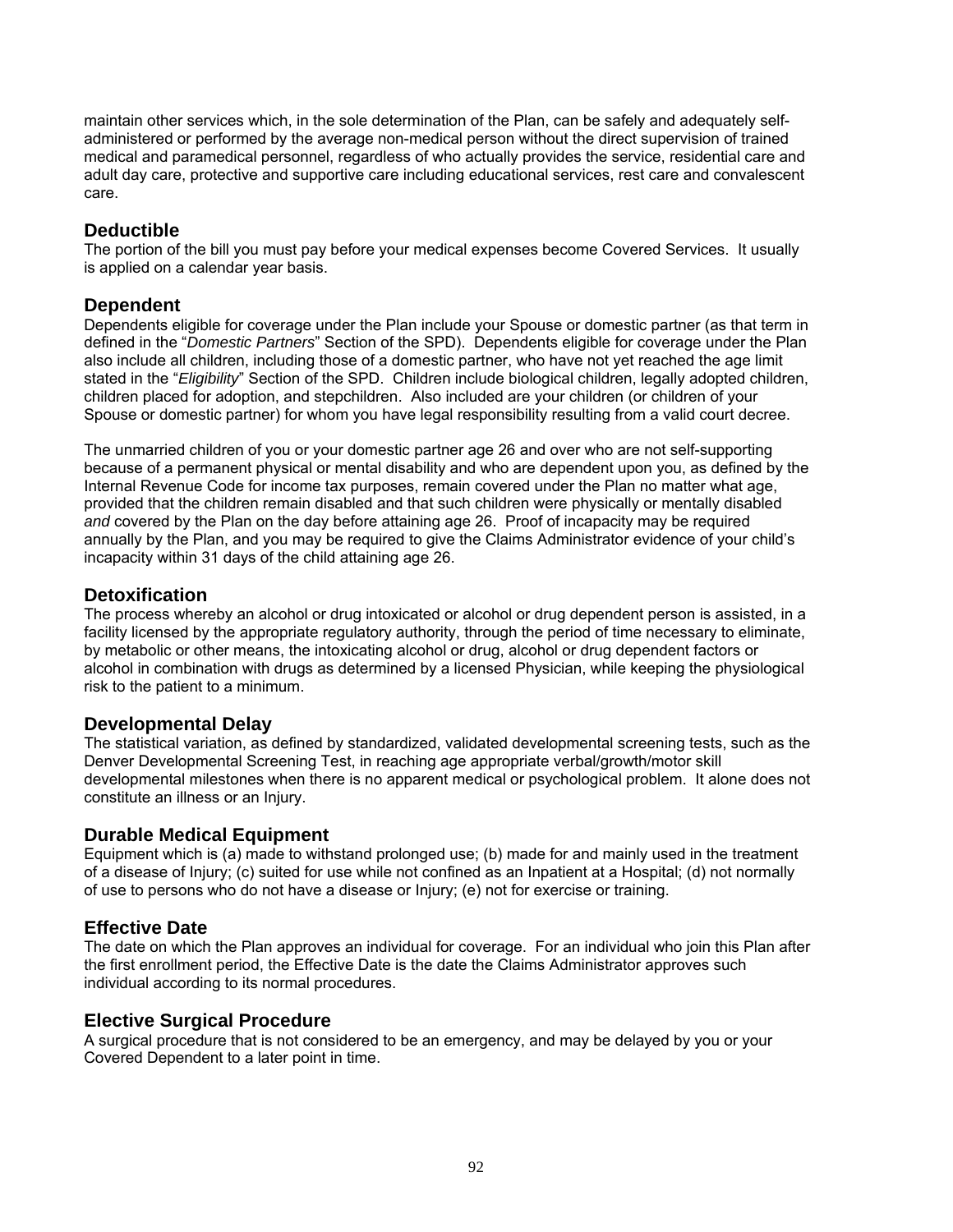# **Emergency Medical Condition**

("Emergency services," "emergency care," or "Medical Emergency") Emergency Medical Condition means a medical condition manifesting itself by acute symptoms of sufficient severity (including severe pain) such that a prudent layperson, who possesses an average knowledge of health and medicine, could reasonably expect the absence of immediate medical attention to result in one of the following conditions:

- Placing the health of the individual (or, with respect to a pregnant woman, the health of the woman or her unborn child) in serious jeopardy;
- Serious impairment to bodily functions; or
- Serious dysfunction of any bodily organ or part.

# **Experimental or Investigational**

Services which are considered Experimental or Investigational include services which (1) have not been approved by the Federal Food and Drug Administration or (2) for which medical and scientific evidence does not demonstrate that the expected benefits of the proposed treatment would be greater than the benefits of any available standard treatment and that adverse risks of the proposed treatment will not be substantially increased over those standard treatments. Such determination must result from prudent professional practices and be supported by at least two documents of medical and scientific evidence.

Medical and scientific evidence means:

- Peer-reviewed scientific studies published in or accepted for publication by medical journals that meet nationally recognized requirements for scientific manuscripts and that submit most of their published articles for review by experts who are not part of the editorial staff;
- Peer-reviewed literature, biomedical compendia, and other medical literature that meet the criteria of the National Institutes of Health's National Library of Medicine for indexing in Index Medicus, Excerpta Medikcus (EMBASE), Medline, and MEDLARS data base or Health Services Technology Assessment Research (HSTAR);
- Medical journals recognized by the United States Secretary of Health and Human Services, under Section 18961 (t)(2) of the Social Security Act;
- The following standard reference compendia: the American Hospital Formulary Service-Drug Information, the American Medical Association Drug Evaluation, the American Dental Association Accepted Dental Therapeutics, and the United States Pharmacopoeia-Drug Information;
- Findings, studies, or research conducted by or under the auspices of federal government agencies and nationally recognized federal research institutes including the Federal Agency for Health Care Policy and Research, National Institutes of Health, National Cancer Institute, National Academy of Sciences, Health Care Financing Administration, and any national board recognized by the National Institutes of Health for the purpose of evaluating the medical value of health services; or
- Meets the following five technology assessment criteria:
	- The technology must have final approval from the appropriate government regulatory bodies.
	- The scientific evidence must permit conclusions concerning the effect of the technology of health outcomes.
	- The technology must improve the net health outcome.
	- The technology must be as beneficial as any established alternative.
	- The technology must be beneficial in practice.

# **Formulary**

A document setting forth certain rules relating to the coverage of pharmaceuticals, that may include but not be limited to (1) a listing of preferred prescription medications that are covered and/or prioritized in order of preference by the Claims Administrator, and are dispensed to participants through pharmacies that are In-Network Providers, and (2) pre-certification rules. This list is subject to periodic review and modification. Charges for medications may be Ineligible Charges, in whole or in part, if you or your Covered Dependent selects a medication not included in the Formulary.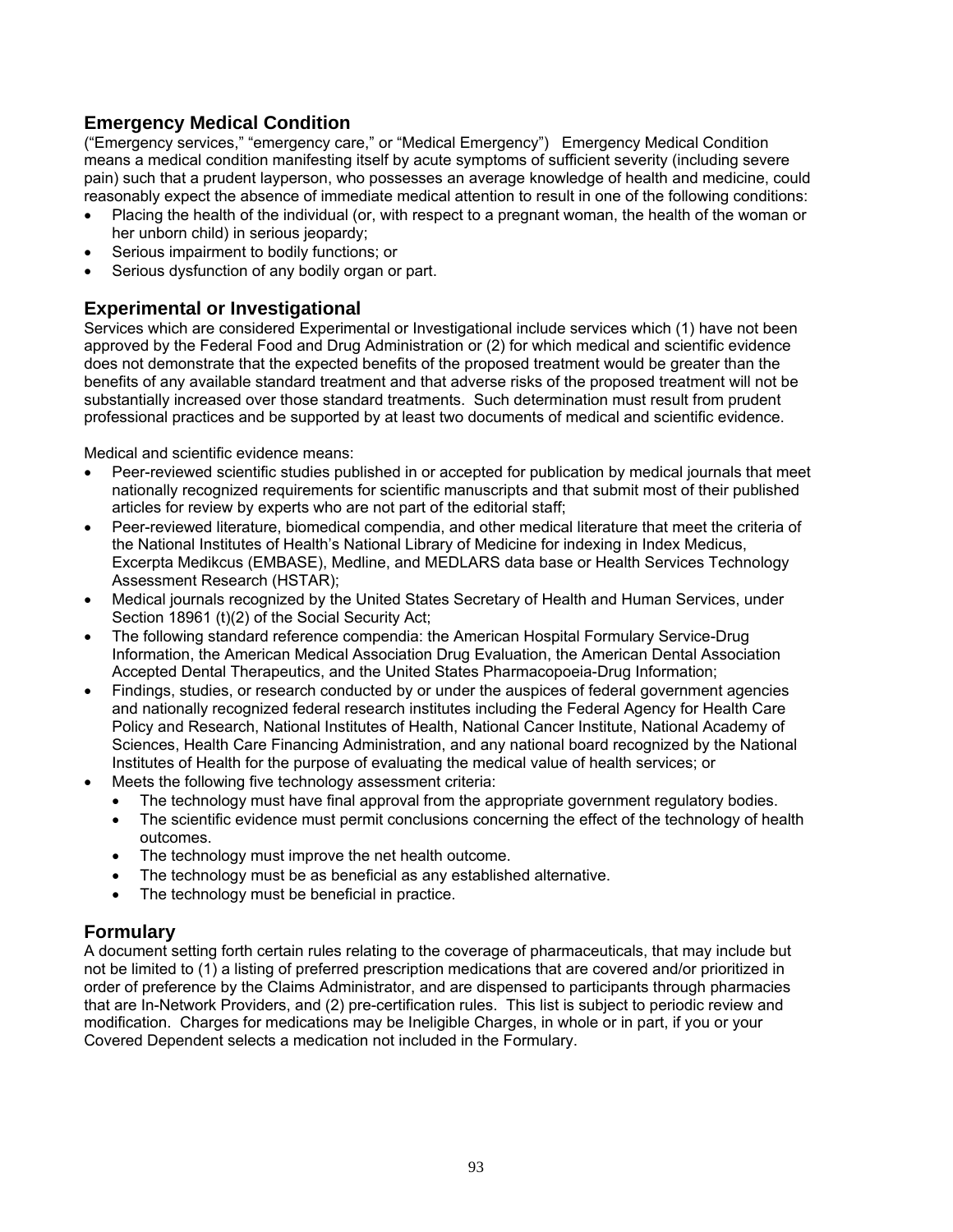# **Freestanding Ambulatory Facility**

A facility, with a staff of Physicians, at which surgical procedures are performed on an Outpatient basis-no patients stay overnight. The facility offers continuous service by both Physicians and registered nurses (R.N.s). It must be licensed by the appropriate agency. A Physician's office does not qualify as a Freestanding Ambulatory Facility.

#### **Generic Drugs**

Drugs which have been determined by the FDA to be bioequivalent to Brand Name Drugs and are not manufactured or marketed under a registered trade name or trademark. A drug whose active ingredients duplicate those of a Brand Name Drug and is its bioequivalent, Generic Drugs must meet the same FDA specifications for safety, purity and potency and must be dispensed in the same dosage form (tablet, capsule, cream) as the counterpart Brand Name Drug. On average, Generic Drugs cost about half as much as the counterpart Brand Name Drug.

# **Home Health Care**

Care, by a licensed program or provider, for the treatment of a patient in the patient's home, consisting of required intermittent skilled care, which may include observation, evaluation, teaching and nursing services consistent with the diagnosis, established and approved in writing by the patient's attending Physician.

# **Home Health Care Agency**

A provider who renders care through a program for the treatment of a patient in the patient's home, consisting of required intermittent skilled care, which may include observation, evaluation, teaching and nursing services consistent with the diagnosis, established and approved in writing by the patient's attending Physician. It must be licensed by the appropriate agency.

# **Hospice**

A provider which provides care for terminally ill patients and their families, either directly or on a consulting basis with the patient's Physician. It must be licensed by the appropriate agency.

# **Hospice Care Program**

A coordinated, interdisciplinary program designed to meet the special physical, psychological, spiritual and social needs of the terminally ill participant and his or her covered family members, by providing palliative and supportive medical, nursing and other services through at-home or Inpatient care. The Hospice must be licensed by the appropriate agency and must be funded as a Hospice as defined by those laws. It must provide a program of treatment for at least two unrelated individuals who have been medically diagnosed as having no reasonable prospect of cure for their illnesses.

# **Hospital**

An institution licensed by the appropriate agency, which is primarily engaged in providing diagnostic and therapeutic facilities on an Inpatient basis for the surgical and medical diagnosis, treatment and care of injured and sick persons by or under the supervision of a staff of Physicians duly licensed to practice medicine, and which continuously provides 24-hour-a-day nursing services by registered graduate nurses physically present and on duty. "Hospital" does not mean other than incidentally:

- An extended care facility; nursing home; place for rest; facility for care of the aged;
- A custodial or domiciliary institution which has as its primary purpose the furnishing of food, shelter, training or non-medical personal services; or
- An institution for exceptional or disabled children.

# **Identification Card**

The latest card given to you showing your identification and group numbers, the type of coverage you have and the date coverage became effective.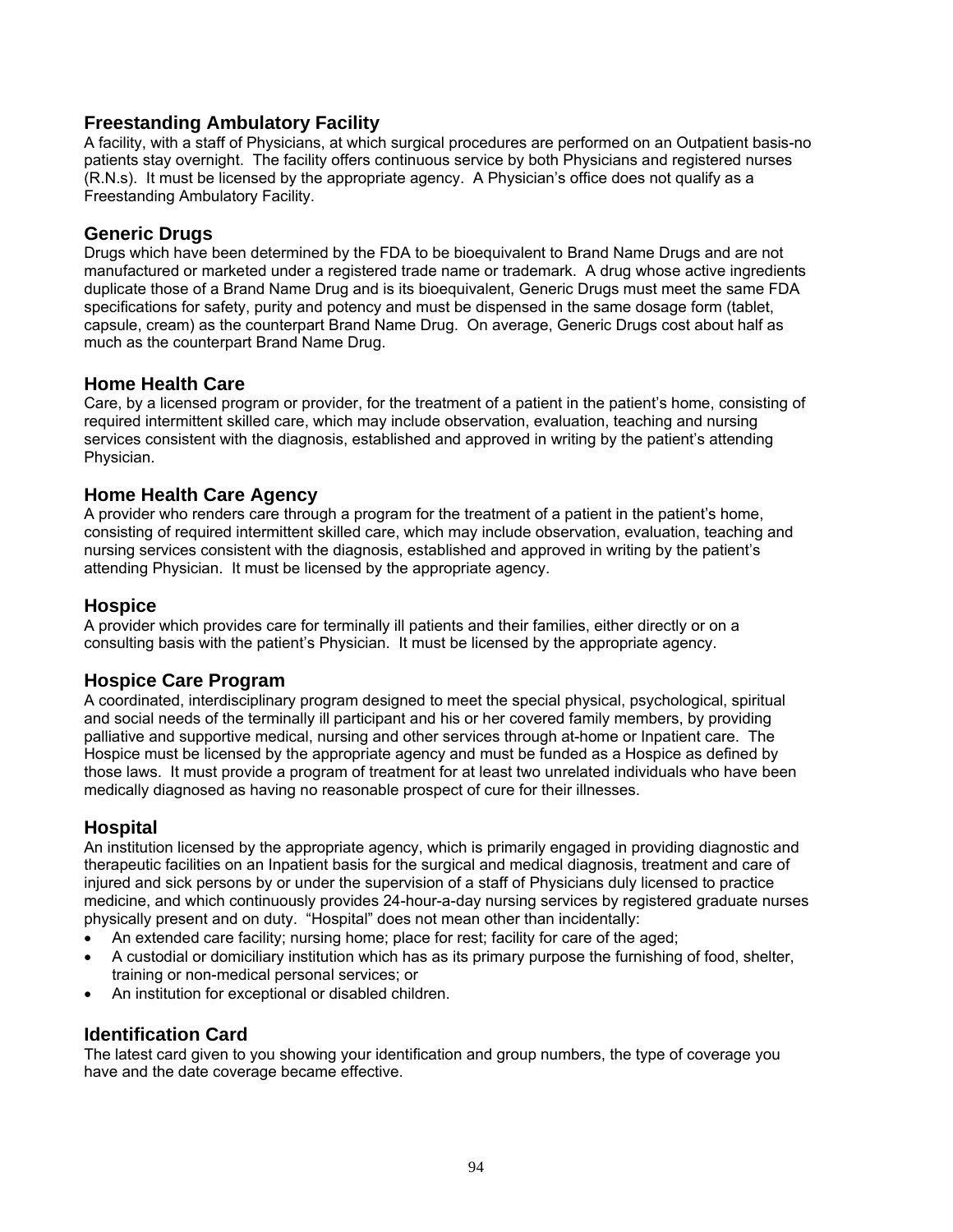#### **In-Network Provider**

A physician, health professional, Hospital, Pharmacy, or other individual, organization and/or facility that has entered into a contract, either directly or indirectly, with the Claims Administrator to provide Covered Services to you or your Covered Dependents through negotiated reimbursement arrangements.

#### **Ineligible Charges**

Charges for health care services that are not Covered Services because the services are not Medically Necessary or pre-certification was not obtained. Such charges are not eligible for payment.

#### **Ineligible Provider**

A provider which does not meet the minimum requirements to become a contracted Provider with the Claims Administrator. Services rendered to you or your Covered Dependent by such a provider are not eligible for payment.

#### **Infertile or Infertility**

The condition of a presumably healthy participant who is unable to conceive or produce conception after a period of one year of frequent, unprotected heterosexual vaginal intercourse. This does not include conditions for men when the cause is a vasectomy or orchiectomy or for women when the cause is tubal ligation or hysterectomy.

#### **Injury**

Bodily harm from a non-occupational accident.

#### **Inpatient**

Treatment as a registered bed patient in a Hospital and for whom a room and board charge is made.

#### **Intensive Care Unit**

A special unit of a Hospital that: (1) treats patients with serious illnesses or Injuries; (2) can provide special life-saving methods and equipment; (3) admits patients without regard to prognosis; and (4) provides constant observation of patients by a specially trained nursing staff.

# **Mail Service**

A prescription drug program which offers a convenient means of obtaining maintenance medications by mail if you or your Covered Dependent takes prescription drugs on a regular basis. Covered prescription drugs are ordered directly from the licensed Pharmacy Mail Service, which has entered into a reimbursement agreement with the Claims Administrator and sent directly to you or your Covered Dependent's home.

# **Maternity Care**

Obstetrical care received both before and after the delivery of a child or children. It also includes care for miscarriage or abortion. It includes regular nursery care for a newborn infant as long as the mother's Hospital stay is a covered benefit and the newborn infant is an eligible participant under the Plan.

#### **Maximum Allowed Amount**

The maximum amount that the Plan will allow for Covered Services you receive. For more information, see the "Claims Payment" Section.

#### **Medical Facility**

A facility, including but not limited to, a Hospital, Freestanding Ambulatory Facility, Chemical Dependency Treatment Facility, Skilled Nursing Facility, Home Health Care Agency or mental health facility, as defined in this SPD. The facility must be licensed, registered or approved by the Joint Commission on Accreditation of Hospitals or meet specific requirements established by the Claims Administrator.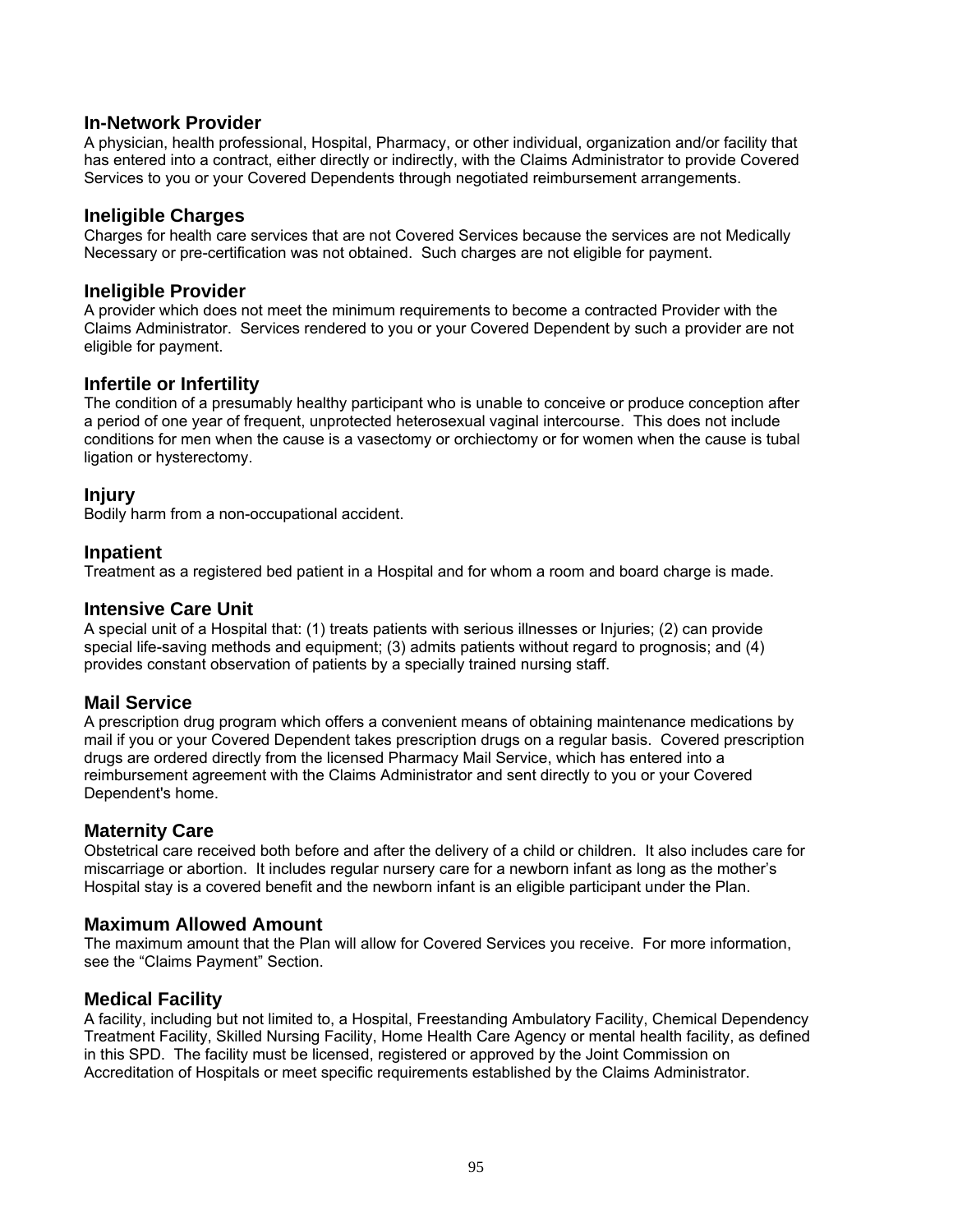# **Medical Necessity or Medically Necessary**

The Plan reserves the right to determine whether a service or supply is Medically Necessary. The fact that a Physician has prescribed, ordered, recommended or approved a service or supply does not, in itself, make it Medically Necessary. The Plan considers a service Medically Necessary if it is:

- Appropriate and consistent with the diagnosis and the omission of which could adversely affect or fail to improve the patient's condition;
- Compatible with the standards of acceptable medical practice in the United States;
- Not provided solely for your convenience or the convenience of the Physician, health care provider or Hospital;
- Not primarily Custodial Care; and
- Provided in a safe and appropriate setting given the nature of the diagnosis and the severity of the symptoms. For example, a Hospital stay is necessary when treatment cannot be safely provided on an Outpatient basis.

#### **Non-Covered Services**

Services that are not benefits specifically provided under the Plan, are excluded by the Plan, are provided by an Ineligible Provider, or are otherwise not eligible to be Covered Services, whether or not they are Medically Necessary.

#### **Out-of-Network Provider**

A Provider, including but not limited to, a Hospital, Freestanding Ambulatory Facility (Surgical Center), Physician, Skilled Nursing Facility, Hospice, Home Health Care Agency, other medical practitioner or provider of medical services or supplies, that does not have an agreement or contract with the Claims Administrator to provide services to its participants at the time services are rendered.

Benefit payments and other provisions of this Plan are limited when a participant uses the services of Out-of-Network Providers.

#### **Out-of-Pocket Maximum**

The maximum amount of a your or your Covered Dependent's Coinsurance payments during a given calendar year. When the Out-of-Pocket Maximum is reached, the level of benefits is increased to 100% of the Maximum Allowed Amount for Covered Services.

**Pharmacy**<br>An establishment licensed to dispense prescription drugs and other medications through a duly licensed pharmacist upon a Physician's order. A Pharmacy may be an In-Network Provider or an Out-of-Network Provider.

# **Physical Therapy**

The care of disease or Injury by such methods as massage, hydrotherapy, heat, or similar care.

# **Physician**

Any licensed Doctor of Medicine (M.D.) legally entitled to practice medicine and perform surgery, any licensed Doctor of Osteopathy (D.O.) legally licensed to perform the duties of a D.O., any licensed Doctor of Podiatric Medicine (D.P.M.) legally entitled to practice podiatry, and any licensed Doctor of Dental **Surgery** (D.D.S.) legally entitled to perform oral surgery; Optometrists and Clinical Psychologists (PhD) are also Providers when acting within the scope of their licenses, and when rendering services covered

under this Plan.

#### **Plan**

The Health Options Plan, which is an employee welfare benefit plan (as defined in Section 3(1) of the Employee Retirement Income Security Act of 1974 (ERISA)), established by the Company effective as of January 1, 2012.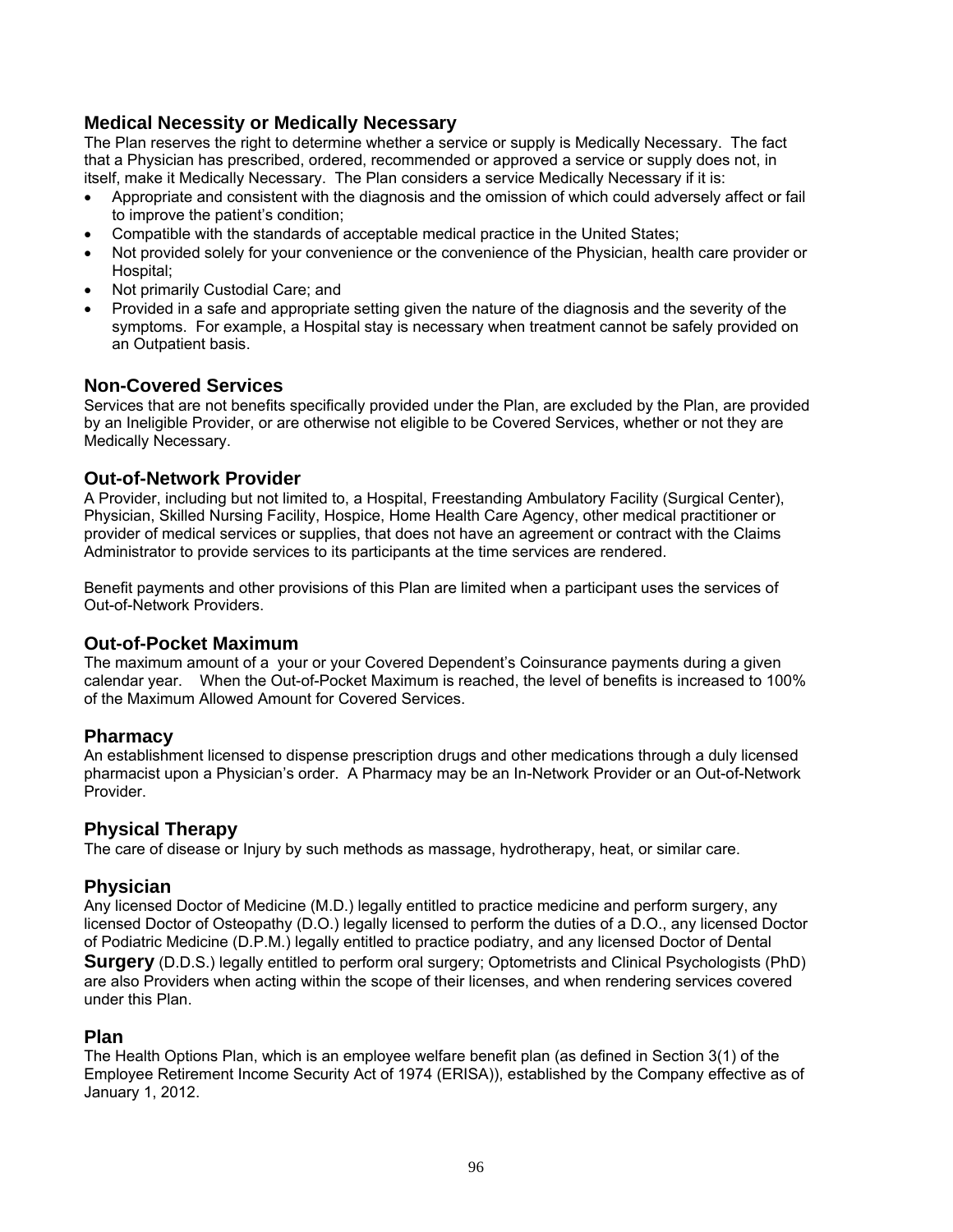#### **Plan Administrator**

The Company is the Plan Administrator. In its role as Plan Administrator, US Airways maintains sole responsibility for the Plan and the benefits it provides. The Plan Administrator has the sole discretion to determine all matters relating to eligibility, coverage and benefits under the Plan, including entitlement to benefits. The Plan Administrator also has the sole discretion to determine all matters relating to interpretation and operation of the Plan and may contract with third parties to provide some or all of these services to participants.

# **Plan Sponsor**

The Company is the Plan Sponsor. A Plan Sponsor is the legal entity that has adopted the Plan and has authority regarding its operation, amendment and termination.

#### **Prescription Drug**

A medicinal substance, dispensed for Outpatient use, which under the Federal Food, Drug & Cosmetic Act is required to bear on its original packing label, "Caution: Federal law prohibits dispensing without a prescription." Compounded medications which contain at least one such medicinal substance are considered to be Prescription Legend Drugs. Insulin is considered a Prescription Legend Drug under this Plan.

#### **Prescription Drug Deductible**

The amount of covered expenses you must pay each year before your Plan will make payments. The individual Deductible applies separately to each covered person.

#### **Prescription Order, or Prescription**

A written request by a Provider, as permitted by law, for a drug or medication and each authorized refill for same.

**Prior Authorization**<br>The process applied to certain drugs and/or therapeutic categories to define and/or limit the conditions under which these drugs will be covered. The drugs and criteria for coverage are defined by the Pharmacy and Therapeutics Committee.

# **QMCSO – Qualified Medical Child Support Order**

A QMCSO creates or recognizes the right of a child who is covered by the QMCSO to be enrolled in, and to receive benefits under, a group health plan for which the employee is eligible; and includes the name and last known address of the employee and such child, a reasonable description of the type of coverage to be provided, and the period for which coverage must be provided.

#### **Retail Health Clinic**

A facility that provides limited basic medical care services to you or your Covered Dependents on a "walkin" basis. These clinics normally operate in major pharmacies or retail stores. Medical services are typically provided by Physicians Assistants and Nurse Practitioners.

# **Semiprivate Room**

A Hospital room which contains two or more beds.

#### **Skilled Convalescent Care**

Care required, while recovering from an illness or Injury, which is received in a Skilled Nursing Facility. This care requires a level of care or services less than that in a Hospital, but more than could be given at the patient's home or in a nursing home not certified as a Skilled Nursing Facility.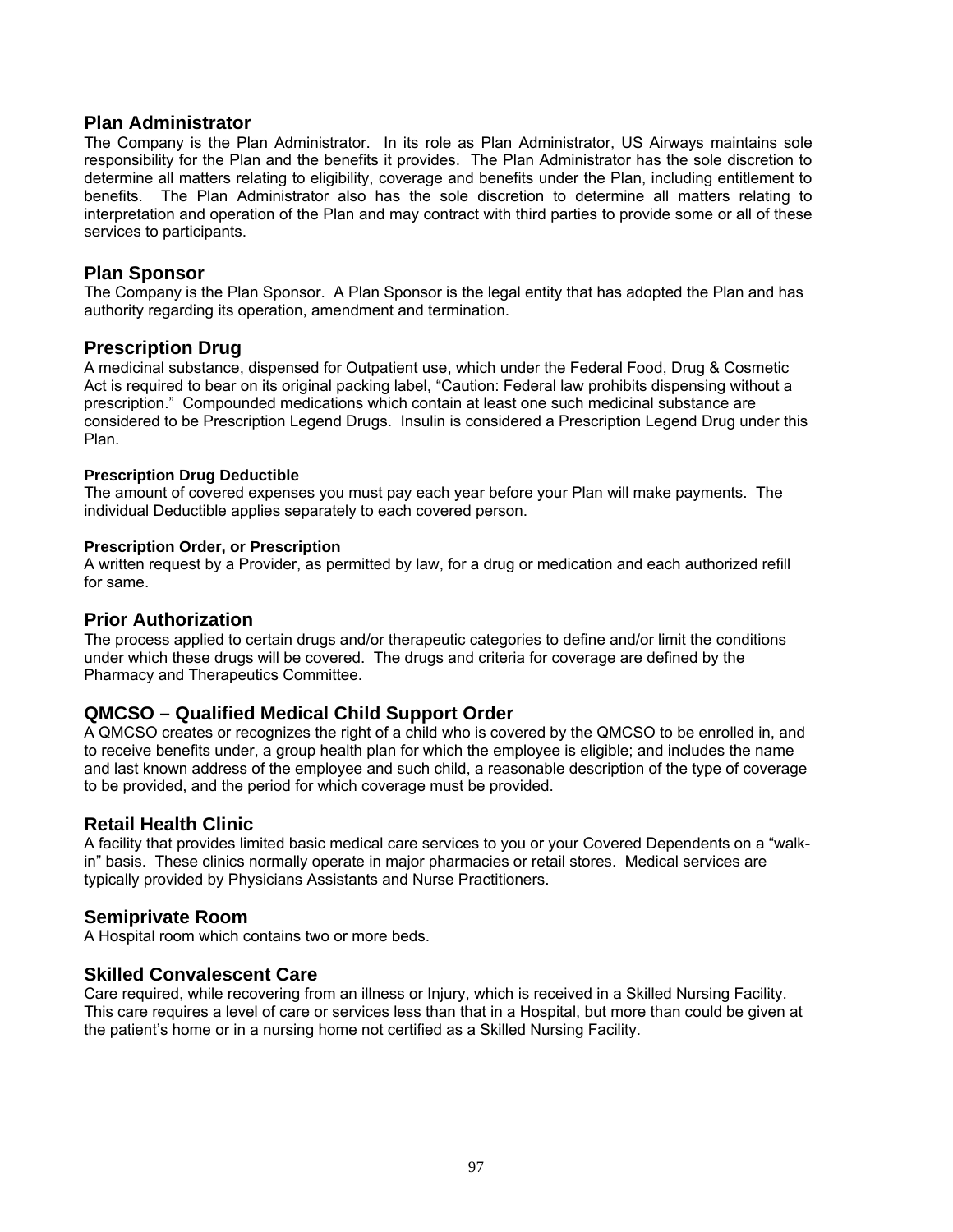# **Skilled Nursing Facility**

An institution operated alone or with a Hospital which gives care after a you or your Covered Dependents leaves the Hospital for a condition requiring more care than can be rendered at home. It must be licensed by the appropriate agency and accredited by the Joint Commission on Accreditation of Health Care Organizations or the Bureau of Hospitals of the American Osteopathic Association, or otherwise determined by the Claims Administrator to meet the reasonable standards applied by any of the aforesaid authorities.

# **Specialty Drugs**

Typically high cost drugs that are injected or infused in the treatment of acute or chronic diseases. Specialty Drugs often require special handling such as temperature-controlled packaging and expedited delivery. Most Specialty Drugs require preauthorization to be considered Medically Necessary.

# **Spouse**

For the purpose of this Plan, a Spouse is defined as a person who is married, as evidence by a valid marriage certificate, to a person of the opposite sex from that of the enrolling employee.

#### **Therapeutic Equivalent**

Therapeutic/Clinically Equivalent drugs are drugs that can be expected to produce similar therapeutic outcomes for a disease or condition.

# **Transplant Providers**

**In-Network Transplant Provider** - A Provider that has been designated as a "Center of Excellence" for Transplants by the Claims Administrator and/or a Provider selected to participate as an In-Network Transplant Provider by a designee of the Claims Administrator. Such Provider has entered into a transplant provider agreement to render Covered Transplant Procedures and certain administrative functions to you for the transplant network. A Provider may be an In-Network Transplant Provider with respect to:

- Certain Covered Transplant Procedures; or
- All Covered Transplant Procedures.

**Out-of-Network Transplant Provider** - Any Provider that has NOT been designated as a "Center of Excellence" for Transplants by the Claims Administrator nor has not been selected to participate as an In-Network Transplant Provider by a designee of the Claims Administrator.

# **Urgent Care**

Services received for a sudden, serious, or unexpected illness, Injury or condition. Urgent Care is not considered an emergency. Care is needed right away to relieve pain, find out what is wrong, or treat a health problem that is not life-threatening.

#### **Utilization Review**

A function performed by the Claims Administrator or by an organization or entity selected by the Claims Administrator to review and approve whether the services provided are Medically Necessary, including but not limited to, whether acute hospitalization, length of stay, Outpatient care or diagnostic services are appropriate.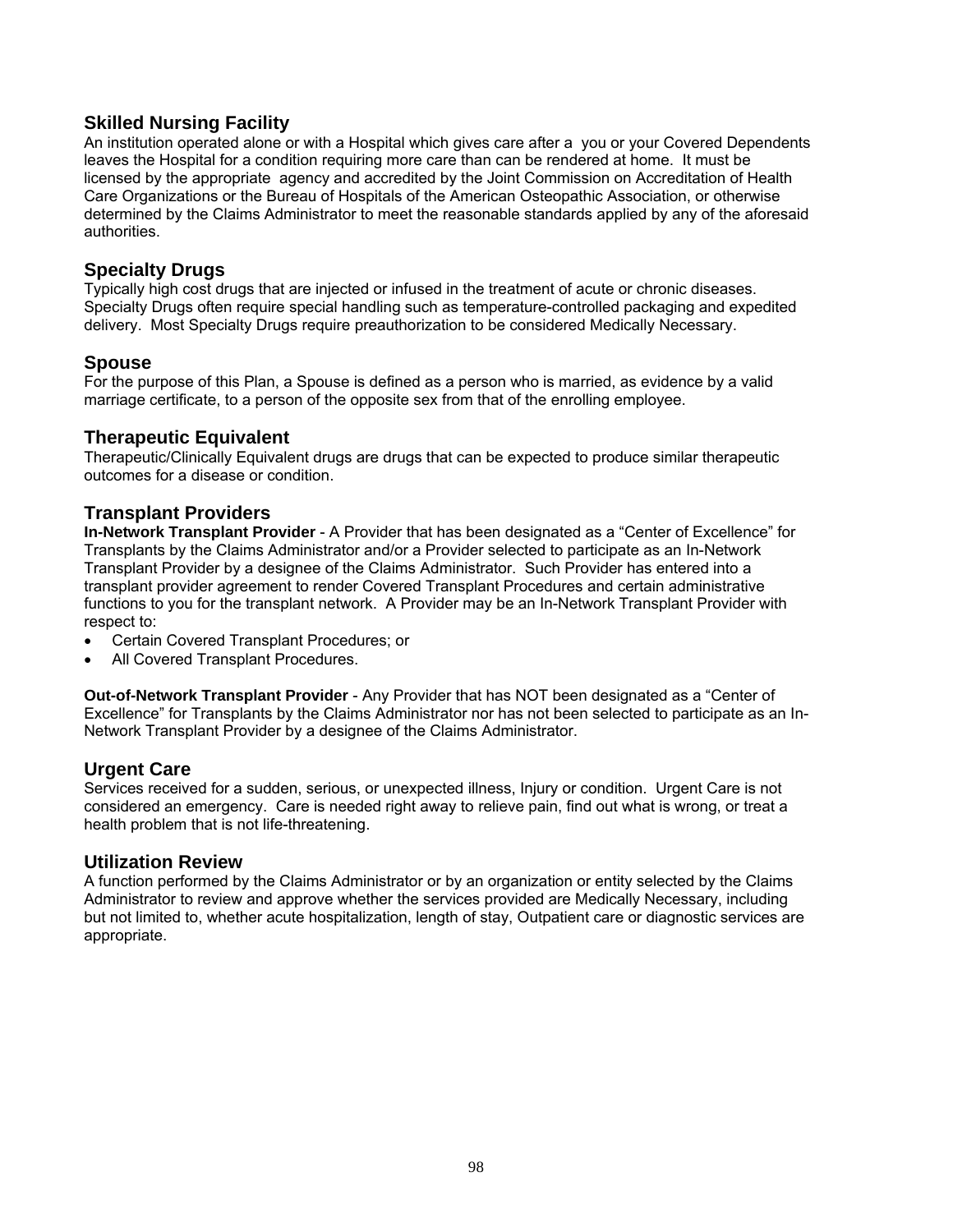# **PLAN ADMINISTRATION**

This information about the administration of the Plan is provided in compliance with the Employee Retirement Income Security Act of 1974 (ERISA). While you should not need these details on a regular basis, the information may be useful if you have specific questions about your Plan.

#### **Plan Sponsor**

The name, address and telephone number of the Plan sponsor are:

US Airways, Inc. 4000 E. Sky Harbor Blvd. Phoenix, AZ 85034 480-693-0800

The Health Options Plan is a group health plan providing medical benefits, including prescription drug, mental health and chemical dependency benefits.

#### **Plan Administrator**

The name, address and telephone number of the Plan Administrator are:

US Airways, Inc. 4000 E. Sky Harbor Blvd. Phoenix, AZ 85034 480-693-0800

The Plan Administrator (or its delegate(s)) shall have complete discretion to interpret and construe the provisions of the Plan described in this SPD, to determine benefit eligibility for participation and for benefits, make findings of fact, correct errors and supply omissions. All decisions and interpretations of the Plan Administrator (or its delegate(s)) made pursuant to the Plan described in this SPD shall be final, conclusive and binding on all persons and may not be overturned unless found by a court to be arbitrary and capricious. The Plan Administrator may delegate this discretionary authority to selected service providers.

#### **Agent for Service of Legal Process**

The name, address and telephone number of the agent for service of legal process:

US Airways, Inc. Legal Department 4000 E. Sky Harbor Blvd. Phoenix, AZ 85034 480-693-0800

Legal process also can be served on the Plan Administrator.

#### **Identification Numbers**

The Employer Identification Number (EIN) assigned by the Internal Revenue Service to US Airways is 53- 0218143. The plan number for the Plan is 514.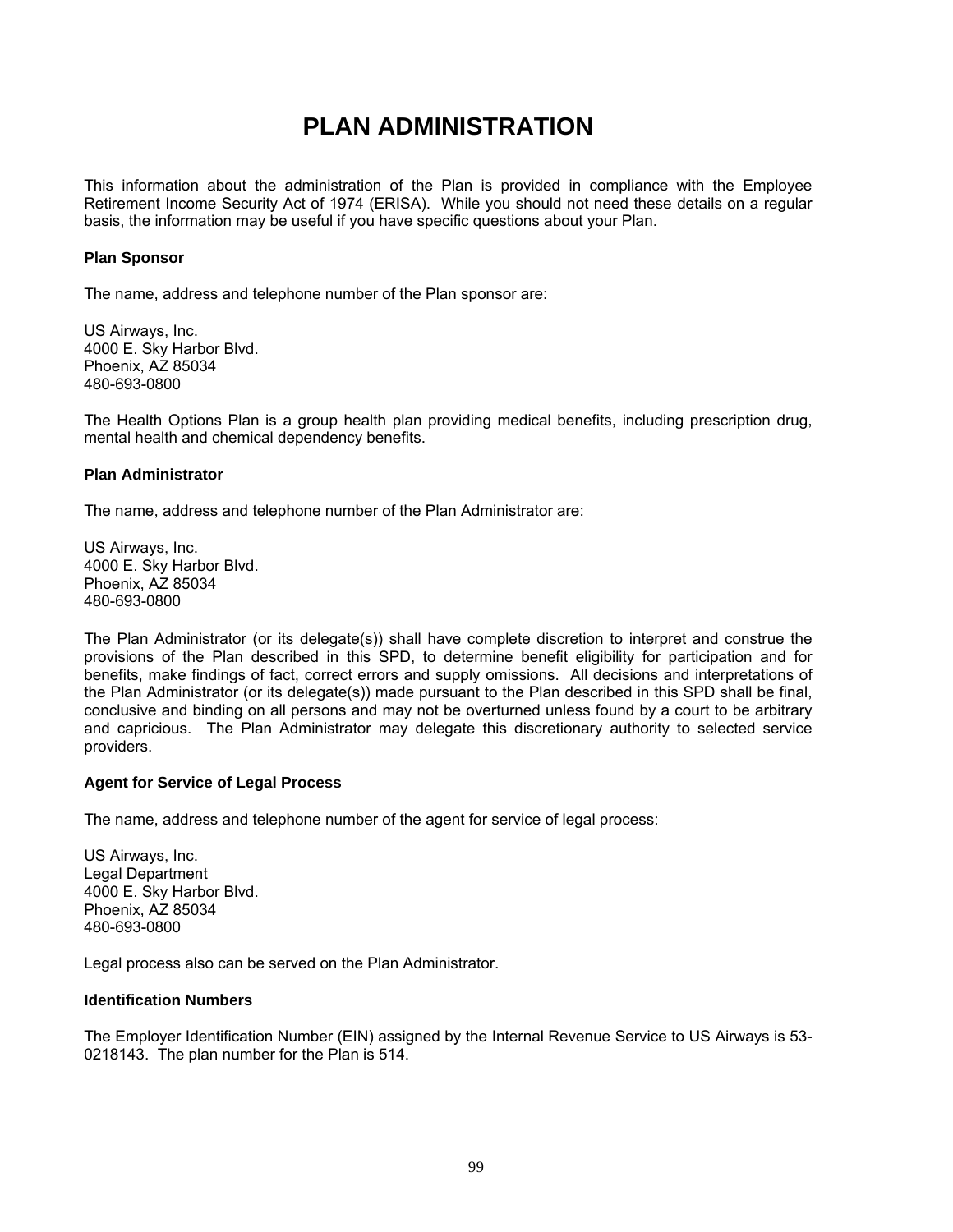#### **Plan Year**

The Plan Year for purposes of the Plan's fiscal records is January 1 through December 31.

#### **Organizations Providing Administrative Services under the Plan**

Listed below are the names, addresses, phone numbers, and web site addresses of the organizations that provide administrative services under the Plan. These services include administering claims, administering appeals, and providing participant assistance.

| <b>Type of Benefits</b>                        | <b>Claims Administrator and Claims Fiduciary</b>                                                                                                                                                                    |  |
|------------------------------------------------|---------------------------------------------------------------------------------------------------------------------------------------------------------------------------------------------------------------------|--|
| Medical, Mental Health and Chemical Dependency | Anthem Blue Cross and Blue Shield<br>P.O. Box 105187<br>Atlanta, GA 30348                                                                                                                                           |  |
|                                                | All appeals should be directed to:<br>Anthem Blue Cross and Blue Shield,<br>ATTN: Appeals, P.O. Box 105568,<br>Atlanta, Georgia 30348                                                                               |  |
| <b>Prescription Drugs</b>                      | CVS Caremark, Inc.<br>ATTN: Client Services/US Airways, Inc.<br>PO Box 52196<br>Phoenix, AZ 85072-2196<br>1-866-760-4276<br>www.caremark.com                                                                        |  |
|                                                | All appeals should be directed to:<br>CVS Caremark, Inc.<br><b>Appeals Department</b><br><b>MC109</b><br>P.O. Box 52084<br>Phoenix, AZ 85072-2084<br>Fax: 1-866-443-1172<br><b>Additional Contract Information:</b> |  |
|                                                | Complementary blood glucose meters: 1-800-588-<br>4456<br>CVS Caremark internet help desk (web support): 1-<br>877-460-7766                                                                                         |  |
| <b>HSA</b>                                     | <b>ACS/BNY Mellon Bank</b><br>For questions, contact:<br><b>HSA Solution Contact Center</b><br>877-472-4200<br>https://hsamember.com/                                                                               |  |

#### **Plan Funding**

The Plan is a self-funded plan. Benefits are paid from employee contributions, as applicable, and from the general assets of US Airways.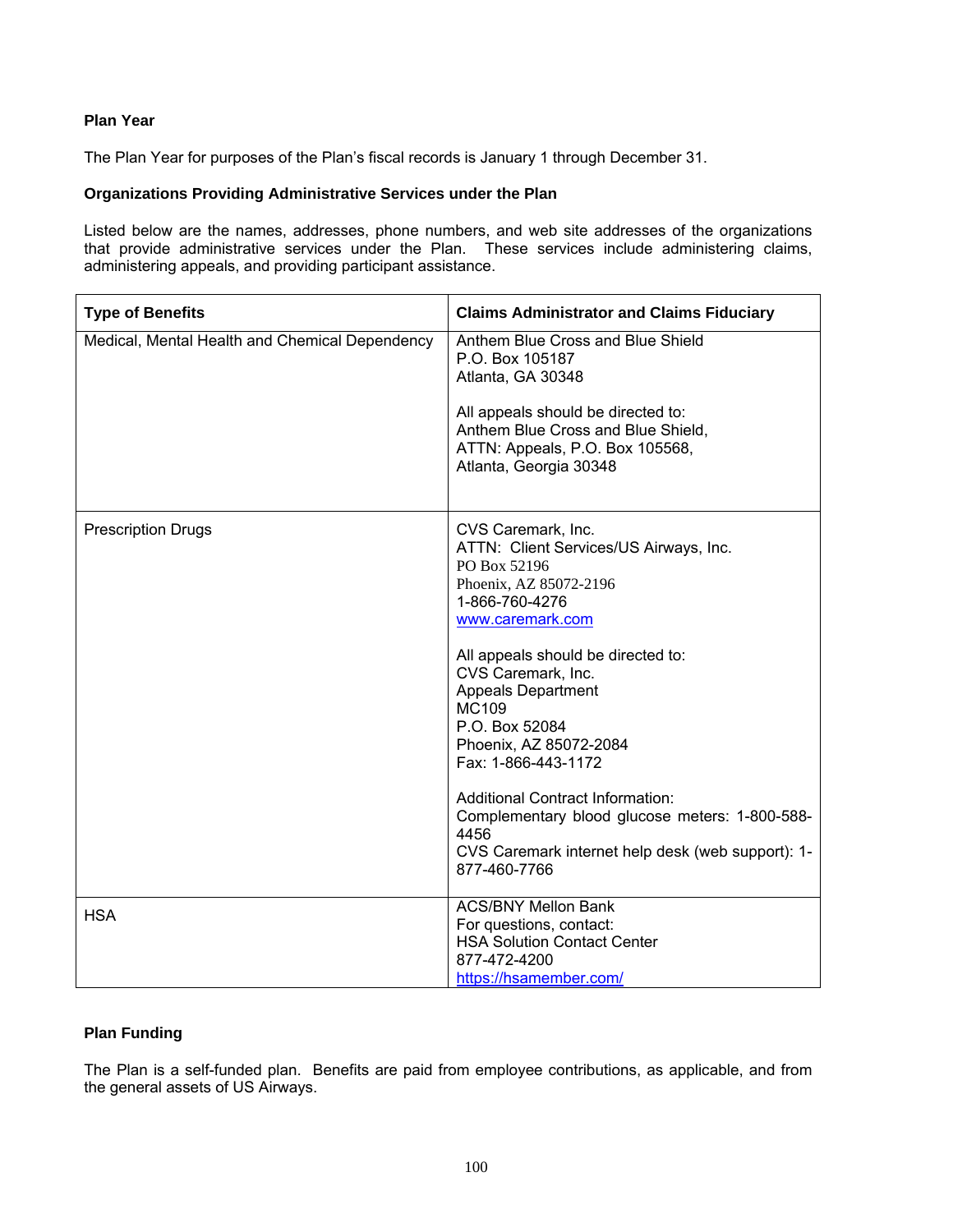#### **Plan Document**

This SPD is intended to help you understand the main features of the Plan. It should not be considered a substitute for the Plan document, which governs the operation of the Plan. That document sets forth all of the details and provisions concerning the Plan and is subject to amendment; the official Plan document may consist of one or more documents designated as Plan documents by the Company. If any questions arise that are not covered in this SPD or if this SPD appears to conflict with the official Plan document, the text of the official Plan document will govern.

#### **Future of the Plan**

The Company reserves the right, in its sole discretion, to change, modify amend or terminate the Plan, in whole or in part, to the extent it deems advisable, at any time for any reason. Such changes, modifications, amendments or termination will be undertaken by action of the Company's Board of Directors or an authorized officer, or as otherwise required by the Plan document. Furthermore, the Company reserves the right, in its sole discretion, to change any third party providing services to the Plan, including the Claims Administrator. Upon termination, any amounts payable under the terms of the Plan as in effect immediately before the termination will be paid in accordance with Plan terms. Significant changes to the Plan, including termination, will be communicated to participants as required by applicable law.

The benefits under this Plan do not vest. The Company reserves the right, in its sole discretion, to determine the nature and amount of benefits, if any, that will be provided to individuals (and their Dependents) under the Plan, as well as the right to reduce, terminate or modify the terms or the amount of such benefits.

#### **Limitation on Assignment**

Your rights and benefits under the Plan cannot be assigned, sold, or transferred to your creditors or anyone else. However, you may assign your right to benefits to the health provider who rendered the services under the Plan.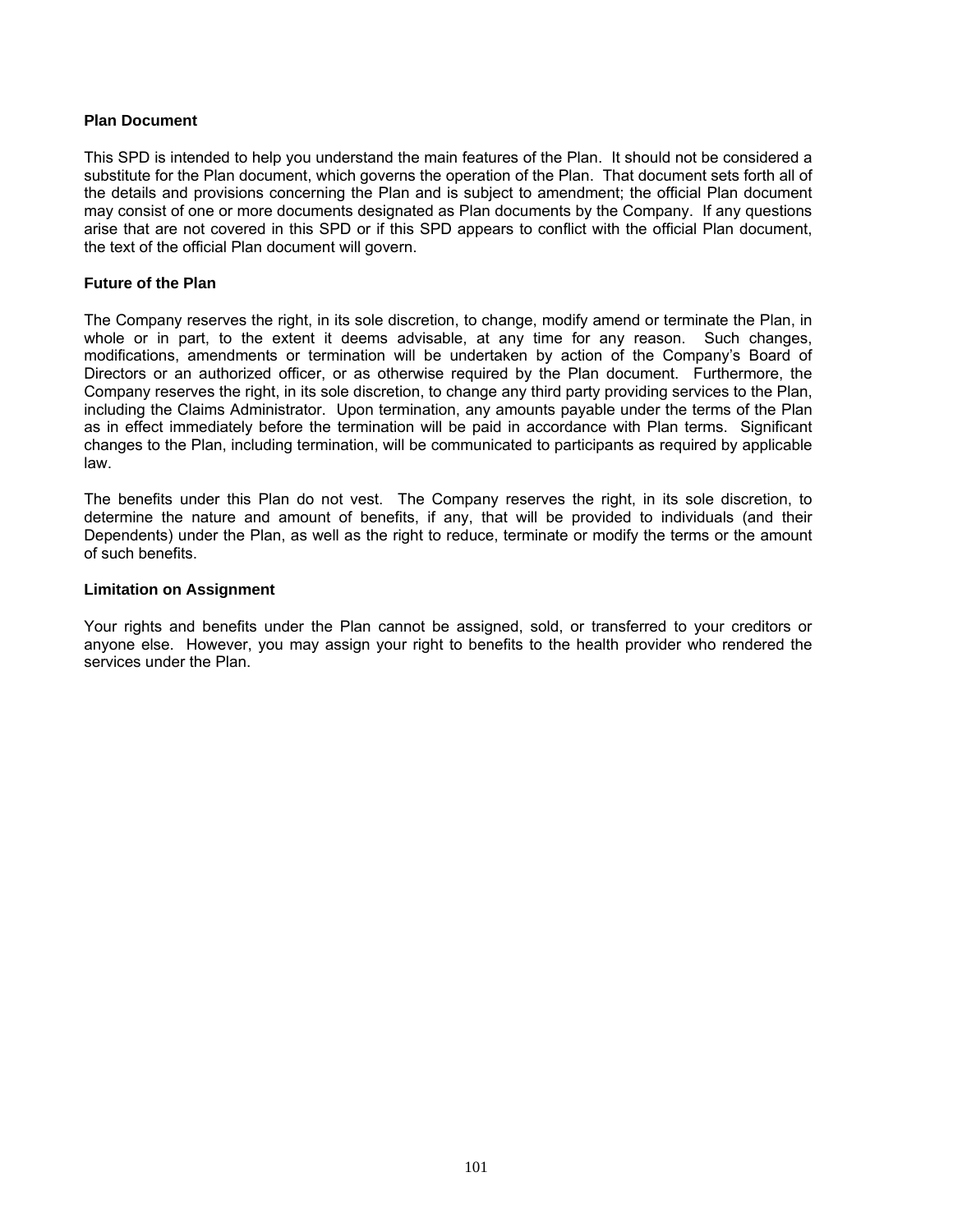# **HEALTH BENEFITS COVERAGE UNDER FEDERAL LAW**

#### **Choice of Primary Care Physician**

The Plan generally allows the designation of a Primary Care Physician (PCP). You have the right to designate any PCP who participates in the Claims Administrator's Network and who is available to accept you or your family members. For information on how to select a PCP, and for a list of PCPs, contact the telephone number on the back of your Identification card or refer to the Claims Administrator's website, www.anthem.com . For children, you may designate a pediatrician as the PCP.

#### **Access to Obstetrical and Gynecological (ObGyn) Care**

You do not need prior authorization from the Plan or from any other person (including a PCP) in order to obtain access to obstetrical or gynecological care from a health care professional in the Claims Administrator's network who specializes in obstetrics or gynecology. The health care professional, however, may be required to comply with certain procedures, including obtaining prior authorization for certain services or following a pre-approved treatment plan or procedures for making referrals. For a list of participating health care professionals who specialize in obstetrics or gynecology, contact the telephone number on the back of your Identification Card or refer to the Claims Administrator's website, www.anthem.com.

#### **Statement of Rights Under the Newborns' and Mother's Health Protection Act**

Group Health Plans and health insurance issuers generally may not, under Federal law, restrict benefits for any Hospital length of stay in connection with childbirth for the mother or newborn child to less than 48 hours following a vaginal delivery, or less than 96 hours following a cesarean section. However, Federal law generally does not prohibit the mother's or newborn's attending provider (e.g., your physician, nurse midwife, or physician assistant), after consulting with the mother, from discharging the mother or her newborn earlier than 48 hours (or 96 hours as applicable). In any case, plans and issuers may not, under Federal law, require that a provider obtain authorization from the plan or the insurance issuer for prescribing a length of stay not in excess of 48 hours (or 96 hours). However, to use certain providers or facilities, or to reduce your out-of-pocket costs, you may be required to obtain pre-certification. For information on pre-certification, contact your Plan Administrator.

Also, under federal law, plans may not set the level of benefits or out-of-pocket costs so that any later portion of the 48 hour (or 96 hour) stay is treated in a manner less favorable to the mother or newborn than any earlier portion of the stay.

#### **Statement of Rights Under the Women's Cancer Rights Act of 1998**

If you have had or are going to have a mastectomy, you may be entitled to certain benefits under the Women's Health and Cancer Rights Act of 1998 (WHCRA). For individuals receiving mastectomy-related benefits, coverage will be provided in a manner determined in consultation with the attending physician and the patient, for:

- All stages of reconstruction of the breast on which the mastectomy was performed;
- Surgery and reconstruction of the other breast to produce a symmetrical appearance;
- Prostheses; and
- Treatment of physical complications of the mastectomy, including lymphedema.

These benefits will be provided subject to the same Deductibles and Coinsurance applicable to other medical and surgical benefits provided under this Plan. **See the Schedule of Benefits.**

If you would like more information on WHCRA benefits, call your Plan Administrator.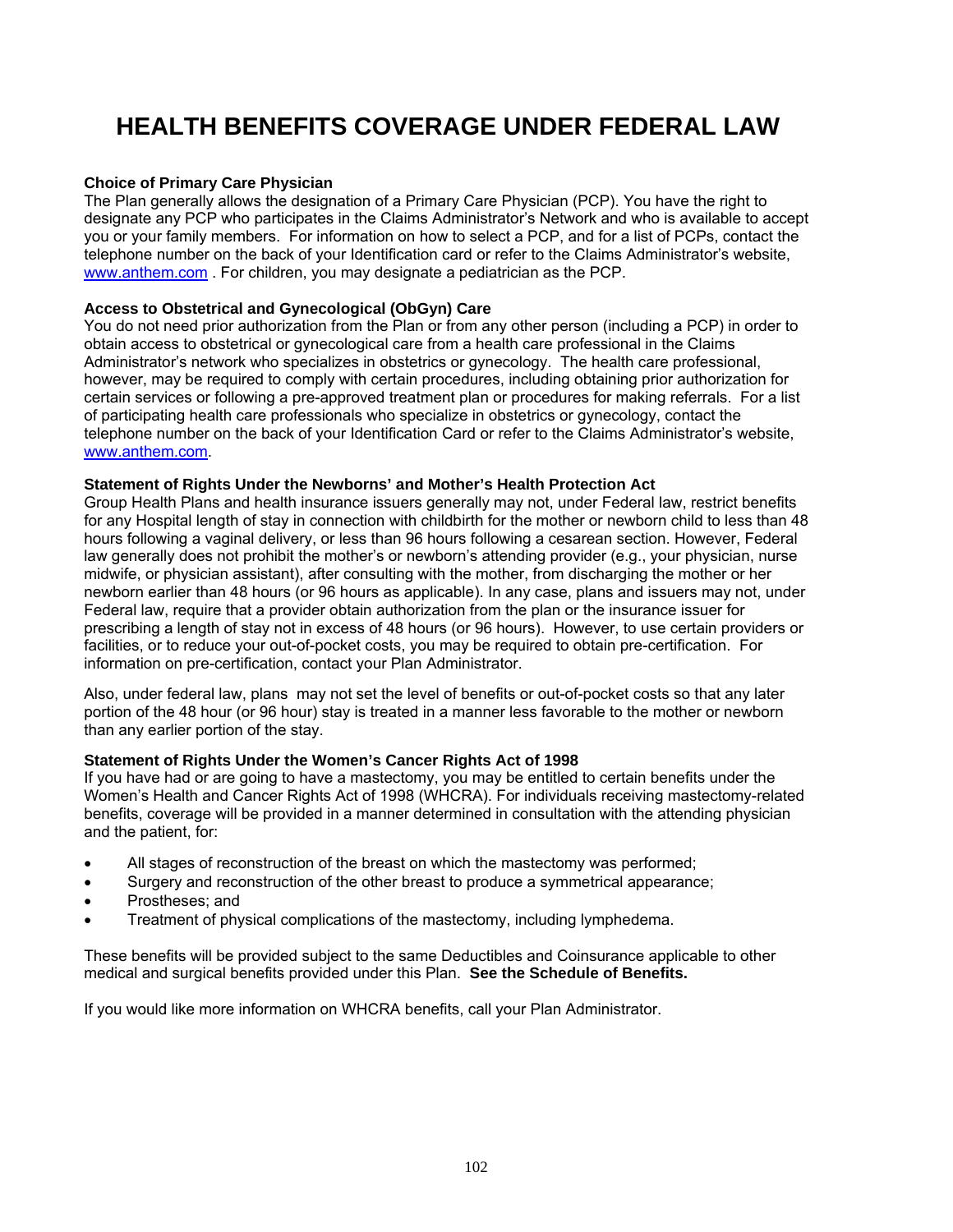#### **Coverage for a Child Due to a Qualified Medical Support Order ("QMCSO")**

If you or your Spouse are required, due to a QMCSO, to provide coverage for your child(ren), you may ask the Company or Plan Administrator to provide you, without charge, a written statement outlining the procedures for getting coverage for such child(ren).

#### **Special Enrollment Notice**

If you are declining enrollment for yourself or your Dependents (including your Spouse) because of other health insurance coverage, you may in the future be able to enroll yourself or your Dependents in this Plan, provided that you request enrollment within 31 days after your other coverage ends. In addition, if you have a new Dependent as a result of marriage, birth, adoption, or placement for adoption, you may be able to enroll yourself and your Dependents in the Plan, provided that you request enrollment within 31 days after the marriage, birth, adoption, or placement for adoption.

In addition, if you have a new Dependent as a result of marriage, birth, adoption, or placement for adoption, you may be able to enroll yourself and your Dependents. However, you must request enrollment within 31 days after the marriage, birth, adoption, or placement for adoption.

Eligible employees and Dependents may also enroll under two additional circumstances:

- The employee's or Dependent's Medicaid or Children's Health Insurance Program (CHIP) coverage is terminated as a result of loss of eligibility; or
- The employee or Dependent becomes eligible for a subsidy (state premium assistance program)

The employee or Dependent must request Special Enrollment within 60 days of the loss of Medicaid/CHIP or of the eligibility determination.

To request special enrollment or obtain more information, call the Customer Service telephone number on your ID Card, or contact your Plan Administrator.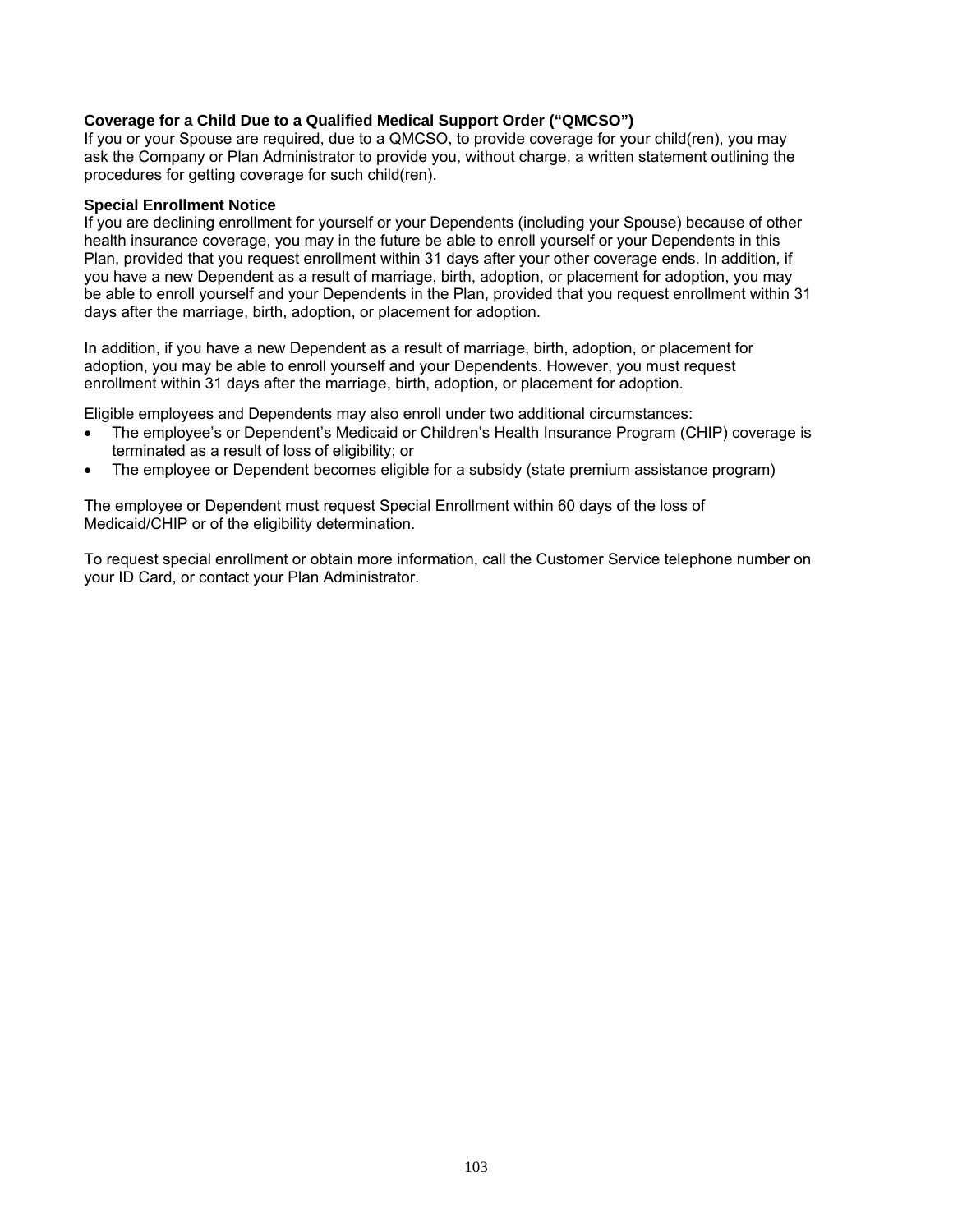# **YOUR RIGHTS UNDER ERISA**

As a participant in the Plan, you are entitled to certain rights and protections under the Employee Retirement Income Security Act of 1974 (ERISA). ERISA provides that all Plan participants shall be entitled to:

#### **Receive Information About Your Plan and Benefits**

- Examine, without charge, at the Plan Administrator's office and at other specified locations, such as work sites and union halls, all documents governing the Plan, including insurance contracts and collective bargaining agreements, and a copy of the latest annual report (Form 5500 Series) filed by the Plan with the U.S. Department of Labor and available at the Public Disclosure Room of the Pension and Welfare Benefit Administration.
- Obtain, upon written request to the Plan Administrator, copies of documents governing the operation of the Plan, including insurance contracts and collective bargaining agreements, and copies of the latest annual report (Form 5500 Series) and updated summary plan description. The Plan Administrator may make a reasonable charge for the copies.
- Receive a summary of the Plan's annual financial report. The Plan Administrator is required by law to furnish each participant with a copy of this summary annual report nine months after the end of the plan year or two months after the SAR is due (if an extension has been granted by the IRS).

#### **Continue Group Health Plan Coverage**

- Continue group health coverage for yourself, Spouse or Dependents if there is a loss of coverage under the Plan as a result of a qualifying event. You or your Dependents may have to pay for such coverage. Review this SPD and the documents governing the Plan for the rules governing your COBRA continuation rights.
- Reduction or elimination of exclusionary periods of coverage for pre-existing conditions under your group health plan, if you have creditable coverage from another plan. You should be provided a certificate of creditable coverage, free of charge, from your group health plan or health insurance issuers when you lose coverage under a group health plan, when you become entitled to elect COBRA continuation coverage, when your COBRA continuation coverage ceases, if you request it before losing coverage, or if you request it up to 24 months after losing coverage. Without evidence of creditable coverage, you may be subject to a preexisting condition exclusion for 18 months after your enrollment date in your coverage.

#### **Prudent Actions by Plan Fiduciaries**

In addition to creating rights for plan participants, ERISA imposes duties upon the people who are responsible for the operation of the employee benefit plan. The people who operate your plan, called "fiduciaries" of the plan, have a duty to do so prudently and in the interest of you and other plan participants and beneficiaries. No one, including your employer, your union, or any other person, may fire you or otherwise discriminate against you in any way to prevent you from obtaining a plan benefit or exercising your rights under ERISA.